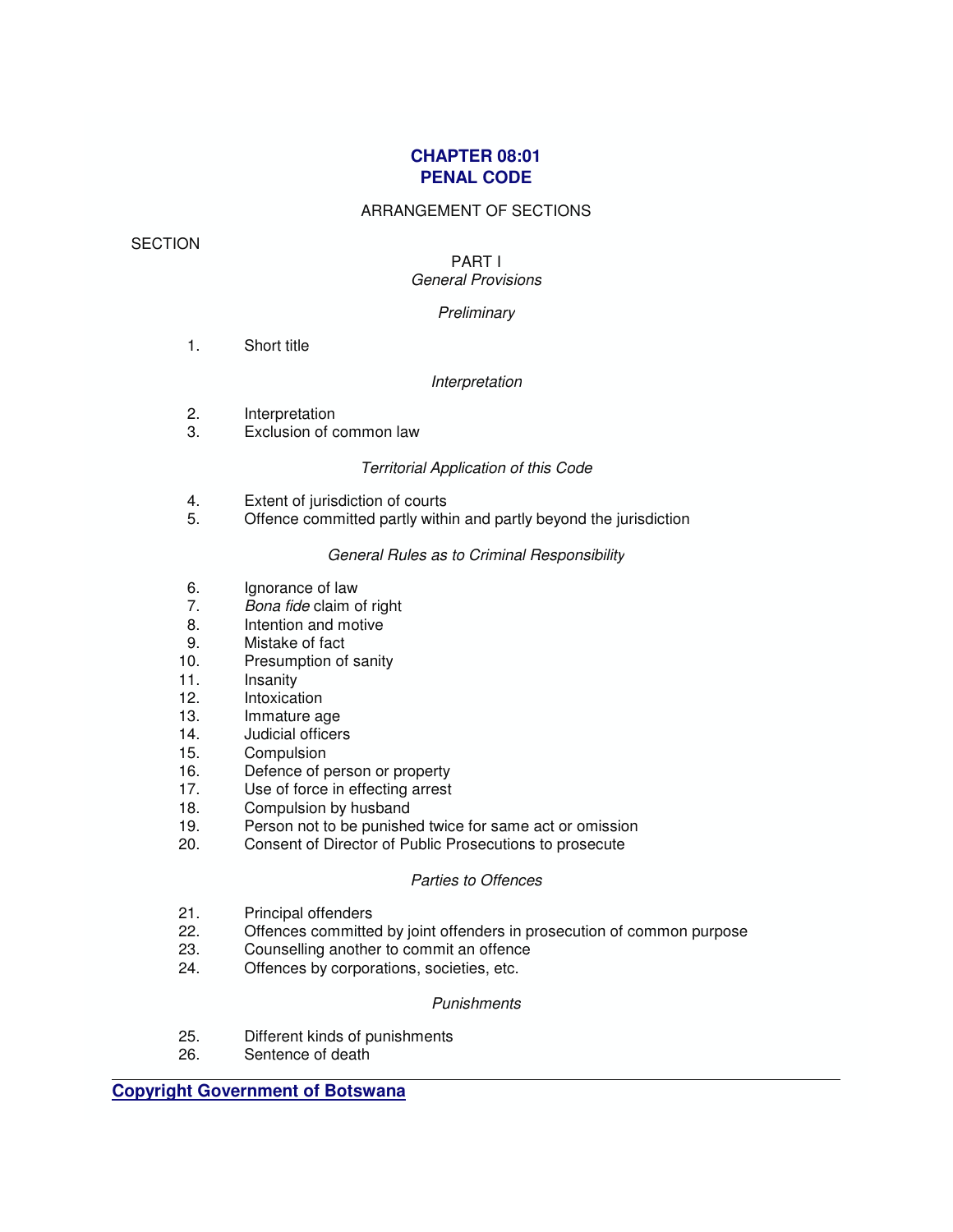- 27. Imprisonment
- 28. Corporal punishment
- 29. Fines
- 30. Forfeiture
- 31. Security for keeping the peace or to come up for judgment
- 32. Discharge of offender without punishment
- 33. General punishment for offences

## PART II

## Crimes

#### DIVISION I OFFENCES AGAINST PUBLIC ORDER

#### Treason and other Offences against the State's Authority

- 
- 34. Treason<br>35. Instigatir Instigating invasion
- 36. Concealment of treason
- 37. Treasonable offences
- 38. Promoting war or warlike undertaking
- 39. Certain persons deemed to threaten security or sovereignty of Botswana
- 40. Extenuating circumstances in treason and similar offences
- 41. Limitations as to trial for treason, etc.<br>42. Inciting to mutiny
- Inciting to mutiny
- 43. Aiding members of the Forces in acts of mutiny
- 44. Inducing desertion
- 45. Aiding prisoners of war to escape
- 46. Definition of overt act
- 47. Prohibited publications
- 48. Penalty for prohibited publications
- 49. Seizure and disposal of prohibited publications
- 50. Seditious intention<br>51. Seditious offences
- Seditious offences
- 52. Prosecutions under section 51
- 53. Unlawful oaths to commit capital offences
- 54. Other unlawful oaths to commit offences
- 55. Compelling another person to take an oath
- 56. Compulsion, how far a defence
- 57. Person present deemed to consent to administering of oath unless he reports to authorities
- 
- 58. Unlawful drilling<br>59. Alarming publica Alarming publications

#### Offences Affecting Relations with Foreign States and External Tranquillity

- 60. Defamation of foreign princes
- 61. Conspiracies, etc., in Botswana relating to the commission of acts of violence abroad
- 62. Piracy
- 63. Punishment of piracy
- 64. Jurisdiction over piracy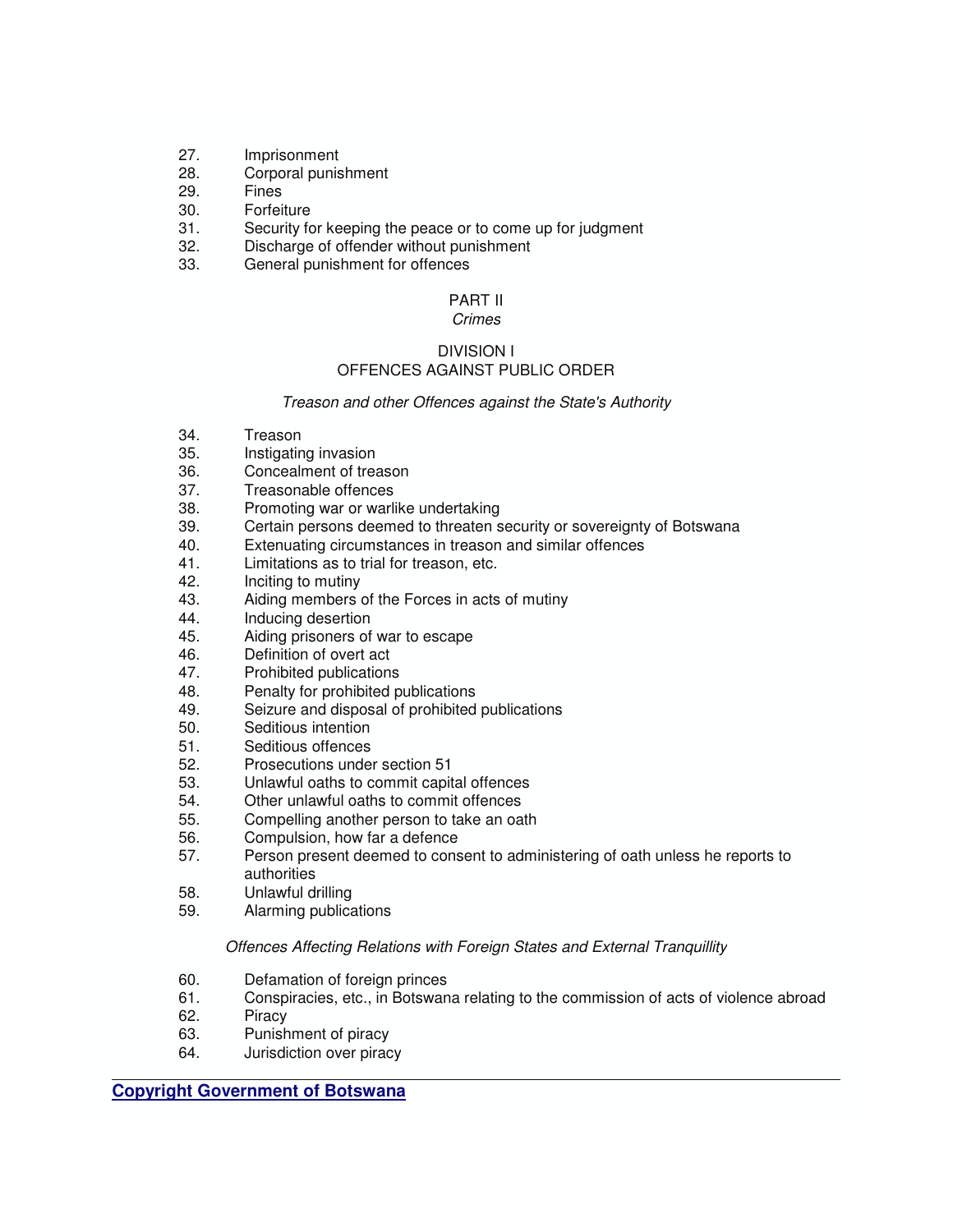65. Hijacking and related offences

#### Unlawful Societies, Unlawful Assemblies, Riots and Other Offences against Public Tranquillity

- 66. Unlawful society
- 67. Managing unlawful society
- 68. Being member of unlawful society
- 69. Prosecutions under sections 67 and 68
- 70. Powers of entry, arrest and search
- 71. Declaration by the President<br>72. Forfeiture of insignia, etc.
- Forfeiture of insignia, etc.
- 73. Subversive activities
- 74. Definition of unlawful assembly and riot
- 75. Punishment of unlawful assembly
- 76. Punishment of riot
- 77. Making proclamation for rioters to disperse
- 78. Dispersion of rioters after proclamation made
- 79. Rioting after proclamation
- 80. Preventing or obstructing the making of proclamation
- 81. Rioters demolishing buildings, etc.
- 82. Rioters injuring buildings, machinery, etc.
- 83. Riotously interfering with railway, etc.
- 84. Going armed in public
- 85. Possession of firearms, etc.
- 86. Forcible entry
- 87. Forcible detainer
- 88. Affray
- 89. Challenge to a duel
- 90. Offensive conduct conducive to breaches of the peace
- 91. Insults relating to Botswana
- 92. Expressions of hatred, etc. of persons because of race, etc.
- 93. Abusive, obscene or insulting language re: President and others
- 94. Discrimination
- 95. Threatening breach of the peace or violence
- 96. Incitement to violence and disobedience of the law
- 97. Assembling for smuggling
- 98. Wrongfully inducing a boycott

### DIVISION II

## OFFENCES AGAINST THE ADMINISTRATION OF LAWFUL AUTHORITY

#### Corruption and the Abuse of Office

- 99. Official corruption
- 100. Extortion by public officers<br>101. Public officers receiving pre
- Public officers receiving property to show favour
- 102. Officers charged with administration of property of a special character or with special duties
- 103. False claims by officials
- 104. Abuse of office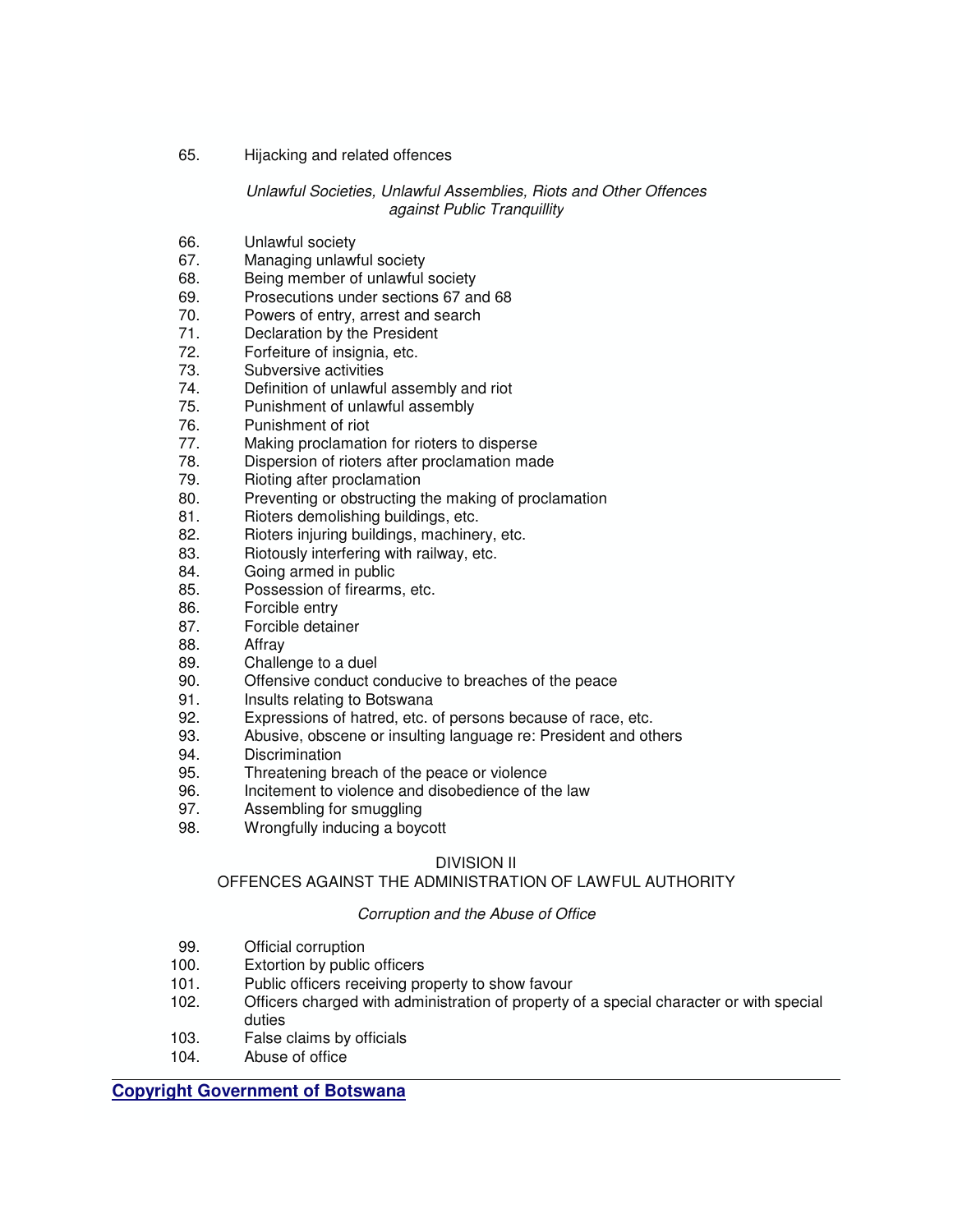- 105. False certificates by public officers, etc.
- 106. Unauthorized administration of oaths
- 107. False assumption of authority
- 108. Personating persons employed in the public service
- 109. Threat of injury to persons employed in public service
- 110. Tampering with public officers, etc.

#### Offences relating to the Administration of Justice

- 111. Perjury and subornation of perjury
- 112. False statements by interpreters
- 113. Punishment of perjury and subornation
- 114. Evidence on charge of periury
- 115. Contradictory statements
- 116. Fabricating evidence
- 117. False swearing
- 118. Deceiving witnesses
- 119. Destroying evidence
- 120. Conspiracy to defeat justice and interference with witnesses
- 121. Compounding certain serious offences<br>122. Advertisements for stolen property
- Advertisements for stolen property
- 123. Offences relating to judicial proceedings

#### Rescues, Escapes and Obstructing Officers of Court of Law

- 124. Rescue
- 125. Escape
- 126. Aiding prisoners to escape
- 127. Removal, etc. of property under lawful seizure
- 128. Obstructing court officers

#### Miscellaneous Offences Against Public Authority

- 129. Frauds and breaches of trust by public officers
- 130. Neglect of official duty
- 131. False information to person employed in the public service
- 132. Disobedience of statutory duty
- 133. Disobedience of lawful orders
- 134. Undermining authority of public officers
- 135. Destruction, etc. of statutory documents

### DIVISION III

## OFFENCES INJURIES TO THE PUBLIC IN GENERAL

### Offences relating to Religion

- 136. Insult to religion of any class
- 137. Disturbing religious assemblies
- 138. Trespassing on burial places
- 139. Hindering burial of dead body, etc.
- 140. Writing or uttering words with intent to wound religious feelings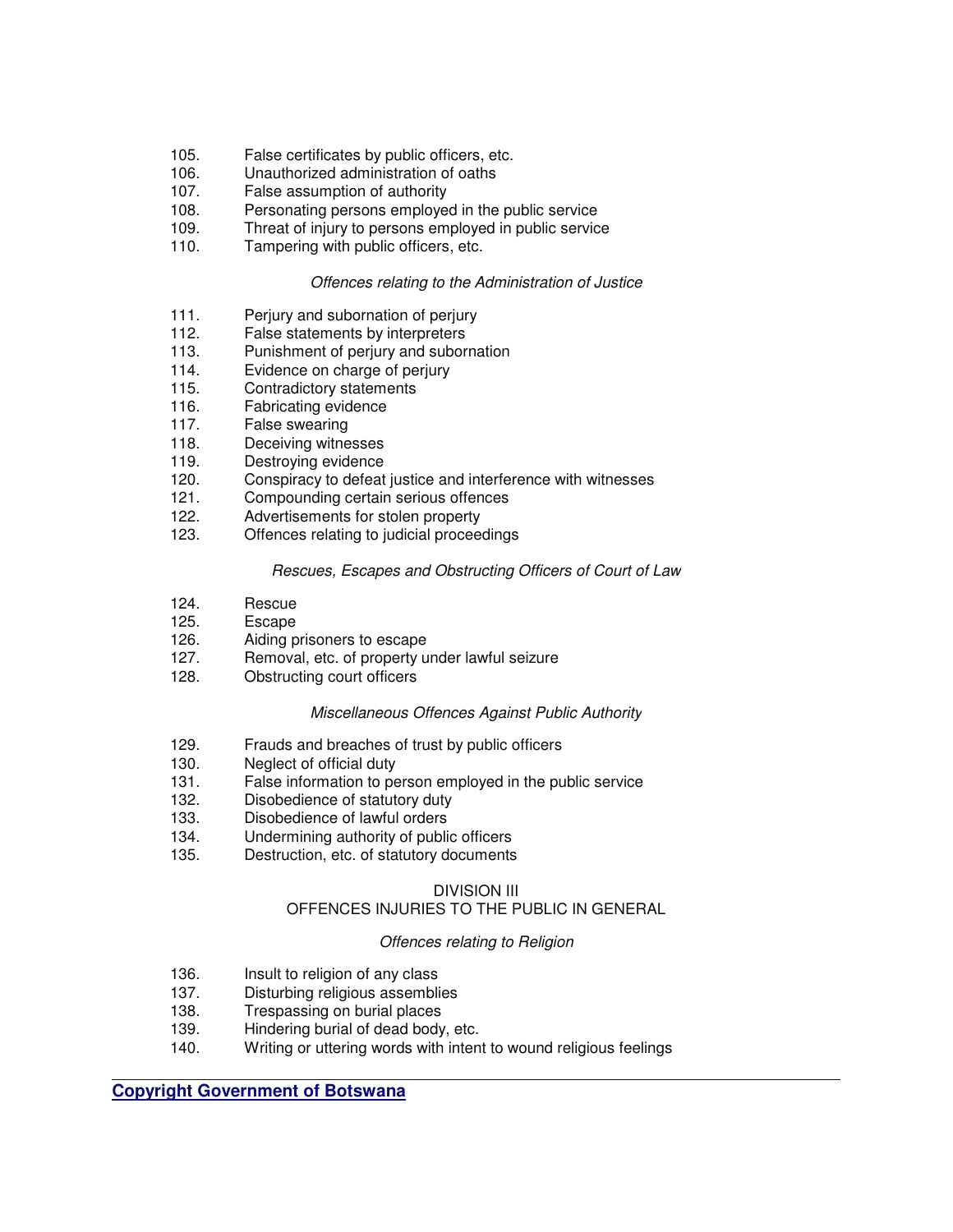#### Offences against Morality

- 141. Definition of rape
- 142. Punishment of rape
- 143. Attempted rape
- 144. Abduction of a person for immoral purposes
- 145. Abduction of person under 16 years
- 146. Indecent assaults
- 147. Defilement of person under 16 years
- 148. Defilement of idiots or imbeciles
- 149. Procuration
- 150. Procuring defilement of person by threats or fraud or administering drugs
- 151. Householder, etc. permitting defilement of person under 16 years of age on his or her premises
- 152. Householder, etc. permitting defilement of person under 12 years of age on his or her premises
- 153. Detention of persons for immoral purposes
- 154. Power of search for detained person
- 155. Person living on earnings of prostitution or persistently soliciting
- 156. Person aiding, etc. for gain, prostitution
- 157. Premises used for prostitution
- 158. Brothels
- 159. Conspiracy to defile
- 160. Attempts to procure abortion
- 161. Woman with child procuring abortion
- 162. Supplying drugs or instruments to procure abortion
- 163. Knowledge of age of person immaterial
- 164. Unnatural offences
- 165. Attempt to commit unnatural offences
- 166. Indecent assault of boys under 14
- 167. Indecent practices between persons
- 168. Incest
- 169. Incest by females
- 170. Test of relationship
- 171. Sanction of Director of Public Prosecutions

### Offences Relating to Marriage and the Possession of Children

- 172. Fraudulent pretence of marriage
- 173. Bigamy
- 174. Marriage with dishonest or fraudulent intent
- 175. Child stealing

### Nuisances and Offences Against Health and Convenience

- 176. Common nuisance<br>177. Chain letters
- **Chain letters**
- 178. Traffic in obscene publications
- 179. **Idle and disorderly persons**
- 180. Use of insulting language
- 181. Nuisances by drunken persons, etc.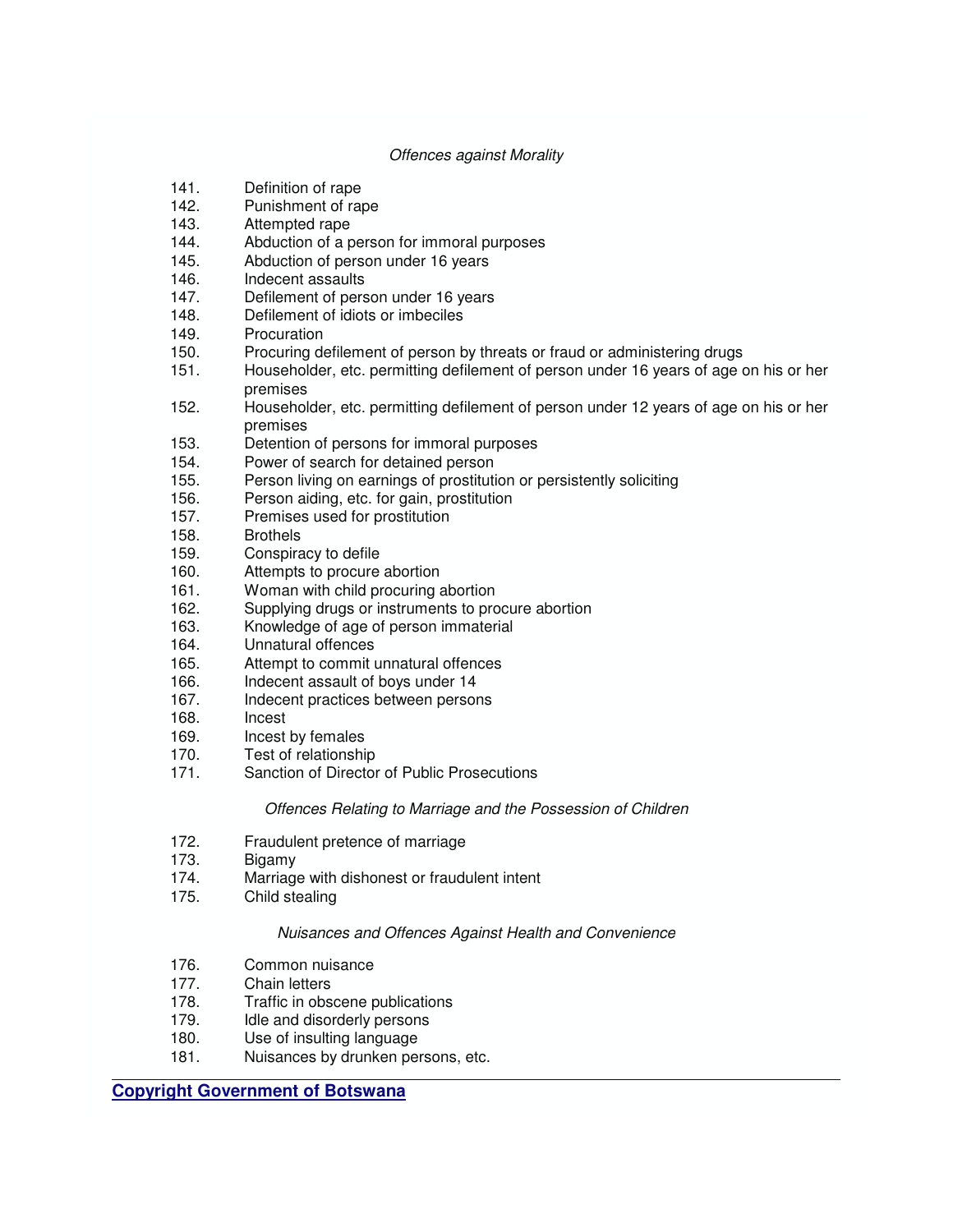- 182. Rogues and vagabonds
- 183. Wearing uniforms declared to be for exclusive use
- 184. Spreading infection
- 185. Adulteration of food or drink for sale
- 186. Sale of noxious food or drink
- 187. Adulteration of drugs
- 188. Sale of adulterated drugs
- 189. Fouling water
- 190. Fouling air
- 191. Offensive trades

#### Defamation

- 192. Definition of criminal defamation
- 193. Definition of defamatory matter
- 194. Definition of publication
- 195. Definition of unlawful publication
- 196. Cases in which publication of defamatory matter is absolutely privileged
- 197. Cases in which publication of defamatory matter is conditionally privileged
- 198. Explanation as to good faith
- 199. Presumption as to good faith

#### DIVISION IV OFFENCES AGAINST THE PERSON

#### Murder and Manslaughter

- 200. Manslaughter
- 201. Punishment of manslaughter<br>202. Murder
- Murder
- 203. Punishment of murder
- 204. Malice aforethought
- 205. Killing on provocation
- 206. Provocation defined
- 207. Suicide pacts
- 208. Infanticide
- 209. Causing death defined
- 210. When child deemed to be a person capable of being killed
- 211. Limitation as to time of death

#### Duties relating to the Preservation of Life and Health

- 212. Responsibility of person who has charge of another
- 213. Duty of person having custody of child
- 214. Duty of employer of child
- 215. Duty of persons doing dangerous acts
- 216. Duty of persons in charge of dangerous things

#### Offences connected with Murder and Suicide

- 217. Attempt to murder
- 218. Attempt to murder by convict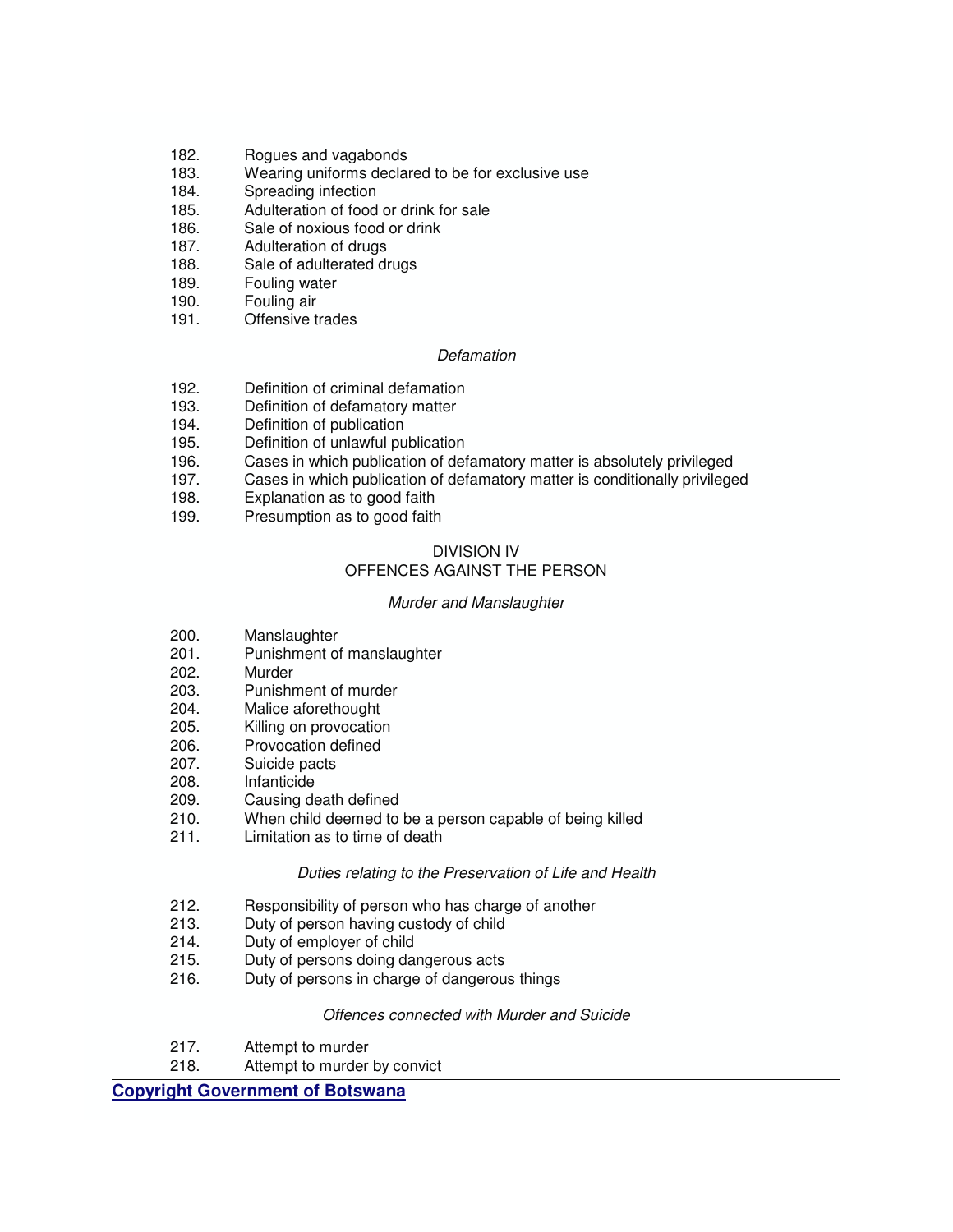- 219. Accessory after the fact to murder
- 220. Threat to kill
- 221. Conspiracy to murder
- 222. Aiding suicide
- 223. Concealing birth
- 224. Killing unborn child

## Offences Endangering Life and Health

- 225. Disabling in order to commit offence
- 226. Stupefying in order to commit offence<br>227. Acts intended to cause grievous harm
- Acts intended to cause grievous harm or prevent arrest
- 228. Preventing escape from wreck
- 229. Intentionally endangering safety of persons travelling by railway
- 230. Grievous harm
- 231. Attempting to injure by explosives
- 232. Maliciously administering poison with intent to harm
- 233. Unlawful wounding and poisoning
- 234. Intimidation and molestation
- 235. Failure to supply necessaries
- 236. Surgical operation
- 237. Excess of force
- 238. Consent

#### Criminal Recklessness and Negligence

- 239. Reckless and negligent acts
- 240. Other negligent acts causing harm
- 241. Dealing in poisonous substances in negligent manner
- 242. Endangering safety of persons travelling by railway
- 243. Exhibition of false light, mark or buoy
- 244. Conveying person by water for hire in unsafe or overloaded vessel
- 245. Danger or obstruction in public way or river

#### **Assaults**

- 246. Common assault
- 247. Assaults occasioning actual bodily harm
- 248. Assaults on persons protecting wreck
- 249. Other assaults

### Offences Against Liberty

- 250. Definition of kidnapping from Botswana
- 251. Definition of kidnapping from lawful guardianship
- 252. Definition of abduction
- 253. Punishment for kidnapping
- 254. Kidnapping or abducting in order to murder
- 255. Kidnapping or abducting with intent to confine
- 256. Kidnapping or abducting in order to subject person to grievous harm, slavery, etc.
- 257. Wrongfully concealing or keeping in confinement kidnapped or abducted person
- 258. Kidnapping or abducting child under 14 years with intent to steal from its person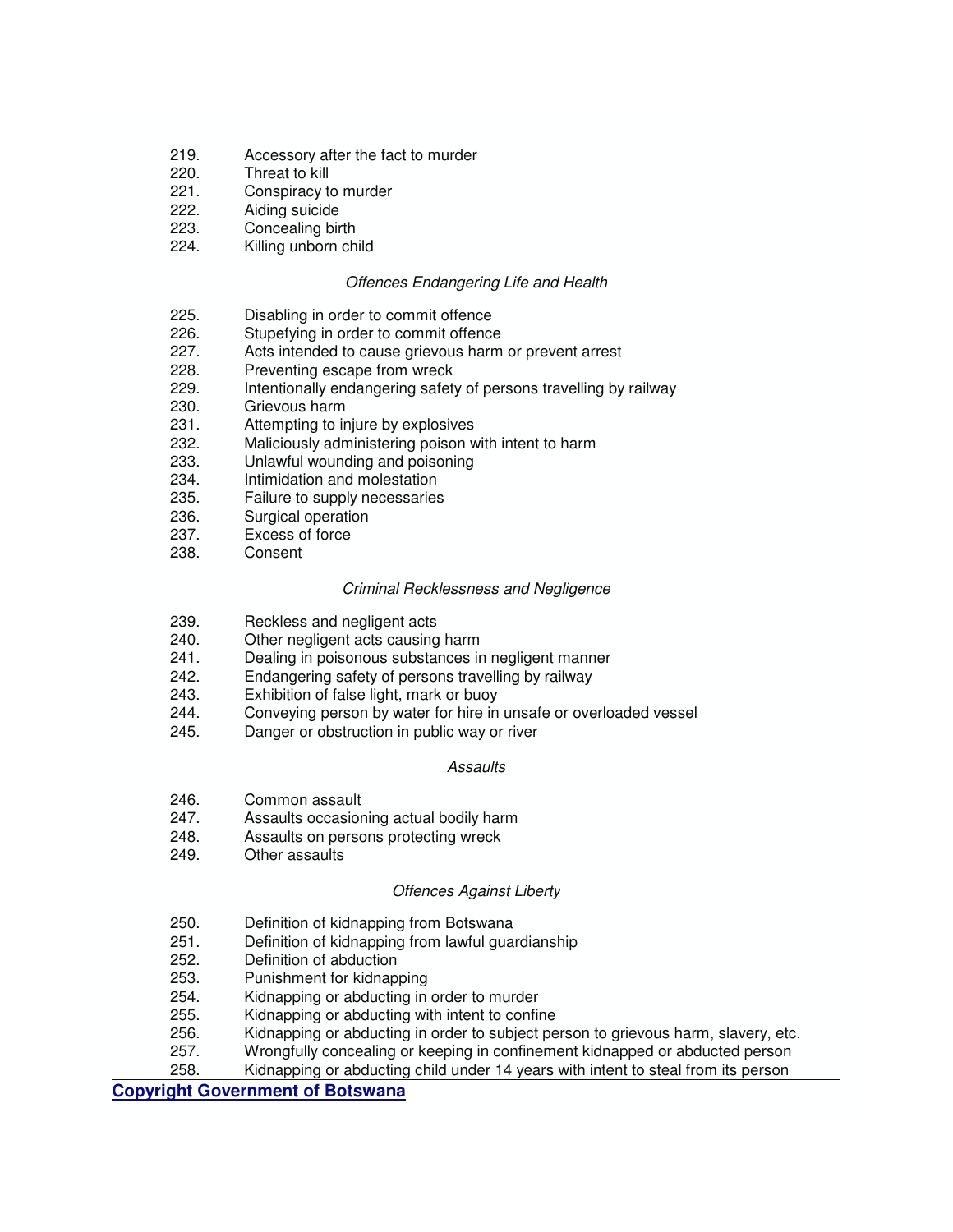- 259. Punishment for wrongful confinement
- 260. Detaining person as a slave
- 261. Dealing in slaves
- 262. Unlawful compulsory labour

#### DIVISION V

### OFFENCES RELATING TO PROPERTY

#### **Theft**

- 263. Things capable of being stolen
- 264. Definition of stealing
- 265. Special case of factor
- Funds etc. held under direction
- 267. Funds, etc. received by agents for sale
- 268. Money received for another
- 269. Theft by persons having an interest in the thing stolen
- 270. Husband and wife
- 271. General punishment for theft
- 272. Stealing wills
- 273. Stealing postal matter, etc.
- 274. Stealing stock<br>275. Stealing from t
- Stealing from the person: stealing goods in transit, etc.
- 276. Stealing by persons in public service
- 277. Stealing by clerks and servants
- 278. Stealing by directors or officers of companies
- 279. Stealing by agents, etc.
- 280. Stealing by tenants or lodgers
- 281. Stealing after previous conviction

#### Offences Allied to Stealing

- 282. Concealing registers
- 283. Concealing wills
- 284. Concealing deeds
- 285. Killing animals with intent to steal
- 286. Severing with intent to steal
- 287. Fraudulent disposal of mortgaged goods
- 288. Fraudulently dealing with minerals in mines
- 289. Fraudulent appropriation of power
- 290. Unlawful use of vehicles, animals, etc.

#### Robbery and Extortion

- 291. Definition of robbery
- 292. Punishment of robbery
- 293. Attempted robbery
- 294. Assault with intent to steal
- 295. Demanding property by written threats
- 296. Attempts at extortion by threats
- 297. Procuring execution of deeds, etc. by threats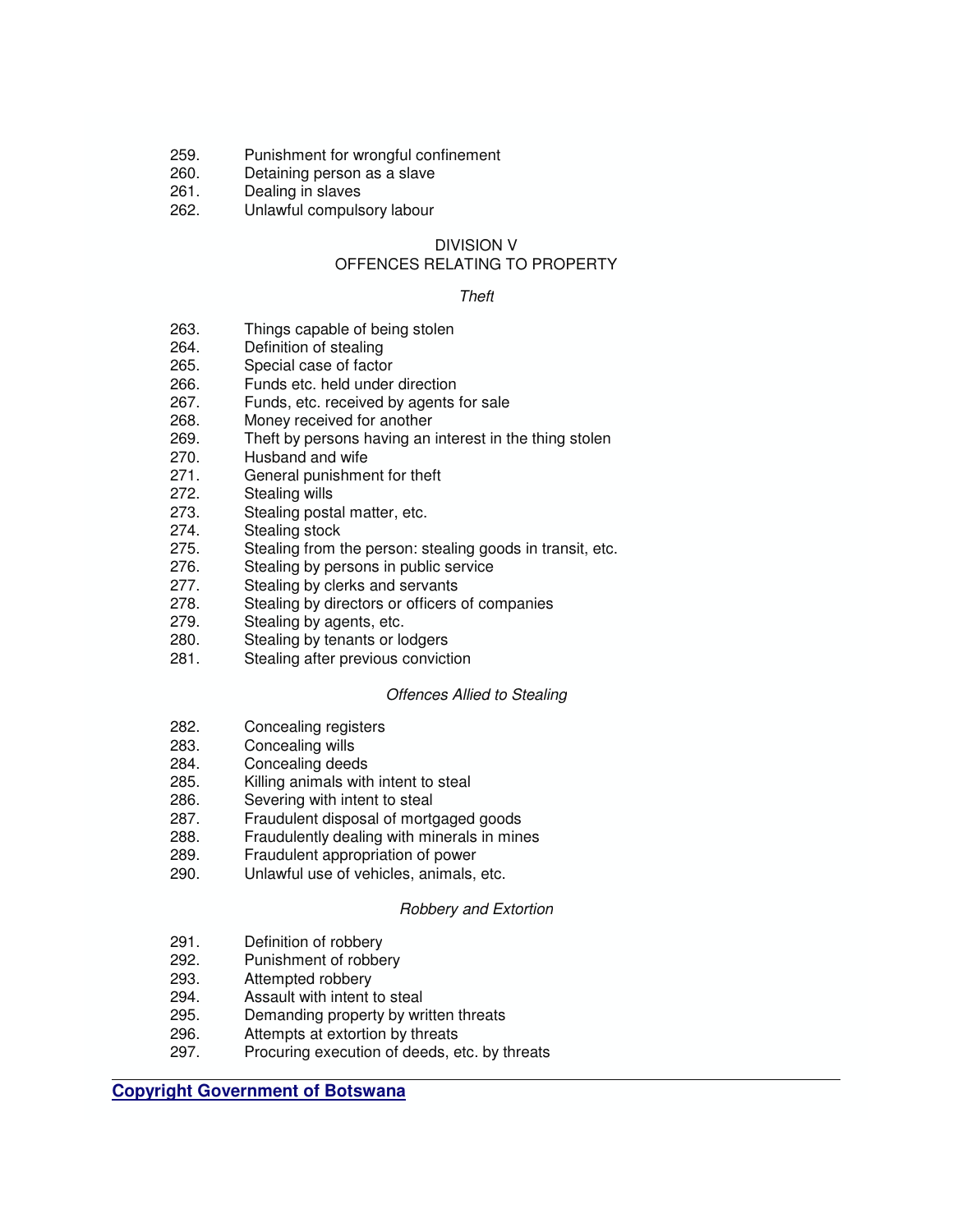298. Demanding property with menaces

#### Burglary, Housebreaking and Similar Offences

- 299. Definition of breaking and entering
- 300. Housebreaking and burglary
- 301. Entering dwelling-house with intent to commit certain serious offences
- 302. Breaking into building and committing certain serious offences
- 303. Breaking into building with intent to commit certain serious offences
- 304. Being armed, etc. with intent to commit certain serious offences
- 305. Criminal trespass
- 306. Forfeiture

#### False Pretences

- 307. Definition of false pretence
- 308. Obtaining by false pretences
- 309. Obtaining execution of a deed or security by false pretences
- 310. Cheating
- 311. Obtaining credit, etc. by false pretences
- 312. Conspiracy to defraud
- 313. Pretending to tell fortunes
- 314. Obtaining registration, etc. by false pretence
- 315. False declaration for passport
- 316. Travelling on train without free pass or a ticket prohibited

#### Receiving Property Stolen or Unlawfully Obtained and Like Offences

- 317. Receiving stolen property, etc.
- 318. Person suspected of carrying or conveying stolen property
- 319. Marking and possession of public stores<br>320. Receiving goods stolen outside Botswan
- Receiving goods stolen outside Botswana

#### Frauds by Trustees and Persons in a Position of Trust, and False Accounting

- 321. Trustees fraudulently disposing of trust property
- 322. Fraudulent appropriation or accounting by directors or officers
- 323. False statements by officials of companies
- 324. Fraudulent false accounting by clerk or servant
- 325. False accounting by public officer

### DIVISION VI

### MALICIOUS INJURIES TO PROPERTY

### Offences Causing Injury to Property

- 326. Arson
- 327. Attempts to commit arson
- 328. Setting fire to crops and growing plants
- 329. Attempting to set fire to crops, etc.
- 330. Casting away vessels
- 331. Attempts to cast away vessels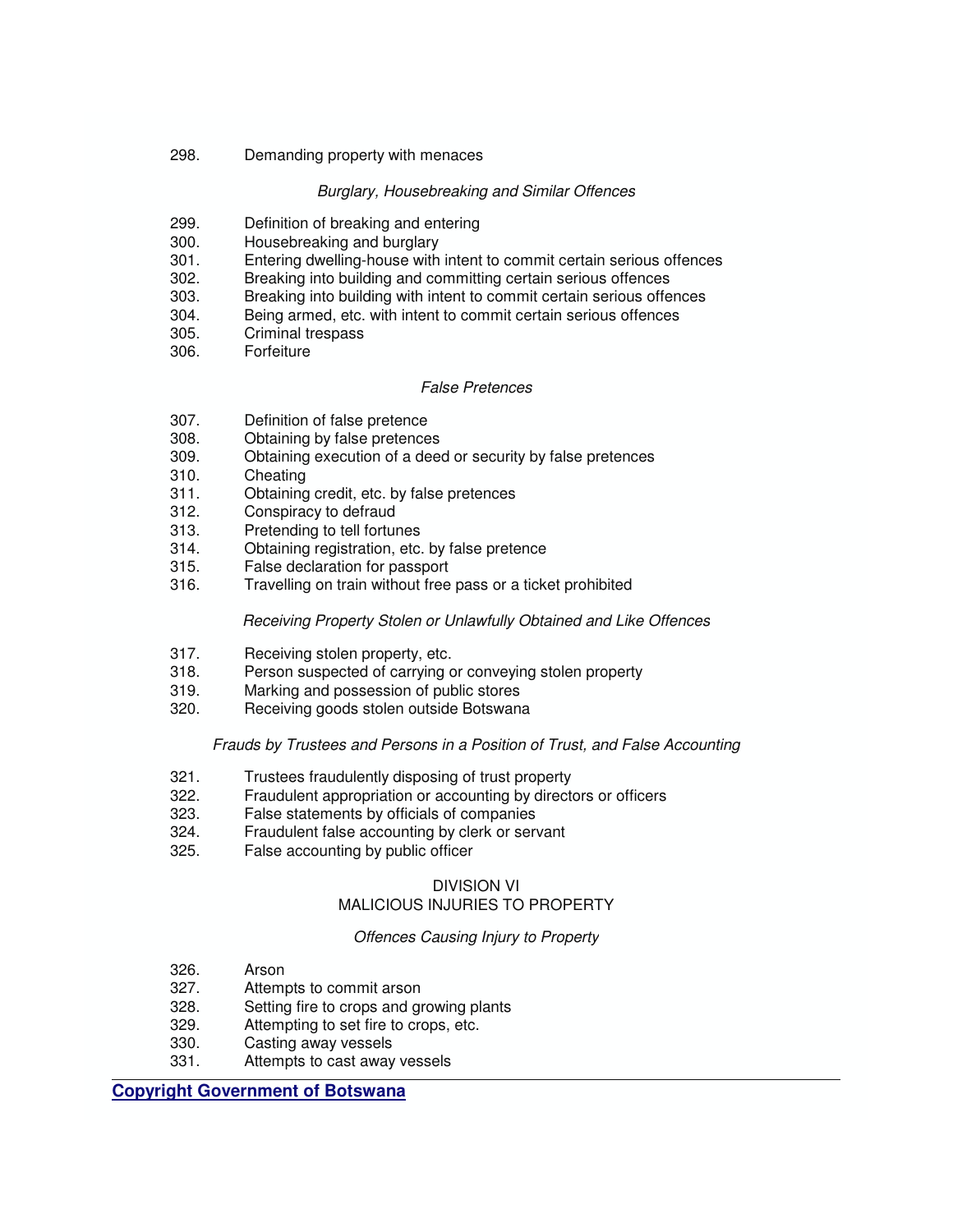- 332. Injuring animals
- 333. Malicious injuries to property
- 334. Attempts to destroy property by explosives
- 335. Communicating infectious diseases to animals
- 336. Penalties for damage, etc. to railway works
- 337. Sabotage
- 338. Threats to burn, etc.

#### DIVISION VII

## FORGERY, COINING AND COUNTERFEITING

#### **Definitions**

- 339. Definition of forgery
- 340. Document
- 341. Making a false document
- 342. Intent to defraud

#### Punishments for Forgery

- 343. Definition of currency note
- 344. General punishment for forgery
- 345. Forgery of wills, etc.
- 346. Forgery of judicial or official documents
- 347. Forgery, etc. of stamps
- 348. Uttering false document
- 349. Uttering cancelled or exhausted documents
- 350. Procuring execution of documents by false pretences
- 351. Altering crossings on cheques
- 352. Making documents without authority
- 353. Demanding property upon forged testamentary instruments
- 354. Purchasing forged notes
- 355. Falsifying warrants for money payable under public authority
- 356. Falsification of register
- 357. Sending false certificate of marriage to registrar
- 358. False statements for registers of births, deaths and marriages

Offences relating to Coins and to Bank and Currency Notes

- 359. Definitions
- 360. Counterfeiting coin
- 361. Preparations for coining
- 362. Making or having in possession paper or implements for forgery
- 363. Clipping
- 364. Melting down of currency
- 365. Impounding and destruction of counterfeit coin
- 366. Possession of clippings
- 367. Uttering counterfeit coin
- 368. Repeated uttering
- 369. Uttering metal or coin not current as coin
- 370. Exporting counterfeit coin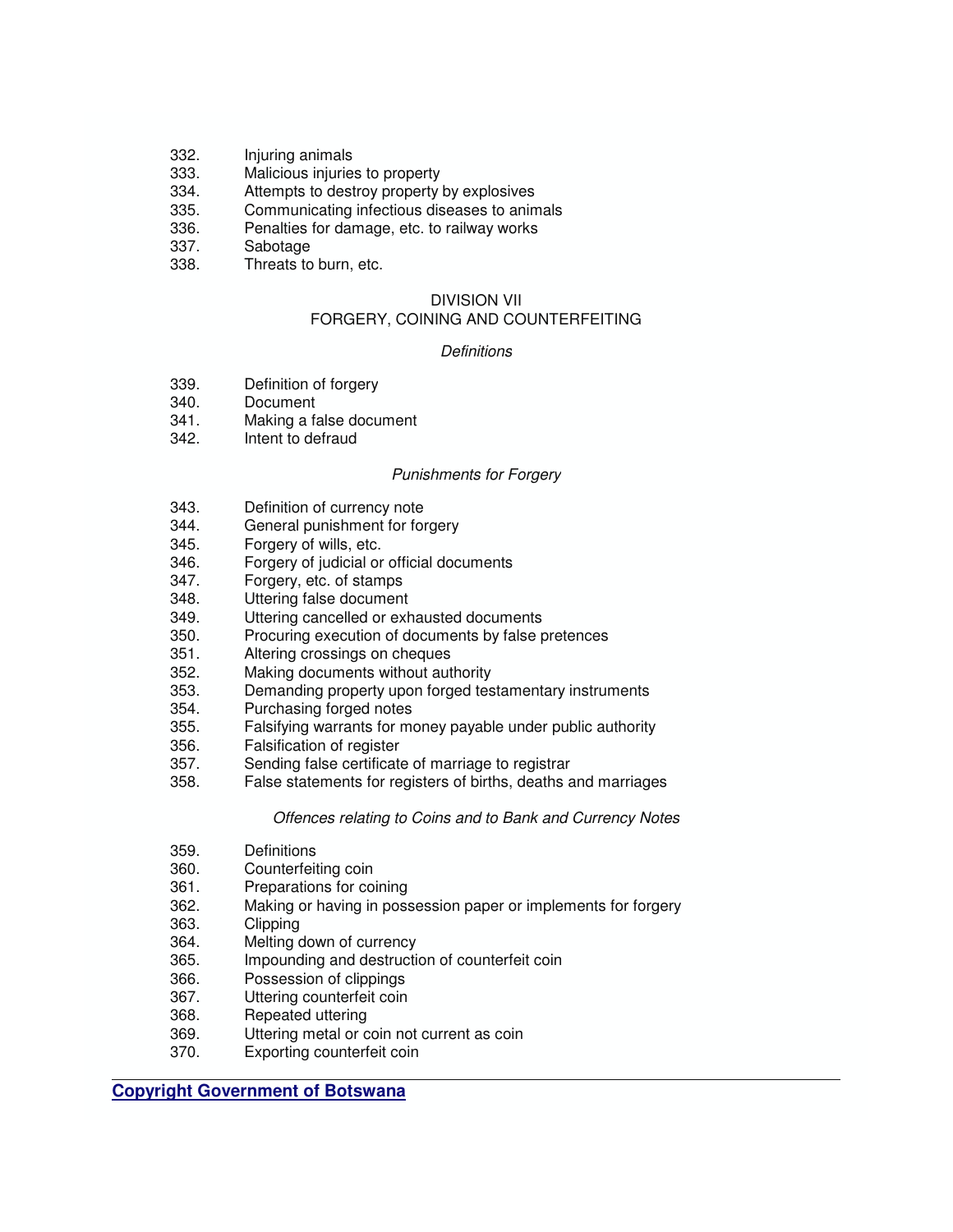- 371. Selling articles bearing designs in imitation of currency
- 372. Forfeiture

#### Counterfeit Stamps

- 373. Possession of die used for purpose of making stamps
- 374. Paper and dies for postage stamps

#### Counterfeiting Trade Marks

- 375. Trade mark defined
- 376. Counterfeiting trade marks offence

#### Personation

- 377. Personation in general
- 378. Falsely acknowledging deeds, recognizances, etc.
- 379. Personation of a person named in a certificate
- 380. Lending, etc. certificate for personation
- 381. Personation of person named in a testimonial
- 382. Lending, etc. testimonial for personation

#### DIVISION VIII

### OFFENCES RELATING TO CORRUPT PRACTICES

#### Secret Commissions and Corrupt Practices

- 383. Interpretation
- 384. Corrupt practices
- 385. Secret commission on Government contracts
- 386. Presumption as to corrupt practices
- 387. Consent of Director of Public Prosecutions to prosecution

#### DIVISION IX

#### ATTEMPTS AND CONSPIRACIES TO COMMIT CRIMES, AND ACCESSORIES AFTER THE FACT

#### **Attempts**

- 388. Attempt defined
- 389. Attempts to commit offences
- 390. Punishment of attempts to commit certain offences
- 391. Soliciting or inciting others to commit offence

#### **Conspiracies**

- 392. Conspiracy to commit offence
- 393. Other conspiracies

#### Accessories After the Fact

- 394. Definition of accessories after the fact
- 395. Punishment of accessories after the fact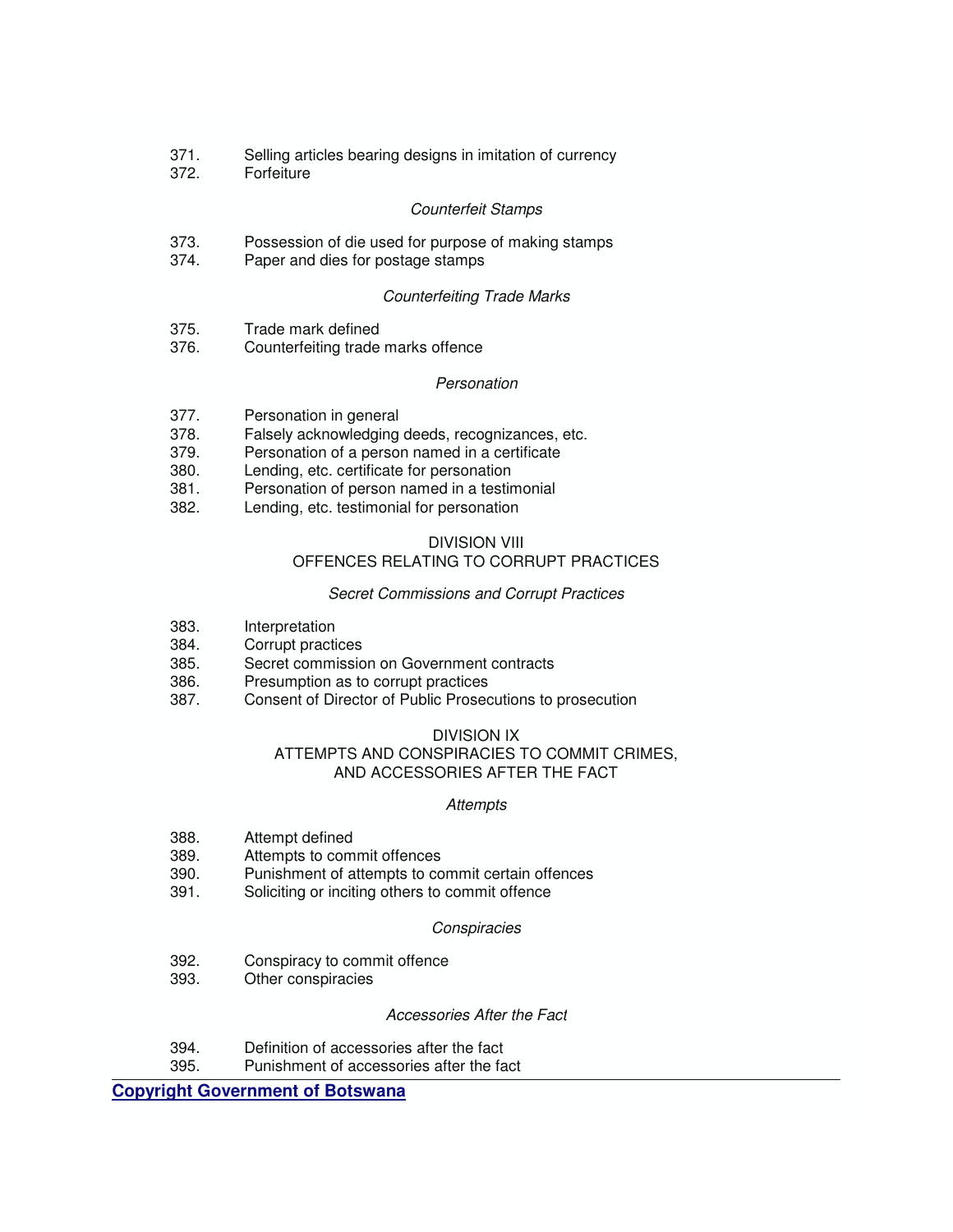#### DIVISION X INDECENT ADVERTISEMENTS

#### Prohibited Advertisements

- 396. Interpretation
- 397. Offence to publish prohibited advertisement
- 398. Offence to publish advertisement relating to abortion
- 399. Penalties

Law 2, 1964, Law 14, 1965, L.N. 23, 1965, L.N. 55, 1965, Act 4, 1966, L.N. 84, 1966, L.N. 94, 1966, Act 42, 1967, Act 26, 1968, Act 53, 1969, Act 11, 1970, Act 27, 1972, Act 16, 1975, S.I. 71, 1975, S.I. 10, 1976, Act 21, 1977, Act 15, 1979, Act 44, 1980, Act 20, 1982, Act 19, 1986, Act 14, 1989, Act 15, 1991, Act 13, 1993, Act 5, 1998, Act 39, 2004, Act 14, 2005.

**An Act to establish a code of criminal law.**

[Date of Commencement: 10th June, 1964]

## **PART I General Provisions (ss 1-33)**

### **Preliminary (s 1)**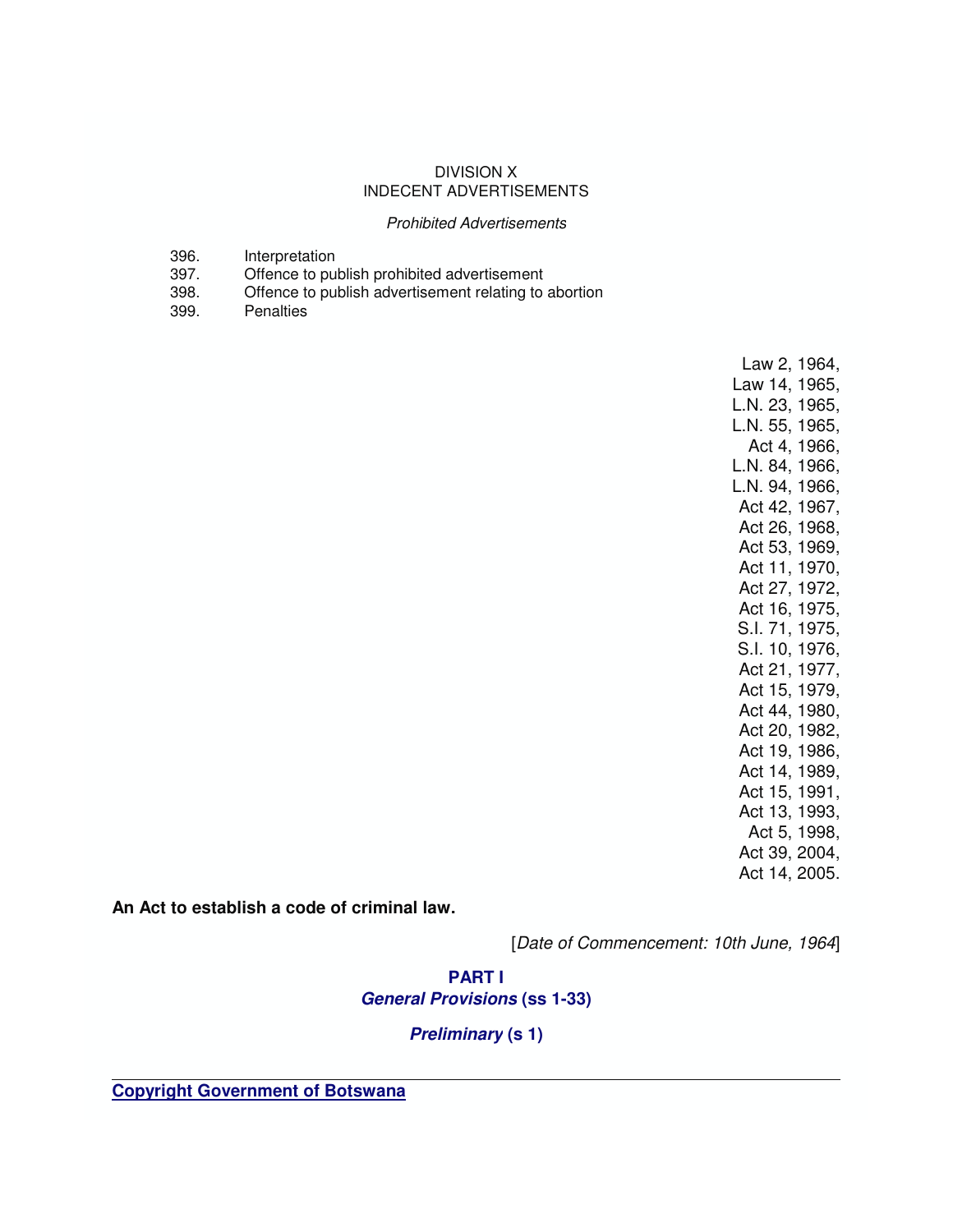## **1. Short title**

This Act may be cited as the Penal Code (hereinafter referred to as "this Code").

# **Interpretation (ss 2-3)**

## **2. Interpretation**

(1) Subject to subsection (2), in this Code, unless the context otherwise requires-

 **"Act"** includes any orders or rules or regulations made under the authority of any Act;

 **"assault"** means-

- (a) the intentional application of force to the person of another, directly or indirectly; or
- (b) the making of any gesture towards another in such a manner as to give him reasonable grounds to believe that the person making the gesture is about to apply such force to his person;

**"court"** means a court of competent jurisdiction;

 **"dangerous harm"** means harm endangering life;

 **"dwelling-house"** includes any building or structure or part of a building or structure which is for the time being kept by the owner or occupier for the residence therein of himself, his family or servants or any of them, and it is immaterial that it is from time to time uninhabited; a building or structure adjacent to or occupied with a dwelling-house is deemed to be part of the dwelling-house if there is a communication between such building or structure and the dwelling-house, either immediate or by means of a covered and enclosed passage leading from the one to the other, but not otherwise;

**"explosive"** has the meaning assigned to it in the Explosives Act;

**"goods"** means corporeal movable property of any description;

 **"grievous harm"** means any harm which amounts to a maim or dangerous harm, or seriously or permanently injures health, or which is likely to injure health, or which extends to permanent disfigurement or to any permanent or serious injury to any external or internal organ, membrane or sense;

**"harm"** means any bodily hurt, disease or disorder whether permanent or temporary;

**"judicial officer"** means a judge, magistrate or member of a customary court;

 **"judicial proceeding"** includes any proceeding had or taken in or before any court, tribunal, commission of inquiry, or person, in which evidence may be taken on oath, or in or before a customary court, whether such court takes evidence on oath or not;

**"knowingly"**, used in connection with any term denoting uttering or using, implies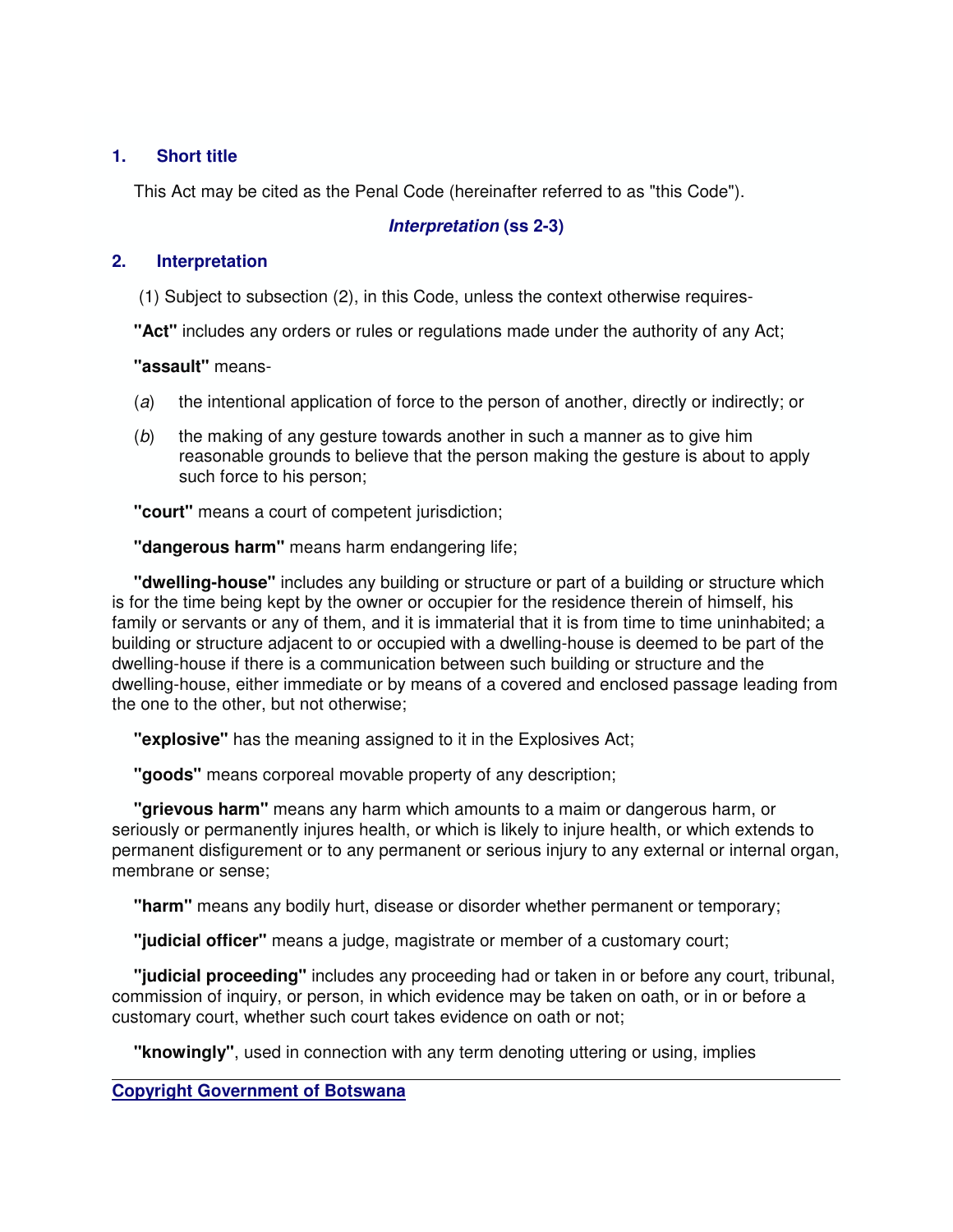knowledge of the character of the thing uttered or used;

**"local authority"** includes a tribal administration;

 **"magistrate"** includes an administrative officer appointed as a magistrate under the Magistrates' Courts Act;

 **"maim"** means the destruction or permanent disabling of any external or internal organ, membrane or sense;

 **"member of the Forces"** means any member of the Botswana Police Force or any tribal police force;

 **"money"** includes bank notes, currency notes, bank drafts, cheques and any other orders, warrants or requests for the payment of money;

 **"navigation"** means navigation by air or water; and "navigator" shall be construed accordingly;

 **"night"** or **"night time"** means the interval between half-past six o'clock in the evening and half-past six o'clock in the morning;

**"offence"** is an act, attempt or omission punishable by law;

 **"offensive weapon"** means any article made or adapted for use for causing injury to the person or intended by any person having it with him for such use by him and includes a spear, axe, hatchet and club and knife with a blade exceeding four inches in length;

 **"peace officer"** has the meaning assigned thereto in the Criminal Procedure and Evidence Act;

 **"periodical publication"** includes every publication issued periodically or in parts or numbers at intervals whether regular or irregular;

 **"person"** and **"owner"** and other like terms when used with reference to property include corporations of all kinds and any other association of persons capable of owning property, and also when so used include the State and any local authority;

 **"person employed in the public service"** means any person holding any of the following offices or performing the duty thereof, whether as a deputy or otherwise, namely-

- (a) any public office;
- (b) any office to which a person is appointed or nominated by or under any written law;
- (c) any civil office, the power of appointing to which or removing from which is vested in any person or persons holding an office of any kind included in paragraph (a) or (b) of this definition; or
- (d) any office of arbitrator or umpire in any proceedings or matter submitted to arbitration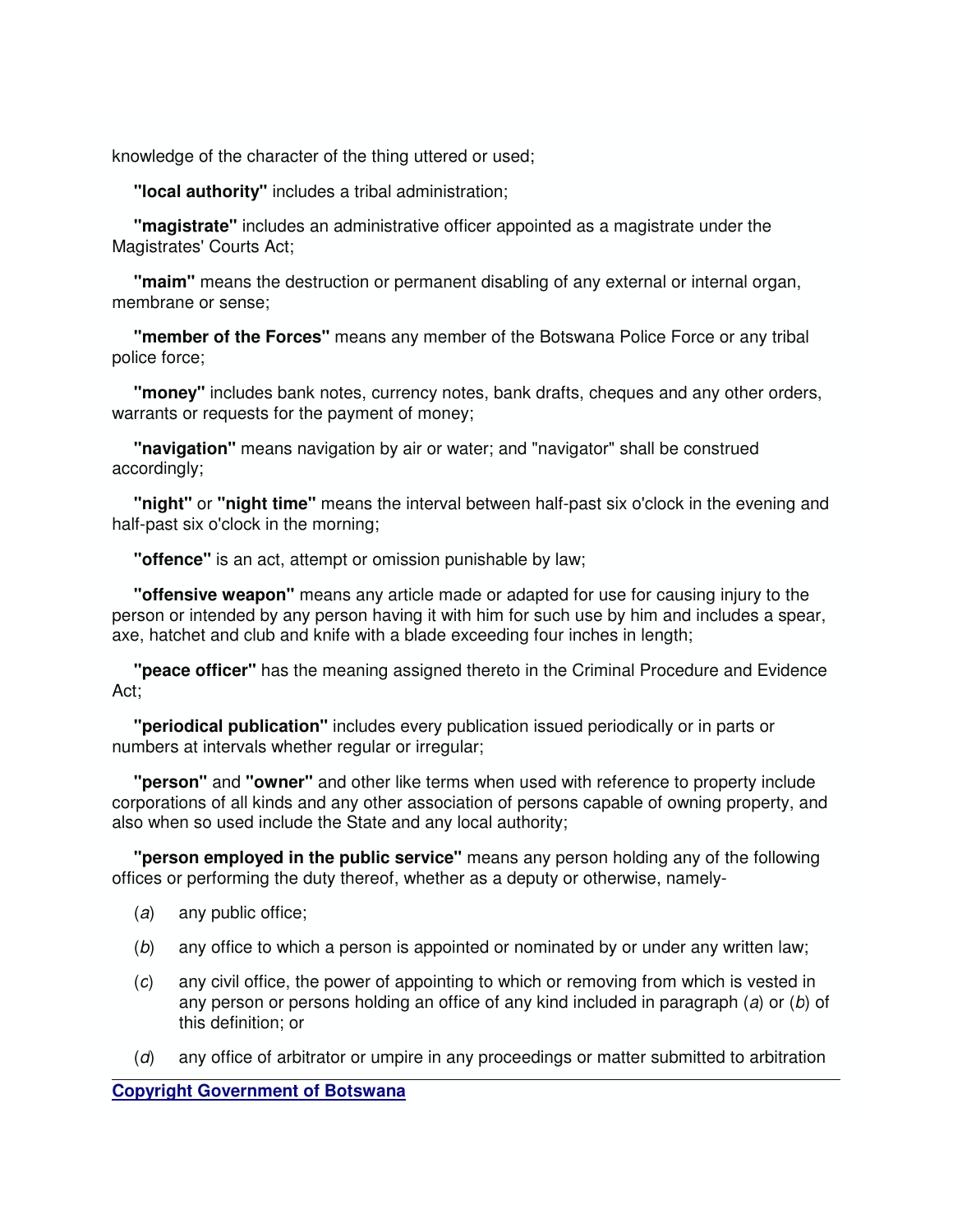by order or with the sanction of any court, or in pursuance of any written law;

and the said term further includes-

- (i) any member of a commission of inquiry appointed under or in pursuance of any written law;
- (ii) any person employed to execute any process of a court;
- (iii) any member of the forces;
- (iv) any person in the employment of the Government;
- (v) any person acting as a minister of religion of whatsoever denomination in so far as he performs functions in respect of the notification of intending marriage or in respect of the solemnization of marriage, or in respect of the making or keeping of any register or certificate of marriage, birth, baptism, death or burial, but not in any other respect;
- (vi) any person in the employment of a local authority;
- (vii) any person in the employment of the government of a country other than Botswana, or of the United Nations or any agency thereof, who exercises functions of his office in Botswana;

 **"petroleum"** includes the liquids commonly known as rock oil, Rangoon oil, Burma oil, kerosene, paraffin oil, petrol, gasolene, benzoline, benzine, naphtha or any like inflammable liquid, whether a natural product or one that is made from petroleum, coal, schist, shale, or any other bituminous substances, or from any products thereof;

 **"police force"** includes the Force defined in section 2 of the Police Act and any tribal police force in Botswana, and "police officer" shall be construed accordingly;

# **"possession"**-

- (a) **"be in possession of"** or **"have in possession"** includes not only having in one's own personal possession, but also knowingly having anything in the actual possession or custody of any other person, or having anything in any place (whether belonging to, or occupied by oneself or not) for the use or benefit of oneself or of any other person;
- (b) if there are two or more persons and any one or more of them with the knowledge and consent of the rest has or have anything in his or their custody or possession, it shall be deemed and taken to be in the custody and possession of each and all of them;

 **"premises"** includes any land, any building or any other place, and any vehicle, conveyance or vessel;

 **"print"** means to produce or reproduce words or pictures in visible form by printing, writing, typewriting, duplicating, cyclostyling, lithography, photography or any other means of representing the same in visible form;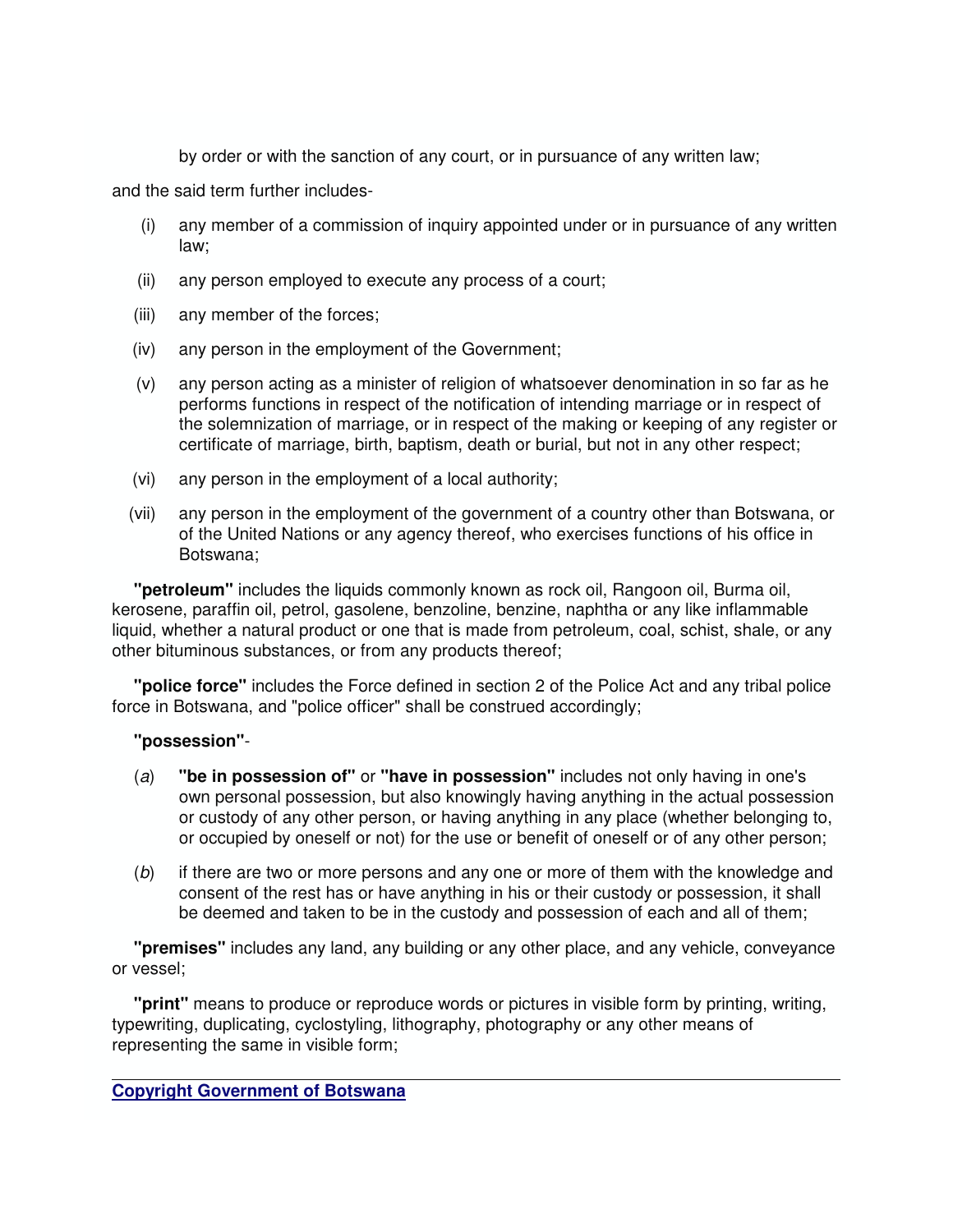**"prohibited publication"** means any publication in respect of which an order has been made under section 47, and any part, copy or reproduction of any such publication;

 **"property"** includes any description of movable or immovable property, money, debts and legacies, and all deeds and instruments relating to or evidencing the title or right to any property, or giving a right to recover or receive any money or goods, and also includes not only such property as has been originally in the possession or under the control of any person, but also any property into or for which the same has been converted or exchanged, and anything acquired by such conversion or exchange, whether immediately or otherwise;

 **"public"** refers not only to all persons within Botswana, but also to the persons inhabiting or using any particular place, or any number of such persons, and also to such indeterminate persons, as may happen to be affected by the conduct in respect to which such expression is used;

 **"public officer"** means any person in the service of, or holding office under the State whether such service be permanent or temporary, or paid or unpaid;

 **"public way"** includes any highway, market place, square, street, bridge or other way which is lawfully used by the public;

 **"publication"** includes all written and printed matter, and any gramophone or other record, perforated roll, recording tape or wire, cinematograph film or other contrivance by means of which any words or ideas may be mechanically produced, represented or conveyed, and everything, whether of a nature similar to the foregoing or not, containing any visible prepresentation or by its form, shape or other characteristics, or in any manner capable of producing, representing or conveying words or ideas, and every copy or reproduction or any publication;

 **"publicly"** when applied to acts done means either-

- $(a)$  that they are so done in any public place as to be seen by any person whether such person be or be not in a public place; or
- (b) that they are so done in any place not being a public place as to be likely to be seen by any person in a public place;

 **"seditious intention"** has the meaning assigned to it in section 50;

 **"seditious publication"** means a publication containing any word, sign or visible presentation expressive of a seditious intention;

 **"statute"** has the same meaning as a "written law";

 **"utter"** includes using or dealing with and attempting to use or deal with and attempting to induce any person to use, deal with or act upon the thing in question;

 **"valuable security"** includes any document which is the property or in the lawful possession of any person and which is evidence of the ownership of any property or of the right to recover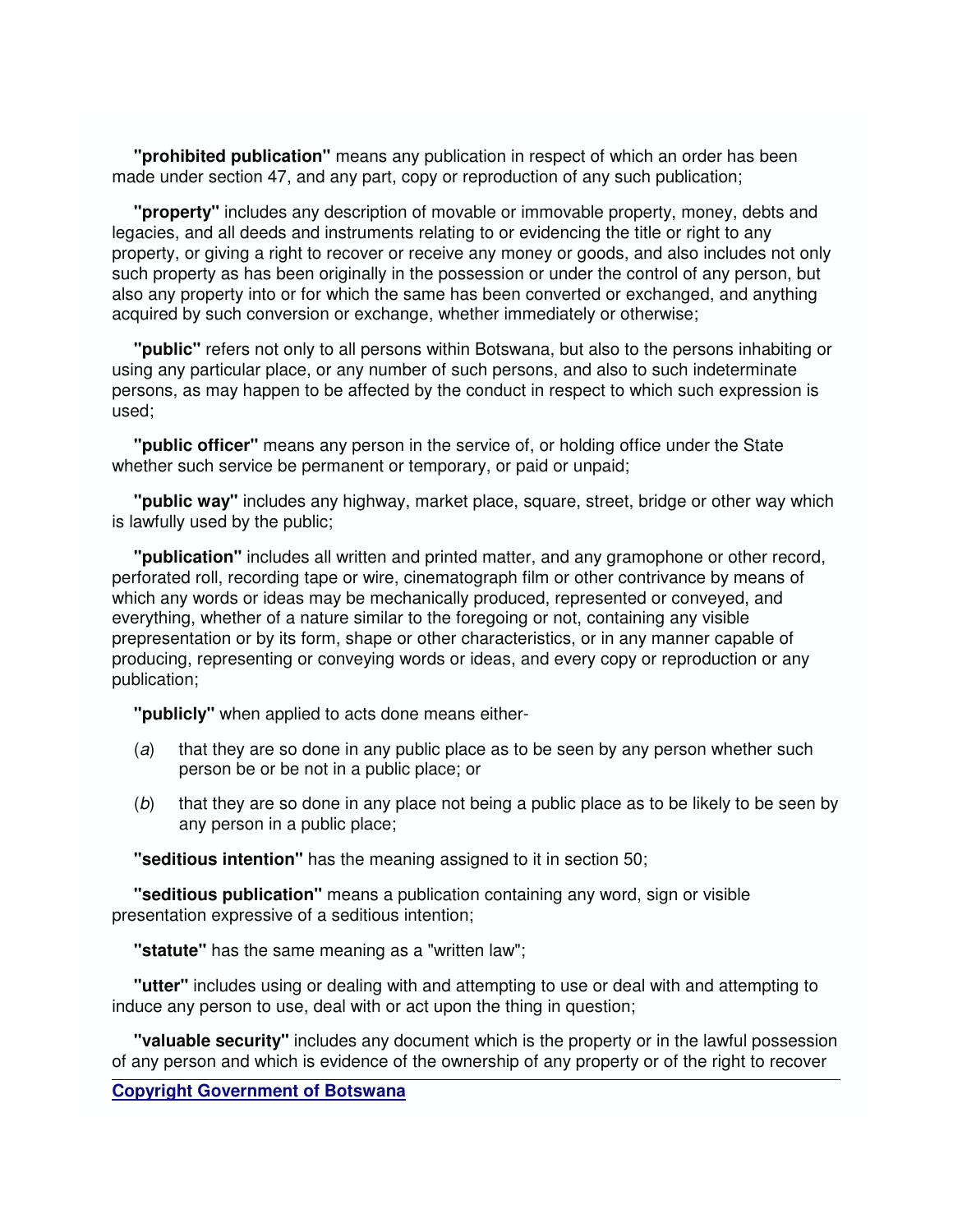or receive any property;

 **"vessel"** means-

- (a) a ship, boat or similar craft; or
- (b) an aircraft;

 **"wound"** means any incision or puncture which divides or pierces any exterior membrane of the body, and any membrane is exterior for the purposes of this definition which can be touched without dividing or piercing any other membrane.

 (2) Except where the context otherwise requires, expressions used in this Code shall be presumed to be used with the meaning attaching to them in English criminal law and shall be construed in accordance therewith.

## **3. Exclusion of common law**

 Subject to the proviso to section 10(8) of the Constitution, no person shall be liable to punishment by the common law for any act.

## **Territorial Application of this Code (ss 4-5)**

## **4. Extent of jurisdiction of courts**

 The jurisdiction of the courts of Botswana for the purposes of this Code extends to every place within Botswana.

## **5. Offence committed partly within and partly beyond the jurisdiction**

 When an act which, if wholly done within the jurisdiction of the court, would be an offence against this Code, is done partly within and partly beyond the jurisdiction, every person who within the jurisdiction does or makes any part of such act may be tried and punished under this Code in the same manner as if such act had been done wholly within the jurisdiction.

## **General Rules as to Criminal Responsibility (ss 6-20)**

### **6. Ignorance of law**

 Ignorance of the law does not afford any excuse for any act or omission which would otherwise constitute an offence unless knowledge of the law by the offender is expressly declared to be an element of the offence.

## **7. Bona fide claim of right**

 A person is not criminally responsible in respect of an offence relating to property, if the act done or omitted to be done by him with respect to the property was done in the exercise of an honest claim of right and without intention to defraud.

## **8. Intention and motive**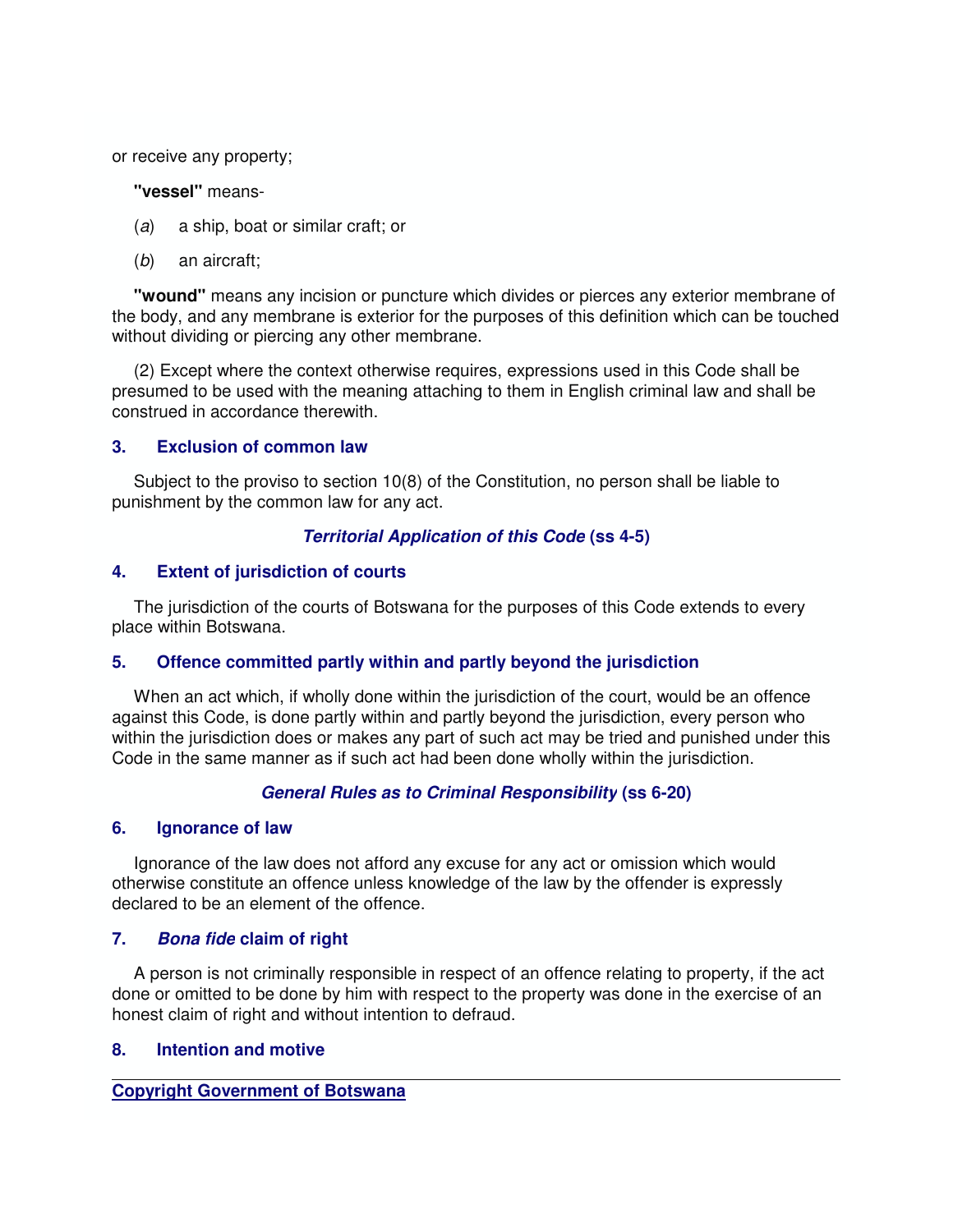(1) Subject to the express provisions of this Code relating to negligent acts and omissions, a person is not criminally responsible for an act or omission which occurs independently of the exercise of his will, or for an event which occurs by accident.

 (2) Unless the intention to cause a particular result is expressly declared to be an element of the offence constituted, in whole or in part, by an act or omission, the result intended to be caused by an act or omission is immaterial.

 (3) Unless otherwise expressly declared, the motive by which a person is induced to do or omit to do an act, or to form an intention, is immaterial so far as regards criminal responsibility.

## **9. Mistake of fact**

 (1) A person who does or omits to do an act under an honest and reasonable, but mistaken, belief in the existence of any state of things is not criminally responsible for the act or omission to any greater extent than if the real state of things had been such as he believed to exist.

 (2) The operation of this rule may be excluded by the express or implied provisions of the law relating to the subject.

### **10. Presumption of sanity**

 Every person is presumed to be of sound mind, and to have been of sound mind at any time which comes in question, until the contrary is proved.

### **11. Insanity**

 A person is not criminally responsible for an act or omission if at the time of doing the act or making the omission he is through any disease affecting his mind incapable of understanding what he is doing, or of knowing that he ought not to do the act or make the omission; but a person may be criminally responsible for an act or omission, although his mind is affected by disease, if such disease does not in fact produce upon his mind one or other of the effects mentioned above in reference to that act or omission.

#### **12. Intoxication**

 (1) Except as provided in this section, intoxication shall not constitute a defence to any criminal charge.

 (2) Intoxication shall be a defence to any criminal charge if by reason thereof the person charged at the time of the act or omission complained of did not know that such act or omission was wrong or did not know what he was doing and-

- (a) the state of intoxication was caused without his consent by the malicious or negligent act of another person; or
- (b) the person charged was by reason of intoxication insane, temporarily or otherwise, at the time of such act or omission.

**Copyright Government of Botswana** (3) Where the defence under subsection (2) is established, then in a case falling under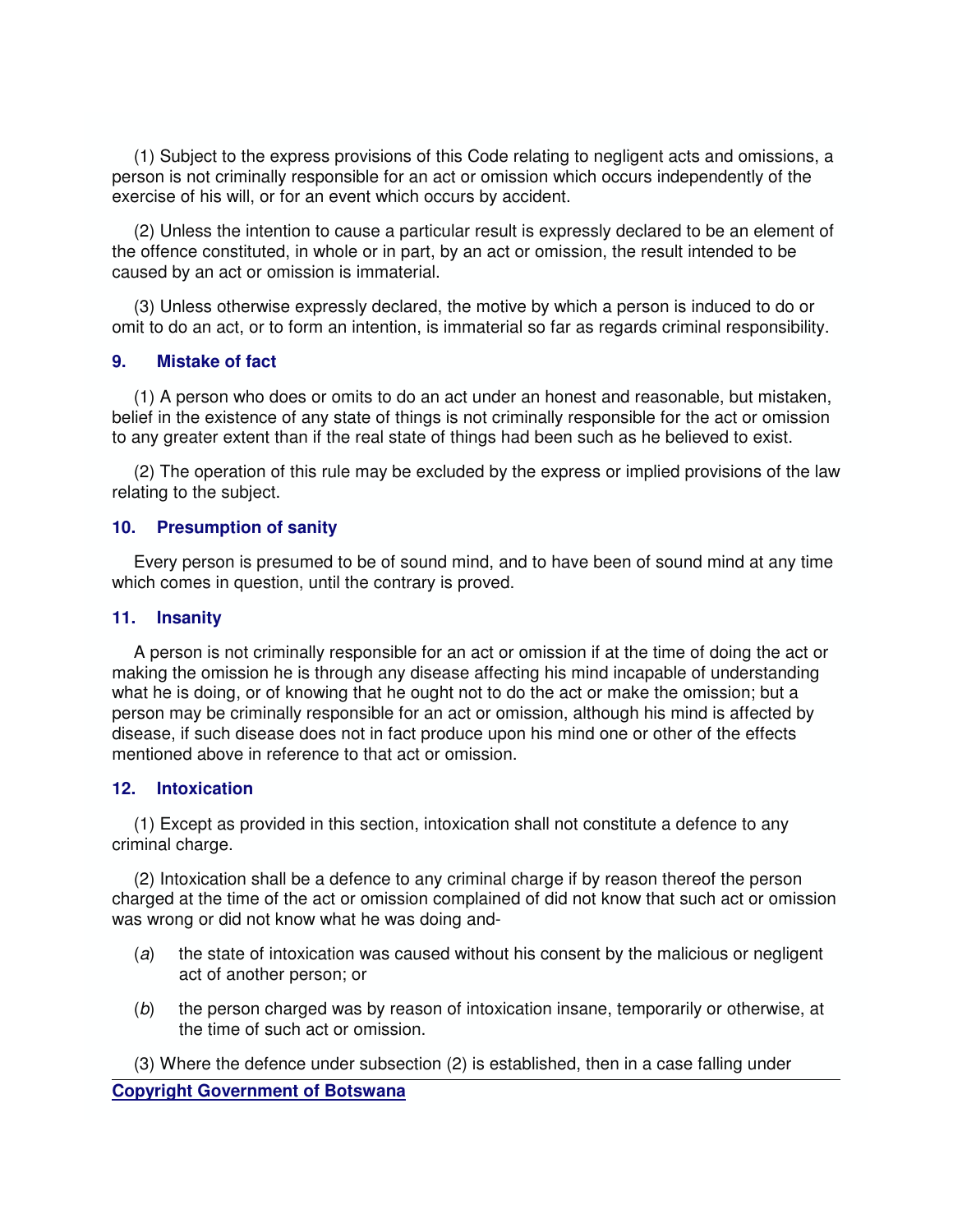paragraph (a) thereof the accused person shall be discharged, and in a case falling under paragraph (b) the provisions of section 11 of this Code and of Part XII of the Criminal Procedure and Evidence Act shall apply.

 (4) Intoxication shall be taken into account for the purpose of determining whether the person charged had formed any intention, specific or otherwise, in the absence of which he would not be guilty of the offence.

 (5) For the purposes of this section, "intoxication" shall be deemed to include a state produced by narcotics or drugs.

## **13. Immature age**

 (1) A person under the age of eight years is not criminally responsible for any act or omission.

 (2) A person under the age of 14 years is not criminally responsible for an act or omission unless it is proved that at the time of doing the act or making the omission he had capacity to know that he ought not to do the act or make the omission.

 (3) A male person under the age of 12 years is presumed to be incapable of having carnal knowledge.

## **14. Judicial officers**

 Except as expressly provided by this Code, a judicial officer is not criminally responsible for anything done or omitted to be done by him in good faith in the exercise of his judicial functions, although the act done is in excess of his judicial authority or although he is bound to do the act omitted to be done.

## **15. Compulsion**

 A person is not criminally responsible for an offence if it is committed by two or more offenders, and if the act is done or omitted only because during the whole of the time in which it is being done or omitted the person is compelled to do or omit to do the act by threats on the part of the other offender or offenders instantly to kill him or do him grievous bodily harm if he refuses; but threats of future injury do not excuse the causing of, or the attempt to cause, death.

### **16. Defence of person or property**

 Subject to the express provisions of this Code or any other law for the time being in force, a person shall not be criminally responsible for the use of force in repelling an unlawful attack upon his person or property or the person or property of anyone whom it is his moral or legal duty to protect if the means he uses and the degree of force he employs in so doing are no more than is reasonably necessary in the circumstances.

## **17. Use of force in effecting arrest**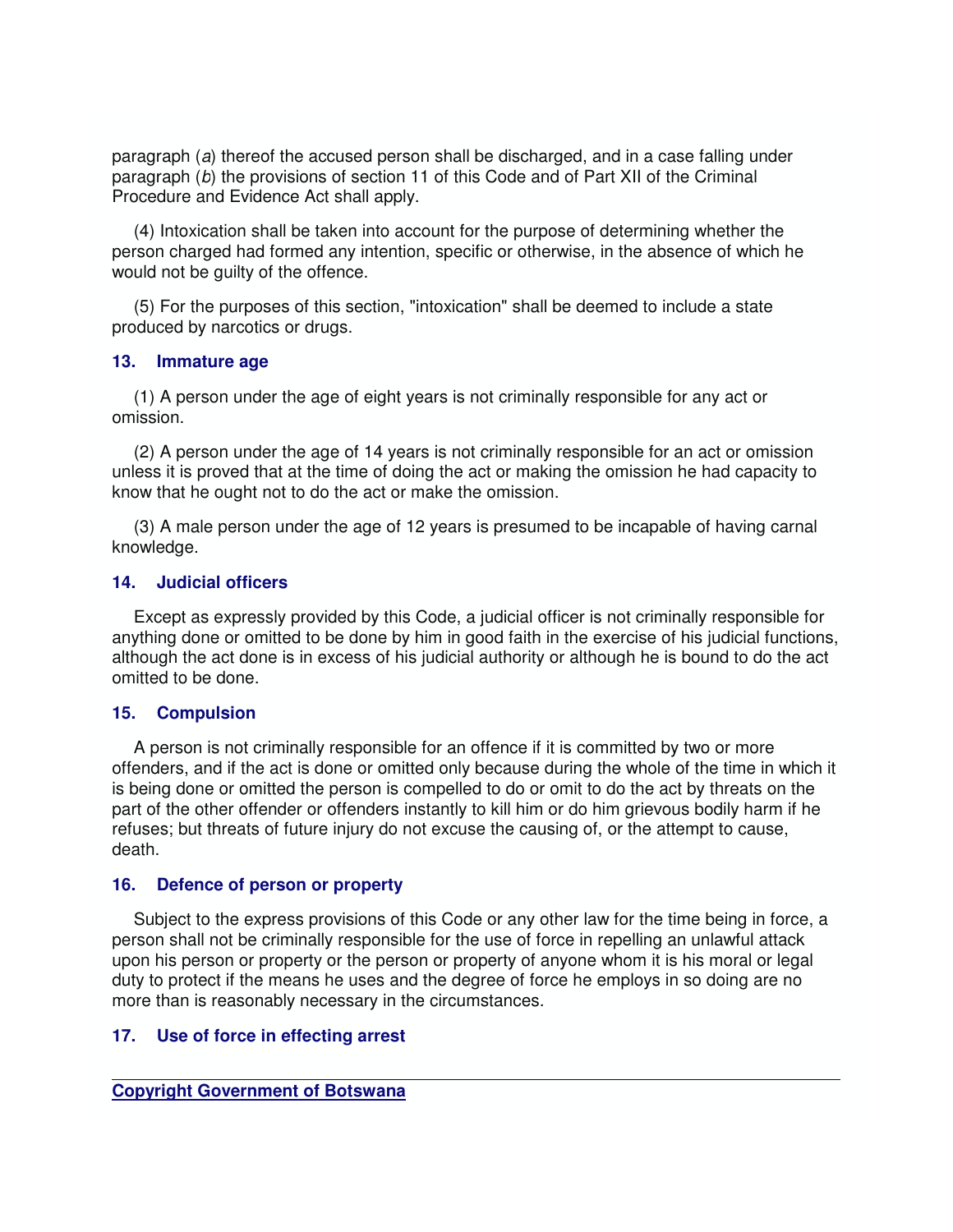Where any person is charged with a criminal offence arising out of the lawful arrest, or attempted arrest, by him of a person who forcibly resists such arrest or attempts to evade being arrested, the court shall, in considering whether the means used were necessary, or the degree of force used was reasonable, for the apprehension of such person, have regard to the gravity of the offence which had been or was being committed by such person and the circumstances in which such offence had been or was being committed by such person.

## **18. Compulsion by husband**

 A married woman is not free from criminal responsibility for doing or omitting to do an act merely because the act or omission takes place in the presence of her husband; but on a charge against a wife for any offence other than treason or murder it shall be a good defence to prove that the offence was committed in the presence of, and under the coercion of, the husband.

## **19. Person not to be punished twice for same act or omission**

 A person cannot be punished twice either under the provisions of this Code or under the provisions of any other law for the same act or omission, except in the case where the act or omission is such that by means thereof he causes the death of another person, in which case he may be convicted of the offence of which he is guilty by reason of causing such death, notwithstanding that he has already been convicted of some other offence constituted by the act or omission.

## **20. Consent of Director of Public Prosecutions to prosecute**

 Notwithstanding that in respect of any offence it is provided that no prosecution shall be instituted without the consent of the Director of Public Prosecutions a person may be arrested and charged for such offence and any such person may be remanded in custody or bail notwithstanding that the consent of the Director of Public Prosecutions to the institution of prosecution for the offence has not been obtained, but no further or other proceedings shall be taken until that consent has been obtained.

## **Parties to Offences (ss 21-24)**

## **21. Principal offenders**

 (1) When an offence is committed, each of the following persons is deemed to have taken part in committing the offence and to be guilty of the offence, and may be charged with actually committing it, that is to say-

- (a) every person who actually does the act or makes the omission which constitutes the offence;
- (b) every person who does or omits to do any act for the purpose of enabling or aiding another person to commit the offence;
- (c) every person who aids or abets another person in committing the offence;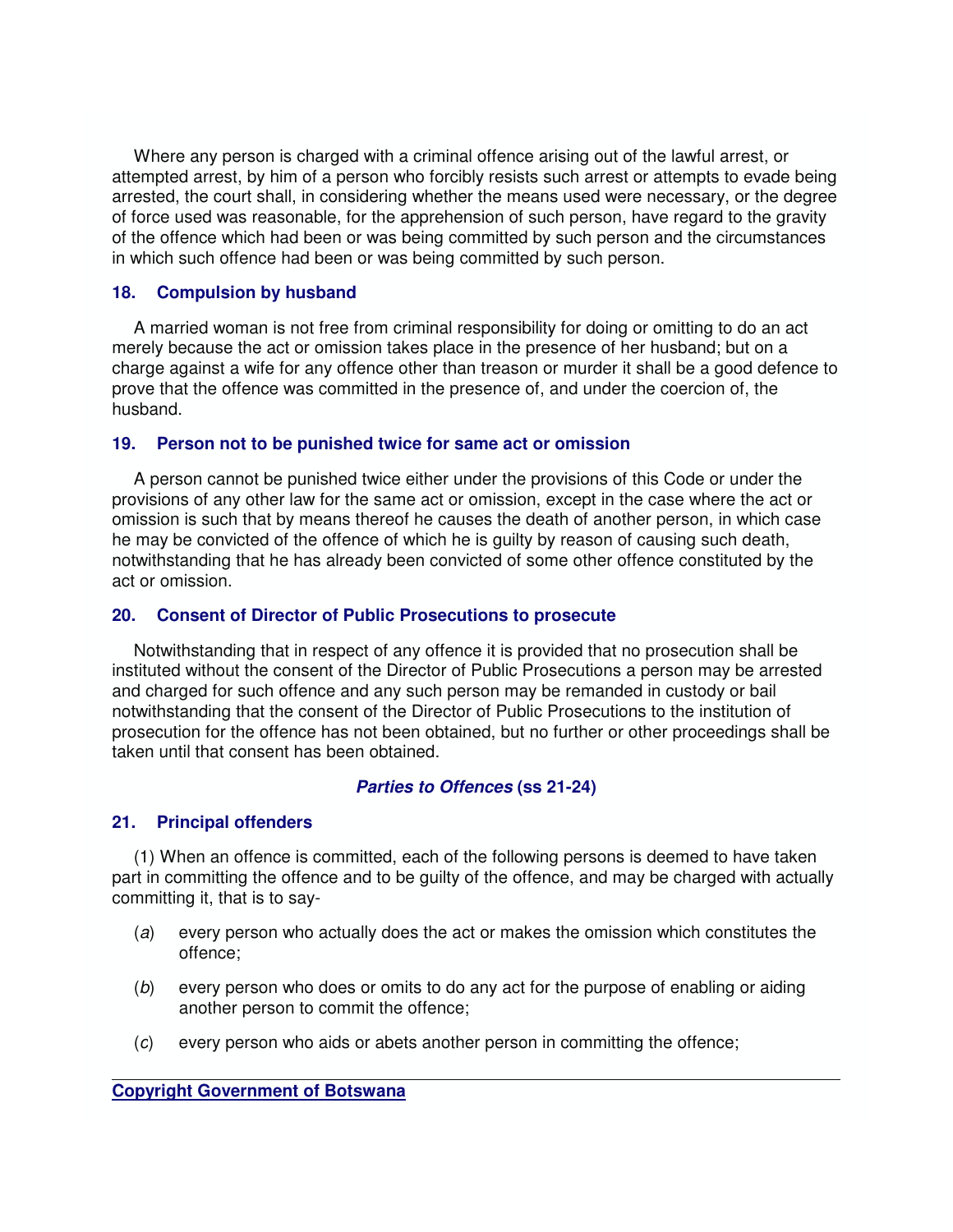(d) any person who counsels or procures any other person to commit the offence,

and in the last-mentioned case he may be charged either with committing the offence or with counselling or procuring its commission.

 (2) A conviction of counselling or procuring the commission of an offence entails the same consequences in all respects as a conviction of committing the offence.

 (3) Any person who procures another to do or omit to do any act of such a nature that, if he had himself done the act or made the omission, the act or omission would have constituted an offence on his part, is guilty of an offence of the same kind, and is liable to the same punishment, as if he had himself done the act or made the omission; and he may be charged with himself doing the act or making the omission.

# **22. Offences committed by joint offenders in prosecution of common purpose**

 When two or more persons form a common intention to prosecute an unlawful purpose in conjunction with one another, and in the prosecution of such purpose an offence is committed of such a nature that its commission was a probable consequence of the prosecution of such purpose, each of them is deemed to have committed the offence.

# **23. Counselling another to commit an offence**

 (1) When a person counsels another to commit an offence, and an offence is actually committed after such counsel by the person to whom it is given, it is immaterial whether the offence actually committed is the same as that counselled or a different one, or whether the offence is committed in the way counselled or in a different way, provided in either case that the facts constituting the offence actually committed are a probable consequence of carrying out the counsel.

 (2) In either case the person who gave counsel is deemed to have counselled the other person to commit the offence actually committed by him.

# **24. Offences by corporations, societies, etc.**

 Where an offence is committed by any company or other body corporate, or by any society, association or body of persons, every person charged with, or concerned or acting in the control or management of the affairs or activities of such company, body corporate, society, association or body of persons shall be guilty of that offence and liable to be punished accordingly, unless it is proved by such person that, through no act of omission on his part, he was not aware that the offence was being or was intended or was about to be committed, or that he took all reasonable steps to prevent its commission.

# **Punishments (ss 25-33)**

# **25. Different kinds of punishments**

The following punishments may be inflicted by a court-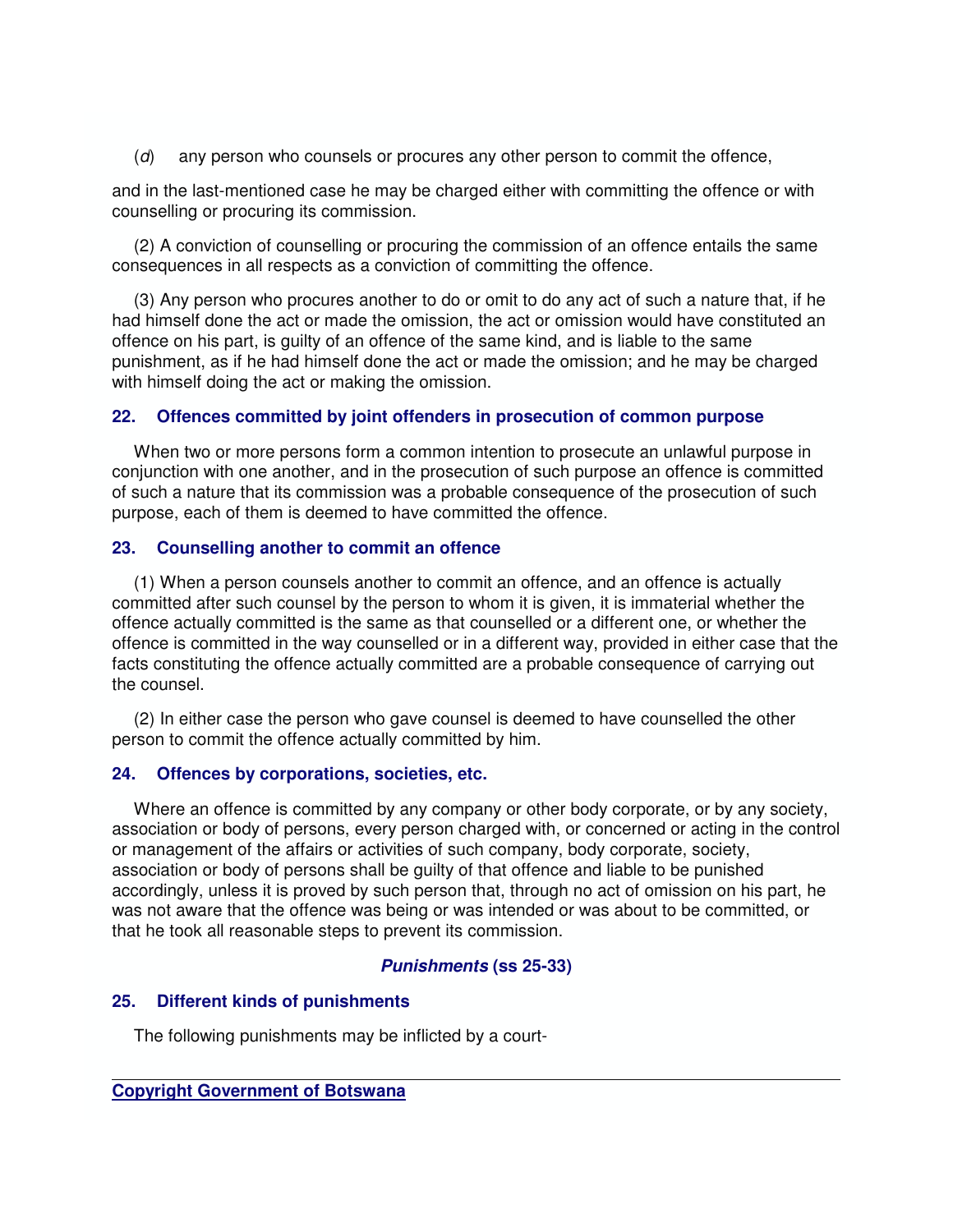- (a) death;
- (b) imprisonment;
- (c) corporal punishment;
- (d) fine;
- (e) forfeiture;
- $(f)$  finding security to keep the peace and be of good behaviour or to come up for judgment;
- $(g)$  any other punishment provided by this Code or by any other law.

## **26. Sentence of death**

 (1) When any person is sentenced to death, the sentence shall direct that he shall be hanged by the neck until he is dead.

 (2) Sentence of death shall not be pronounced on or recorded against any person convicted of an offence if it appears to the court that at the time when the offence was committed he was under the age of 18 years, but in lieu thereof the court shall sentence such person to be detained during the President's pleasure, and if so sentenced he shall be liable to be detained in such place and under such conditions as the President may direct, and whilst so detained shall be deemed to be in legal custody.

 (3) Where a woman convicted of an offence punishable with death is found in accordance with the provisions of section 298 of the Criminal Procedure and Evidence Act to be pregnant, she shall be liable to imprisonment for life and not to sentence of death.

## **27. Imprisonment**

(1) Sentence of imprisonment shall not be passed on any person under the age of 14 years.

 (2) A person convicted of an offence punishable with imprisonment for life or any other period may be sentenced for any shorter term.

 (3) A person convicted of an offence punishable with imprisonment may be sentenced to pay a fine in addition to or instead of imprisonment.

 (4) Notwithstanding any provision in any enactment which provides for the imposition of a statutory minimum period of imprisonment upon a person convicted of an offence, a court may, where there are exceptional extenuating circumstances which would render the imposition of the statutory minimum period of imprisonment totally inappropriate, impose a lesser and appropriate penalty.

## **28. Corporal punishment**

(1) Subject to the provisions of subsection (4), no person shall be sentenced to undergo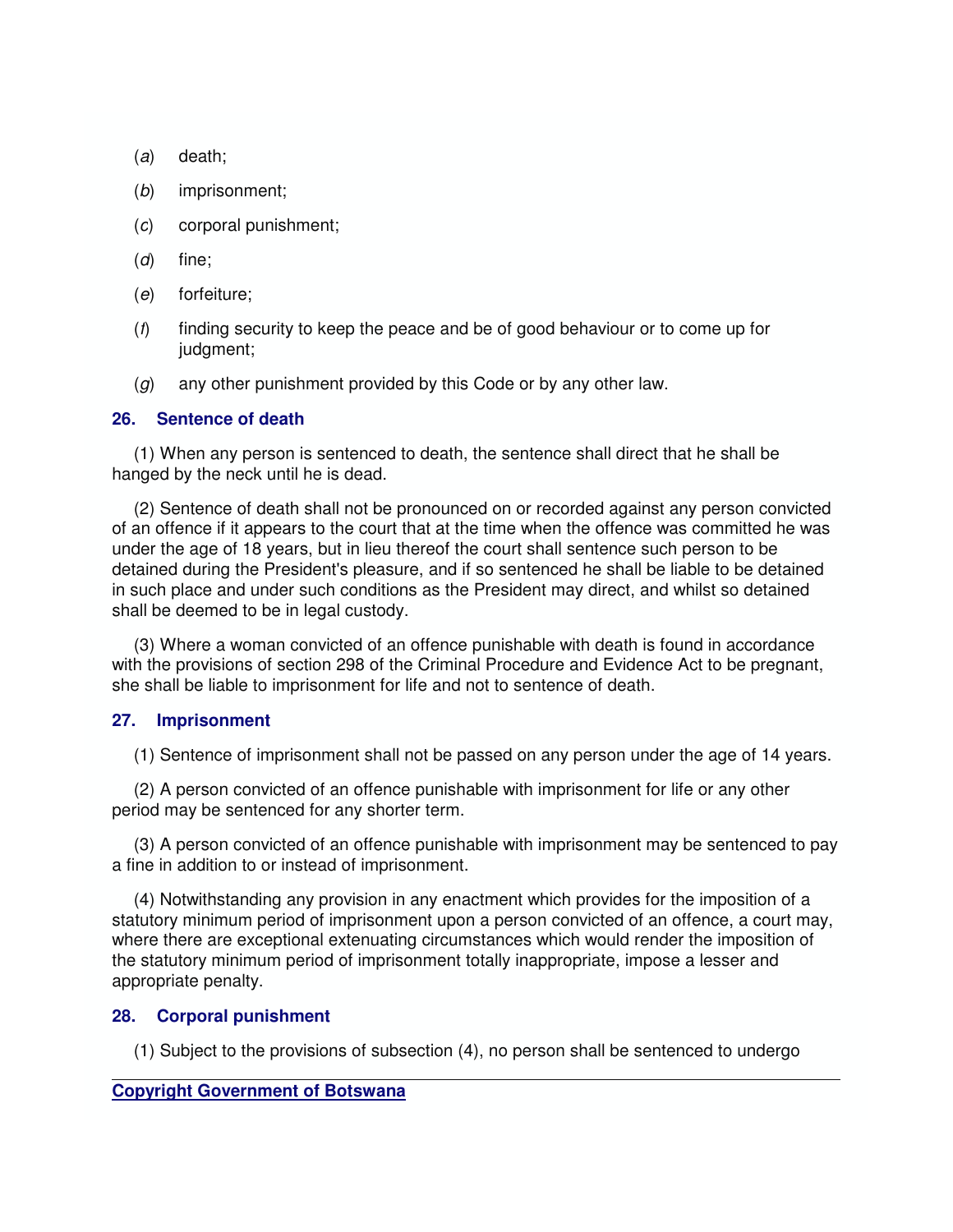corporal punishment for any offence unless such punishment is specifically authorized by this Code or any other law.

 (2) A sentence of corporal punishment shall be inflicted once only. The sentence shall specify the number of strokes, which shall not exceed 12, nor, in the case of a person under the age of 18 years, six.

- (3) No sentence of corporal punishment shall be passed upon any of the following persons-
- (a) females;
- (b) males sentenced to death;
- (c) males whom the court considers to be more than 40 years of age.

 (4) Where any male person under the age of 40 is convicted of any offence punishable with imprisonment, other than an offence listed in the Second Schedule to the Criminal Procedure and Evidence Act, a court may, in its discretion but subject to the provisions of section 27(1), order him to undergo corporal punishment in addition to or in substitution for such imprisonment.

 (5) Where it is provided that any person shall be liable to undergo corporal punishment such punishment shall, if awarded, be inflicted in accordance with the provisions of section 305 of the Criminal Procedure and Evidence Act.

## **29. Fines**

 (1) Where a fine is imposed under any law, then in the absence of express provisions relating to such fine in such law the following provisions shall apply-

- (a) where no sum is expressed to which the fine may extend, the amount of the fine which may be imposed is unlimited, but shall not be excessive;
- $(b)$  in the case of an offence punishable with a fine or a term of imprisonment, the imposition of a fine or imprisonment shall be a matter for the discretion of the court;
- (c) in the case of an offence punishable with imprisonment as well as a fine in which the offender is sentenced to a fine with or without imprisonment, and in every case of an offence punishable with a fine only in which the offender is sentenced to a fine, the court passing sentence may, in its discretion-
	- (i) direct by its sentence that in default of payment of the fine the offender shall suffer imprisonment for a certain term, which imprisonment shall be in addition to any other imprisonment to which he may have been sentenced or to which he may be liable under a commutation of sentence; and also
	- (ii) issue a warrant for the levy of the amount in accordance with the provisions of section 303 of the Criminal Procedure and Evidence Act.

(2) In the absence of express provisions in any law relating thereto, the term of imprisonment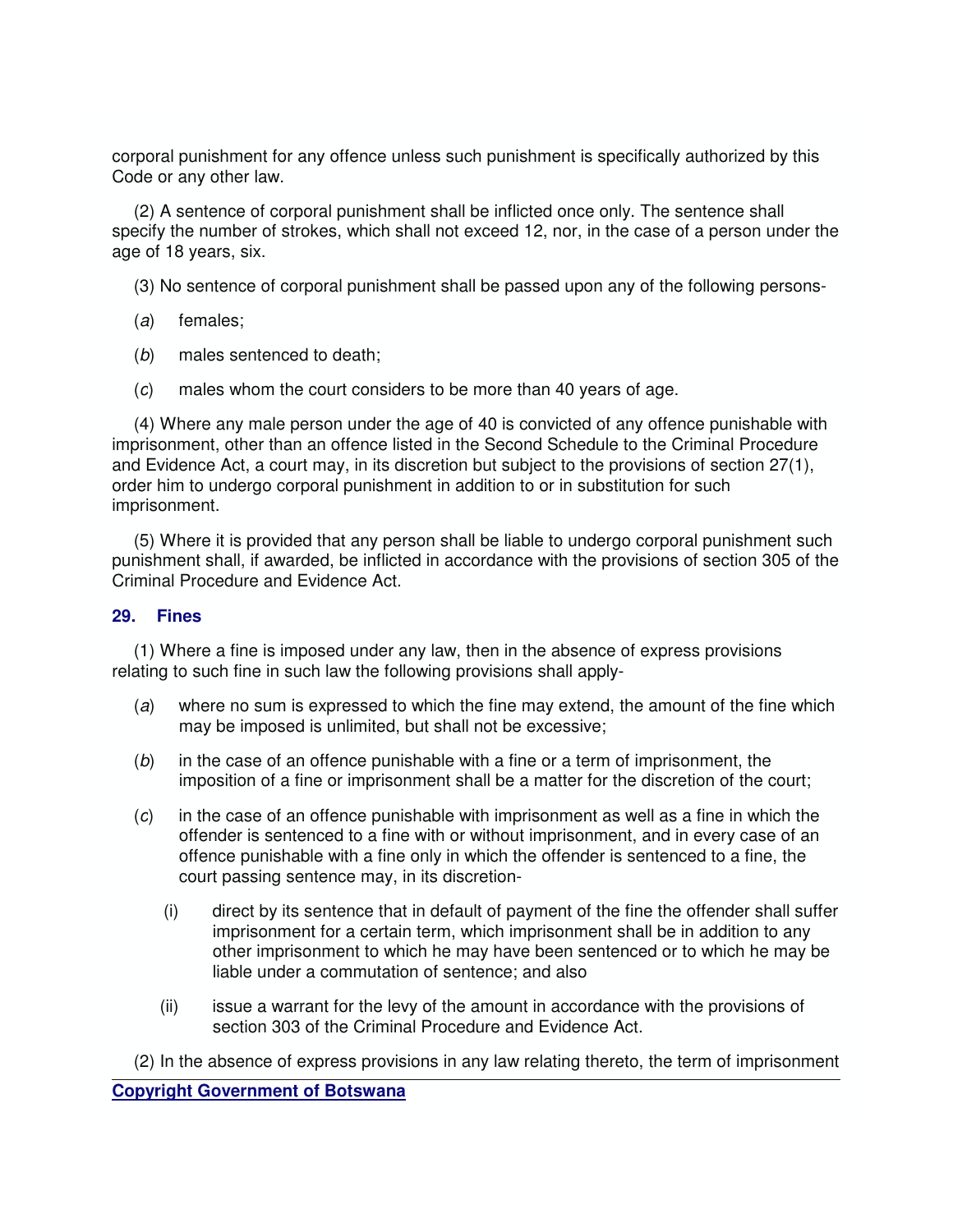or corporal punishment ordered by a court in respect of the non-payment of any sum-

- (a) imposed as a fine;
- (b) ordered to be forfeit to the State:
- (c) ordered to be paid under the provisions of any other law,

shall be such as in the opinion of the court will satisfy the justice of the case, but shall not exceed in any such case the maximum fixed by the following scale-

| Amount of fine                       | Maximum                  |
|--------------------------------------|--------------------------|
| Not exceeding P200                   | 14 days or 6 strokes     |
| P200-P1000                           | One month or 9 strokes   |
| P <sub>1001-P<sub>10,000</sub></sub> | Six months or 12 strokes |
| Exceeding P10,000                    | Two years imprisonment.  |

## **30. Forfeiture**

 The provisions of this Code with respect to the forfeiture of property to the State shall be in addition to and not in derogation from the provisions of sections 58 and 319 of the Criminal Procedure and Evidence Act.

### **31. Security for keeping the peace or to come up for judgment**

 (1) A person convicted of an offence not punishable with death may, instead of, or in addition to, any punishment to which he is liable, be ordered to enter into his own recognizance, with or without sureties, in such amount as the court thinks fit, on condition that he shall keep the peace and be of good behaviour for a time to be fixed by the court, and may be ordered to be imprisoned until such recognizance, with sureties, if so directed, is entered into; but so that the imprisonment for not entering into the recognizance shall not extend for longer than one year, and shall not, together with the fixed term of imprisonment, if any, extend for a term longer than the longest term for which he might be sentenced to be imprisoned without fine.

 (2) When a person is convicted of any offence not punishable with death the court may, instead of passing sentence, discharge the offender upon his entering into his own recognizance, with or without sureties, in such sum as the court may think fit, on condition that he shall appear to receive judgment at some future sitting of the court or when called upon.

## **32. Discharge of offender without punishment**

 (1) Where, in any trial before a magistrate's court, the court thinks that the charge is proved but is of the opinion that, having regard to the character, antecedents, age, health or mental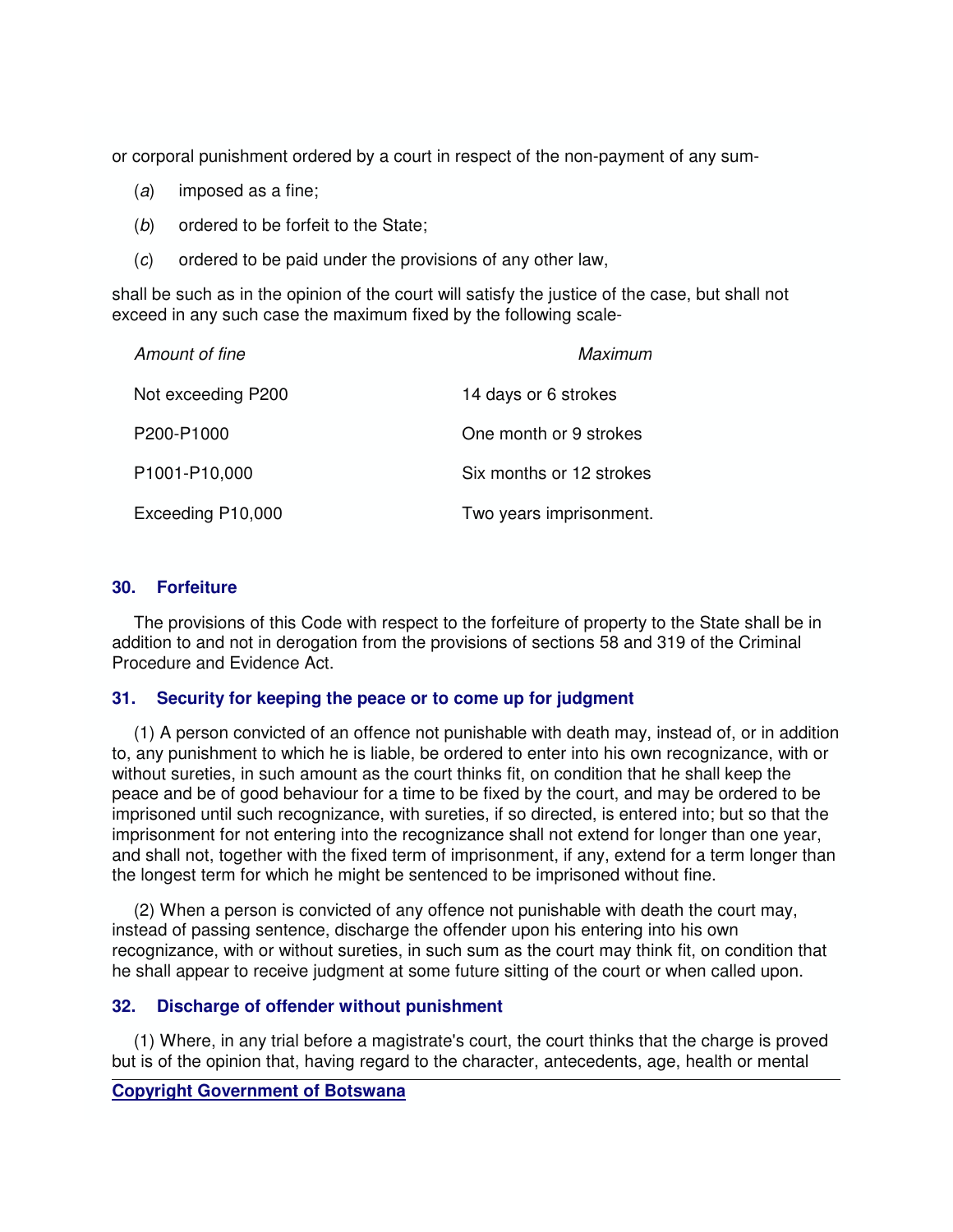condition of the accused, or to the trivial nature of the offence, or to the extenuating circumstances in which the offence was committed, it is inexpedient to inflict any punishment, the court may, without proceeding to conviction, make an order dismissing the charge.

 (2) An order made under this section shall, for the purpose of revesting or restoring stolen property, and enabling the court to make any order under the provisions of sections 318 and 319 of the Criminal Procedure and Evidence Act have the like effect as a conviction.

## **33. General punishment for offences**

 When in this Code no punishment is specially provided for any offence, it shall be punishable with imprisonment for a term not exceeding two years or with a fine, or with both.

## **PART II Crimes (ss 34-399)**

## **DIVISION I OFFENCES AGAINST PUBLIC ORDER (ss 34-98)**

## **Treason and other Offences against the State's Authority (ss 34-59)**

## **34. Treason**

- (1) A person is guilty of treason and shall, subject to section 40, be sentenced to death who-
- (a) prepares or endeavours to overthrow by unlawful means the Government as established by law;
- (b) prepares or endeavours to procure by force any alteration of the law or the policies of the Government;
- (c) prepares or endeavours to carry out by force any enterprise which usurps the executive power of the State in any matter of both a public and a general nature;
- $(d)$  in time of war and with intent to give assistance to the enemy, does any act which is likely to give such assistance; or
- (e) gives assistance to any person who threatens the security or sovereignty of Botswana.
- $(2)$  In paragraphs  $(b)$  and  $(c)$  of subsection  $(1)$  "by force" means either-
- (a) by force used in such a manner as, whether by reason of the number of persons involved or the means used or both, to imperil or be likely to imperil the safety of the State or to cause or be likely to cause death or grievous harm or serious damage to property; or
- (b) by a show of force to arouse reasonable apprehension that force will be used in such a manner as is described in paragraph (a).
- (3) A person who is not a citizen of Botswana shall not be punishable under this section for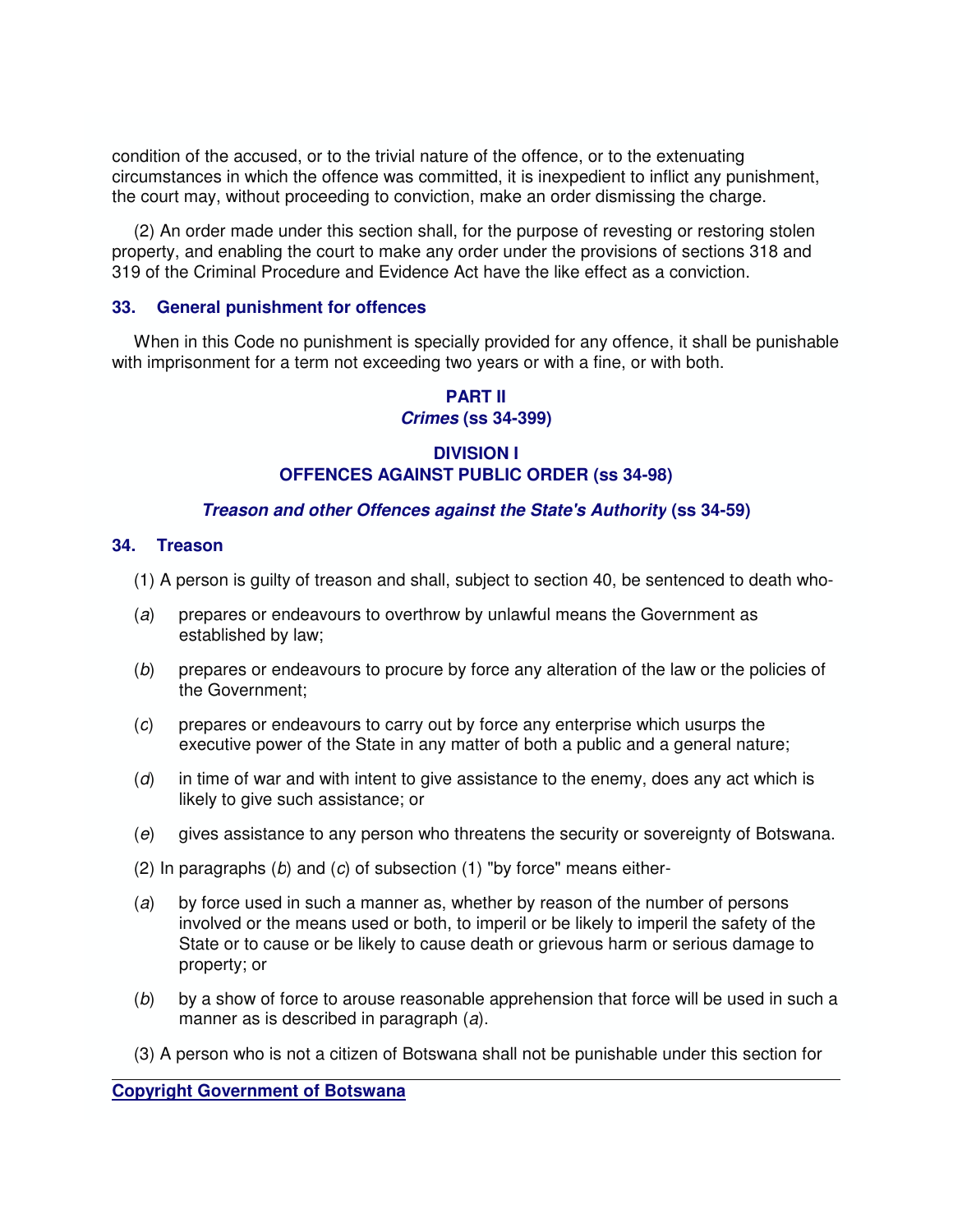anything done outside Botswana, but a citizen of Botswana may be tried and punished for an offence under this section as if it had been committed within the jurisdiction of the court.

## **35. Instigating invasion**

 Any person who instigates any foreigner to invade Botswana with an armed force is guilty of treason and shall, subject to section 40, be sentenced to death.

## **36. Concealment of treason**

Any person who-

- (a) becomes an accessory after the fact to treason; or
- (b) knowing that any person intends to commit treason, does not give information thereof with all reasonable despatch to the President or a police officer, or use other reasonable endeavours to prevent the commission of the offence,

is guilty of the offence termed misprision of treason and is liable to imprisonment for not less than 15 years nor more than 25 years.

## **37. Treasonable offences**

Any person who forms an intention to effect any of the following purposes, that is to say-

- (a) prepares or endeavours to procure by unlawful means any alteration of the law or the policies of the Government;
- (b) prepares or endeavours to carry out by unlawful means any enterprise which usurps the executive powers of the State in any matter of both a public and general nature;
- (c) threatens the security of Botswana; or
- (d) prepares or endeavours to give assistance to any person who threatens the security of Botswana,

and manifests such intention by an overt act, or by publishing any printing or writing, is guilty of an offence and is liable to imprisonment for not less than 15 years nor more than 25 years.

## **38. Promoting war or warlike undertaking**

 Any person who, without lawful authority, carries on, or makes preparation for carrying on, or aids in or advises the carrying on of, or preparation for, any war or warlike undertaking with, for, by, or against any person or group of persons within Botswana, is guilty of an offence and is liable to imprisonment for not less than 15 years nor more than 25 years.

## **39. Certain persons deemed to threaten security or sovereignty of Botswana**

 (1) For the purposes of sections 34 and 37 a person shall be deemed to threaten the security or sovereignty of Botswana if-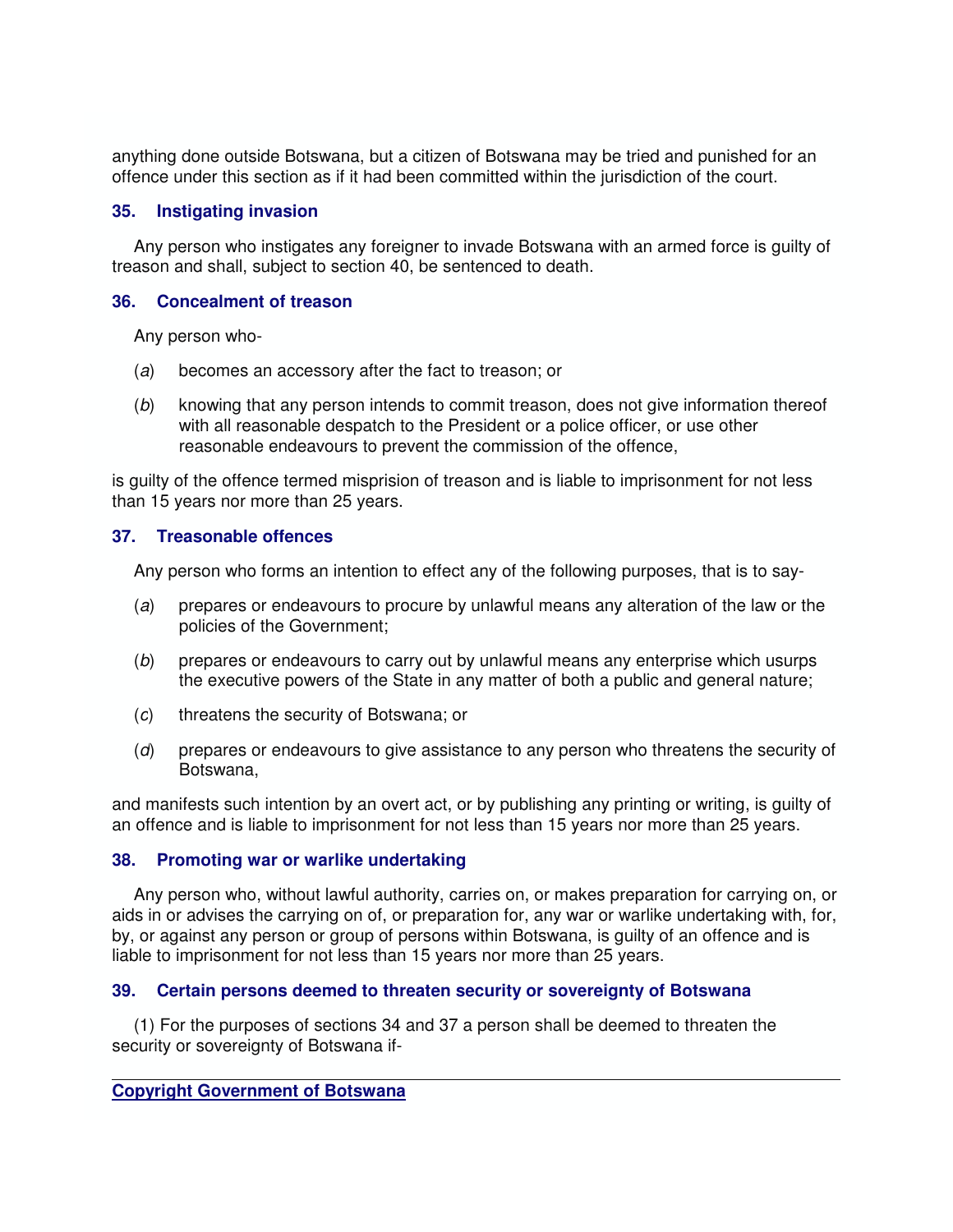- (a) without lawful authority he is found in possession of or wearing the uniform of the armed forces of any foreign country;
- (b) without lawful authority, he is found in possession of any arms or ammunition prohibited under section 23 of the Arms and Ammunition Act, or of any explosive or bomb;
- (c) without lawful authority, he is found in company with any person specified in paragraph  $(a)$  or  $(b)$ .

 (2) A person shall not be prosecuted for an offence under this section without the written consent of the Director of Public Prosecutions.

## **40. Extenuating circumstances in treason and similar offences**

 Where a court in convicting a person of an offence contrary to section 34 or 35 is of the opinion that there are extenuating circumstances, the court may, instead of imposing the death sentence, impose a sentence of imprisonment of not less than 15 years nor more than 25 years.

## **41. Limitations as to trial for treason, etc.**

 (1) A person shall not be tried for treason, or for any of the offences defined in sections 36, 37 and 38, unless the prosecution is commenced within two years after the offence is committed.

 (2) No person charged with treason, or with any of such offences, may be convicted, except on his own plea of guilty, or on the evidence in open court of two witnesses at the least to one overt act of the kind of treason or offence alleged, or the evidence of one witness to one overt act and one other witness to another overt act of the same kind of treason or offence.

### **42. Inciting to mutiny**

Any person who advisedly attempts to effect any of the following purposes, that is to say-

- (a) to seduce any member of the Forces from his duty and allegiance to the President;
- (b) to incite any such persons to commit an act of mutiny or any traitorous or mutinous act; or
- (c) to incite any such persons to make or endeavour to make a mutinous assembly,

is guilty of an offence and is liable to imprisonment for life.

## **43. Aiding members of the Forces in acts of mutiny**

Any person who-

(a) aids, abets, or is accessory to, any act of mutiny by; or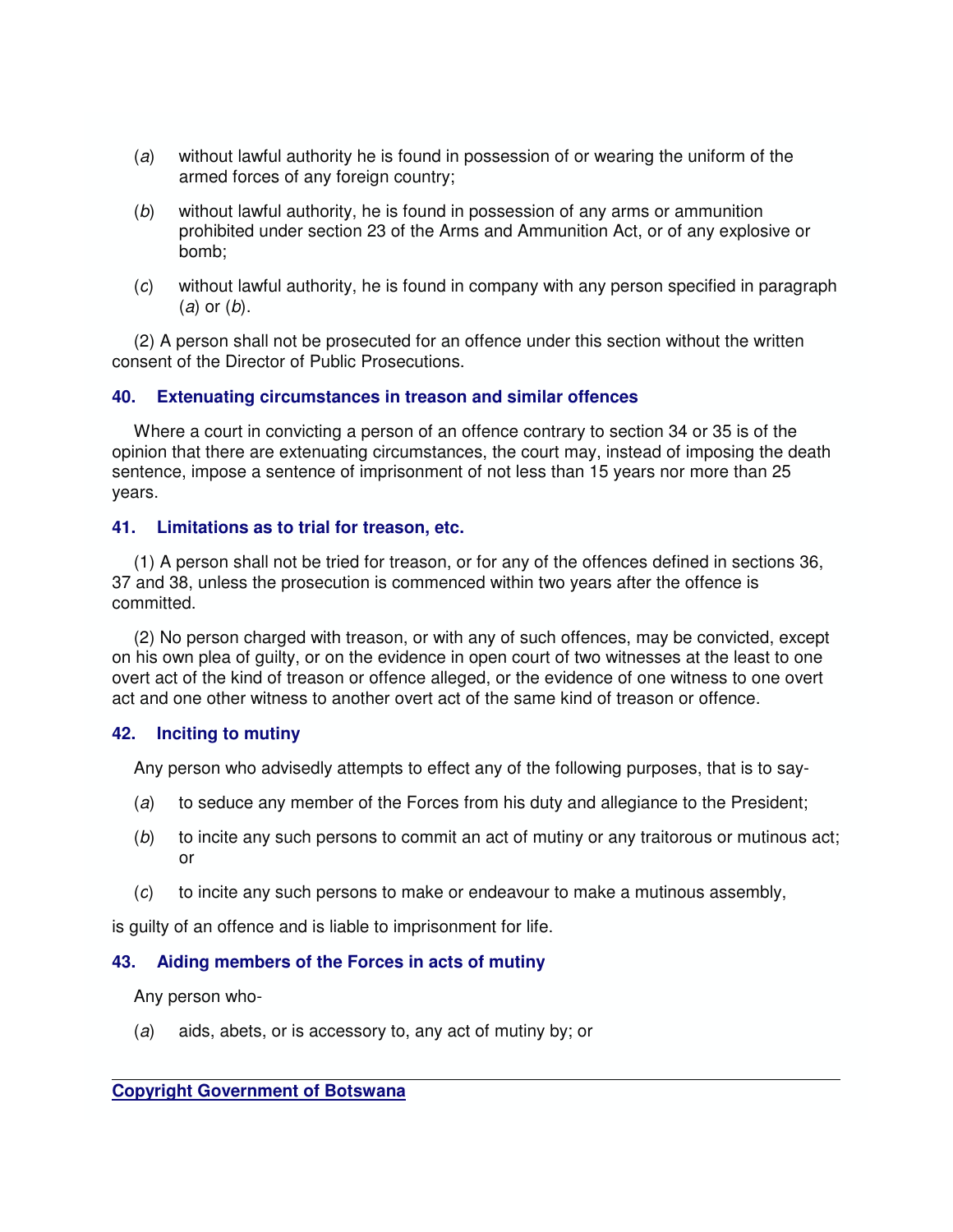(b) incites to sedition or to disobedience to any lawful order given by a superior officer,

any member of the Forces is guilty of an offence.

# **44. Inducing desertion**

Any person who, by any means whatever, directly or indirectly-

- (a) procures or persuades or attempts to procure or persuade to desert;
- (b) aids or abets, or is accessory to, the desertion of; or
- (c) having reason to believe he is a deserter, harbours or aids in concealing,

any member of the Forces, is guilty of an offence and is liable to imprisonment for a term not exceeding six months.

# **45. Aiding prisoners of war to escape**

Any person who-

- (a) knowingly and advisedly aids an alien enemy of Botswana, being a prisoner of war in Botswana whether such prisoner is confined in a prison or elsewhere or is suffered to be at large on his parole, to escape from his prison or place of confinement, or, if he is at large on his parole, to escape from Botswana, is guilty of an offence and is liable to imprisonment for life;
- (b) negligently and unlawfully permits the escape of any such person as is mentioned in paragraph (a), is guilty of an offence.

# **46. Definition of overt act**

 In the case of any of the offences defined in this Division, when the manifestation by an overt act of an intention to effect any purpose is an element of the offence, every act of conspiring with any person to effect that purpose and every act done in furtherance of the purpose by any of the persons conspiring, is deemed to be an overt act manifesting the intention.

# **47. Prohibited publications**

 (1) If the President is of the opinion that there is in any publication or series of publications published within or without Botswana by any person or association of persons matter which is contrary to the public interest, he may, in his absolute discretion, by order published in the Gazette and in such local newspapers as he may consider necessary, declare that that particular publication or series of publications, or all publications of any class of publication specified in the order published by that person or association of persons, shall be a prohibited publication or prohibited publications, as the case may be.

 (2) If an order made under the provisions of subsection (1) specifies by name a publication which is a periodical publication, such order shall, unless a contrary intention be expressed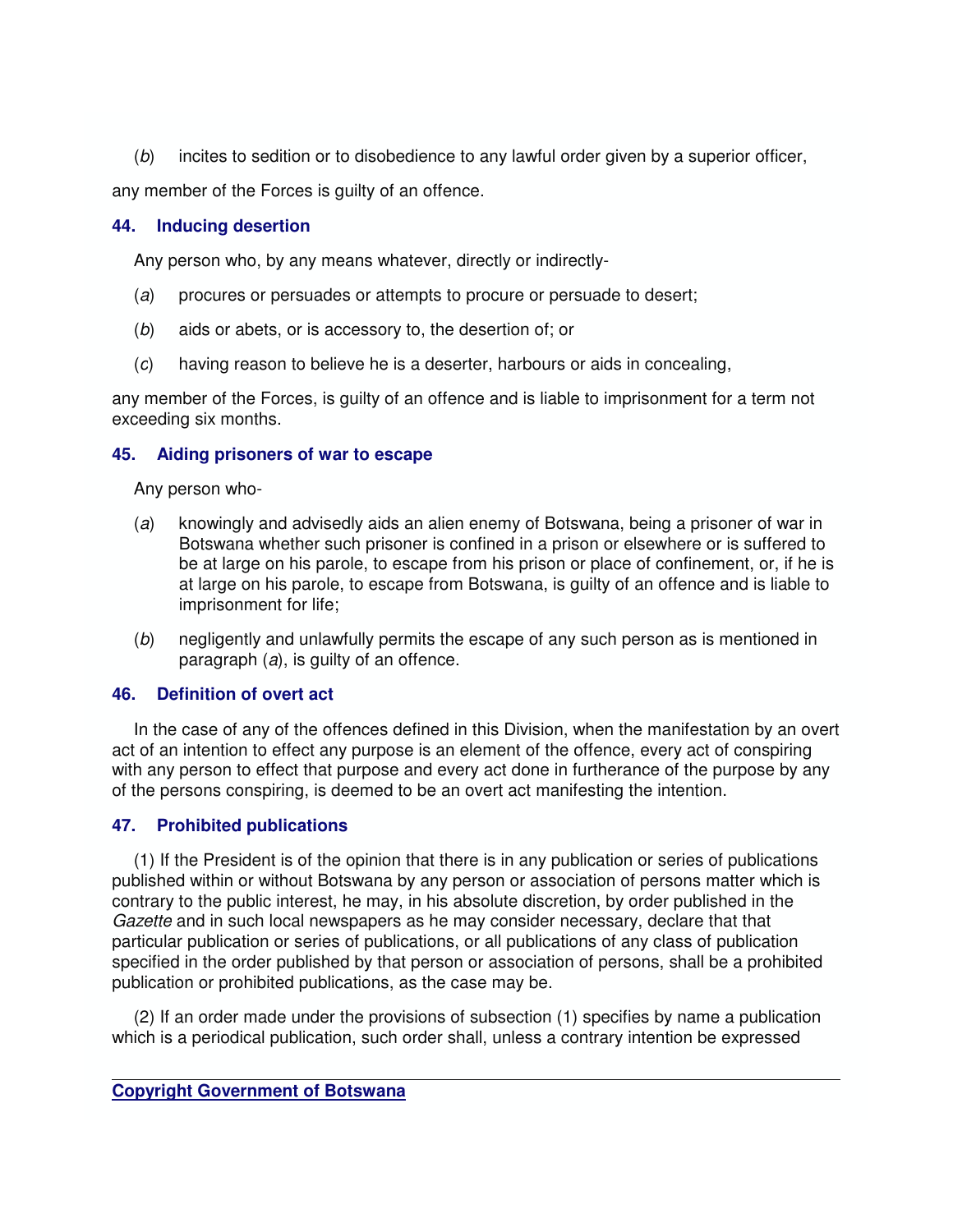therein, have effect-

- (a) with respect to all subsequent issues of such publication; and
- (b) not only with respect to any publication under that name, but also with respect to any publication published under any other name if the publishing thereof is in any respect a continuation of, or in substitution for, the publishing of the publication named in the order.

 (3) If an order made under the provisions of subsection (1) declares that all publications of any class of publication published by a specified person shall be prohibited publications, such order shall, unless a contrary intention be expressed therein, have effect not only with respect to all publications of that class published by that person or association of persons before the date of the order but also with respect to all publications of that class so published on or after such date.

 (4) An order made under the provisions of subsection (1) shall, unless a contrary intention is expressed therein, apply to any translation into any language whatsoever of the publication specified in the order.

 (5) Where an order has been made under subsection (1) declaring all publications of any class of publication published by a specified person to be prohibited publications or specifying by name a publication which is a periodical publication, any person who wishes to import into Botswana any particular publication affected by such order may apply to the Minister for a permit in that behalf and, unless the Minister is satisfied that the publication contains matter which is contrary to the public interest, he shall grant such a permit and the order shall thereupon cease to have effect with respect to that publication.

 (6) Any person whose application to the Minister under subsection (5) has been refused may appeal in writing against such refusal to the President whose decision thereon shall be final.

 (7) For the purposes of this section and of any prosecution in respect of a prohibited publication, any publication which purports to be printed or published outside Botswana by any person shall, unless the contrary is proved, be deemed to be published outside Botswana by such person.

 (8) In this section, "public interest" means the interests of defence, public safety, public order, public morality or public health.

## **48. Penalty for prohibited publications**

 (1) Any person who, otherwise than in his capacity and in the course of his duties as a public officer, prints, makes, imports, publishes, sells, supplies, offers for sale or supply, distributes, reproduces or has in his possession or under his control any prohibited publication is guilty of an offence and is liable to imprisonment for a term not exceeding three years:

Provided that no person who-

(i) forthwith on the importation of a publication being prohibited under section 47, delivers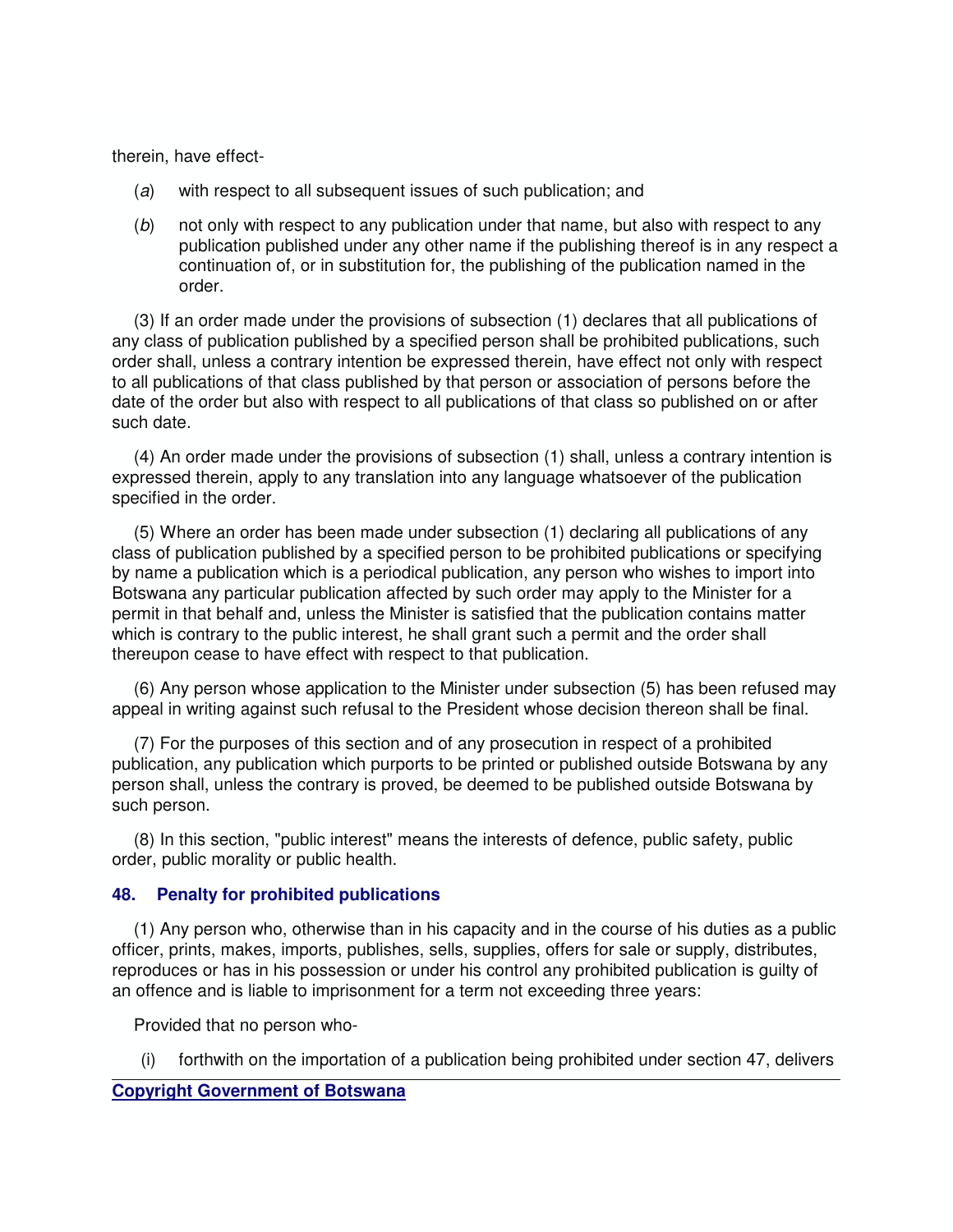to the nearest administrative officer or to the police officer in charge of the nearest police station all copies of such publication in his possession or under his control, or

 (ii) by reason of its being sent or delivered to him without his knowledge or privity or in response to a request made by him before the importation thereof was prohibited, comes into possession or control of a prohibited publication, and who, forthwith on the nature of its contents becoming known to him, delivers to the nearest administrative officer or the police officer in charge of the nearest police station all copies of such publication so coming into his possession or control,

shall be convicted of an offence under this section in respect of the copies so delivered by him as aforesaid.

 (2) Where in any prosecution under this section it is proved that a person printed, made, imported, published, sold, supplied, offered for sale or supply, distributed, reproduced or had in his possession or under his control a prohibited publication, it shall be presumed that he knew the nature and contents of the publication, unless he proves to the satisfaction of the court-

- (a) that he was not aware of the nature or contents of the publication in respect of which he is charged; and
- (b) that he printed, made, imported, published, sold, supplied, offered for sale or supply, distributed, reproduced or had in his possession or under his control such publication in such circumstances that at no time did he have reasonable cause to suspect that it was a prohibited publication.

## **49. Seizure and disposal of prohibited publications**

 (1) Any police officer or administrative officer may seize and detain any prohibited publication which he finds in circumstances which raise a reasonable presumption that an offence under this Code has been, is being or is intended to be committed in relation thereto, or which he finds abandoned or without an apparent owner or possessor or in the possession or custody of any unauthorized person.

- (2) Any of the following officers, that is to say-
- (a) any police officer not below the rank of Sub-Inspector;
- (b) any other person employed in the public service authorized in that behalf by the Minister,

may detain, open and examine any package or article which he suspects to contain any prohibited publication, and during such examination may detain any person importing, distributing or posting such package or article or in whose possession such package or article is found.

 (3) If any prohibited publication is found in such package or article, the whole package or article may be impounded and retained by the officer, and the person importing, distributing or posting it, or in whose possession it is found may be arrested by the officer and delivered to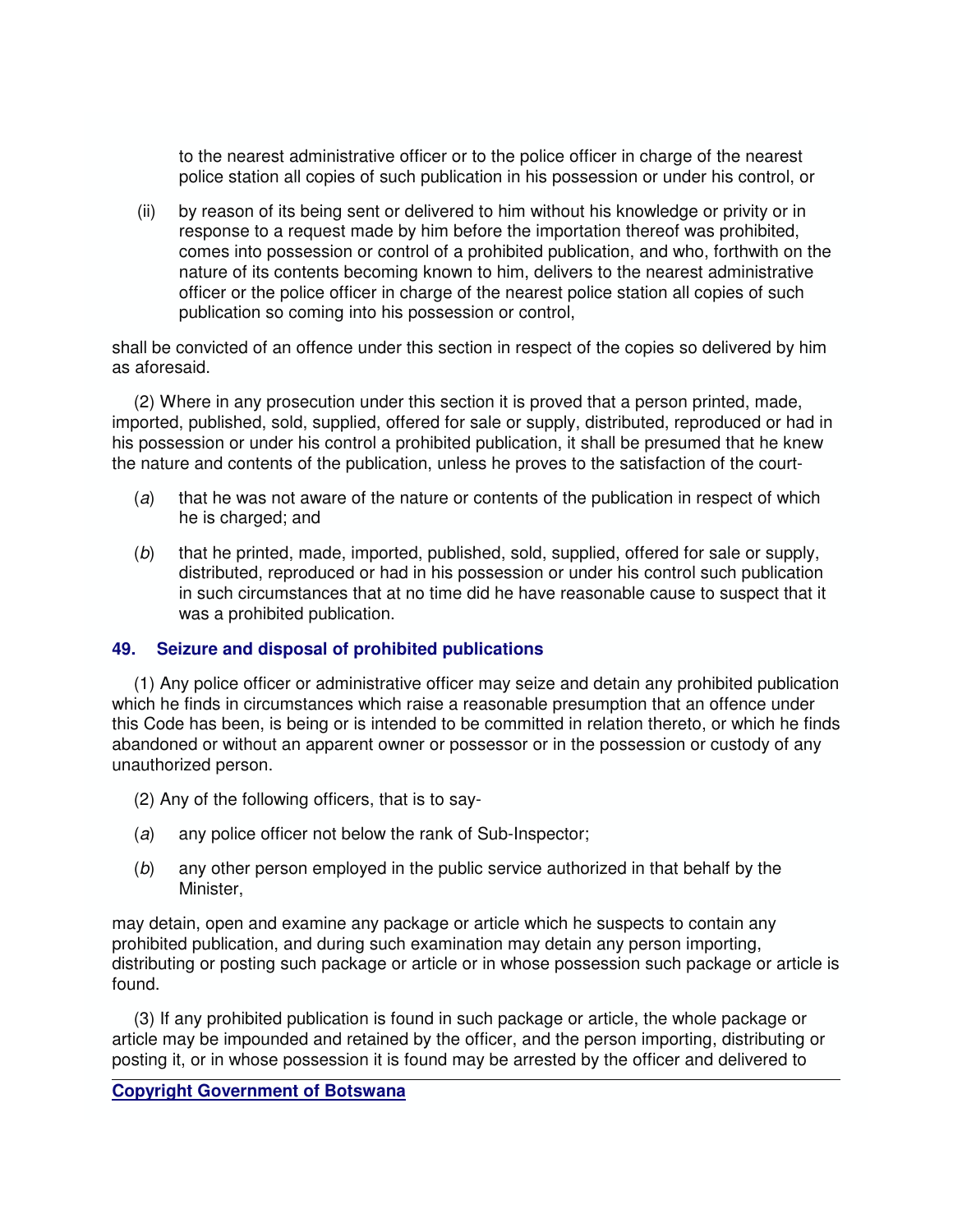police custody to be dealt with according to law.

 (4) Any prohibited publication which is seized or detained as aforesaid, or which in any other manner comes into the possession or custody of any court or any public officer, shall be forfeited to the State and may be destroyed or otherwise disposed of, as may be directed by such court or by the Commissioner of Police, as the case may be.

## **50. Seditious intention**

(1) A seditious intention is an intention-

- (a) to bring into hatred or contempt or to excite disaffection against the person of the President or the Government of Botswana as established by law;
- (b) to excite the inhabitants of Botswana to attempt to procure the alteration, otherwise than by lawful means, of any other matter in Botswana as established by law;
- (c) to bring into hatred or contempt or to excite disaffection against the administration of justice in Botswana;
- (d) to raise discontent or disaffection amongst the inhabitants of Botswana; or
- (e) to promote feelings of ill-will and hostility between different classes of the population of Botswana,

but an act, speech or publication is not seditious by reason only that it intends-

- (i) to show the President has been misled or mistaken in any of his measures;
- (ii) to point out errors or defects in the Government or the Constitution of Botswana as established by law or in legislation or in the administration of justice with a view to the remedying of such errors or defects;
- (iii) to persuade the inhabitants of Botswana to attempt to procure by lawful means the alteration of any matter in Botswana as established by law; or
- (iv) to point out, with a view to their removal, any matters which are producing or have a tendency to produce feelings of ill-will and enmity between different classes of the population of Botswana.

 (2) In determining whether the intention with which any act was done, any words were spoken, or any document was published, was not seditious, every person shall be deemed to intend the consequences which would naturally follow from his conduct at the time and under the circumstances which he so conducted himself.

# **51. Seditious offences**

(1) Any person who-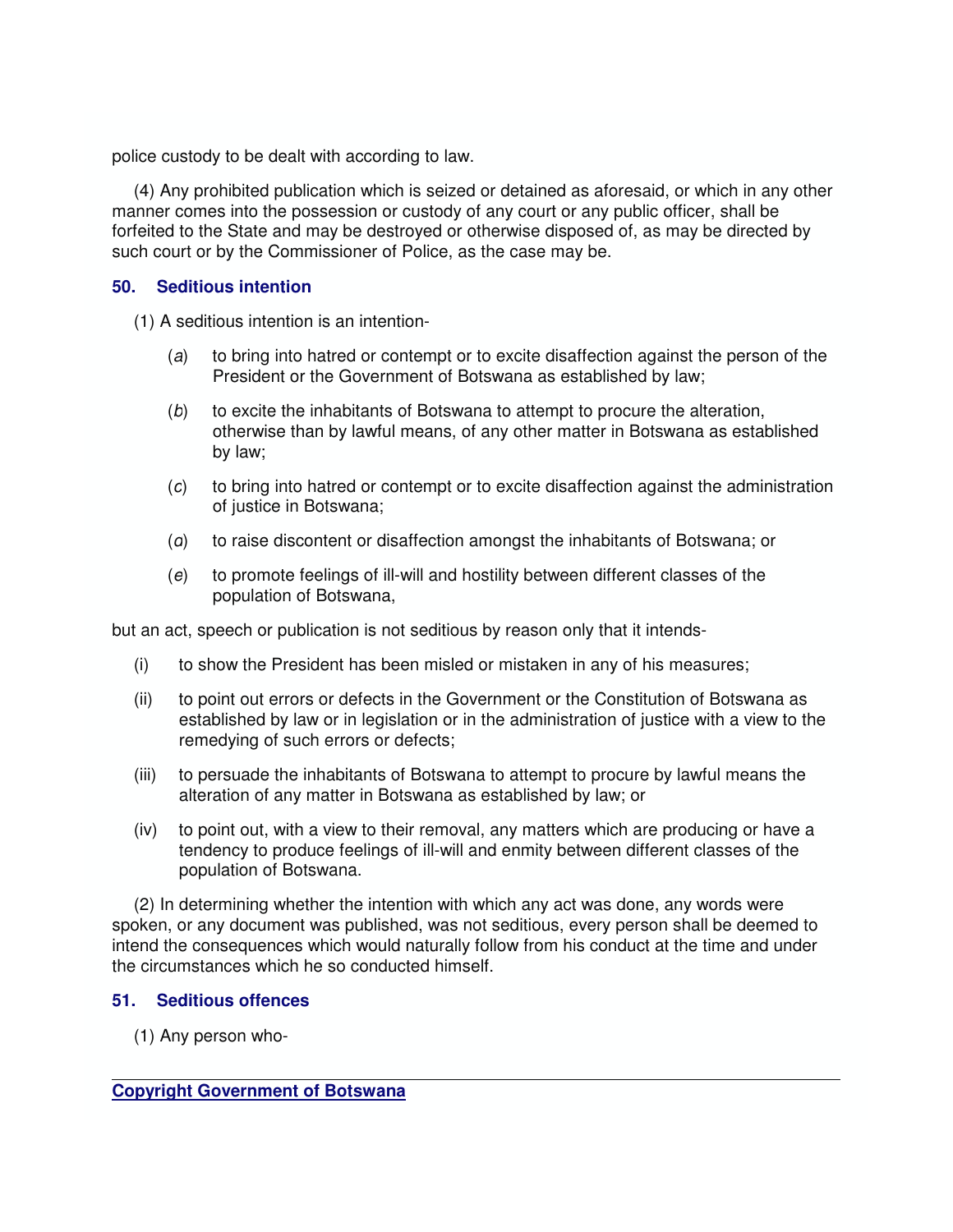- (a) does or attempts to do, or makes any preparation to do, or conspires with any person to do, any act with a seditious intention;
- (b) utters any words with a seditious intention;
- (c) prints, publishes, sells, offers for sale, distributes or reproduces any seditious publication;
- (d) imports any seditious publication, unless he has no reason to believe that it is seditious,

is guilty of an offence and is liable to imprisonment for a term not exceeding three years; and any seditious publication shall be forfeited to the State.

 (2) Any person who without lawful excuse has in his possession any seditious publication is guilty of an offence and is liable to imprisonment for a term not exceeding three years; and such publication shall be forfeited to the State.

 (3) It shall be a defence to a charge under subsection (2) that the person charged did not know that the publication was seditious when it came into his possession and that he did, as soon as the nature of the publication became known to him, deliver the publication to the nearest administrative officer or to the officer in charge of the nearest police station.

 (4) Any printing machine which has been, or is reasonably suspected of being, used for or in connection with the printing or reproduction of a seditious publication may be seized or otherwise secured by a police officer pending the trial and conviction or discharge or acquittal of any person accused of printing or reproducing any seditious publication; and, when any person is convicted of printing or reproducing a seditious publication, the court may, in addition to any other penalty which it may impose, order that the printing machine on which the publication was printed or reproduced shall be either confiscated for a period not exceeding one year, or be forfeited to the State, and may make such order whether or not the person convicted is, or was at the time when the publication was printed or reproduced, the owner of the printing machine. A printing machine forfeited under this subsection shall be sold, and the proceeds, less expenses, shall be paid into the general revenue.

 (5) When a proprietor, publisher, printer or editor of a newspaper is convicted of printing or publishing a seditious publication in a newspaper, the court may, in addition to any other punishment it may impose, and whether or not it has made an order under subsection (4), make an order prohibiting any further publication of the newspaper for a period not exceeding one year.

 (6) The court may, at any time, on the application of the Director of Public Prosecutions and on taking such security, if any, for good behaviour as the court may see fit to order, revoke any order made by it forfeiting or confiscating a printing machine or prohibiting further publication of a newspaper.

 (7) A court, before ordering the forfeiture or confiscation of a printing machine under this section, shall be satisfied that the printing machine was the printing machine upon or by which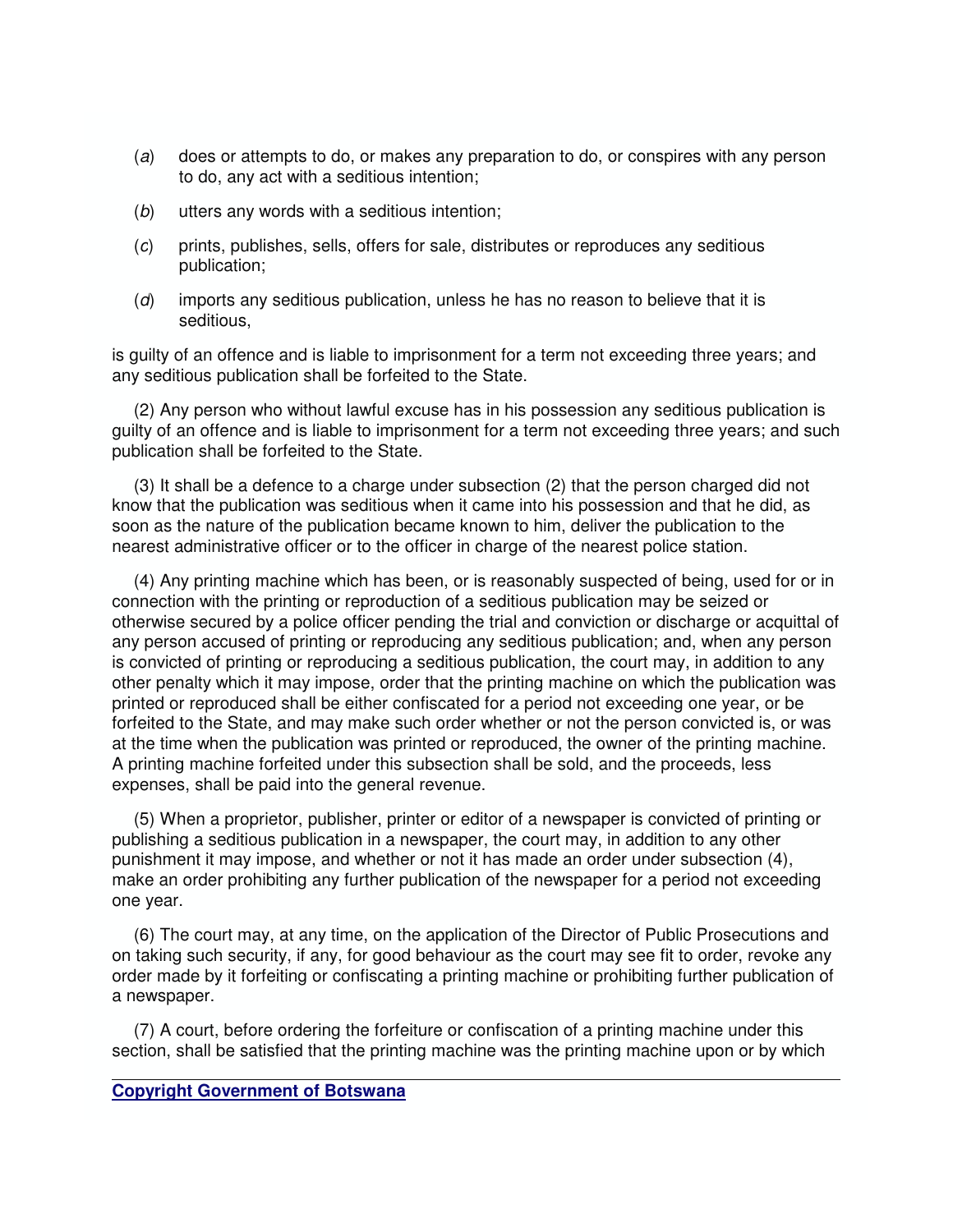the seditious publication was printed or reproduced.

 (8) In any case in which a printing machine has been secured or confiscated under this section, the Commissioner of Police may, in his discretion, cause-

(a) the printing machine or any part of it to be removed; or

(b) any part of the machine to be sealed so as to prevent its use:

 Provided that the owner of the printing machine or his agents shall be entitled to reasonable access to it to keep it in working order.

 (9) The Commissioner of Police or any police officer acting in pursuance of the powers conferred by this section shall not be liable for any damage caused to a printing machine, whether by neglect or otherwise, not being damage wilfully caused to the machine.

 (10) Any person who uses or attempts to use a printing machine confiscated under subsection (4) is guilty of an offence and is liable to imprisonment for a term not exceeding three years.

 (11) Any person who prints or publishes a newspaper in contravention of an order made under subsection (5) is guilty of an offence and is liable to imprisonment for a term not exceeding three years.

 (12) In this section the expression "printing machine" includes a printing press, copying press, type-setting machine, photographic, duplicating or engraving apparatus, or other machine or apparatus used for or in connection with printing or reproducing publications, and the type, appurtenances and equipment thereof.

## **52. Prosecutions under section 51**

 (1) No prosecution for an offence under section 51 shall be begun except within six months after the offence is committed:

 Provided that where a person leaves Botswana within six months of committing such offence, the prosecution for such offence may be begun within six months from the date when such person returns to Botswana after leaving it.

 (2) A person shall not be prosecuted for an offence under section 51 without the written consent of the Director of Public Prosecutions.

# **53. Unlawful oaths to commit capital offences**

Any person who-

 (a) administers, or is present at and consents to the administering of, any oath, or engagement in the nature of an oath, purporting to bind the person who takes it to commit any offence punishable with death; or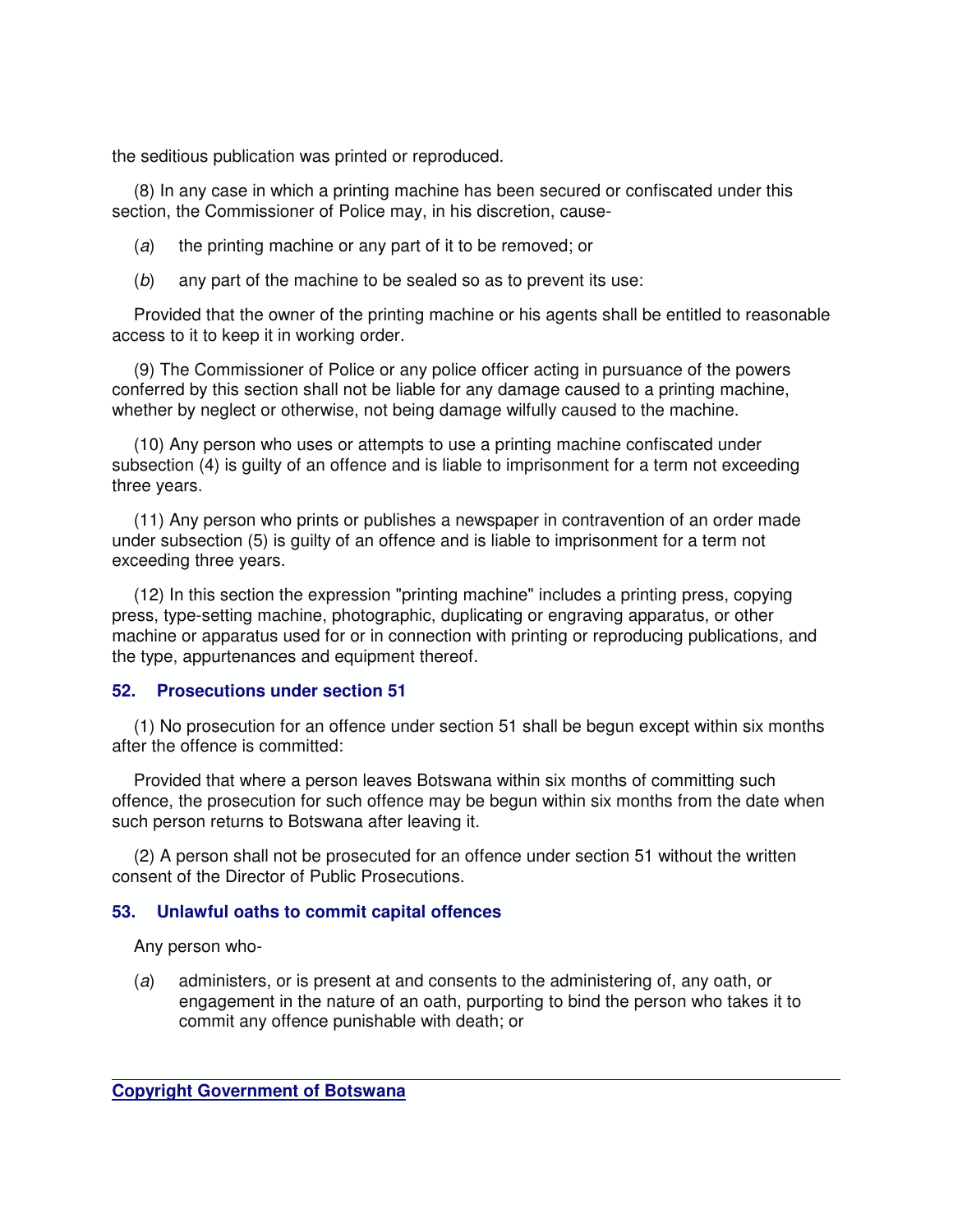(b) takes any such oath or engagement, not being compelled to do so,

is guilty of an offence and is liable to imprisonment for life.

## **54. Other unlawful oaths to commit offences**

Any person who-

- (a) administers, or is present at and consents to the administering of, any oath or engagement in the nature of an oath, purporting to bind the person who takes it to act in any of the following ways, that is to say-
	- (i) to engage in any mutinous or seditious enterprise;
	- (ii) to commit any offence not punishable with death;
	- (iii) to disturb the public peace;
	- (iv) to be of any association, society or confederacy, formed for the purpose of doing any such act as aforesaid;
	- (v) to obey the orders or commands of any committee or body of men not lawfully constituted, or of any leader or commander or other person not having authority by law for that purpose;
	- (vi) not to inform or give evidence against any associate, confederate or other person;
	- (vii) not to reveal or discover any unlawful association, society or confederacy, or any illegal act done or to be done, or any illegal oath or engagement that may have been administered or tendered to or taken by himself or any other person, or the import of any such oath or engagement; or
- (b) takes any such oath or engagement, not being compelled to do so,

is guilty of an offence and is liable to imprisonment for a term not exceeding 10 years.

## **55. Compelling another person to take an oath**

 (1) Any person who, by the use of physical force, or by threat or intimidation of any kind, compels another person to take an oath or engagement in the nature of an oath purporting to bind the person who takes it to act or not to act in any way is guilty of an offence and is liable to imprisonment for a term not exceeding 10 years.

 (2) Any person who is present at and consents to the administering, by physical force or under threat or intimidation of any kind, or any oath or engagement in the nature of an oath, to any person purporting to bind the person who takes it to act or not to act in any way is guilty of an offence and is liable to imprisonment for a term not exceeding seven years.

## **56. Compulsion, how far a defence**

**Copyright Government of Botswana** It shall not be a defence for a person who takes any oath or engagement in the nature of an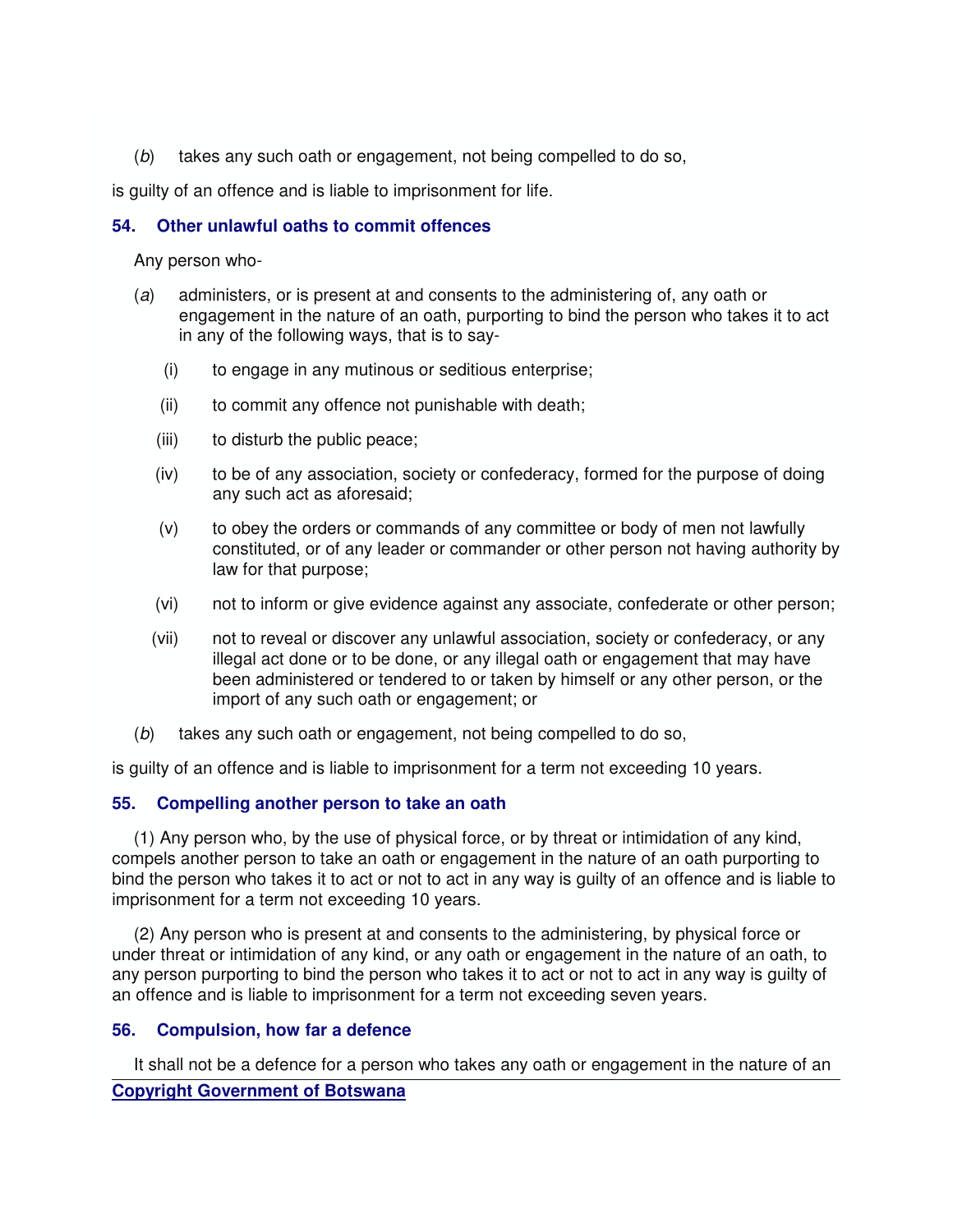oath mentioned in section 53 or section 54 to prove that he was compelled to do so unless as soon as reasonably possible after the taking of such oath or engagement in the nature of an oath he reported the event to the police, or, if he is in actual service as a member of the Forces, to his commanding officer.

## **57. Person present deemed to consent to administering of oath unless he reports to authorities**

 Any person who is present at the administering of an oath or engagement in the nature of an oath mentioned in section 53, 54 or 55 shall be deemed to have consented to the administering of such oath or engagement unless as soon as reasonably possible thereafter he reports the event to the police, or if he is in actual service as a member of the Forces, to his commanding officer.

## **58. Unlawful drilling**

- (1) Any person who-
- (a) without the permission of the President trains or drills any other person to the use of arms or the practice of military exercises, movements, or evolutions; or
- (b) is present at any meeting or assembly of persons, held without the permission of the President, for the purpose of training or drilling any other persons to the use of arms or the practice of military exercises, movements, or evolutions,

is guilty of an offence and is liable to imprisonment for a term not exceeding seven years.

 (2) Any person who, at any meeting or assembly held without the permission of the President, is trained or drilled to the use of arms or the practice of military exercises, movements, or evolutions, or who is present at any such meeting or assembly for the purpose of being so trained or drilled, is guilty of an offence.

## **59. Alarming publications**

 (1) Any person who publishes any false statement, rumour or report which is likely to cause fear and alarm to the public or to disturb the public peace is guilty of an offence.

 (2) It shall be a defence to a charge under section (1) if the accused proves that, prior to publication, he took such measures to verify the accuracy of such statement, rumour or report as to lead him reasonably to believe that it was true.

## **Offences Affecting Relations with Foreign States and External Tranquillity (ss 60-65)**

### **60. Defamation of foreign princes**

 Any person who, without such justification or excuse as would be sufficient in the case of the defamation of a private person, publishes anything intended to be read, or any sign or visible representation, tending to degrade, revile or expose to hatred or contempt any foreign prince,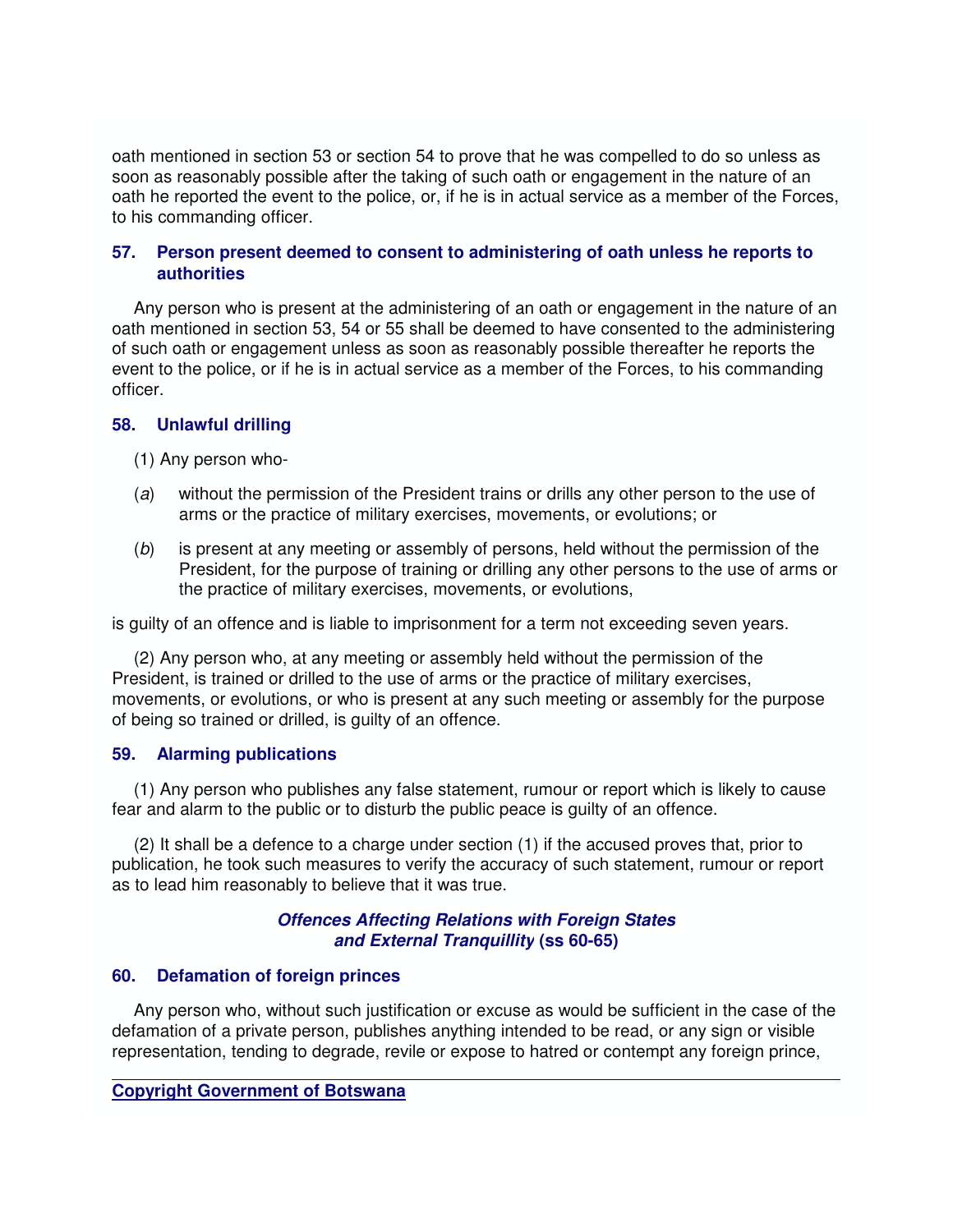potentate, ambassador or other foreign dignitary with intent to disturb the peace and friendship between Botswana and the country to which such prince, potentate, ambassador or dignitary belongs, is guilty of an offence.

## **61. Conspiracies, etc. in Botswana relating to the commission of acts of violence abroad**

- (1) Any person who while in Botswana-
- (a) conspires with any other person to commit within a state or territory other than Botswana or to aid or procure the commission within such a state or territory of any act of violence-
	- (i) the commission of which is an offence under the law of that state or territory; and
	- (ii) the commission of which in Botswana would be an offence under the law of Botswana; or
- (b) incites, instigates, commands or procures any other person to commit within such a state or territory any such act,

shall be guilty of an offence and liable to a fine not exceeding P1000 or to imprisonment for a term not exceeding three years, or to both.

 (2) Reference in this section to the commission of acts of violence includes reference to omissions done with the intention of causing violence.

 (3) No prosecution for an offence under this section shall be brought without the consent in writing of the Director of Public Prosecutions.

## **62. Piracy**

(1) A person commits an act of piracy if being-

- (a) the owner or master of a ship, he sails the seas in her without authorization from the government of any country with the object of committing depredations upon property or acts of violence against persons or if, from or by means of the ship, he commits any such act of depredation or violence;
- (b) a member of the crew or a passenger of a ship, he conspires with any other person to rise against her master and officers or to seize the ship or if, in common with any other person, he engages in any act of hostility against her master and officers.

 (2) A master or seaman commits an act of piracy if he betrays his trust, runs away with his ship or goods belonging to her or yields them up voluntarily to any person contrary to his duty or conspires or combines with or attempts to corrupt any master, officer or seaman to yield up or run away with any ship or goods or makes or endeavours to make a revolt in the ship.

 (3) A person belonging to a ship commits an act of piracy if, upon meeting a ship at sea or in any port, harbour or haven, he forcibly boards or enters her and, though he does not seize or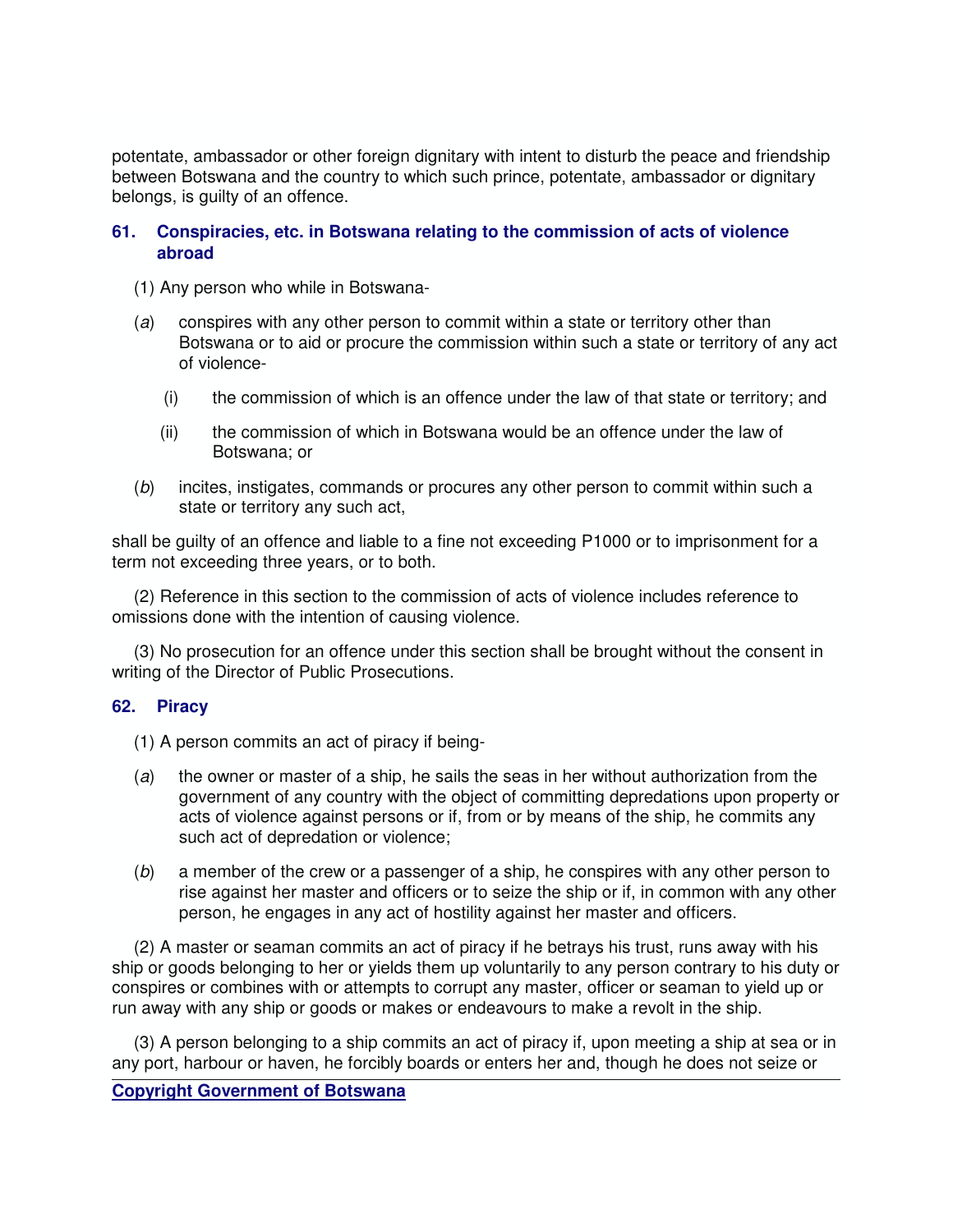carry off the ship, throws overboard or destroys any part of the goods belonging to her.

## **63. Punishment of piracy**

 (1) A person who commits an act of piracy shall be guilty of an offence and shall be liable to imprisonment for life or any lesser term.

 (2) A person who, with intent to commit or at the time of or immediately before or immediately after committing an act of piracy in respect of any ship, assaults, with intent to murder, any person being on board, or belonging to, the ship or injures any such person or unlawfully does any act by which the life of any such person may be endangered shall be guilty of an offence and shall be liable to suffer death.

## **64. Jurisdiction over piracy**

(1) The High Court has jurisdiction to try-

- (a) an act of piracy wherever committed, if committed on board a Botswana ship;
- (b) an act of piracy committed within the territorial waters of the Republic;
- (c) an act of piracy committed by a citizen of Botswana on the high seas or in a foreign port or harbour or in foreign territorial tidal waters.

 (2) For the purpose of establishing jurisdiction an act of piracy may be regarded as having been committed where any part of the act was committed.

## **65. Hijacking and related offences**

 (1) Any person commits an offence who, whether in or out of Botswana, unlawfully or intentionally-

- (a) performs or threatens to perform an act of violence against a person on board an aircraft in flight if that act is likely to endanger the safety of that aircraft;
- (b) destroys an aircraft in service or causes damage to such an aircraft which renders it incapable of flight or which is likely to endanger its safety in flight;
- (c) places or causes to be placed on an aircraft in service, by any means whatsoever, a device or substance which is likely to destroy that aircraft, or to cause damage to it which renders it incapable of flight, or to cause damage to it which is likely to endanger its safety in flight;
- (d) destroys or damages air navigation facilities or interferes with their operation if any such act is likely to endanger the safety of aircraft in flight; or
- (e) communicates information which he knows to be false, thereby endangering the safety of an aircraft in flight.
- (2) Any person also commits an offence if he-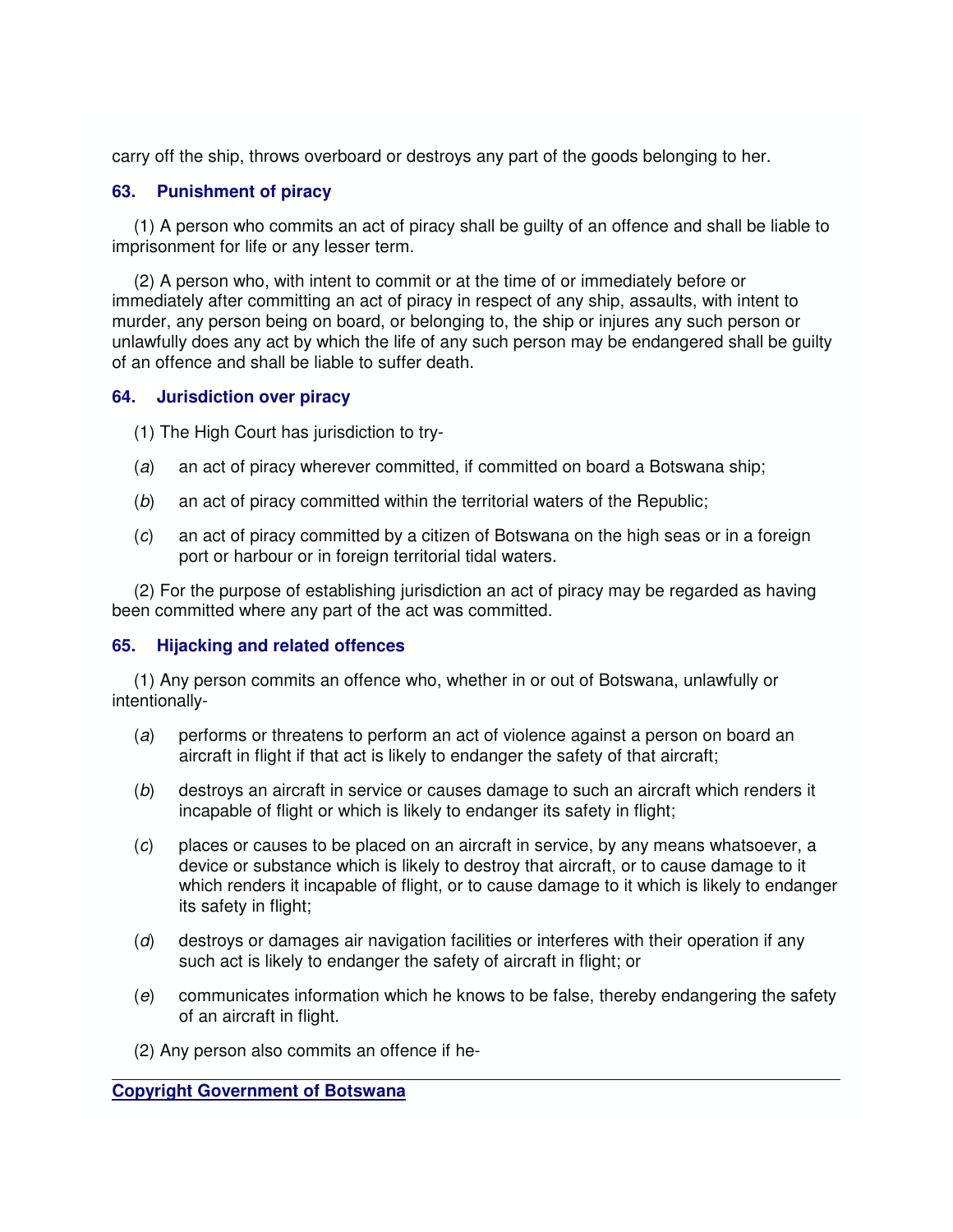- (a) attempts to commit any of the offences mentioned in subsection (1); or
- (b) is an accomplice of a person who commits or attempts to commit any such offence.

 (3) Any person who commits any offence specified in subsections (1) and (2) shall be liable to imprisonment for life.

## **Unlawful Societies, Unlawful Assemblies, Riots and Other Offences against Public Tranquillity (ss 66-98)**

# **66. Unlawful society**

 (1) A society includes any combination of 10 or more persons whether the society be known by any name or not.

- (2) A society is an unlawful society-
- (a) if formed for any of the following purposes-
	- (i) levying war or encouraging or assisting any person to levy war on the Government or the inhabitants of any part of Botswana;
	- (ii) killing or injuring or inciting to the killing or injuring of any person;
	- (iii) destroying or injuring or inciting to the destruction or injuring of any property,
	- (iv) subverting or promoting the subversion of the Government or of its officials,
	- (v) committing or inciting to acts of violence or intimidation,
	- (vi) interfering with, or resisting, or inciting to interference with or resistance to the administration of the law, or
	- (vii) disturbing or inciting to the disturbance of peace and order in any part of Botswana; or
- (b) if declared by an order of the President to be a society dangerous to peace and order in Botswana.

## **67. Managing unlawful society**

 Any person who manages or assists in the management of an unlawful society is guilty of an offence and is liable to imprisonment for a term not exceeding 14 years.

## **68. Being member of unlawful society**

Any person who-

- (a) is a member of an unlawful society;
- (b) knowingly allows a meeting of an unlawful society, or of members of an unlawful society, to be held in any house, building or place belonging to or occupied by him, or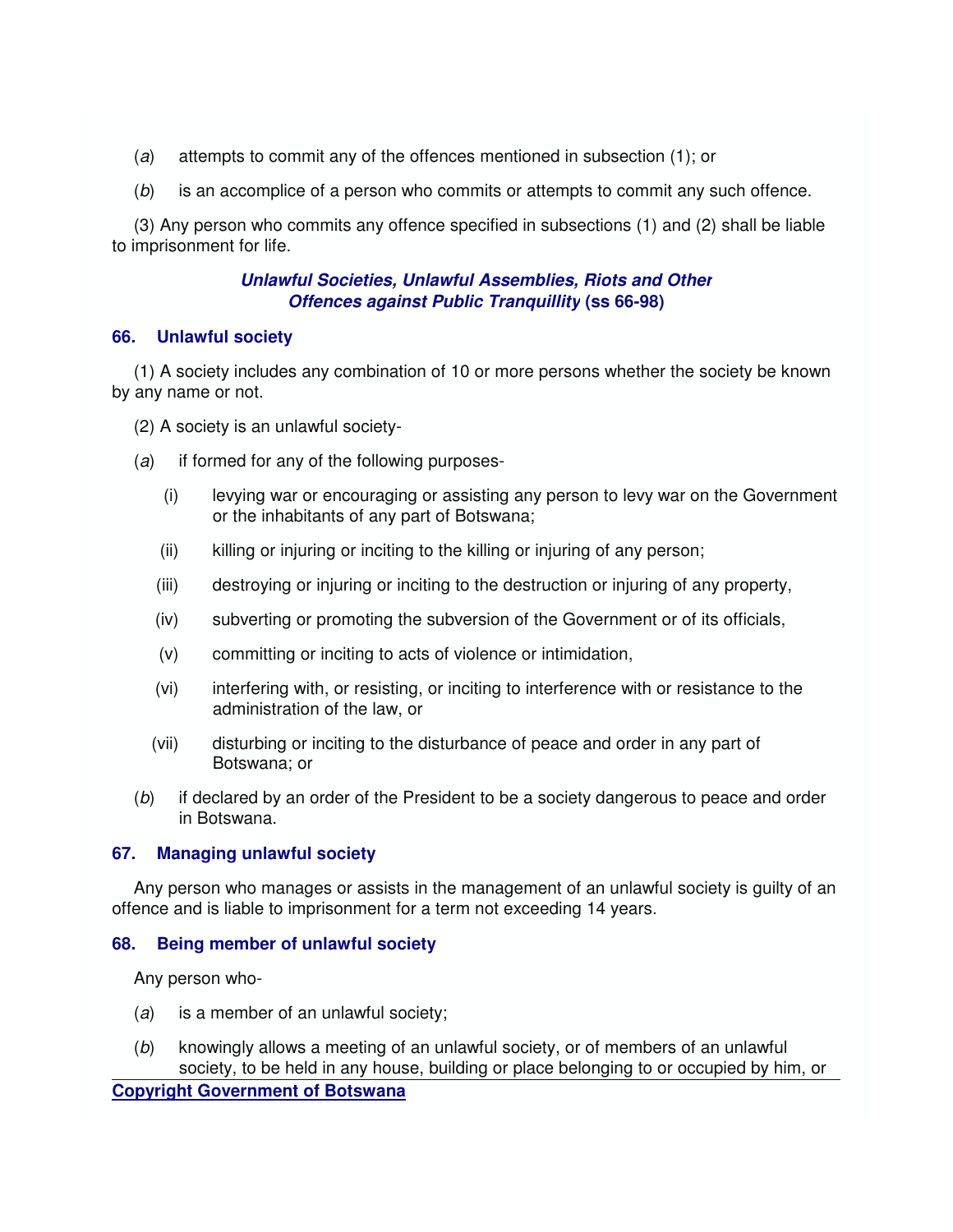over which he has control;

- (c) contributes or solicits anything as a subscription or otherwise in the name of or to be used directly or indirectly for the benefit of an unlawful society; or
- (d) in any way takes part in any activity of an unlawful society or carries on any activity in the direct or indirect interests of an unlawful society in which activity it was or could have engaged prior to the date upon which it became an unlawful society,

is guilty of an offence and is liable to imprisonment for a term not exceeding seven years.

## **69. Prosecutions under sections 67 and 68**

 (1) A prosecution for an offence under section 67 or 68 shall not be instituted except with the written consent of the Director of Public Prosecutions:

Provided that-

- (i) a person charged with such an offence may be arrested, or a warrant for his arrest may be issued and executed, and any such person may be remanded in custody or on bail, notwithstanding that the consent of the Director of Public Prosecutions to the institution of a prosecution for the offence has not been obtained, but no further or other proceedings shall be taken until that consent has been obtained;
- (ii) the consent of the Director of Public Prosecutions shall not be required to any prosecution for an offence under either of the said sections in respect of a society declared; in accordance with the provisions of section  $66(2)(b)$  to be a society dangerous to peace and good order in Botswana.

 (2) In any prosecution for an offence under section 67 or section 68, it shall not be necessary to prove that the society consisted of 10 or more members; but it shall be sufficient to prove the existence of a combination of persons, and the onus shall then rest with the accused to prove that the number of members of such combination did not amount to 10.

 (3) When any books, accounts, writing, papers, documents, banners or insignia of, or relating to, an unlawful society are found in the possession or under the control of any person, or when any person wears any of the insignia of, or is marked with any mark of, an unlawful society, it shall be presumed, until the contrary is proved, that such person is a member of the unlawful society.

 (4) When any books, accounts, lists of members, minutes or correspondence of, or relating to, an unlawful society are found in the possession or under the control of any person, it shall further be presumed, until the contrary is proved, that such person assists in the management of the unlawful society.

## **70. Powers of entry, arrest and search**

 Any police officer of or above the rank of, or authorized in writing by a police officer of or above the rank of, Assistant Superintendent may enter, with or without assistance, any house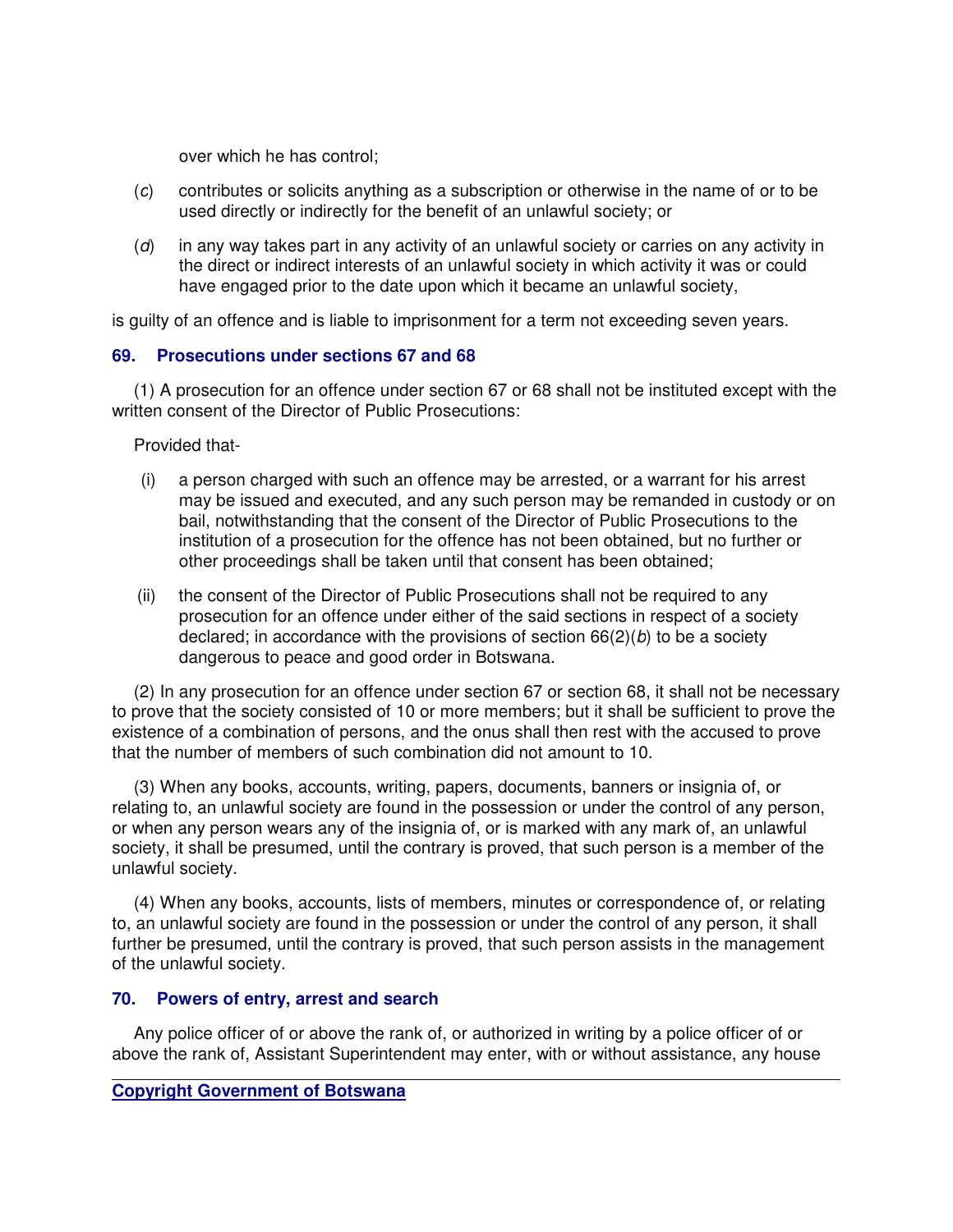or building or into any place in which he has reason to believe-

- (a) that a meeting of an unlawful society or of persons who are members of an unlawful society is being held;
- (b) that a member of an unlawful society resides or is; or
- (c) that documents, funds, moneys or other information relating to an unlawful society may be found,

and arrest or cause to be arrested all persons found therein, and search such house, building or place and seize or cause to be seized all insignia, banners, arms, books, papers, documents and all other property which he may have reasonable cause to believe to belong to any unlawful society or to be in any way connected with the purpose of the meeting or with the unlawful society.

# **71. Declaration by the President**

 (1) When a society is declared to be an unlawful society by an order of the President, the following consequences shall ensue-

- (a) the property of the society within Botswana shall forthwith vest in an officer appointed by the Minister;
- (b) the officer appointed by the Minister shall proceed to wind up the affairs of the society, and after satisfying and providing for all debts and liabilities of the society and the cost of the winding up, if there are then any surplus assets he shall prepare and submit to the Minister a scheme for the application of such surplus assets;
- (c) such scheme, when submitted for approval, may be amended by the Minister in such way as he shall think proper in the circumstances of the case;
- (d) the approval of the Minister to such scheme shall be denoted by the endorsement thereon of a memorandum of such approval signed by the Minister, and, upon this being done, the surplus assets the subject of the scheme shall be held by such officer upon the terms and to the purposes thereby prescribed;
- $(e)$  for the purpose of the winding up, the officer appointed by the Minister shall have all the powers vested in the liquidator of an unregistered association for the purpose of its winding up under the Companies Act.

 (2) The President may, for the purpose of enabling a society to wind up its own affairs, suspend the operation of this section for such period as to him shall seem expedient.

 (3) The provisions of subsection (1) shall not apply to any property seized at any time under section 70.

## **72. Forfeiture of insignia, etc.**

Subject to the provisions of section 71, the insignia, banners, arms, books, papers,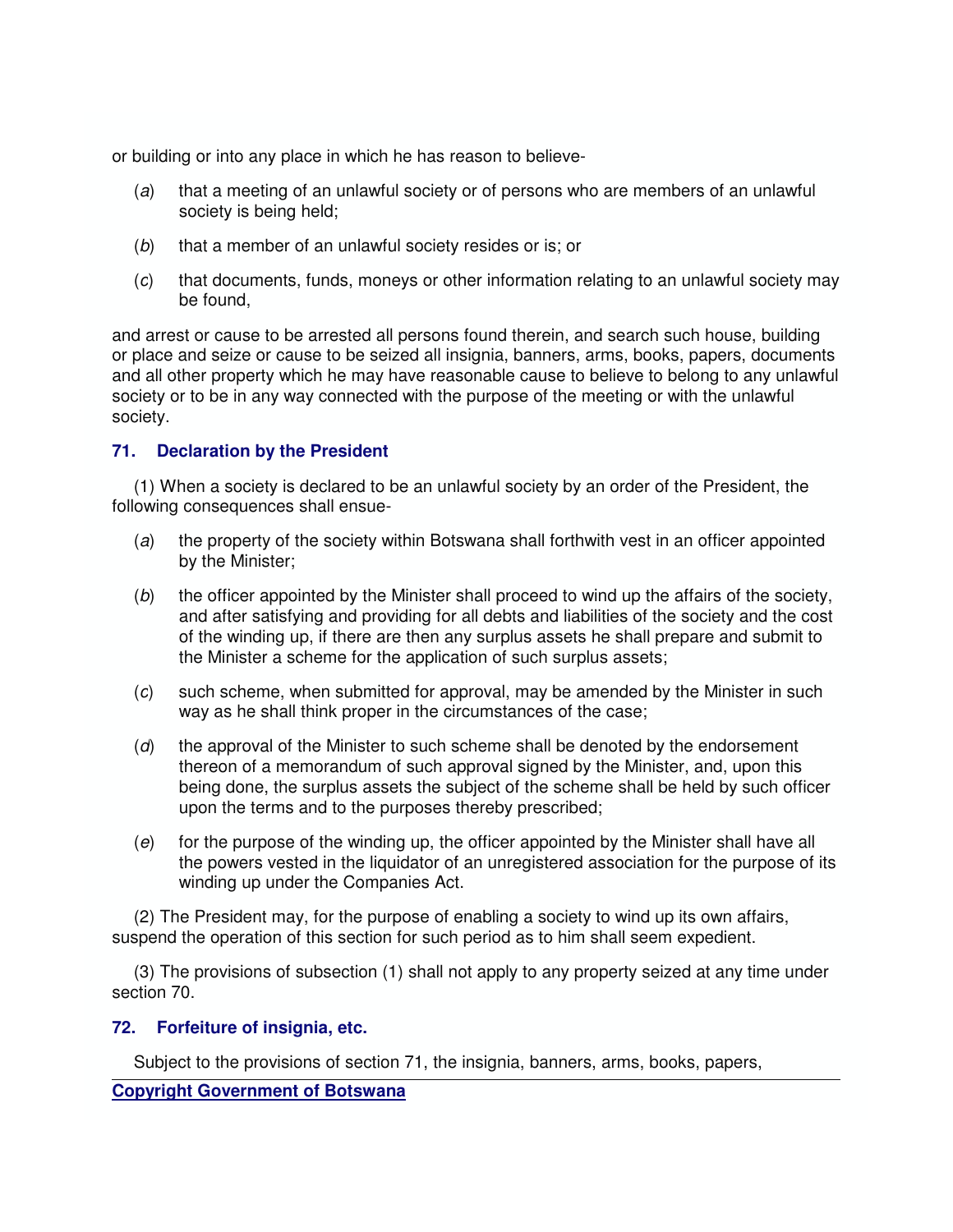documents and other property belonging to an unlawful society shall be forfeited to the State, and shall be dealt with in such manner as the Minister may direct.

## **73. Subversive activities**

 (1) Any person who does or attempts to do, or makes any preparation to do, or conspires with any person to do, any act with a subversive intention, or utters any words with a subversive intention, is guilty of an offence and is liable to imprisonment for a term not exceeding three years.

 (2) No prosecution for an offence under this section shall be instituted without the written consent of the Director of Public Prosecutions.

- (3) For the purposes of this section, "subversive" means-
- (a) supporting, propagating (otherwise than with intent to produce by lawful means the alteration, correction, defeat, avoidance or punishment thereof) or advocating any act or thing prejudicial to public order, the security of Botswana or the administration of justice;
- (b) inciting to violence or other disorder or crime, or counselling defiance of or disobedience to the law or lawful authority;
- (c) intended or calculated to support or assist or benefit, in or in relation to such acts or intended acts as are hereinafter described, persons who act, intend to act or have acted in a manner prejudicial to public order, the security of Botswana or the administration of justice, or who incite, intend to incite or have incited to violence or other disorder or crime, or who counsel, intend to counsel or have counselled defiance of or disobedience to the law or lawful authority;
- (d) indicating, expressly or by implication, any connection, association, or affiliation with, or support for, any unlawful society;
- (e) intended or calculated to promote feelings of hatred or enmity between different races or communities in Botswana:

 Provided that the provisions of this paragraph do not extend to comments or criticisms made in good faith and with a view to the removal of any causes of hatred or enmity between races or communities;

 (f) intended or calculated to bring into hatred or contempt or to excite disaffection against any public officer, or any member of the Forces, or any class of public officers or members of the Forces, in the execution of his or their duties:

 Provided that the provisions of this paragraph do not extend to comments or criticisms made in good faith and with a view to the remedying or correction of errors, defects or misconduct on the part of any such public officer or member of the Forces or class thereof as aforesaid and without attempting to bring into hatred or contempt,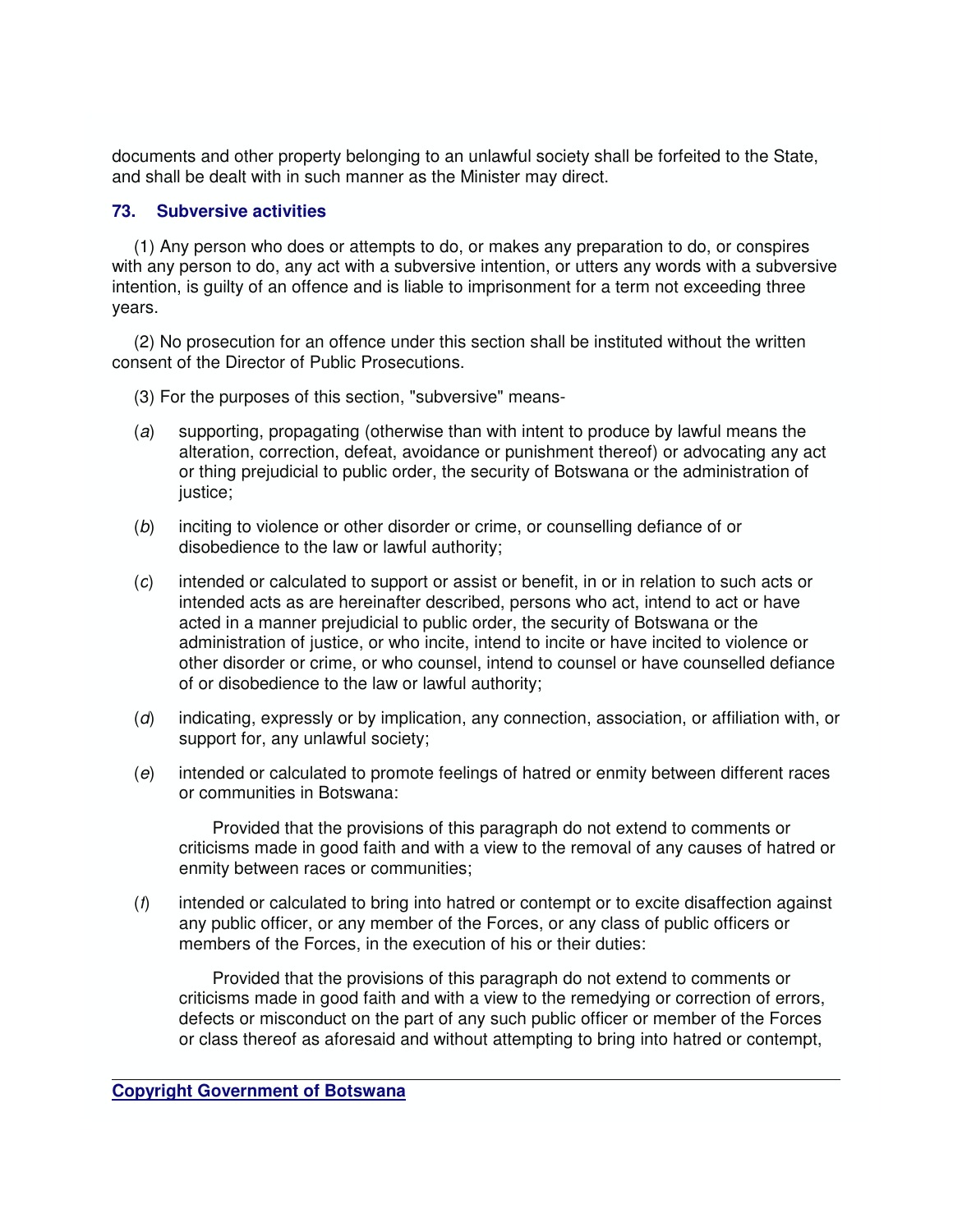or to excite disaffection against, any such person or class; or

 (g) intended or calculated to seduce from his allegiance or duty any public officer or any member of the Forces.

## **74. Definition of unlawful assembly and riot**

 (1) When three or more persons assemble with intent to commit an offence, or, being assembled with intent to carry out some common purpose, conduct themselves in a manner likely to cause persons in the neighbourhood reasonably to fear that the persons so assembled will commit a breach of the peace, or will by such assembly needlessly and without any reasonable occasion provoke other persons to commit a breach of the peace, they are an unlawful assembly.

 (2) It is immaterial that the original assembling was lawful if, being assembled, they conduct themselves with a common purpose in such a manner as aforesaid.

 (3) When an unlawful assembly has begun to execute its purpose by a breach of the peace, the assembly is called a riot, and the persons assembled are said to be riotously assembled.

# **75. Punishment of unlawful assembly**

 Any person who takes part in an unlawful assembly is guilty of an offence and is liable to imprisonment for a term not exceeding one year.

## **76. Punishment of riot**

 Any person who takes part in a riot is guilty of an offence and is liable to imprisonment for a term not exceeding five years.

## **77. Making proclamation rioters to disperse**

 Any magistrate or, in his absence, any police officer of or above the rank of Sub-Inspector, in whose view 12 or more persons are riotously assembled, or who apprehends that a riot is about to be committed by 12 or more persons assembled within his view, may make or cause to be made a proclamation in the President's name, in such form as he thinks fit, commanding the rioters or persons so assembled to disperse peaceably.

## **78. Dispersion of rioters after proclamation made**

 If upon the expiration of a reasonable time after such proclamation is made, or after the making of such proclamation has been prevented by force, 12 or more persons continue riotously assembled together, any person authorized to make proclamation, or any police officer or any other person acting in aid of such person or police officer, may do all things necessary for dispersing the persons so continuing assembled, or for apprehending them or any of them, and, if any person makes resistance, may use all such force as is reasonably necessary for overcoming such resistance, and shall not be liable in any criminal or civil proceedings for having, by the use of such force, caused harm or death to any person.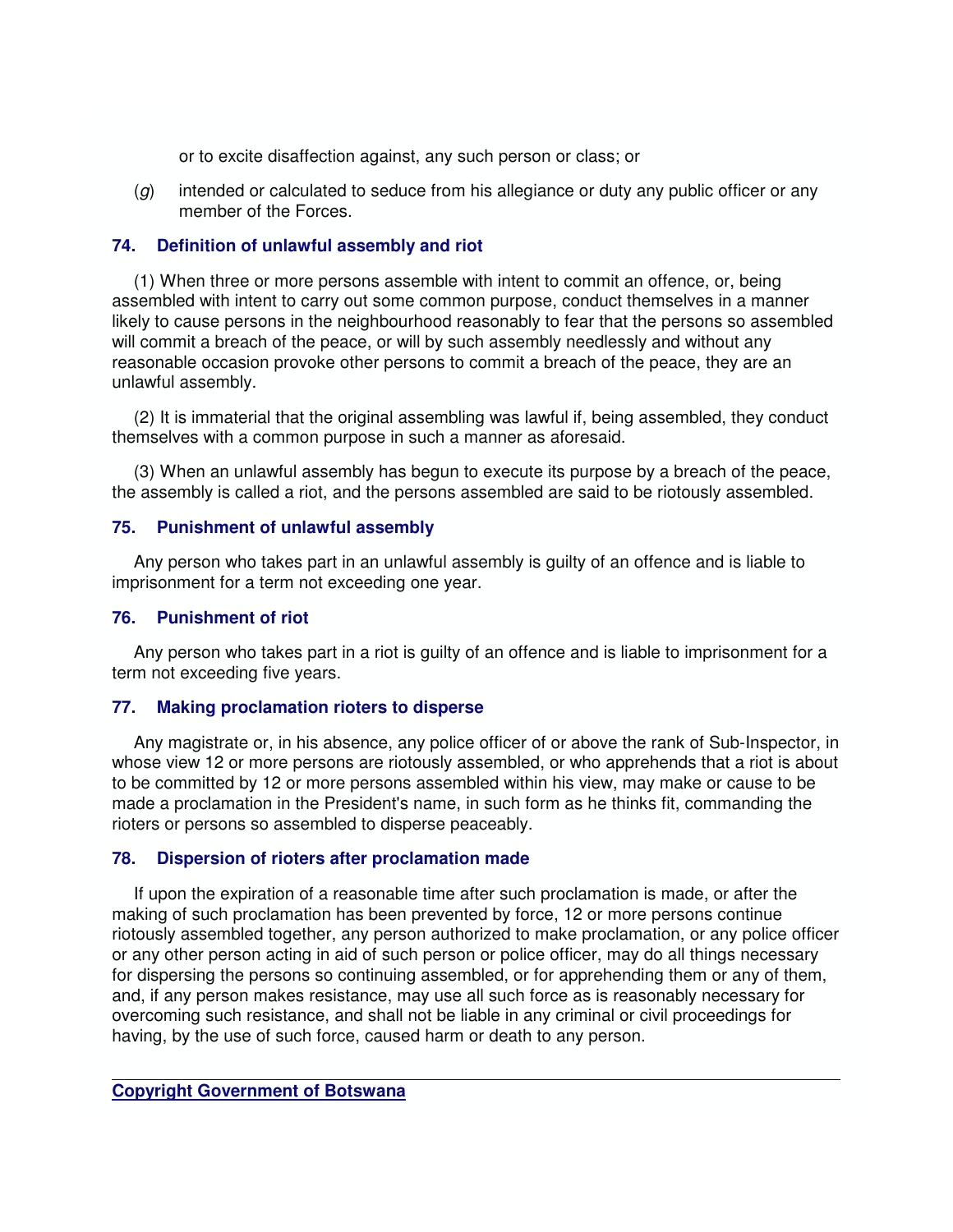### **79. Rioting after proclamation**

 If a proclamation is made commanding the persons engaged in a riot, or assembled with the purpose of committing a riot, to disperse, every person who, at or after the expiration of a reasonable time from the making of such proclamation, takes or continues to take part in the riot or assembly is guilty of an offence and is liable to imprisonment for life.

## **80. Preventing or obstructing the making of proclamation**

 Any person who forcibly prevents or obstructs the making of such a proclamation as is mentioned in section 77 is guilty of an offence, and is liable to imprisonment for life; and if the making of the proclamation is so prevented, every person who, knowing that it has been so prevented, takes or continues to take part in the riot or assembly is liable to imprisonment for life.

### **81. Rioters demolishing buildings, etc.**

 Any persons who, being riotously assembled together, unlawfully pull down or destroy or begin to pull down or destroy any building, railway, machinery or structure are guilty of an offence and each of them is liable to imprisonment for life.

### **82. Rioters injuring buildings, machinery, etc.**

 Any persons who, being riotously assembled together, unlawfully damage any of the things mentioned in section 81 are guilty of an offence, and each of them is liable to imprisonment for a term not exceeding seven years.

### **83. Riotously interfering with railway, etc.**

 All persons are guilty of an offence who, being riotously assembled, unlawfully and with force prevent, hinder, or obstruct the loading or unloading of any railway train, vehicle or vessel, or the operation of any railway, vehicle or vessel, or unlawfully and with force board any railway train, vehicle or vessel with intent to do so.

### **84. Going armed in public**

 Any person who goes armed in public without lawful occasion in such a manner as to cause terror to any person is guilty of an offence, and his arms may be forfeited to the State.

### **85. Possession of firearms, etc.**

 (1) Any person who, without reasonable excuse, carries or has in his possession or under his control any firearm or other offensive weapon, or any ammunition, incendiary material or explosive in circumstances which raise a reasonable assumption that such firearm, ammunition, offensive weapon, incendiary material or explosive is intended to be used or has recently been used in a manner or for a purpose prejudicial to public order is guilty of an offence and is liable to imprisonment for a term not exceeding five years.

(2) Any person who consorts with, or is found in the company of, another person who, in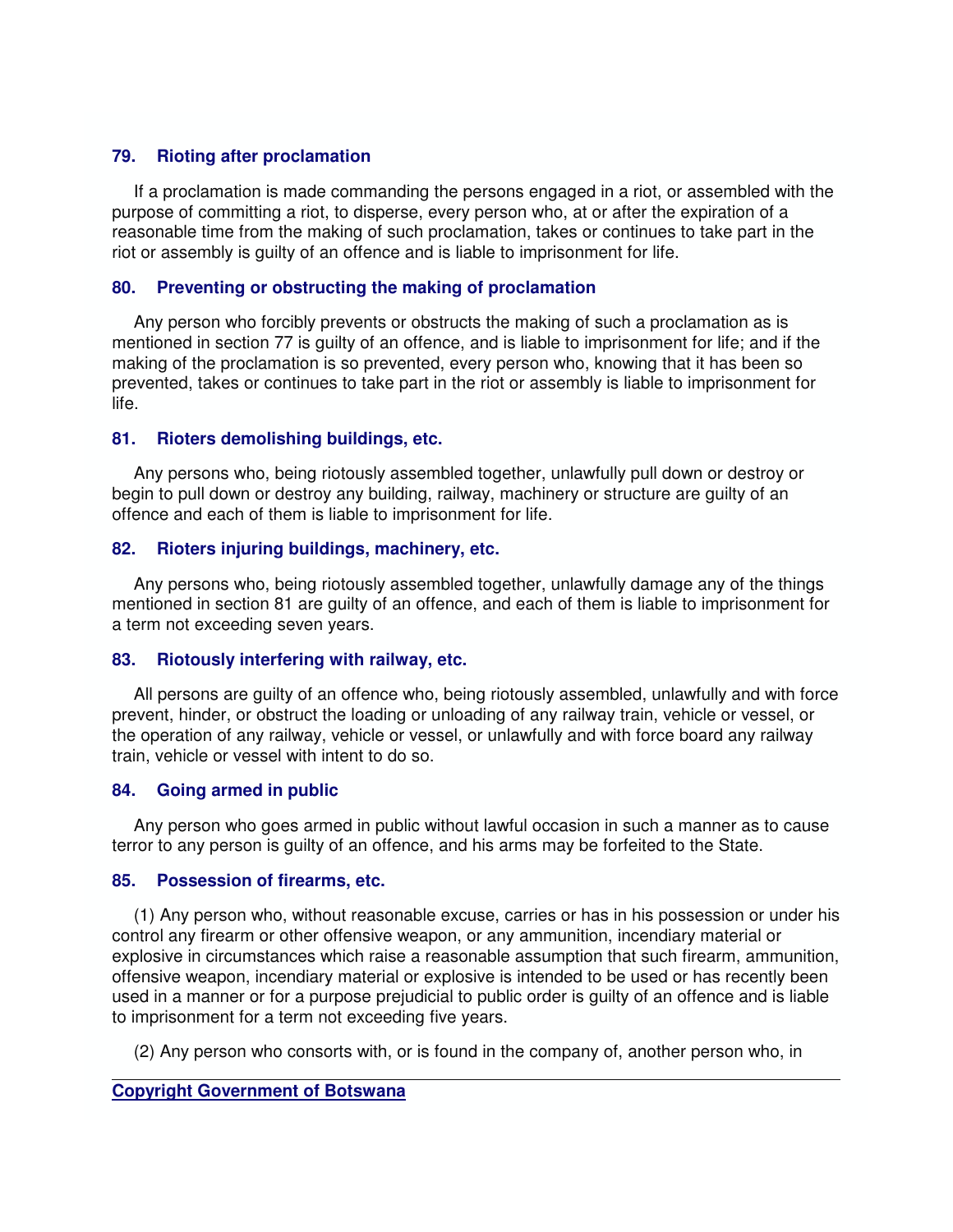contravention of subsection (1), is carrying or has in his possession or under his control any firearm or other offensive weapon, or any ammunition, incendiary material or explosive, in circumstances which raise a reasonable presumption that he intends to act or has recently acted with such other person in a manner or for a purpose prejudicial to public order, is guilty of an offence and is liable to imprisonment for a term not exceeding five years.

 (3) In any prosecution for an offence under this section, it shall be presumed, until the contrary is proved, that a weapon having the appearance of a firearm is a firearm.

(4) In this section-

"ammunition" has the meaning assigned to it in the Arms and Ammunition Act;

"firearm" has the meaning assigned to "arm" in the Arms and Ammunition Act;

 "incendiary material" means any material capable of being used for causing damage to property by fire and intended by the person having it in his possession or under his control for such use.

## **86. Forcible entry**

 Any person who, in order to take possession thereof, enters on any lands or premises in a violent manner, whether such violence consists in actual force applied to any other person or in threats or in breaking open any house or in collecting an unusual number of people, is guilty of the offence termed forcible entry:

 Provided that a person who enters upon lands or premises of his own, but which are in the custody of his servants or bailiff, does not commit the offence of forcible entry.

## **87. Forcible detainer**

 Any person who, being in actual possession of land without colour of right, holds possession of it in a manner likely to cause a breach of the peace or reasonable apprehension of a breach of the peace against a person entitled by law to the possession of the land is guilty of the offence termed forcible detainer.

## **88. Affray**

 Any person who takes part in a fight in a public place or at any meeting or gathering is guilty of an offence and is liable to imprisonment for a term not exceeding one year.

## **89. Challenge to a duel**

 Any person who challenges another to fight a duel, or attempts to provoke another to fight a duel, or attempts to provoke any person to challenge another to fight a duel, is guilty of an offence.

## **90. Offensive conduct conducive to breaches of the peace**

(1) Any person who in a public place or at a public gathering uses threatening, abusive or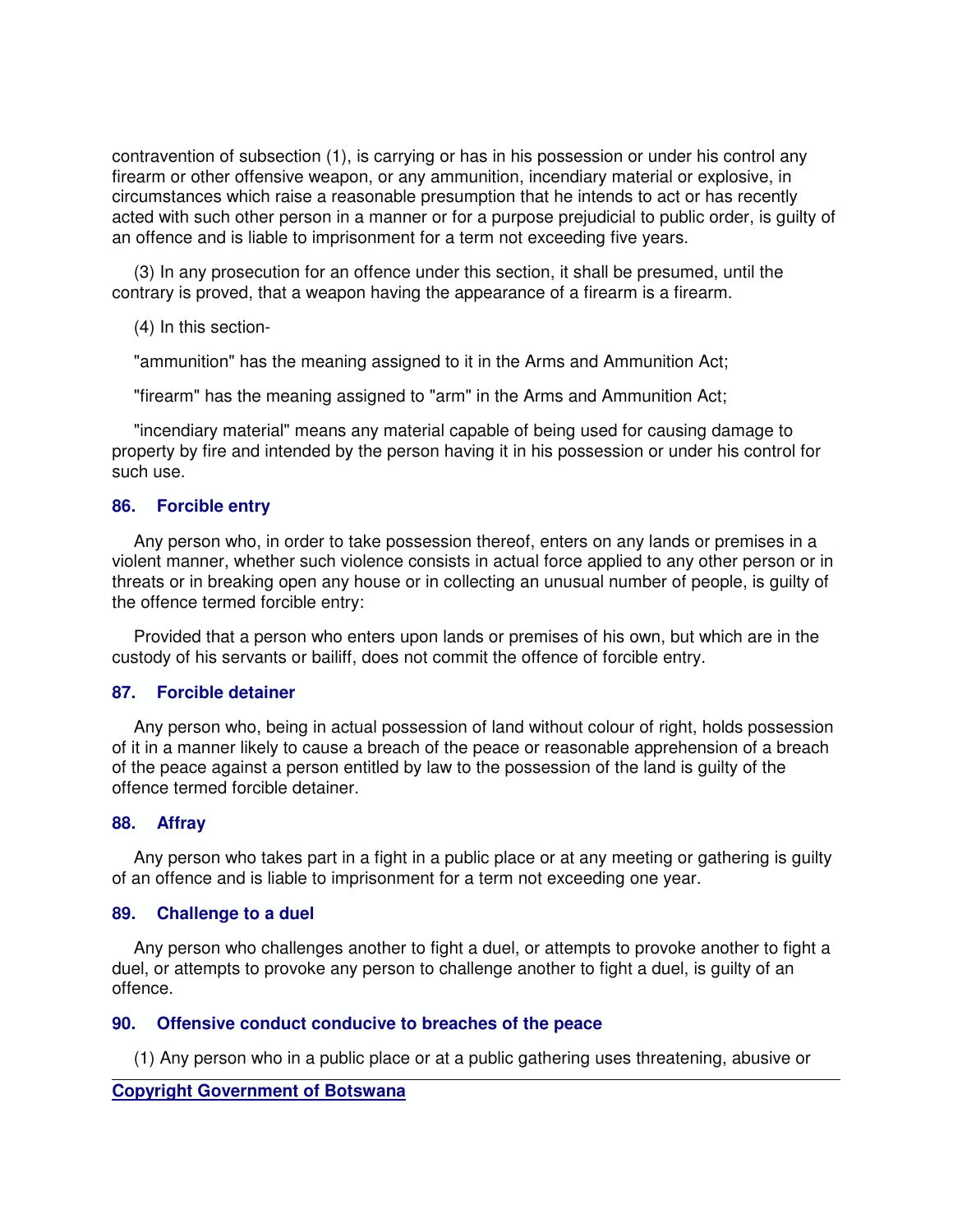insulting words or behaviour is guilty of an offence and is liable to imprisonment for a term not exceeding six months.

 (2) In this section, "public gathering" means any meeting, gathering or concourse, whether in a public place or otherwise, which the public or any section of the public or more than 15 persons are permitted to attend or do attend, whether on payment or otherwise, and includes a procession to or from a public place.

### **91. Insults relating to Botswana**

 Any person who does any act or utters any words or publishes any writing with intent to insult or to bring into contempt or ridicule-

- (a) the Arms or Ensigns Armorial of Botswana;
- (b) the National Flag of Botswana;
- (c) the Standard of the President of Botswana;
- (d) the National Anthem of Botswana,

is guilty of an offence and liable to a fine not exceeding P500.

### **92. Expressions of hatred, etc. of persons because of race, etc.**

 (1) Any person who utters any words or publishes any writing expressing or showing hatred, ridicule or contempt for any person or group of persons wholly or mainly because of his or their race, tribe, place of origin, colour or creed is guilty of an offence and liable to a fine not exceeding P500.

 (2) No prosecution for an offence under this section shall be instituted without the written consent of the Director of Public Prosecutions.

### **93. Abusive, obscene or insulting language re President and others**

 (1) Any person who in a public place or at a public gathering uses abusive, obscene or insulting language in relation to the President, any other member of the National Assembly or any public officer is guilty of an offence and liable to a fine not exceeding P400.

(2) In this section, "public gathering" has the same meaning as in section 90.

### **94. Discrimination**

 (1) Any person who discriminates against any other person shall be guilty of an offence and liable to a fine not exceeding P500 or to imprisonment for a term not exceeding six months, or to both.

 (2) For the purposes of this section a person discriminates against another if on the grounds of colour, race, nationality or creed he treats such person less favourably or in a manner different to that in which he treats or would treat any other person.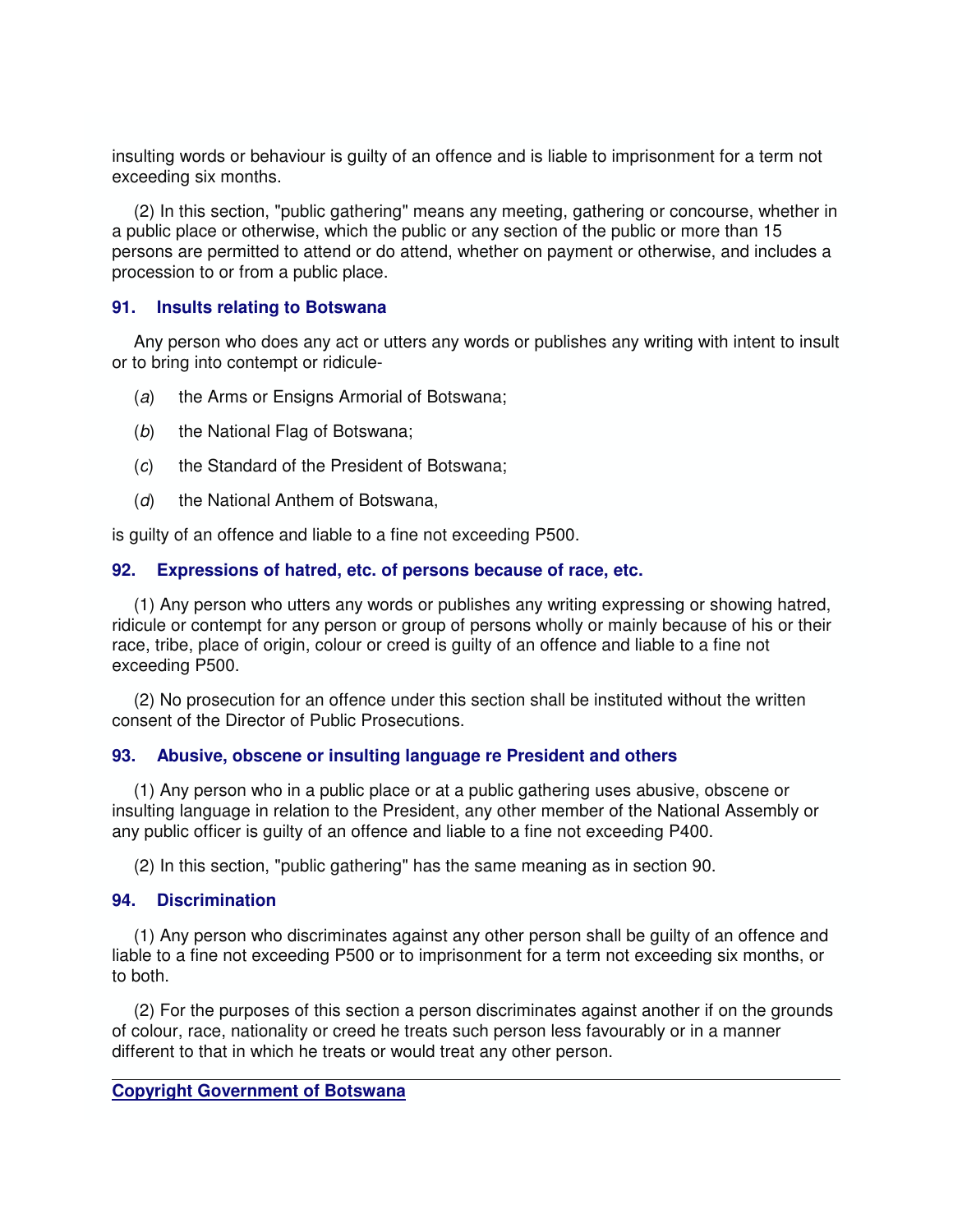(3) No prosecution for an offence under this section shall be instituted without the written consent of the Director of Public Prosecutions.

## **95. Threatening breach of the peace or violence**

- (1) Any person who-
- (a) uses obscene, abusive or insulting language, to his employer or to any person placed in authority over him by his employer, in such a manner as is likely to cause a breach of the peace; or
- (b) brawls or in any other manner creates a disturbance in such a manner as is likely to cause a breach of the peace,

is guilty of an offence and is liable to imprisonment for a term not exceeding six months.

- (2) Any person who-
- (a) with intent to intimidate or annoy any person, threatens to break or injure a dwelling-house; or
- (b) with intent to alarm any person in a dwelling-house, discharges a loaded firearm or commits any other breach of the peace,

is guilty of an offence and is liable to imprisonment for a term not exceeding three years, or, if the offence is committed in the night, to imprisonment for a term not exceeding four years.

## **96. Incitement to violence and disobedience of the law**

 Any person who, without lawful excuse, the burden of proof whereof shall lie upon him, utters, prints or publishes any words, or does any act or thing, indicating or implying that it is or might be desirable to do or omit to do, any act the doing or omission of which is calculated-

- (a) to bring death or physical injury to any person or to any class, community or body of persons;
- (b) to lead to the damage or destruction of any property; or
- (c) to prevent or defeat by violence or by other unlawful means the execution or enforcement of any written law or to lead to defiance or disobedience of any such law, or of any lawful authority,

is guilty of an offence and is liable to imprisonment for a term not exceeding three years.

## **97. Assembling for smuggling**

 Any persons who assemble together, to the number of two or more, for the purpose of unloading, carrying or concealing any goods subject to customs duty and liable to forfeiture under any law relating to Customs, are guilty of an offence and each of them is liable to a fine not exceeding P600 or to imprisonment for a term not exceeding six months.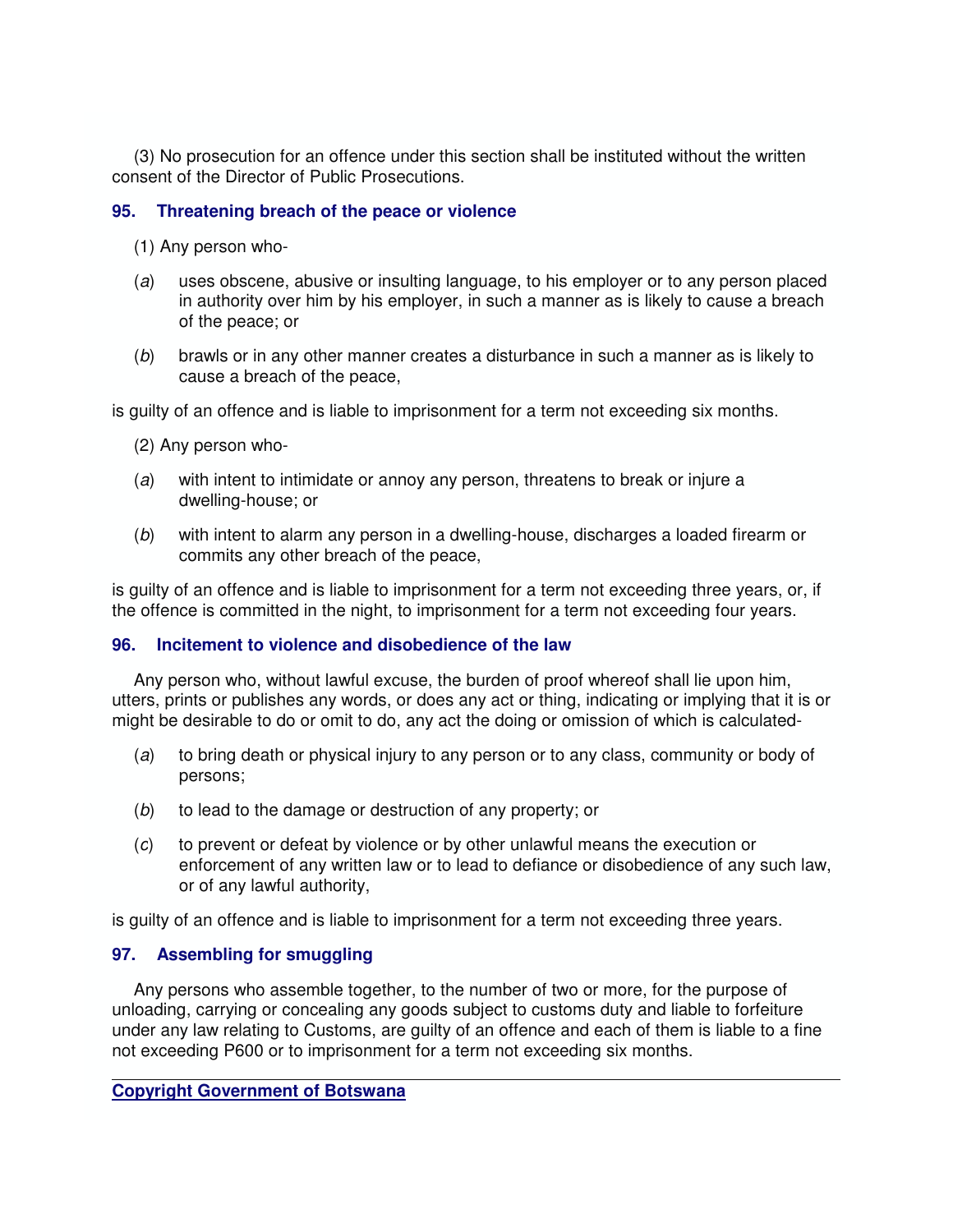## **98. Wrongfully inducing a boycott**

 (1) Whenever the President is satisfied that any boycott is being conducted or is threatened or likely to be conducted in Botswana with the intention or effect of-

- (a) bringing into hatred or contempt, exciting disaffection against or undermining the lawful authority of the Government of Botswana or any local authority, or of persuading any such body to alter any law or bye-law, to appoint any commission or committee or to take any action which it is not by law required to take;
- (b) endangering public order in Botswana;
- (c) bringing the economic life of Botswana into jeopardy; or
- (d) raising discontent or disaffection amongst the inhabitants of Botswana, or engendering feelings of ill-will or hostility between different classes or different races of the population of Botswana,

he may, by order published in the Gazette, designate that boycott for the purposes of this section and may, by the same or any subsequent order so published, specify in relation to a designated boycott any action which he is satisfied is likely to further that boycott, including (but without prejudice to the generality of that power) any action falling within any of the following classes of action, that is to say-

- (i) abstaining from buying goods from or selling goods to any person or class of persons;
- (ii) abstaining from buying or selling any goods or class of goods;
- (iii) abstaining from entering or approaching or dealing at any premises at which any person or class of persons carries on trade or business;
- (iv) abstaining from dealing with any person or class of persons in the course of his trade or business;
- (v) abstaining from using or providing any service or class of service;
- (vi) abstaining from working for or employing any person or class of persons;
- (vii) abstaining from letting, hiring or allowing the use of any land or buildings to any person or class of persons; or
- (viii) abstaining from doing any other act which may lawfully be done.
- (2) Any person who, with intent to further any designated boycott-
- (a) by word of mouth publicly; or
- (b) by making a publication,

advises, induces or persuades or attempts to advise, induce or persuade any person or class of persons to take any action which has been specified in relation to that boycott is guilty of an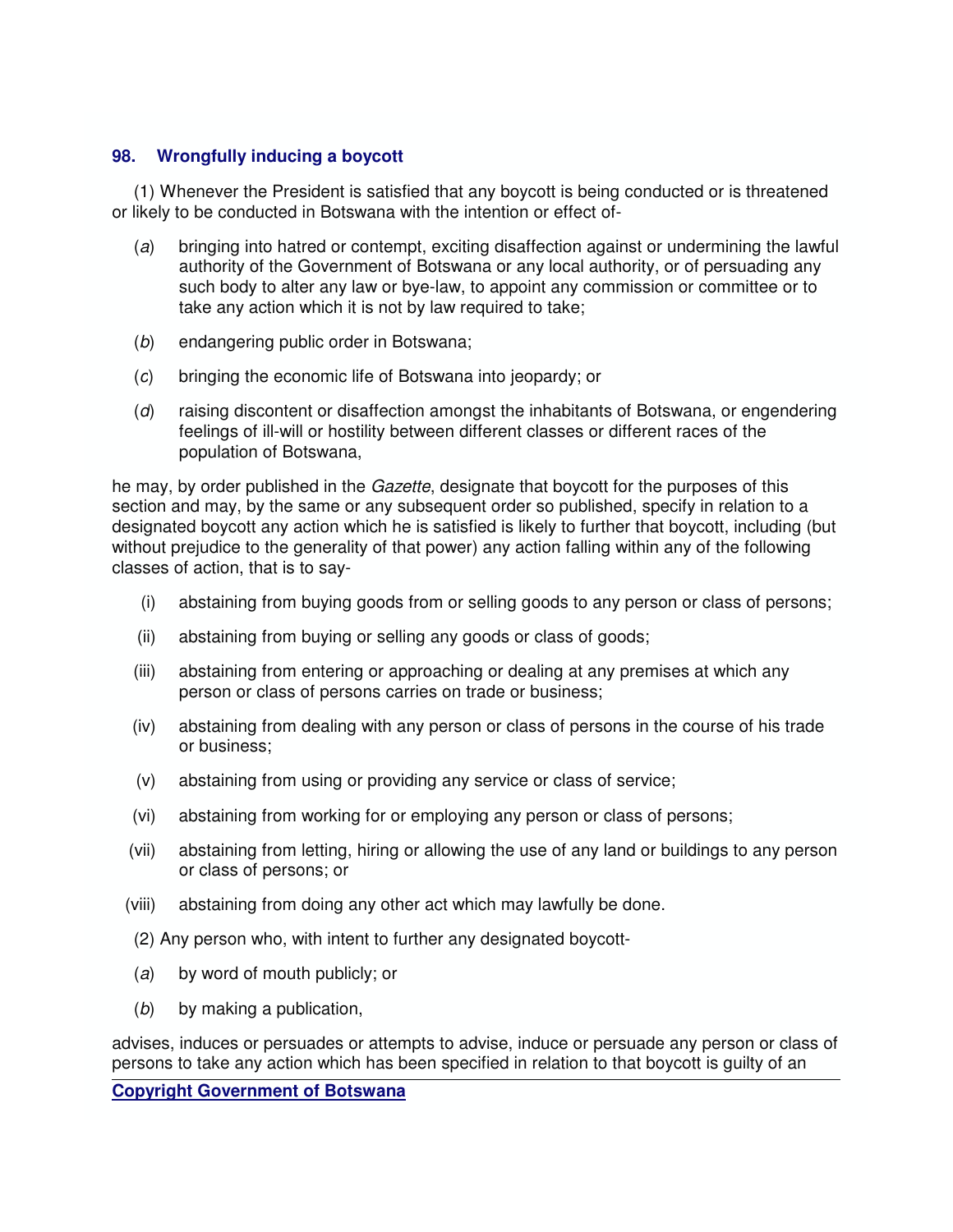offence and is liable to imprisonment for a term not exceeding six months.

 (3) For the purposes of this section, in determining whether any words were spoken or any publication was made with intent to further a designated boycott, every person shall, unless the contrary be proved, be deemed to intend the consequences which would naturally follow from his conduct at the time and in the circumstances in which he so conducted himself.

 (4) Nothing in this section shall be construed so as to make unlawful any action lawfully taken by a party to a trade dispute (as defined in the Trade Disputes Act) in contemplation or in furtherance of that dispute.

 (5) Where any person is charged before any court with an offence under this section, no further proceedings in respect thereof shall be taken against him without the written consent of the Director of Public Prosecutions, except such as the court may think necessary by remand (whether in custody or on bail) or otherwise to secure the due appearance of the person charged, so, however, that if that person is remanded in custody, he shall, after the expiration of a period of 14 days from the date on which he was so remanded, be entitled to be discharged from custody on entering into a recognizance without sureties unless within that period the Director of Public Prosecutions has consented to such further proceedings as aforesaid.

 (6) Any order published under this section may at any time be amended, varied, suspended or revoked by a further order so published.

 (7) For the purposes of this section a person shall be deemed to make a publication if he prints it, makes it, publishes it, sells it, distributes it, offers it for sale or distribution or reproduces it.

# **DIVISION II OFFENCES AGAINST THE ADMINISTRATION OF LAWFUL AUTHORITY (ss 99-135)**

## **Corruption and the Abuse of Office (ss 99-110)**

### **99. Official corruption**

Any person who-

- (a) being employed in the public service, and being charged with the performance of any duty by virtue of such employment, corruptly solicits, receives, or obtains, or agrees or attempts to receive or obtain any property or benefit of any kind for himself or any other person on account of anything already done or omitted to be done, or to be afterwards done or omitted to be done, by him in the discharge of the duties of his office; or
- (b) corruptly gives, confers, or procures, or promises or offers to give or confer, or to produce or attempt to produce, to, upon, or for any person employed in the public service, or to, upon, or for any other person, any property or benefit of any kind on account of any such act or omission on the part of the person so employed,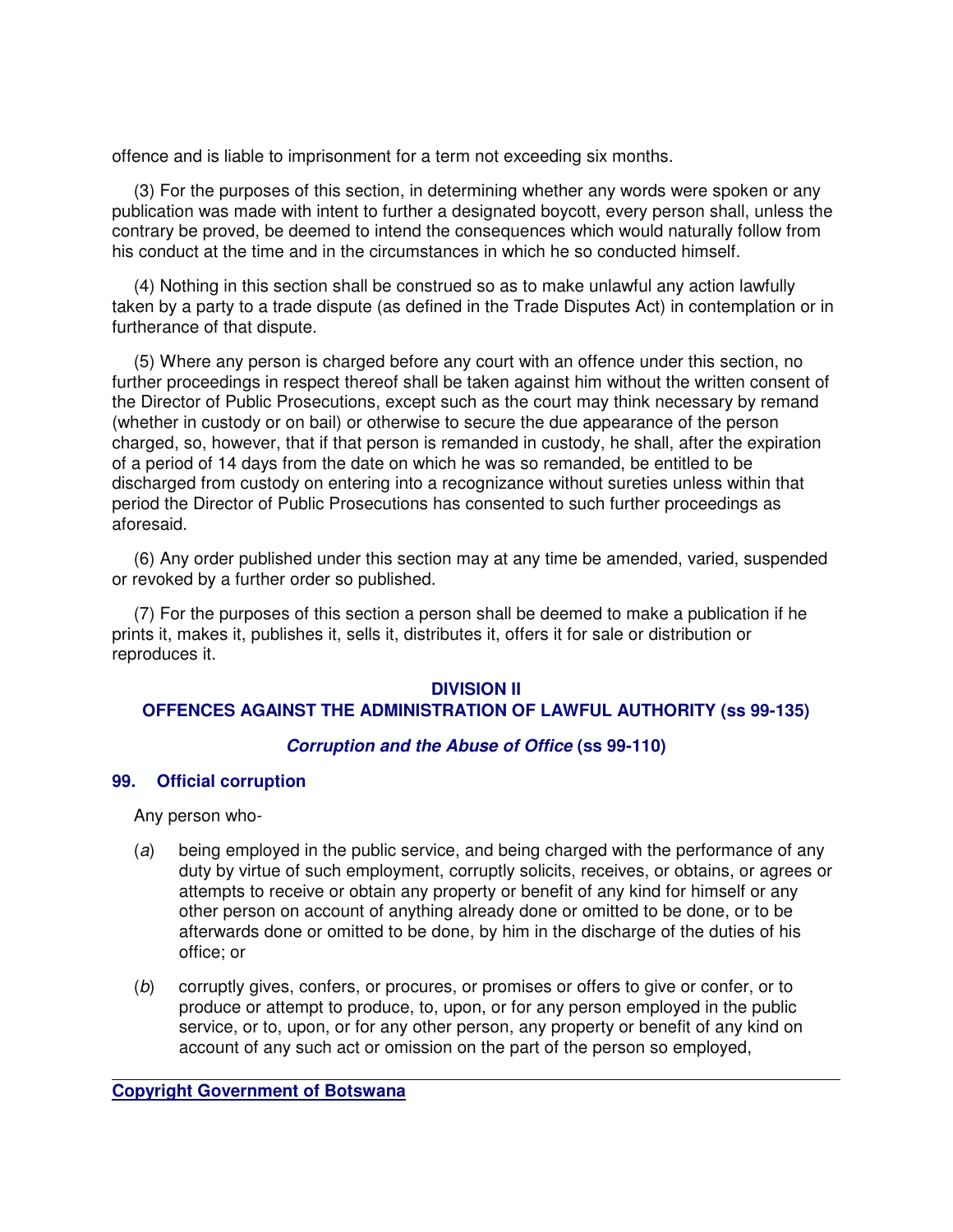is guilty of an offence and is liable to imprisonment for a term not exceeding three years.

### **100. Extortion by public officers**

 Any person who, being employed in the public service, takes or accepts from any person for the performance of his duty as such officer, any reward beyond his proper pay and emoluments, or any promise of such reward, is guilty of an offence and is liable to imprisonment for a term not exceeding three years.

### **101. Public officers receiving property to show favour**

 Any person who, being employed in the public service, receives any property or benefit of any kind for himself, on the understanding, express or implied, that he shall favour the person giving the property or conferring the benefit, or anyone in whom that person is interested, in any transaction then pending, or likely to take place, between the person giving the property or conferring the benefit, or anyone in whom he is interested, and any person employed in the public service, is guilty of an offence and is liable to imprisonment for a term not exceeding six months.

## **102. Officers charged with administration of property of a special character or with special duties**

 (1) Any person who, being employed in the public service, and being charged by virtue of his employment with any judicial or administrative duties respecting property of a special character, or respecting the carrying on of any manufacture, trade or business of a special character, and having acquired or holding, directly or indirectly, a private interest in any such property, manufacture, trade, or business, discharges any such duties with respect to the property, manufacture, trade or business in which he has such interest or with respect to the conduct of any person in relation thereto, is guilty of an offence and is liable to imprisonment for a term not exceeding one year.

 (2) No prosecution for an offence under this section shall be instituted without the written consent of the Director of Public Prosecutions.

## **103. False claims by officials**

 (1) Any person who, being employed in the public service in such a capacity as to require him or enable him to furnish returns or statements touching any sum payable or claimed to be payable to himself or to any other person, or touching any other matter required to be certified for the purpose of any payment of money or delivery of goods to be made to any person, makes a return or statement touching any such matter which is, to his knowledge, false in any material particular, is guilty of an offence.

 (2) No prosecution for an offence under this section shall be instituted without the written consent of the Director of Public Prosecutions.

### **104. Abuse of office**

(1) Any person who, being employed in the public service, does or directs to be done, in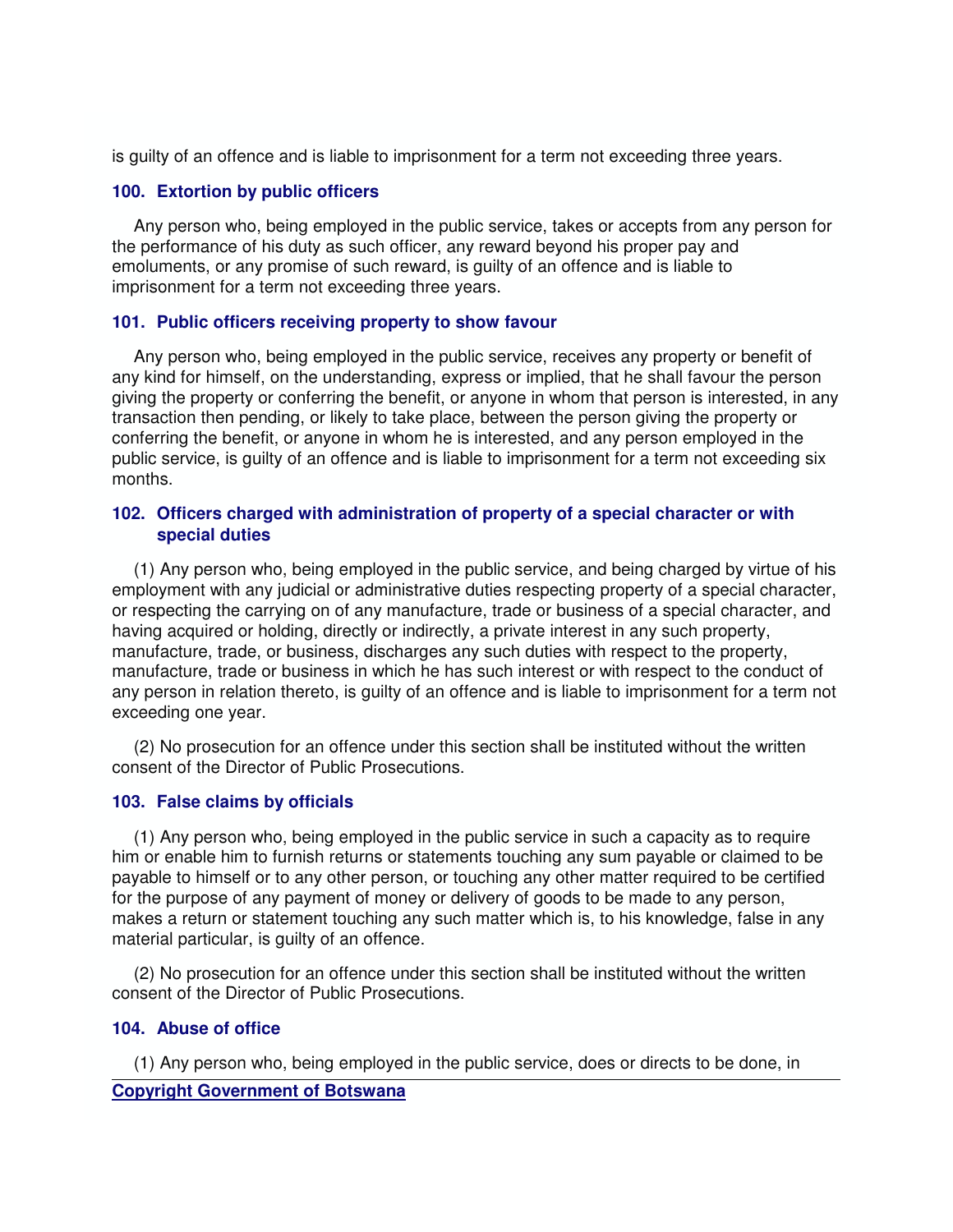abuse of the authority of his office, any arbitrary act prejudicial to the rights of another is guilty of an offence.

 (2) If the act is done or directed to be done for purposes of gain he is liable to imprisonment for a term not exceeding three years.

 (3) No prosecution for an offence under this section shall be instituted without the written consent of the Director of Public Prosecutions.

### **105. False certificates by public officers, etc.**

 Any person who, being authorized or required by law to give any certificate touching any matter by virtue whereof the rights of any person may be prejudicially affected, gives a certificate which is, to his knowledge, false in any material particular, is guilty of an offence.

#### **106. Unauthorized administration of oaths**

 Any person who administers an oath, or takes solemn declaration or affirmation or affidavit, touching any matter with respect to which he has not by law any authority to do so is guilty of an offence and is liable to imprisonment for a term not exceeding one year:

 Provided that this section shall not apply to an oath, declaration, affirmation or affidavit administered by or taken before a magistrate or a justice of the peace in any matter relating to the preservation of the peace or the punishment of offences or relating to inquiries respecting sudden deaths, nor to an oath, declaration, affirmation or affidavit administered or taken for some purpose which is lawful under the laws of another country, or for the purpose of giving validity to an instrument in writing which is intended to be used in another country.

### **107. False assumption of authority**

Any person who-

- (a) not being a judicial officer, assumes to act as a judicial officer;
- (b) without authority assumes to act as a person having authority by law to administer an oath or take a solemn declaration or affirmation or affidavit or to do any other act of a public nature which can only be done by persons authorized by law to do so; or
- (c) represents himself to be a person authorized by law to sign a document testifying to the contents of any register or record kept by a lawful authority, or testifying to any fact or event, and signs such document as being so authorized, when he is not, and knows that he is not, in fact, so authorized,

is guilty of an offence.

### **108. Personating persons employed in the public service**

Any person who-

(a) personates any person employed in the public service on an occasion when the latter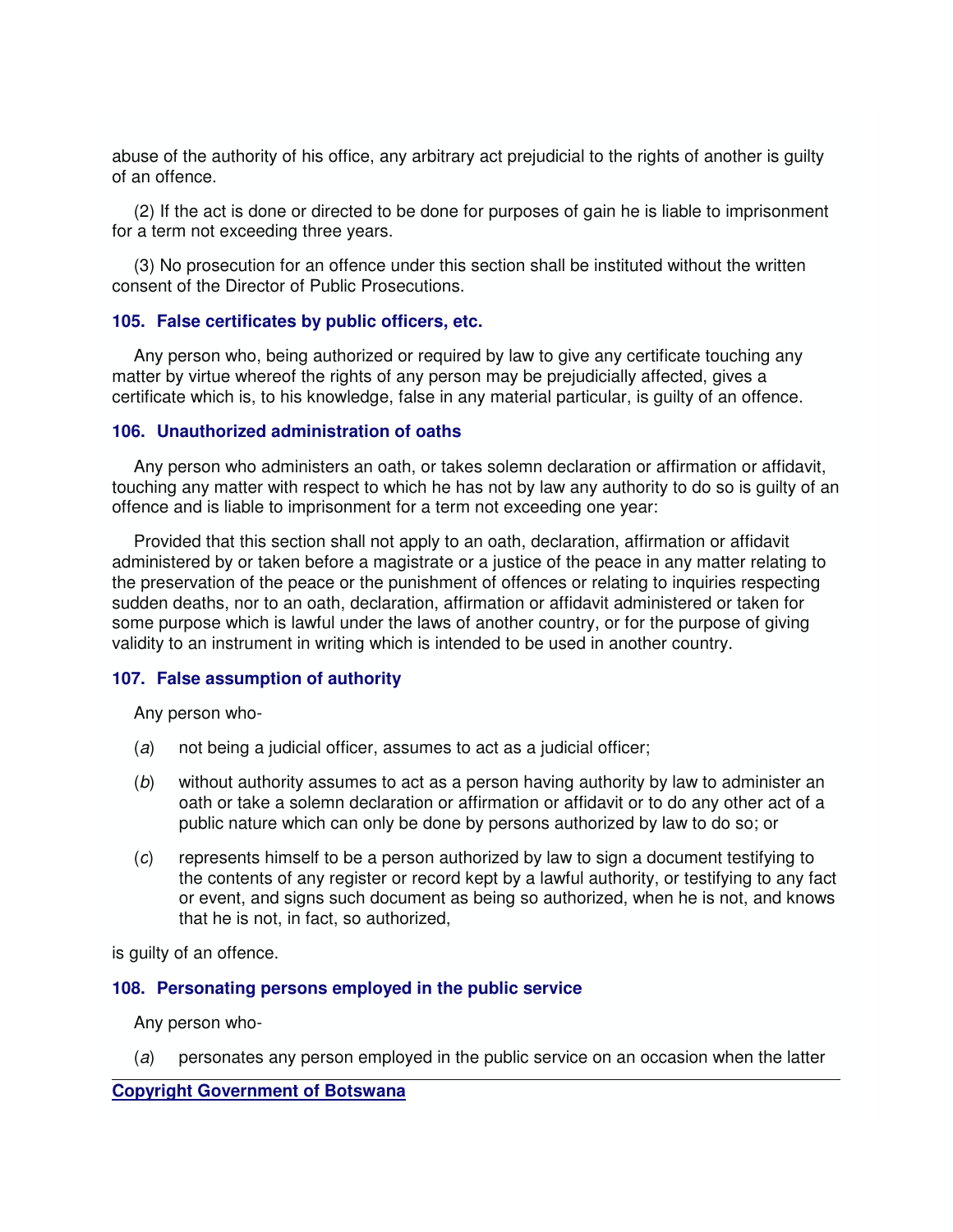is required to do any act or attend in any place by virtue of his employment; or

 (b) falsely represents himself to be a person employed in the public service, and assumes to do any act or to attend in any place for the purpose of doing any act by virtue of such employment,

is guilty of an offence and is liable to imprisonment for a term not exceeding three years.

## **109. Threat of injury to persons employed in public service**

 Whoever holds out any threat of injury to any person employed in the public service, or to any person in whom he believes that person employed in the public service to be interested, for the purpose of inducing that person employed in the public service to do any act or to forbear or delay to do any act connected with the exercise of the public functions of such person employed in the public service is guilty of an offence.

# **110. Tampering with public officers, etc.**

Any person who-

- (a) induces or attempts to induce any public officer, or any member of the Forces, or any servant of a local authority, to fail in his duty, or to terminate his services in the discharge of his duty, or to commit a breach of discipline; or
- (b) with intent to influence any public officer, or any member of the Forces, or any servant of a local authority, in or in relation to the discharge of his duty, or to cause him to fail in his duty, or to terminate his services in the discharge of his duty or to commit a breach of discipline, refuses or threatens to refuse to deal or do trade or business with, or to supply or surrender, in the ordinary course of his trade or business, any goods, or service to, any person,

is guilty of an offence and is liable to imprisonment for a term not exceeding three years.

# **Offences relating to the Administration of Justice (ss 111-123)**

## **111. Perjury and subornation of perjury**

 (1) Any person who, in any judicial proceedings, or for the purpose of instituting any judicial proceedings, knowingly gives false testimony touching any matter which is material to any question then pending in those proceedings or intended to be raised in those proceedings, is guilty of the offence termed perjury.

- (2) For the purposes of subsection (1) it is immaterial-
- (a) whether the testimony is given on oath or under any other sanction authorized by law;
- (b) as regards the forms and ceremonies used in administering the oath or in otherwise binding the person giving the testimony to speak the truth, if such person assents to the forms and ceremonies used;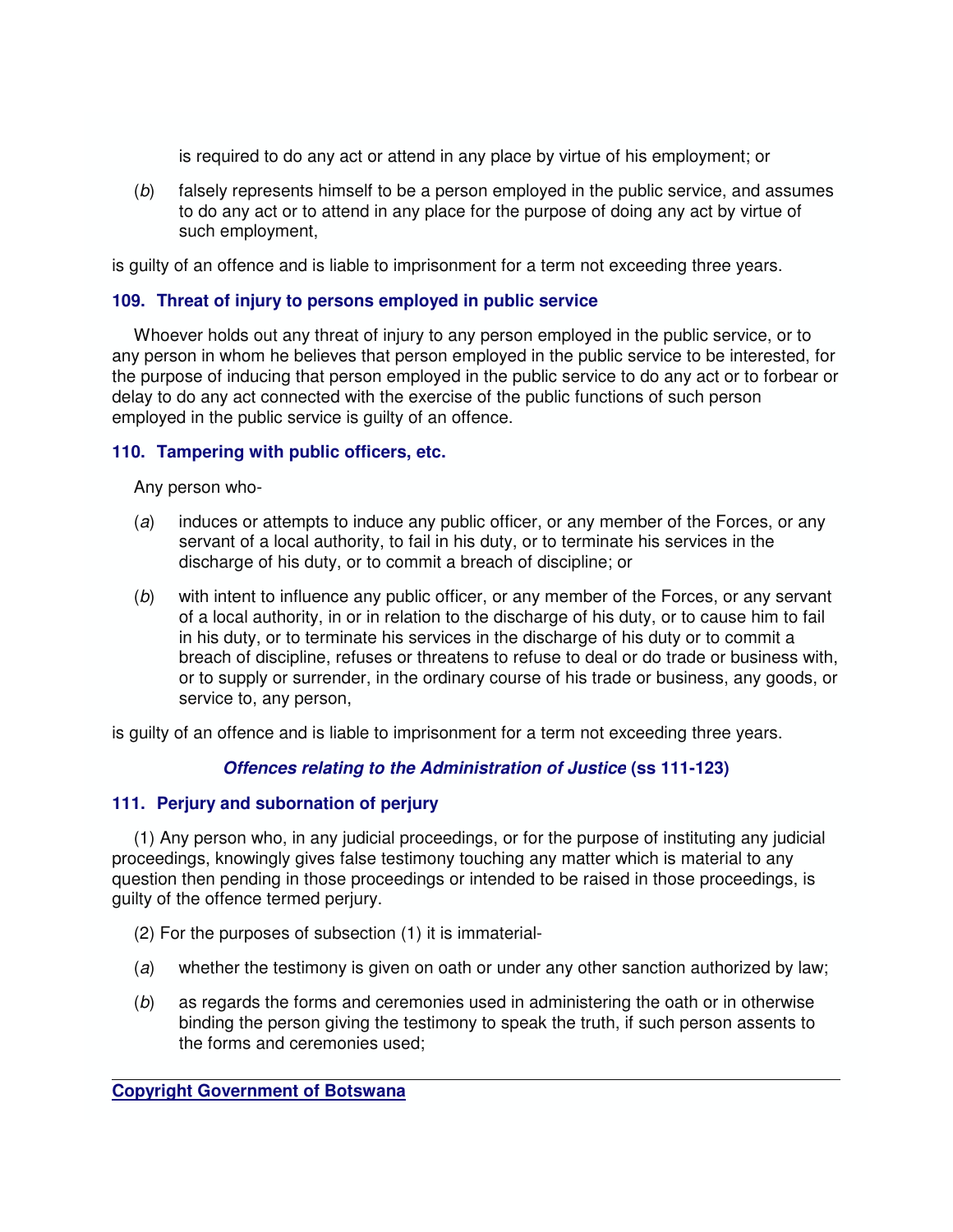- (c) whether the false testimony is given orally or in writing;
- (d) whether the court or tribunal is properly constituted, or is held in the proper place or not, if it actually acts as a court or tribunal in the proceeding in which the testimony is given;
- (e) whether the person who gives the testimony is a competent witness or not, or whether the testimony is admissible in the proceeding or not.

 (3) Any person who aids, abets, counsels, procures, or suborns another person to commit perjury is guilty of the offence termed subornation of perjury.

# **112. False statements by interpreters**

 If any person, lawfully sworn as an interpreter in a judicial proceeding, wilfully makes a statement material in the proceeding which he knows to be false, or does not believe to be true, he shall be guilty of perjury.

## **113. Punishment of perjury and subornation**

 Any person who commits perjury or suborns perjury is liable to imprisonment for a term not exceeding seven years.

# **114. Evidence on charge of perjury**

 A person cannot be convicted of committing perjury or of subornation of perjury solely upon the evidence of one witness as to the falsity of any statement alleged to be false.

## **115. Contradictory statements**

 (1) Where a witness in any judicial proceedings (other than a person accused of an offence in criminal proceedings) has made a statement on oath or affirmation of some fact relevant in the proceedings, contradicting in a material detail a previous statement made on oath or affirmation by the same witness before the same court or any other court or tribunal or before any person empowered to administer an oath or affirmation, such witness, if a court is satisfied that either of such statements was made with intent to deceive, is guilty of an offence and is liable to imprisonment for a term not exceeding two years.

 (2) Upon the trial of any person for an offence under this section, it shall not be necessary to prove the falsity of either of the contradictory statements, but, upon proof that both the statements were made by him, the court, if satisfied that the statements, or either of them, were or was made with intent to deceive, shall convict the accused.

 (3) At the trial of any person for an offence under this section, the record of a court or tribunal containing any statement made on oath or affirmation by the person charged shall be prima facie evidence of such statement.

 (4) For the avoidance of doubt, it is hereby declared that a person shall be liable to be convicted of an offence under this section notwithstanding that any statement made by him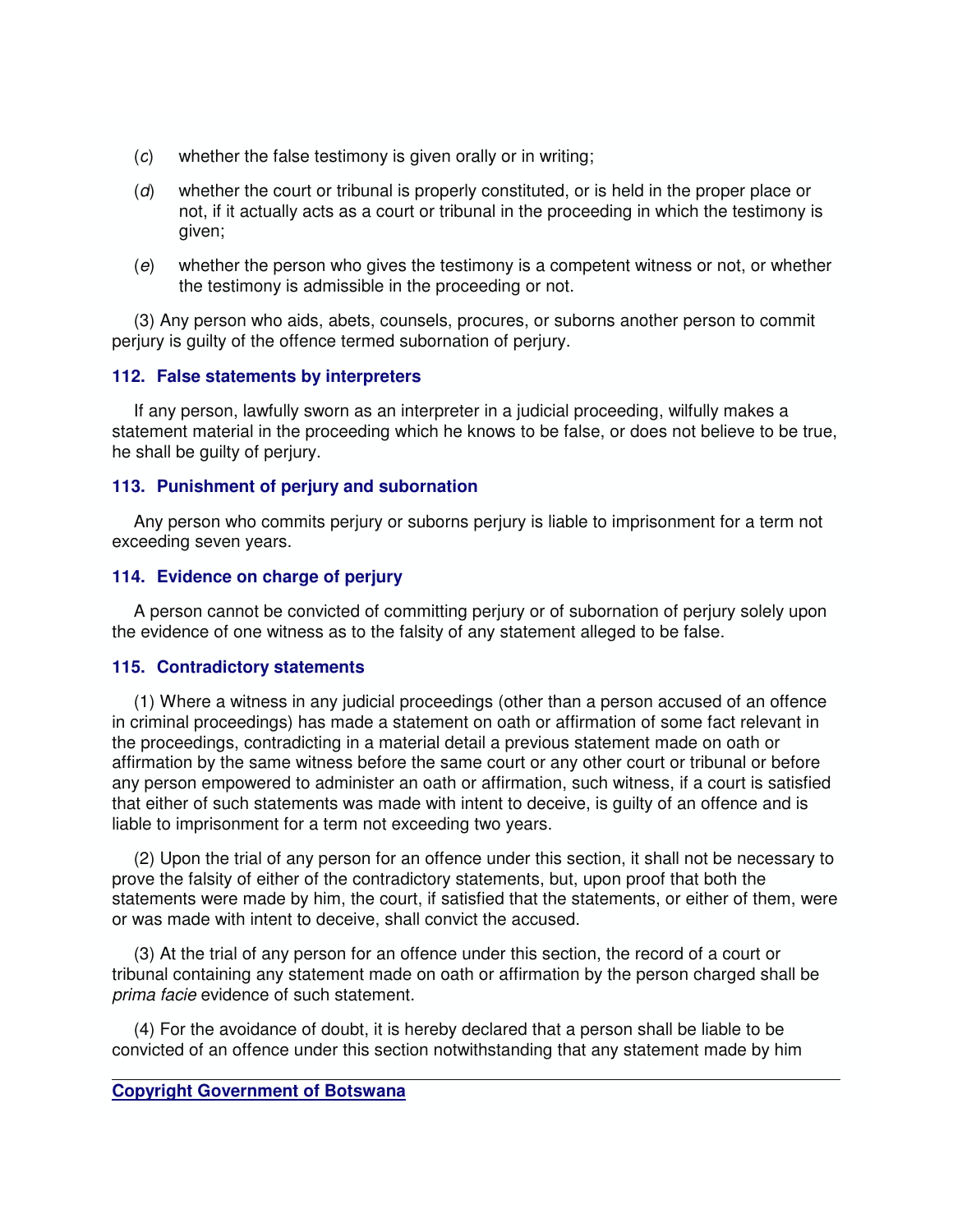before a court or tribunal was made in reply to a question which he was bound by law to answer, and any such statement shall be admissible in any proceeding under this section.

### **116. Fabricating evidence**

Any person who with intent to mislead any tribunal in any judicial proceeding-

- (a) fabricates evidence by any means other than perjury or subornation of perjury; or
- (b) knowingly makes use of such fabricated evidence,

is guilty of an offence and is liable to imprisonment for a term not exceeding seven years.

### **117. False swearing**

 Any person who swears falsely or makes a false affirmation or declaration before any person authorized to administer an oath or take a declaration upon a matter of public concern under such circumstances that the false swearing or declaration if committed in a judicial proceeding would have amounted to perjury, is guilty of an offence.

### **118. Deceiving witnesses**

 Any person who practices any fraud or deceit, or knowingly makes or exhibits any false statement, representation, token, or writing, to any person called or to be called as a witness in any judicial proceeding, with intent to affect the testimony of such person as a witness, is guilty of an offence.

## **119. Destroying evidence**

 Any person who, knowing that any book, document, or thing of any kind whatsoever, is or may be required in evidence in a judicial proceeding, wilfully removes or destroys it or renders it illegible or undecipherable or incapable of identification, with intent thereby to prevent it from being used in evidence, is guilty of an offence.

## **120. Conspiracy to defeat justice and interference with witnesses**

Any person who-

- (a) conspires with any other person to accuse any person falsely of any crime or to do anything to obstruct, prevent, pervert, or defeat the course of justice;
- (b) in order to obstruct the due course of justice, dissuades, hinders or prevents any person lawfully bound to appear and give evidence as a witness from so appearing and giving evidence, or endeavours to do so; or
- (c) obstructs or in any way interferes with or knowingly prevents the execution of any legal process, civil or criminal,

is guilty of an offence and is liable to imprisonment for a term not exceeding five years.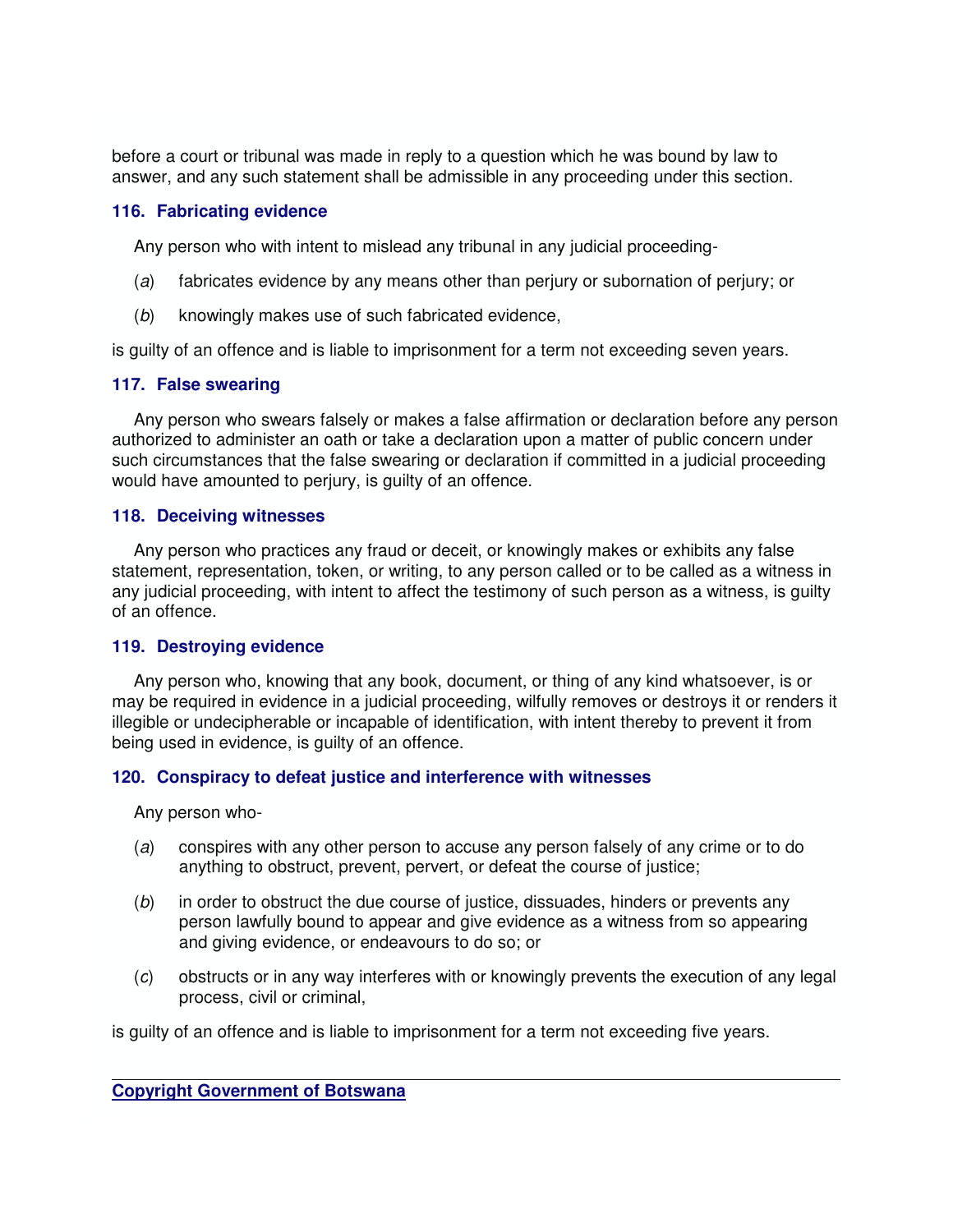### **121. Compounding certain serious offences**

 (1) Any person who asks, receives, or obtains, or agrees or attempts to receive or obtain, any property or benefit of any kind for himself or any other person upon any agreement or understanding that he will compound or conceal an offence punishable under this Code with death or with imprisonment for three years or more, or withhold any evidence thereof, is guilty of an offence.

 (2) When any person is convicted of an offence under this section, the court may, in addition to or in lieu of any other punishment which may be imposed, order the forfeiture to the State of any property which has passed in connection with the commission of the offence, or, if such property cannot be forfeited or cannot be found, of such sum as the court shall assess as the value of the property.

 (3) Payment of any sum ordered to be forfeited to the State in terms of subsection (2) may be enforced in the same manner and subject to the same incidents as in the case of the payment of a fine.

### **122. Advertisements for stolen property**

Any person who-

- (a) publicly offers a reward for the return of any property which has been stolen or lost, and in the offer makes use of any words purporting that no questions will be asked, or that the person producing such property will not be seized or molested;
- (b) publicly offers to return to any person who may have bought or advanced money by way of loan upon any stolen or lost property the money so paid or advanced, or any other sum of money or reward for the return of such property; or
- (c) prints or publishes any such offer,

is guilty of an offence.

## **123. Offences relating to judicial proceedings**

- (1) Any person who-
- (a) within the premises in which any judicial proceeding is being had or taken, or within the precincts of the same, shows disrespect, in speech or manner, to or with reference to such proceeding, or any person before whom such proceeding is being had or taken;
- (b) having been called upon to give evidence in a judicial proceeding, fails to attend, or having attended, refuses to be sworn or to make an affirmation or, having been sworn or affirmed, refuses without lawful excuse to answer a question or to produce a document, or remains in the room in which such proceeding is being had or taken, after the witnesses have been ordered to leave such room;
- (c) causes an obstruction or disturbance in the course of a judicial proceeding;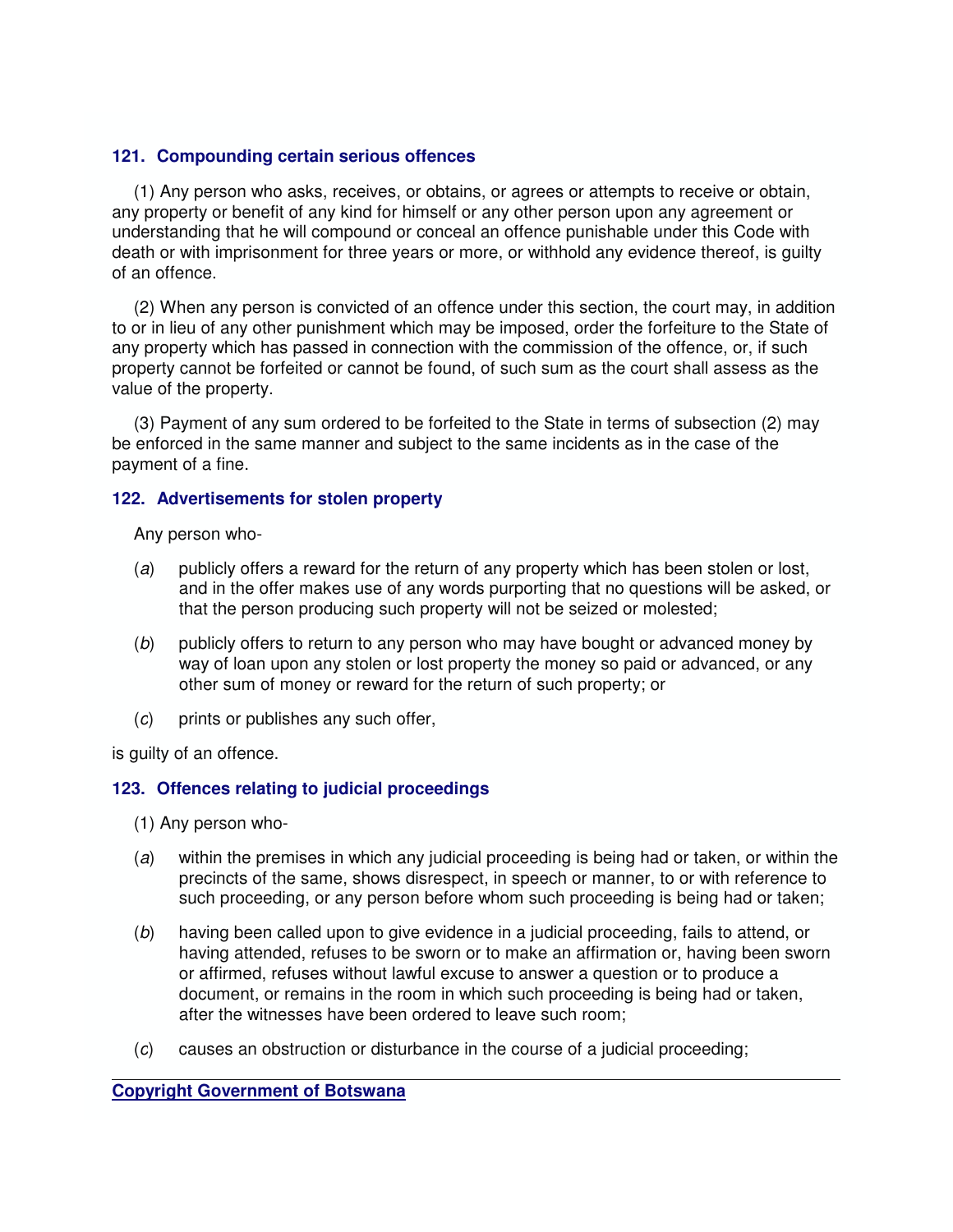- (d) while a judicial proceeding is pending, makes use of any speech or writing misrepresenting such proceeding or capable of prejudicing any person in favour of or against any parties to such proceeding, or calculated to lower the authority of any person before whom such proceeding is being had or taken;
- (e) publishes a report of the evidence taken in any judicial proceeding which has been directed to be held in private;
- (f) endeavours wrongfully to interfere with or influence a witness in a judicial proceeding, either before or after he has given evidence, in connection with such evidence;
- $(g)$  dismisses a servant because he has given evidence on behalf of a certain party to a judicial proceeding;
- (h) wrongfully retakes possession of land from any person who has recently obtained possession by a writ of court; or
- $(i)$  commits any act of intentional disrespect to any judicial proceeding, or to any person before whom such proceeding is being had or taken,

is guilty of an offence and is liable to imprisonment for a term not exceeding three years.

(2) When any offence against paragraph  $(a)$ ,  $(b)$ ,  $(c)$ ,  $(a)$  or  $(i)$  of subsection (1) is committed in view of the court, the court may cause the offender to be detained in custody and at any time before the rising of the court on the same day may take cognizance of the offence and sentence the offender to a fine not exceeding P150 or, in default of payment, to imprisonment for a term not exceeding one month.

 (3) The provisions of this section shall be deemed to be in addition to and not in derogation from the power of the High Court to punish for contempt of court.

## **Rescues, Escapes and Obstructing Officers of Court of Law (ss 124-128)**

### **124. Rescue**

 (1) Any person who by force rescues or attempts to rescue from lawful custody any other person is guilty of an offence.

 (2) A person who rescues or attempts to rescue any other person under the circumstances specified under subsection (1) shall-

- (a) if the person being rescued is under sentence of death or imprisonment for life, or charged with an offence punishable with death or imprisonment for life, be liable to imprisonment for life; and
- (b) if the said person being rescued is imprisoned on a charge or under sentence for any offence other than those specified in paragraph (a) but which is punishable under this Code, without proof of previous conviction, with imprisonment for three years, or more, be liable to imprisonment for a term not exceeding seven years.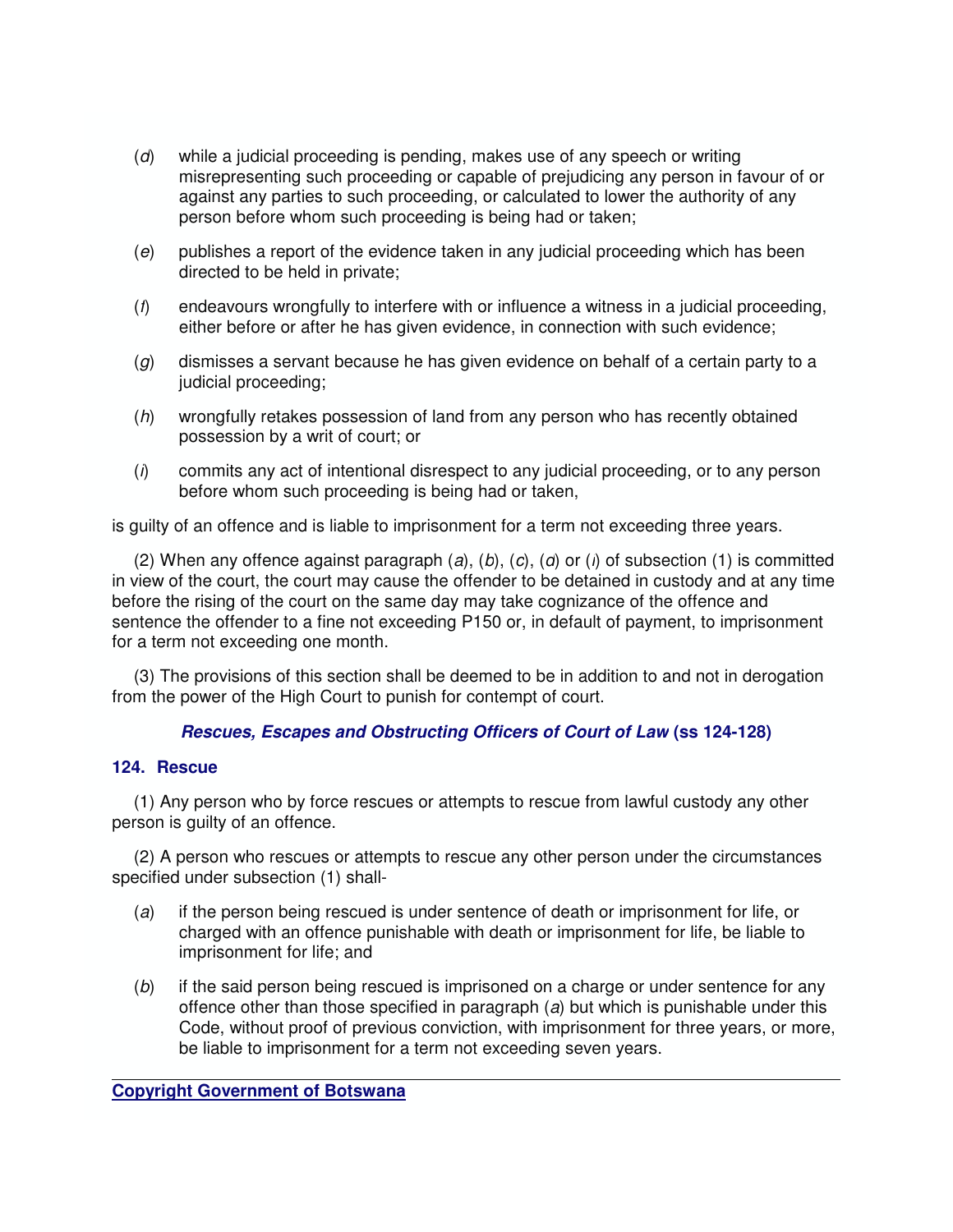(3) If the person rescued is in the custody of a private person the offender must have notice of the fact that the person rescued is in such custody.

#### **125. Escape**

Any person who, being in lawful custody, escapes from such custody, is guilty of an offence.

#### **126. Aiding prisoners to escape**

Any person who-

- (a) aids a prisoner in escaping or attempting to escape from lawful custody; or
- (b) conveys anything or causes anything to be conveyed into a prison with intent to facilitate the escape of a prisoner,

is guilty of an offence and is liable to imprisonment for a term not exceeding seven years.

#### **127. Removal, etc. of property under lawful seizure**

 Any person who, when any property has been attached or taken under the process or authority of any court, knowingly, and with intent to hinder or defeat the attachment or process receives, removes, retains, conceals, or disposes of such property, is guilty of an offence and is liable to imprisonment for a term not exceeding three years.

#### **128. Obstructing court officers**

 Any person who wilfully obstructs or resists any person lawfully charged with the execution of an order or warrant of any court, is guilty of an offence and is liable to imprisonment for a term not exceeding one year.

### **Miscellaneous Offences against Public Authority (ss 129-135)**

#### **129. Frauds and breaches of trust by public officers**

 Any person employed in the public service who, in the discharge of the duties of his office, commits any fraud or breach of trust affecting the public, whether such fraud or breach of trust would have been criminal or not if committed against a private person, is guilty of an offence.

#### **130. Neglect of official duty**

 (1) Every person employed in the public service who wilfully neglects to perform any duty which he is bound to perform, provided that the discharge of such duty is not attended with greater danger than a man of ordinary firmness and activity may be expected to encounter, is guilty of an offence.

 (2) No prosecution for an offence under this section shall be instituted without the written consent of the Director of Public Prosecutions.

### **131. False information to person employed in the public service**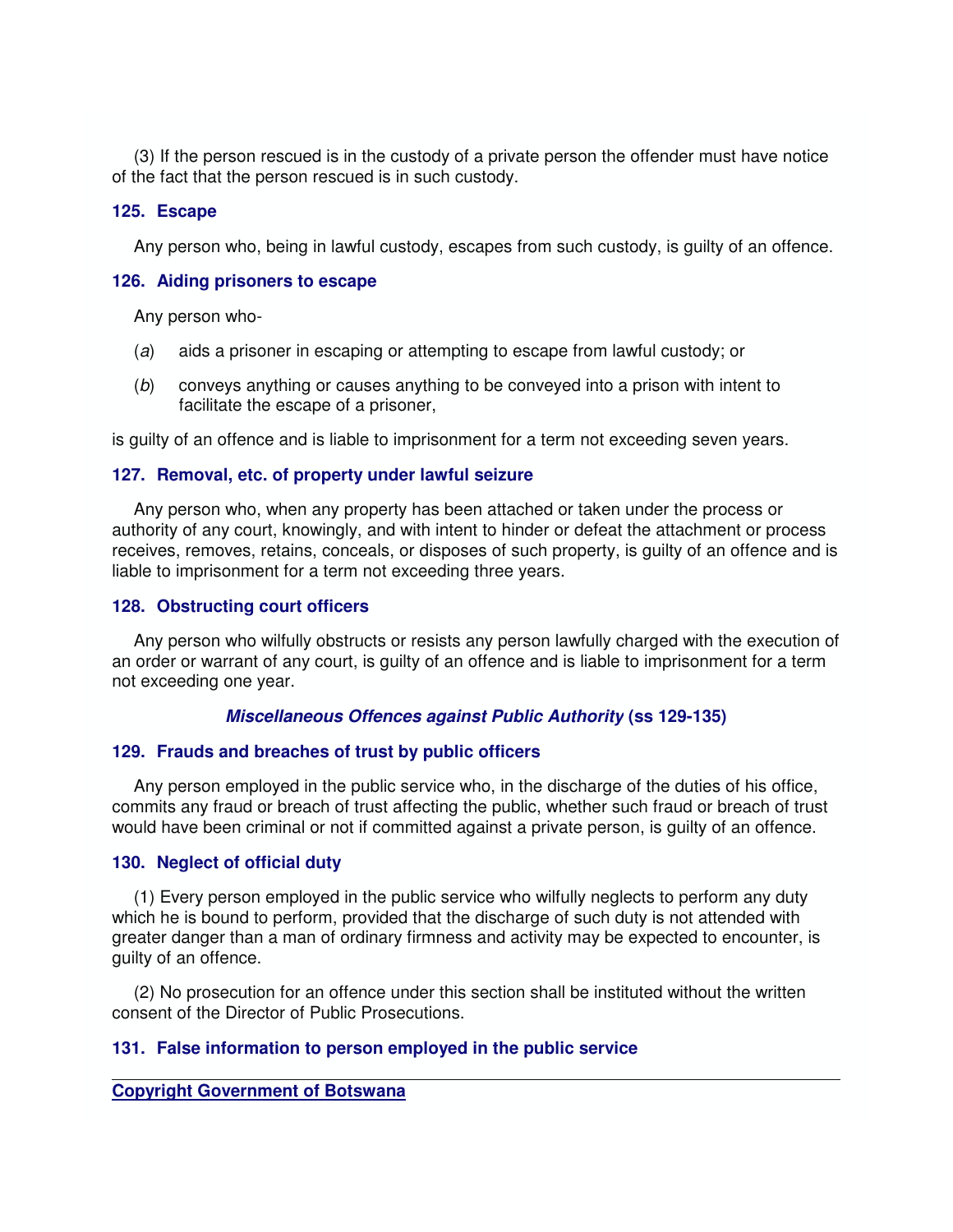Whoever gives to any person employed in the public service any information which he knows or believes to be false intending thereby to cause, or knowing it to be likely that he will thereby cause such person employed in the public service-

- (a) to do or omit anything which such person employed in the public service ought not to do or omit if the true state of facts respecting which such information is given were known to him; or
- (b) to use the lawful power of such person employed in the public service to the injury or annoyance of any person,

is guilty of an offence and is liable to imprisonment for a term not exceeding three years.

### **132. Disobedience of statutory duty**

 Everyone who wilfully disobeys any written law by doing any act which it forbids, or by omitting to do any act which it requires to be done, and which concerns the public or any part of the public is guilty of an offence, and is liable, unless it appears from the written law that it was the intention of the Legislature to provide some other penalty for such disobedience, to imprisonment for a term not exceeding two years.

### **133. Disobedience of lawful orders**

 Everyone who disobeys any order, warrant or command duly made, issued or given by any court, officer or person acting in any public capacity and duly authorized in that behalf, is guilty of an offence and is liable, unless any other penalty or mode of proceeding is expressly prescribed in respect of such disobedience, to imprisonment for a term not exceeding two years.

### **134. Undermining authority of public officers**

 Any person who, without lawful excuse, the burden of proof whereof shall lie upon him, utters, prints, or publishes any words, or does any act or thing calculated to bring into contempt, or to excite defiance of or disobedience to, the lawful authority of a public officer or any class of public officers is guilty of an offence and is liable to imprisonment for a term not exceeding three years.

### **135. Destruction, etc. of statutory documents**

 (1) Any person who, knowingly and without lawful authority or excuse, destroys, mutilates, defaces, alters, abandons or fails to preserve any statutory document is guilty of an offence and is liable to a fine not exceeding P500 or to imprisonment for a term not exceeding six months, or to both.

 (2) Any person who, in any manner or by whatever means, instigates, expressly or by implication, any person or class of persons to destroy, mutilate, deface, alter, abandon or fail to preserve any statutory document or any class of statutory document, or who does any act with intent or knowing it to be likely that any person or class of persons will be instigated thereby to destroy, mutilate, deface, alter, abandon or fail to preserve any statutory document, is guilty of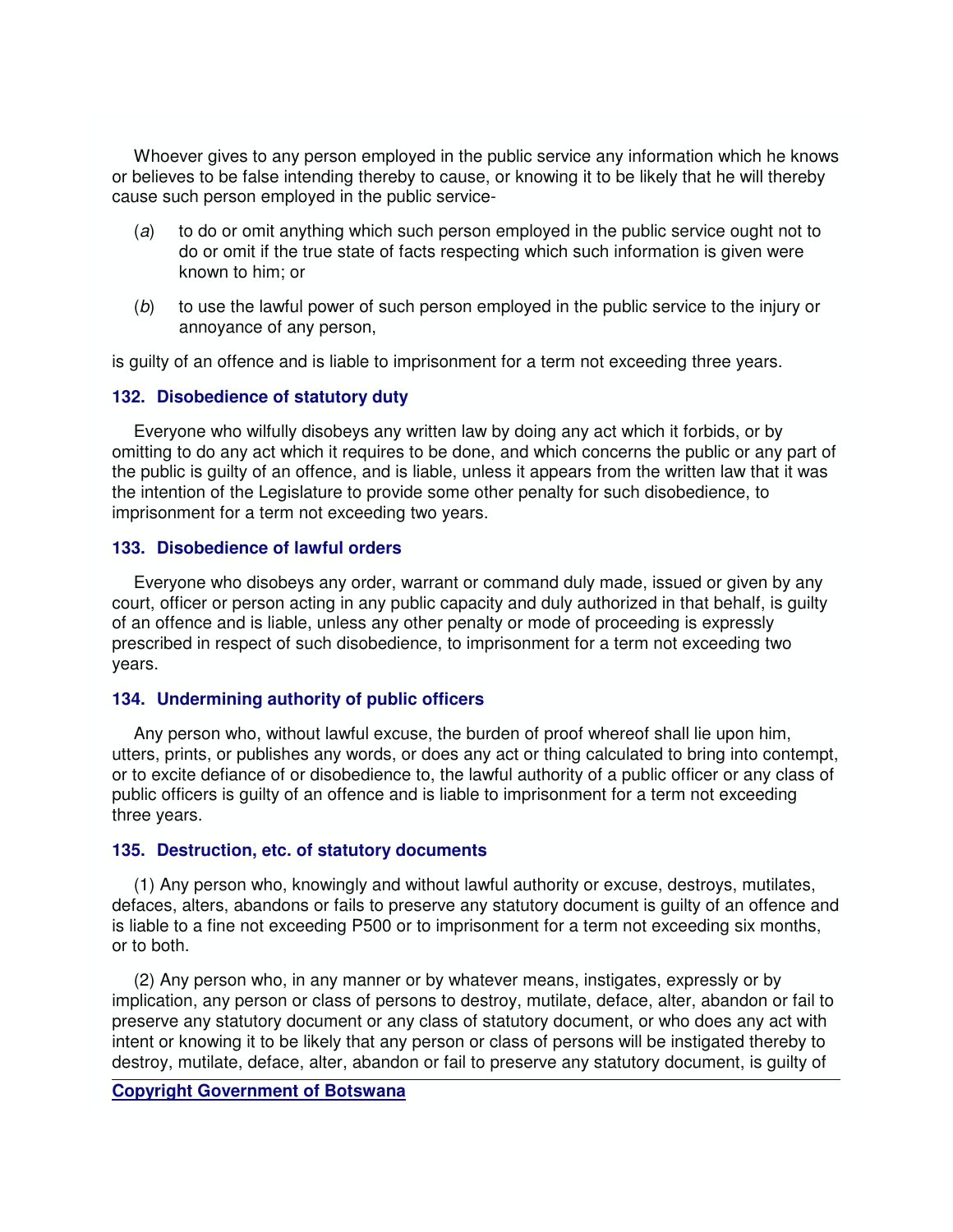an offence and is liable to imprisonment for a term not exceeding three years.

 (3) In this section, "statutory document" means any licence, permit, identity card, record or return or certificate of or relating to employment, and any other record of or document establishing status, identity, qualifications, service, authorization, eligibility or entitlement, made, granted, given or issued under and for the purposes of, and in a form prescribed by, any written law, and being of current validity, and includes any part thereof, and any copy thereof made, granted, given or issued as aforesaid.

### **DIVISION III OFFENCES INJURIOUS TO THE PUBLIC IN GENERAL (ss 136-199)**

### **Offences relating to Religion (ss 136-140)**

### **136. Insult to religion of any class**

 Any person who destroys, damages or defiles any place of worship or any object which is held sacred by any class of persons with the intention of thereby insulting the religion of any class of persons or with the knowledge that any class of persons is likely to consider such destruction, damage or defilement as an insult to their religion, is guilty of an offence.

### **137. Disturbing religious assemblies**

 Any person who voluntarily causes disturbance to any assembly lawfully engaged in the performance of religious worship or religious ceremony, is guilty of an offence.

### **138. Trespassing on burial places**

 Every person who, with the intention of wounding the feelings of any person or of insulting the religion of any person or with the knowledge that the feelings of any person are likely to be wounded, or that the religion of any person is likely to be insulted thereby, commits any trespass in any place of worship or in any place of sepulture, or in any place set apart for the performance of funeral rites or as a depository for the remains of the dead, or offers any indignity to any human corpse, or causes disturbance to any persons assembled for the purpose of funeral ceremonies, is guilty of an offence.

### **139. Hindering burial of dead body, etc.**

 (1) Whoever unlawfully hinders the burial of the dead body of any person, or without lawful authority in that behalf disinters, dissects, or harms the dead body of any person or, being under a duty to cause the dead body of any person to be buried, fails to perform such duty, is guilty of an offence.

 (2) In this section the word "burial" means burial in earth, interment or any other form of sepulture, or the cremation or any other mode of disposal of a dead body and "buried" has a corresponding meaning.

## **140. Writing or uttering words with intent to wound religious feelings**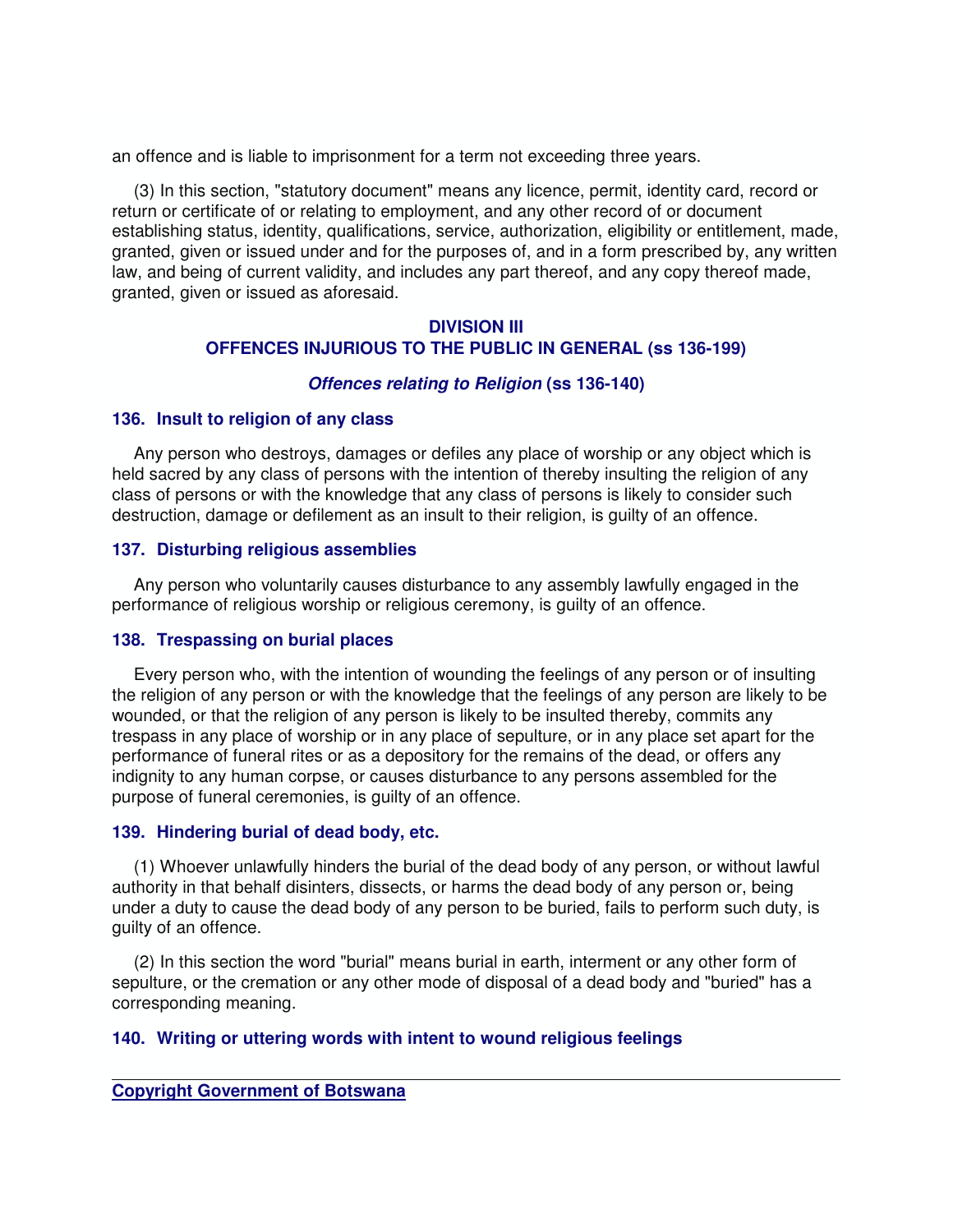Any person who, with the deliberate intention of wounding the religious feelings of any other person, writes any word or any person who, with the like intention, utters any word or makes any sound in the hearing of any other person or makes any gesture or places any object in the sight of any other person, is guilty of an offence and is liable to imprisonment for a term not exceeding one year.

## **Offences against Morality (ss 141-171)**

## **141. Definition of rape**

 Any person who has unlawful carnal knowledge of another person, or who causes the penetration of a sexual organ or instrument, of whatever nature, into the person of another for the purposes of sexual gratification, or who causes the penetration of another person's sexual organ into his or her person, without the consent of such other person, or with such person's consent if the consent is obtained by force or means of threats or intimidation of any kind, by fear of bodily harm, or by means of false pretences as to the nature of the act, or, in the case of a married person, by personating that person's spouse, is guilty of the offence termed rape.

# **142. Punishment for rape**

(1) Any person who is charged with the offence of rape shall-

- (i) not be entitled to be granted bail; and
- (ii) subject to subsections (2) and (4), upon conviction be sentenced to a minimum term of 10 years' imprisonment or to a maximum term of life imprisonment.

 (2) Where an act of rape is attended by violence resulting in injury to the victim, the person convicted of the act of rape shall be sentenced to a minimum term of 15 years' imprisonment or to a maximum term of life imprisonment with or without corporal punishment.

 (3) Any person convicted of the offence of rape shall be required to undergo a Human Immune-system Virus test before he or she is sentenced by the court.

 (4) Any person who is convicted under subsection (1) or subsection (2) and whose test for the Human Immune-system Virus under subsection (3) is positive shall be sentenced-

- (a) to a minimum term of 15 years' imprisonment or to a maximum term of life imprisonment with corporal punishment, where it is proved that such person was unaware of being Human Immune-system Virus positive; or
- (b) to a minimum term of 20 years' imprisonment or to a maximum term of life imprisonment with corporal punishment, where it is proved that on a balance of probabilities such person was aware of being Human Immune-system Virus positive.

 (5) Any person convicted and sentenced for the offence of rape shall not have the sentence imposed run con-currently with any other sentence whether the other sentence be for the offence of rape or any other offence.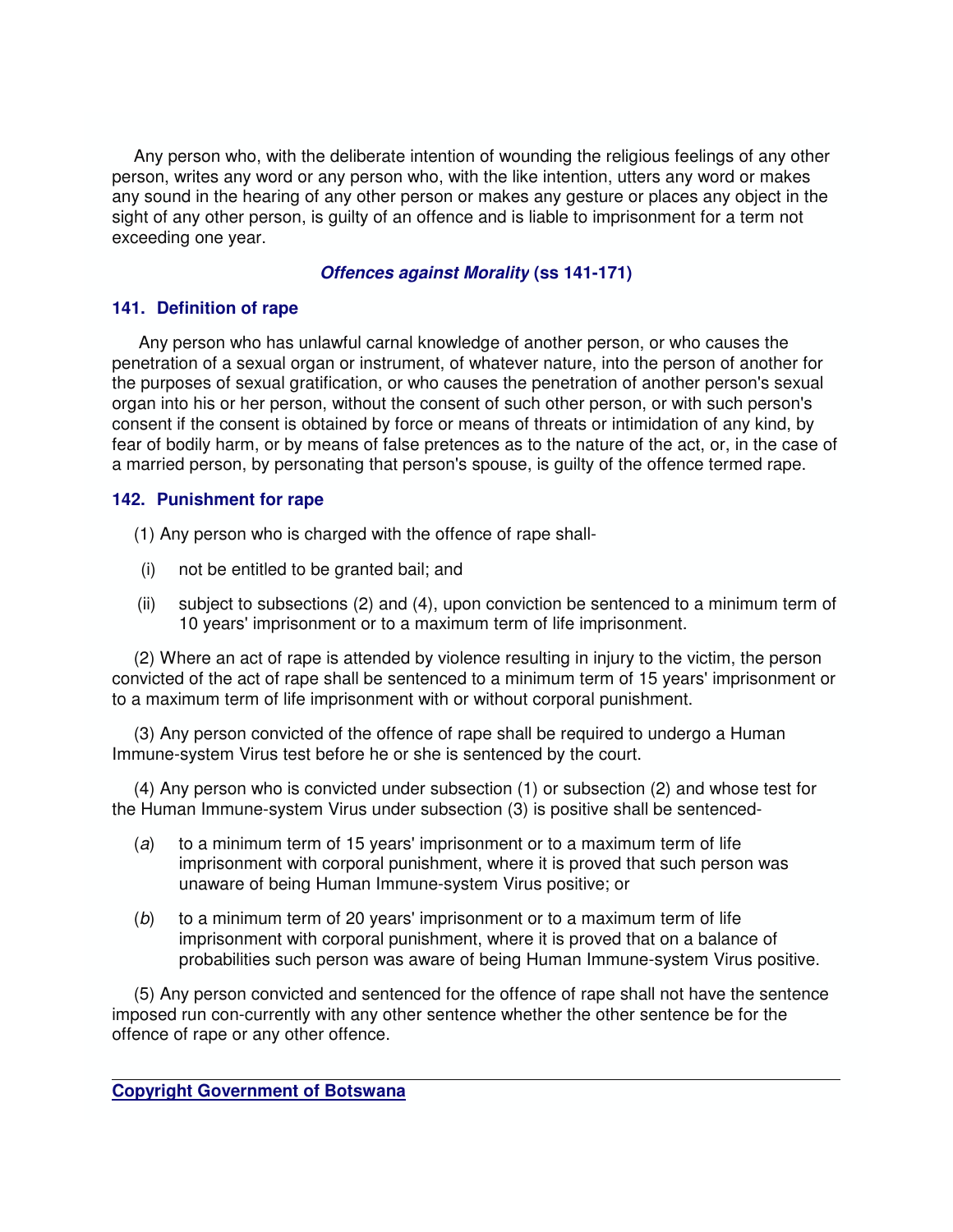### **143. Attempted rape**

 (1) Any person who attempts to commit rape is guilty of an offence and on conviction shall be sentenced to a minimum term of five years, imprisonment or to a maximum term of life imprisonment with or without corporal punishment.

 (2) Any person who is convicted and sentenced for the offence of attempted rape shall not have the sentence imposed run concurrently with any other sentence, whether the other sentence be for the offence of rape or any other offence.

### **144. Abduction of a person for immoral purposes**

 Any person who, with intent to marry or carnally know another person or to cause such person to be married or carnally known by any other person, takes that person away, or detains that person against that person's will, is guilty of an offence and is liable to imprisonment for a term not exceeding seven years.

### **145. Abduction of person under 16 years**

 Any person who unlawfully takes an unmarried person under the age of 16 years out of the custody or protection of that person's father or mother or other person having the lawful care or charge of that person, and against the will of such father or mother or other person, is guilty of an offence.

### **146. Indecent assaults**

 (1) Any person who unlawfully and indecently assaults any person is guilty of an offence and is liable to imprisonment for a term not exceeding seven years, with or without corporal punishment.

 (2) It shall be no defence to a charge for an indecent assault on a person under the age of 16 years to prove that the person so assaulted consented to the act of indecency unless it appears to the court before whom the charge is brought that the person so charged had reasonable cause to believe and did in fact believe that the person assaulted was of or above the age of 16 years or was such charged person's spouse.

 (3) Whoever, intending to insult the modesty of any woman, utters any word, makes any sound or gesture or exhibits any object intending that such word or sound shall be heard, or that such gesture or object shall be seen, by such woman or intrudes upon the privacy of such woman, is guilty of an offence and is liable to imprisonment for a term not exceeding one year.

## **147. Defilement of person under 16 years**

 (1) Any person who unlawfully and carnally knows any person under the age of 16 years is guilty of an offence and on conviction shall be sentenced to a minimum term of 10 years, imprisonment or to a maximum term of life imprisonment.

(2) Any person convicted under subsection (1) shall be required to undergo a Human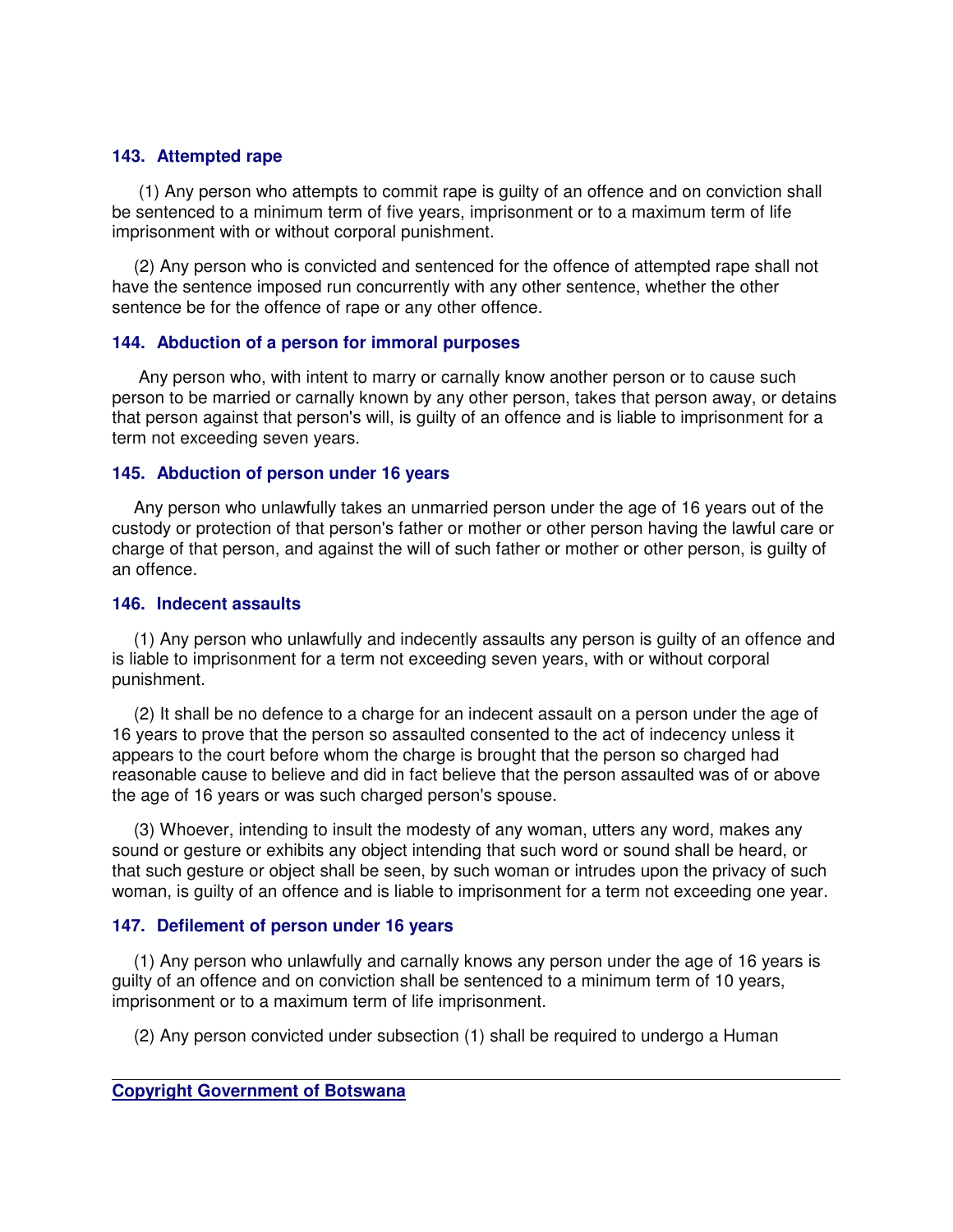Immune-system Virus test before he or she is sentenced by the court.

 (3) Any person who is convicted under subsection (1) and whose test for the Human Immune-system Virus under subsection (2) is positive shall on conviction be sentenced to a-

- (a) minimum term of 15 years' imprisonment and a maximum term of life imprisonment with or without corporal punishment, where it is proved that such person was unaware of being Human Immune-system Virus positive; or
- (b) minimum term of 20 years' imprisonment and a maximum term of life imprisonment with or without corporal punishment, where it is proved that on a balance of probabilities such person was aware of being Human Immune-system Virus positive.

 (4) Any person who attempts to have unlawful carnal knowledge of any person under the age of 16 years is guilty of an offence and is liable to imprisonment for a term not exceeding 14 years, with or without corporal punishment.

 (5) It shall be a sufficient defence to any charge under this section if it appears to the court before whom the charge is brought that the person so charged had reasonable cause to believe and did in fact believe that the person was of or above the age of 16 years or was such charged person's spouse.

## **148. Defilement of idiots or imbeciles**

 Any person who, knowing another person to be an idiot or imbecile, has or attempts to have unlawful carnal knowledge of that person under circumstances not amounting to rape, but which prove that the offender knew at the time of the commission of the offence that the person against whom the offence was committed was an idiot or imbecile, is guilty of an offence and is liable to imprisonment for a term not exceeding 14 years, with or without corporal punishment.

### **149. Procuration**

Any person who-

- (a) procures or attempts to procure any person to have unlawful carnal connection, either in Botswana or elsewhere, with any other person or persons;
- (b) procures or attempts to procure any person to become, either in Botswana or elsewhere, a common prostitute;
- (c) procures or attempts to procure any person to leave Botswana, with intent that the procured person may become an inmate of or frequent a brothel elsewhere; or
- (d) procures or attempts to procure any person to leave that person's usual place of abode in Botswana with intent that the person may, for the purposes of prostitution, become an inmate of or frequent a brothel either in Botswana or elsewhere;

is guilty of an offence and, may, at the discretion of the court, and in addition to any term of imprisonment awarded in respect of the said offence, be sentenced to corporal punishment: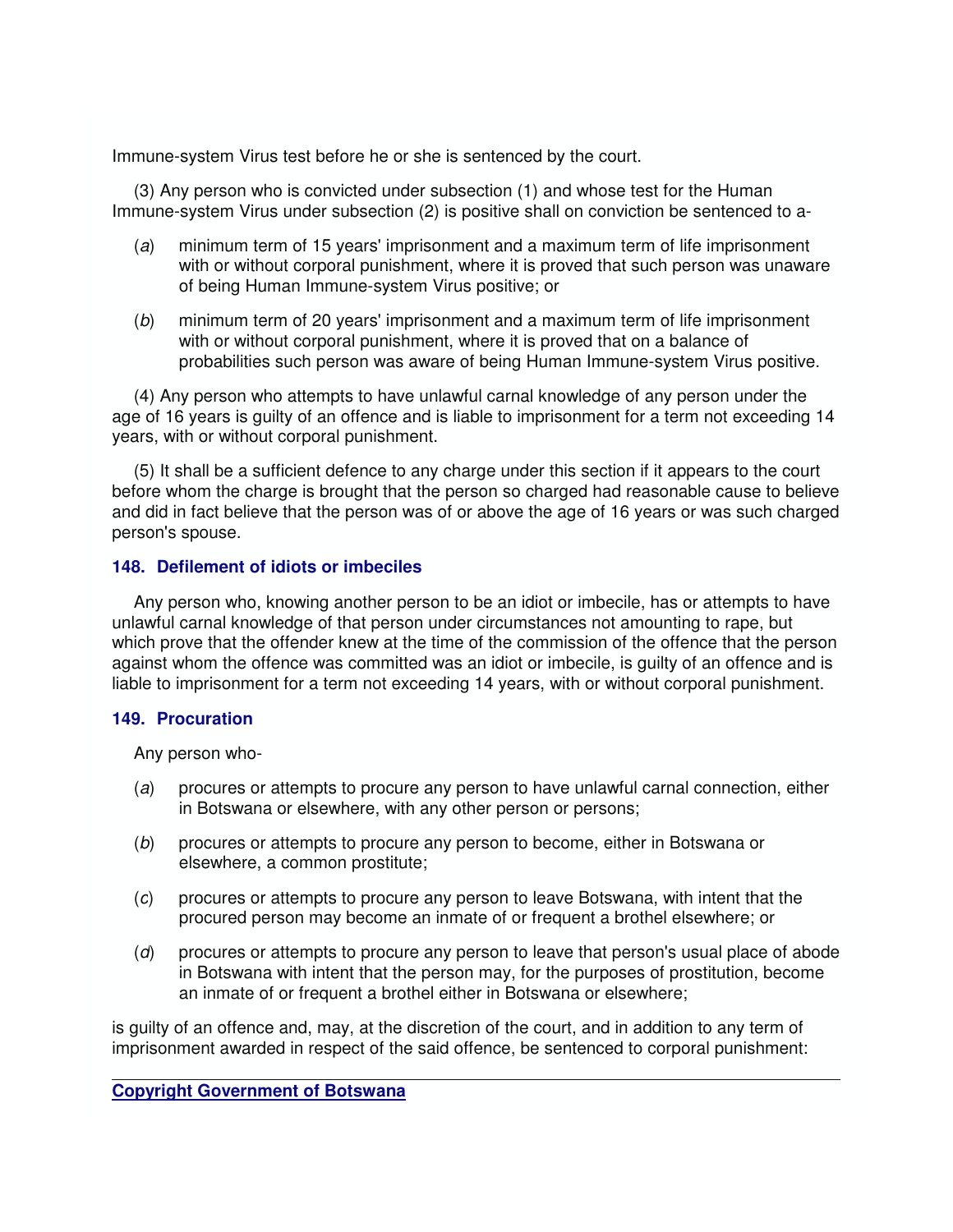Provided that no person shall be convicted of an offence under this section upon the evidence of one witness only, unless such witness be corroborated in some material particular by evidence implicating the accused.

## **150. Procuring defilement of person by threats or fraud or administering drugs**

Any person who-

- (a) by threats or intimidation procures or attempts to procure any other person to have any unlawful carnal connection, either in Botswana or elsewhere;
- (b) by false pretences or false representations procures any other person to have any unlawful carnal connection, either in Botswana or elsewhere; or
- (c) applies, administers to, or causes to be taken by any other person any drug, matter, or thing, with intent to stupefy or overpower so as to have unlawful carnal connection with such woman or girl,

is guilty of an offence and is liable to be punished in the same manner as a person convicted under section 149:

 Provided that no person shall be convicted of an offence under this section upon the evidence of one witness only, unless such witness be corroborated in some material particular by evidence implicating the accused.

# **151. Householder, etc., permitting defilement of person under 16 years of age on his or her premises**

 Any person who, being the owner or occupier of premises or having or acting or assisting in the management or control thereof, induces or knowingly suffers any person under the age of 16 years to resort to or be upon such premises for the purpose of being unlawfully and carnally known by any person, whether such carnal knowledge is intended to be with any particular person or generally, is guilty of an offence:

 Provided that it shall be a sufficient defence to any charge under this section if it appears to the court before whom the charge is brought that the person so charged had reasonable cause to believe and did in fact believe that the person against whom the offence was committed was of or above the age of 16 years.

# **152. Householder, etc., permitting defilement of person under 12 years of age on his or her premises**

 Any person who, being the owner or occupier of premises or having or acting or assisting in the management or control thereof, induces or knowingly suffers any person under the age of 12 years to resort to or be upon such premises for the purpose of being unlawfully and carnally known by any person, whether such carnal knowledge is intended to be with any particular person or generally, is guilty of an offence and is liable to imprisonment for a term not exceeding five years: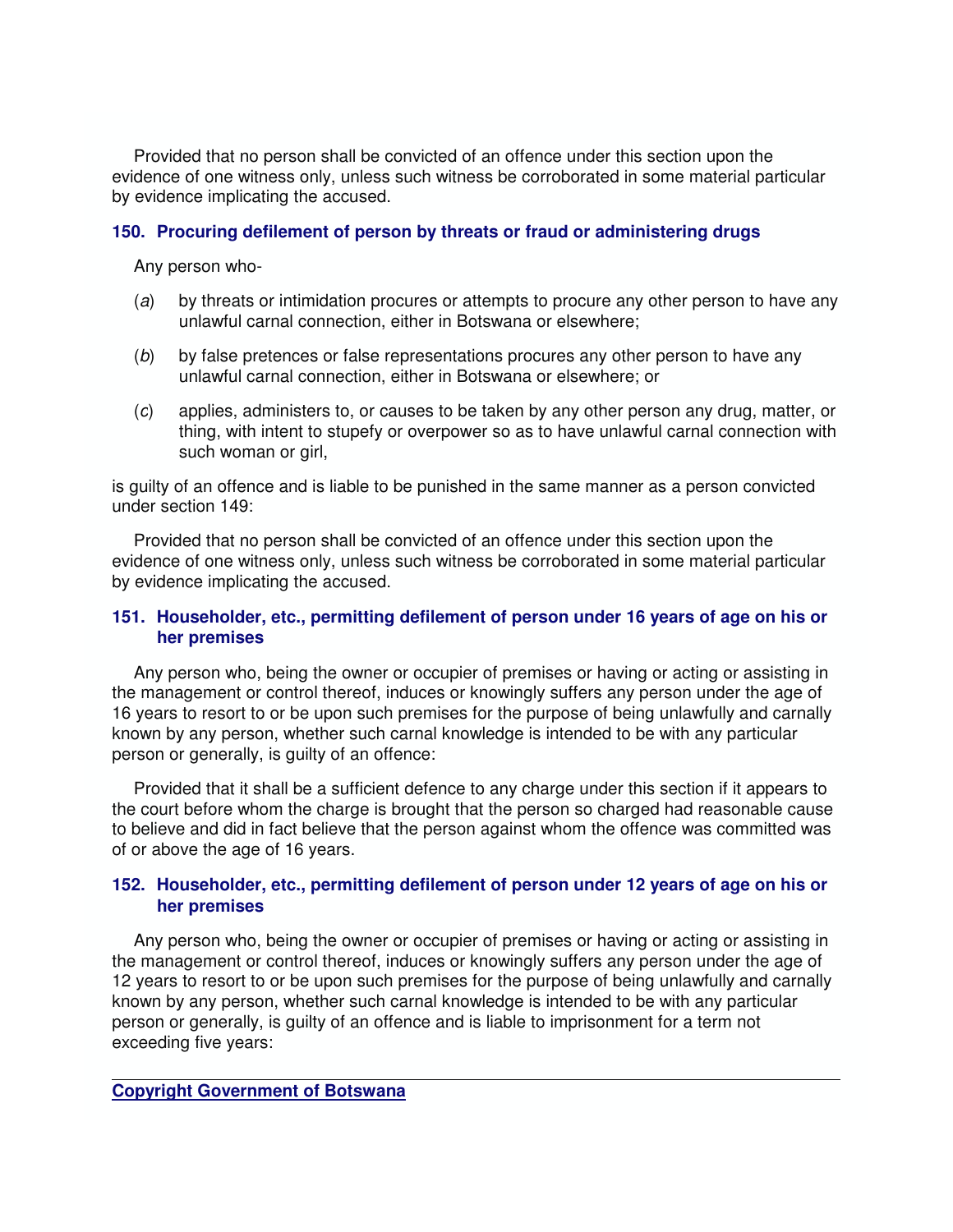Provided that it shall be a sufficient defence to any charge under this section if it appears to the court before whom the charge is brought that the person so charged had reasonable cause to believe and did in fact believe that the person against whom the offence was committed was of or above the age of 12 years.

### **153. Detention of persons for immoral purposes**

- (1) Any person who detains any other person against that other person's will-
- (a) in or upon any premises with intent that the person detained may be unlawfully and carnally known by a particular person or generally by other persons; or
- (b) in a brothel;

is guilty of an offence.

 (2) When a person is in or upon any premises for the purpose of having any unlawful carnal connection, or is in any brothel, that person shall be deemed to be detained in or upon such premises or in such brothel, if, with intent to compel or induce the person to remain in or upon the premises or in such brothel, the person alleged to be detaining that other person-

- (a) withholds from the detained person any wearing apparel or other property belonging to the detained person; or
- (b) threatens the detained person with legal proceedings if the person detained takes away with her any wearing apparel that has been lent or otherwise supplied to that detained person.

 (3) No legal proceedings, whether civil or criminal, shall be taken against any person detained under subsection (2) for taking away or being found in possession of any such wearing apparel as was necessary to enable such person to leave such premises or brothel.

### **154. Power of search for detained person**

 (1) If it appears to any magistrate, on information made before him on oath by any parent, relative or guardian of a person suspected of being detained or by any other person who, in the opinion of the magistrate, is acting bona fide in the interests of the person suspected of being detained, that there is reasonable course to suspect that such person is unlawfully detained for immoral purposes by any other person in any place within the jurisdiction of such magistrate, such magistrate may issue a warrant authorising a person named therein to search for, and, when found, to take and detain in a place of safety the person who was detained until such person can be brought before a magistrate; and the magistrate before whom the person who was detained is brought may cause such person to be delivered up to his or her parents or guardians, or otherwise dealt with as circumstances may permit and require.

 (2) A magistrate issuing such warrant may, by the same or any other warrant, cause any person accused of so unlawfully detaining the person who was detained to be apprehended and brought before a magistrate and proceedings to be taken for punishing such accused person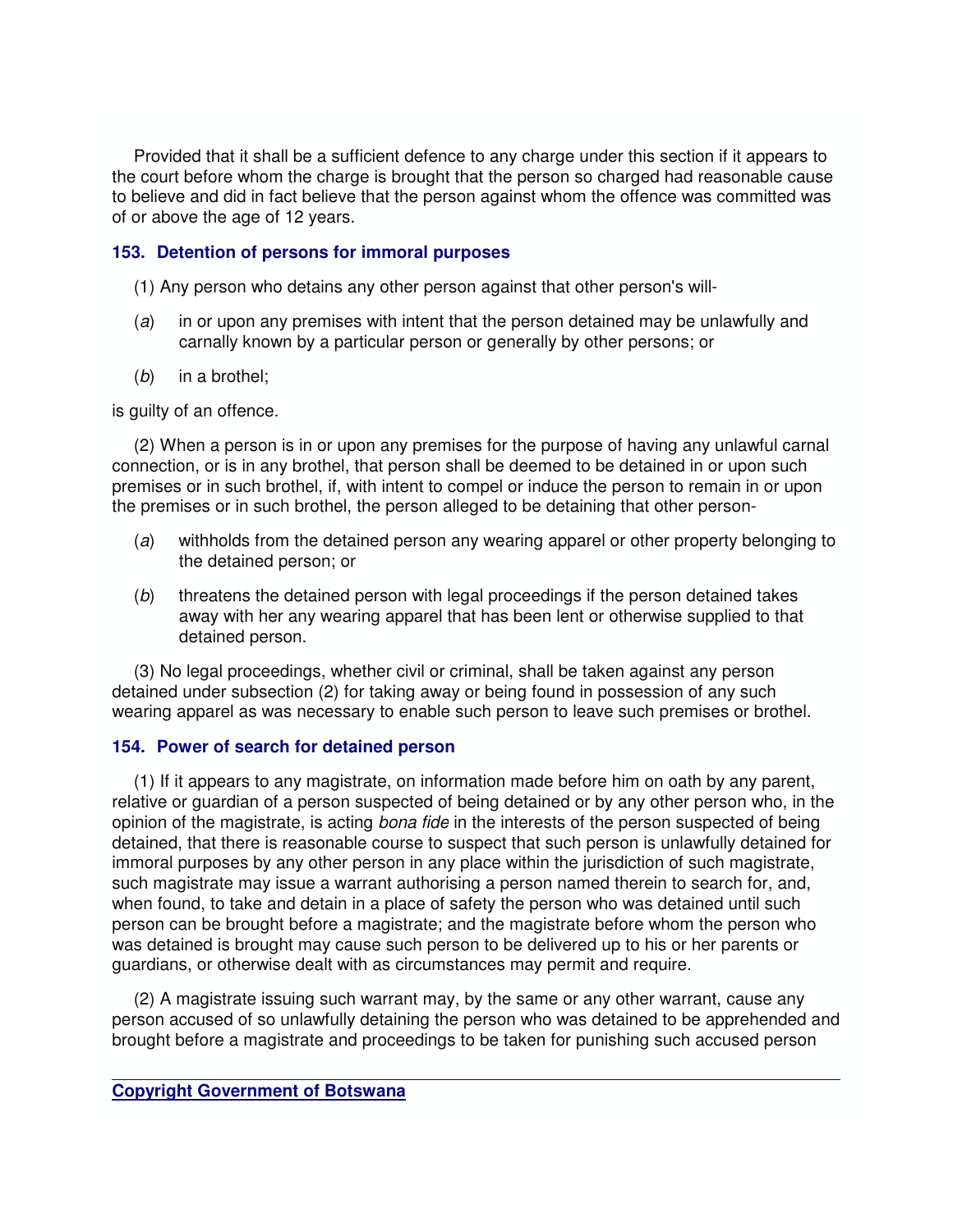according to law.

 (3) A person shall be deemed to be unlawfully detained for immoral purposes if such person is so detained for the purpose of being unlawfully and carnally known by any other person, whether any particular person or generally, and-

- (a) either is under the age of 16 years;
- (b) if the person is over the age of 16 years or under the age of 21 years, is so detained against such person's will or against the will of such person's father or mother or of any person having the lawful care or charge of such person; or
- (c) if such person is over the age of 21 years and is so detained against such person's will.

 (4) Any person authorised by warrant under this section to search for any person so detained as aforesaid may enter, if need be by force, any house, building, or other place mentioned in the warrant and may remove such detained person therefrom.

# **155. Person living on earnings of prostitution or persistently soliciting**

- (1) Every person who-
- (a) knowingly lives wholly or in part on the earnings of prostitution; or
- (b) in any public place persistently solicits or importunes for immoral purposes,

is guilty of an offence; and, in the case of a second or subsequent conviction under this section the court may, in addition to any term of imprisonment awarded, sentence the offender to corporal punishment.

 (2) Where a person is proved to live with or to be habitually in the company of a male or female prostitute or is proved to have exercised control, direction or influence over the movements of a male or female prostitute, in such a manner as to show that such person is aiding or abetting or compelling such prostitution with any other person or generally, such person shall, unless the court is satisfied to the contrary, be deemed to be knowingly living on the earnings of prostitution.

## **156. Person aiding, etc. for gain, prostitution**

 Every person who knowingly lives wholly off in part on the earnings of prostitution, or who is proved to have, for the purpose of gain, exercised control, direction or influence over the movements of a male or female prostitute in such manner as to show that such person is aiding, abetting or compelling such prostitution with any other person, or generally, is guilty of an offence.

## **157. Premises used for prostitution**

 If it appears to a magistrate by information on oath that there is reason to suspect that any house or any part of a house is used by a person for purposes of prostitution, and that any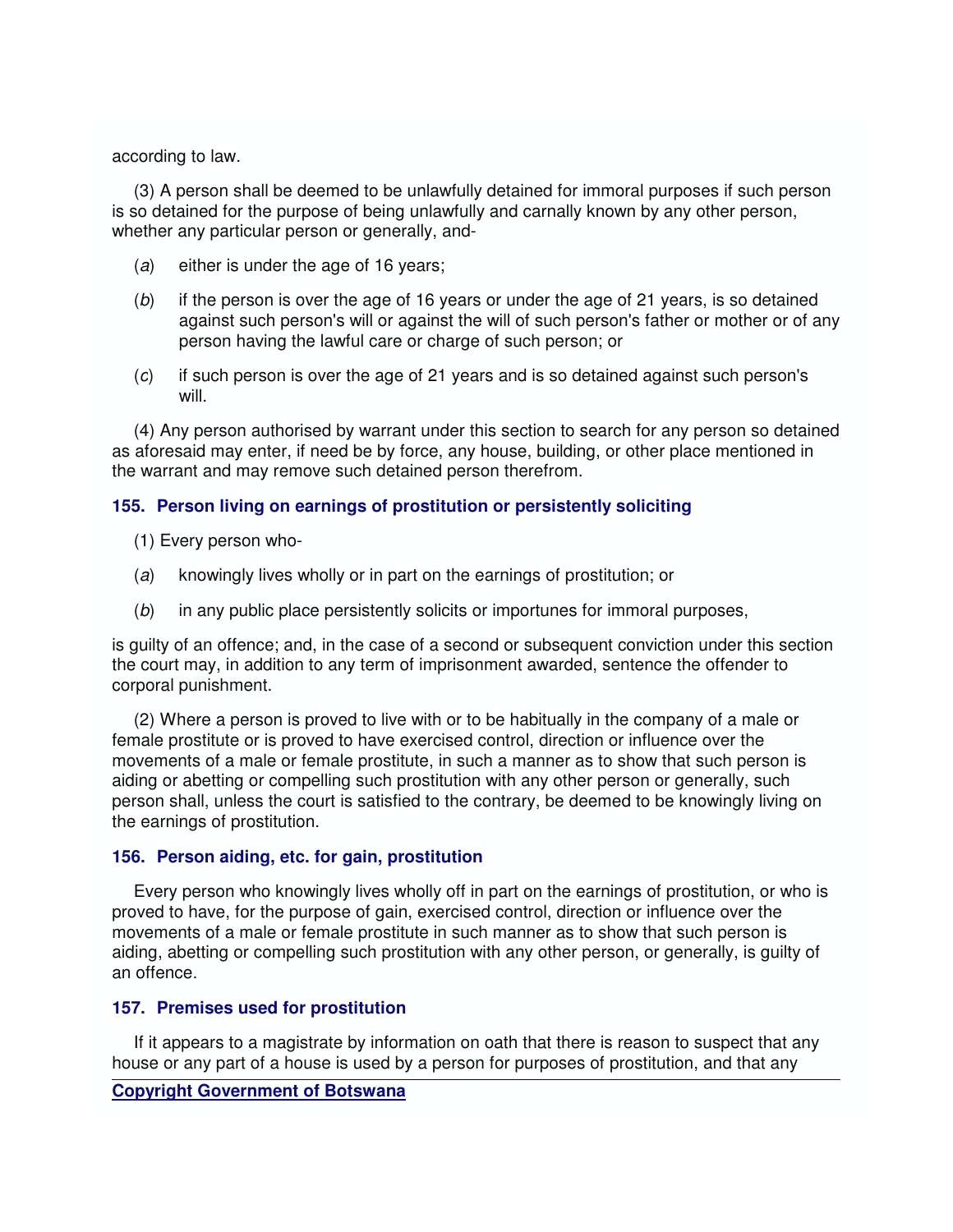person residing in or frequenting the house is living wholly or in part on the earnings of the prostitute, the magistrate may issue a warrant authorizing any police officer to enter and search the house and to arrest that person.

### **158. Brothels**

Any person who-

- (a) keeps or manages or assists in the management of a brothel;
- (b) being the tenant, lessee or occupier, or person in charge, of any premises, knowingly permits such premises or part thereof to be used as a brothel; or
- (c) being the lessor or landlord of any premises, or the agent of such lessor or landlord, lets the same or any part thereof with the knowledge that such premises or some part thereof are or is to be used as a brothel, or is wilfully a party to the continued use of such premises as a brothel,

is guilty of an offence.

### **159. Conspiracy to defile**

 Any person who conspires with another to induce any other person, by means of any false pretence or other fraudulent means, to permit the unlawful carnal knowledge of such person by another person is guilty of an offence and is liable to imprisonment for a term not exceeding seven years.

## **160. Attempts to procure abortion**

 (1) Any person who, with intent to procure a miscarriage of a woman, whether she is or is not with child, unlawfully administers to her or causes her to take any poison or other noxious thing, or uses any force of any kind, or uses any other means whatever, is guilty of an offence and is liable to imprisonment for a term not exceeding seven years.

 (2) Notwithstanding the provisions of subsection (1), it shall not be an offence under this section if a pregnancy is terminated or an abortion is caused within the first 16 weeks of pregnancy, in the following circumstances and under the following conditions-

- (a) where the medical practitioner carrying out the operation is satisfied, by acceptable evidence, that the pregnancy is the result of rape, defilement or incest, and the termination or abortion is requested by the victim, or, where the victim lacks the capacity to make such request, by her next of kin or guardian or the person in loco parentis; or
- (b) where the continuance of the pregnancy would involve risk to the life of the pregnant woman or injury to her physical or mental health, and such woman consents to the termination or abortion, or, if she lacks the capacity to give such consent, it is given on her behalf by her next of kin or guardian or the person in loco parentis; or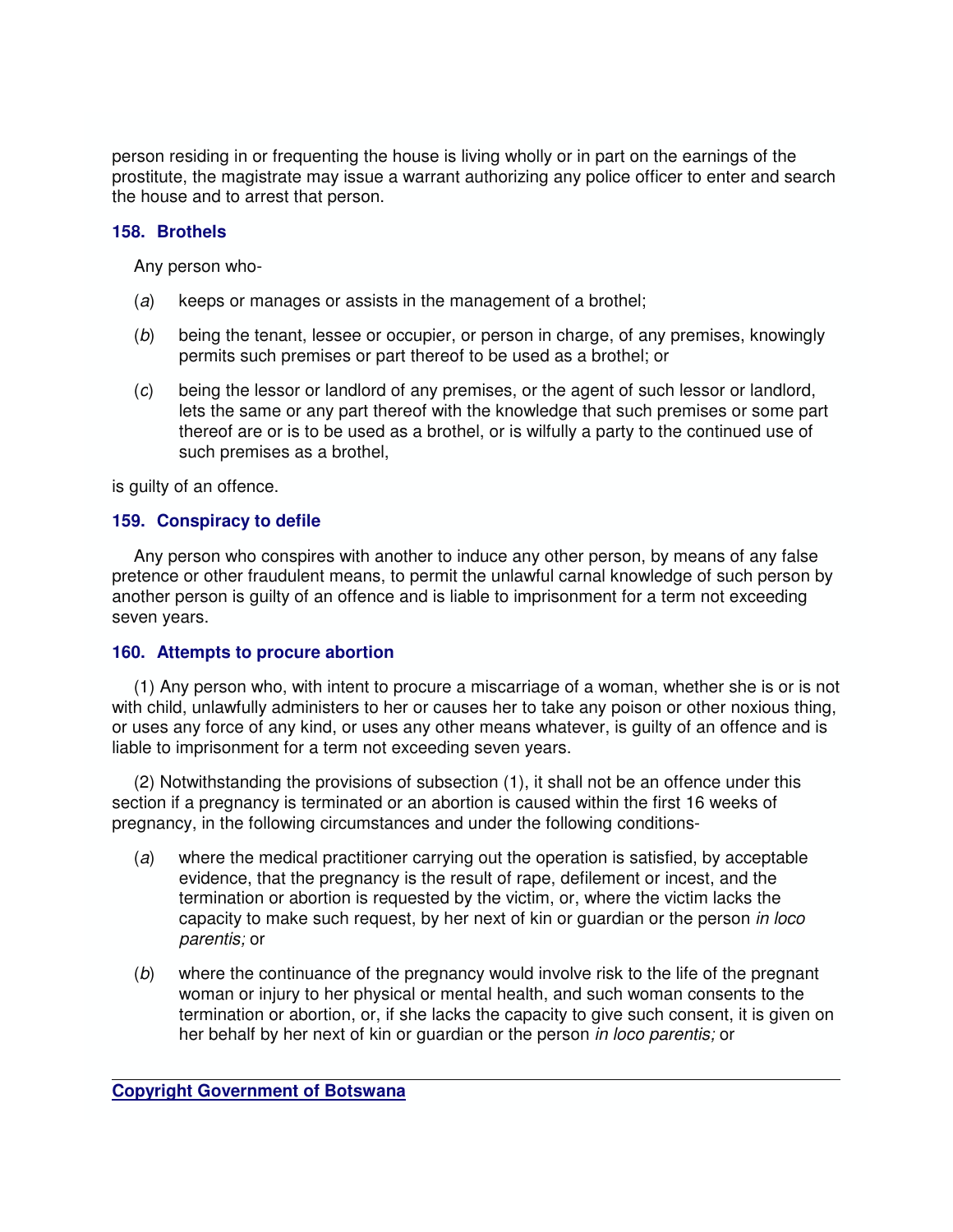(c) where established evidence shows that there is a substantial risk that, if the child were born, it would suffer from or later develop such serious physical or mental abnormality or disease as to be seriously handicapped, and the pregnant woman consents to the termination or abortion, or, if she lacks the capacity to give such consent, it is given on her behalf by her next of kin or guardian or the person in loco parentis:

Provided that -

- (i) the termination or abortion is carried out by a registered medical practitioner in a Government hospital or a registered private hospital, or a clinic approved for the purpose by the Director of Health Services; and
- (ii) two medical practitioners have given their opinions formed in good faith, in writing, in the case of paragraph (b) above, that continuation of the pregnancy would involve risk to the life of the pregnant woman or injury to her physical or mental health, or, in the case of paragraph (c) above, that there is substantial risk that, if the child was allowed to be born, it would suffer such serious physical or mental abnormality or disease as to be seriously handicapped.

### **161. Woman with child procuring abortion**

 Any woman who, being with child, with intent to procure her own miscarriage, unlawfully administers to herself any poison or other noxious thing, or uses any force of any kind, or uses any other means whatever, or permits any such thing, or means to be administered or used to her, is guilty of an offence and is liable to imprisonment for a term not exceeding three years.

### **162. Supplying drugs or instruments to procure abortion**

 Any person who unlawfully supplies to or procures for any person any thing whatever, knowing that it is intended to be unlawfully used to procure the miscarriage of a woman, whether she is or is not with child, is guilty of an offence and is liable to imprisonment for a term not exceeding three years.

### **163. Knowledge of age of person immaterial**

 Except as otherwise expressly stated, it is immaterial in the case of any of the offences committed with respect to a person under a specified age, that the accused person did not know that the person was under that age, or believed that such person was not under that age.

### **164. Unnatural offences**

Any person who-

- (a) has carnal knowledge of any person against the order of nature;
- (b) has carnal knowledge of an animal; or
- (c) permits any other person to have carnal knowledge of him or her against the order of nature,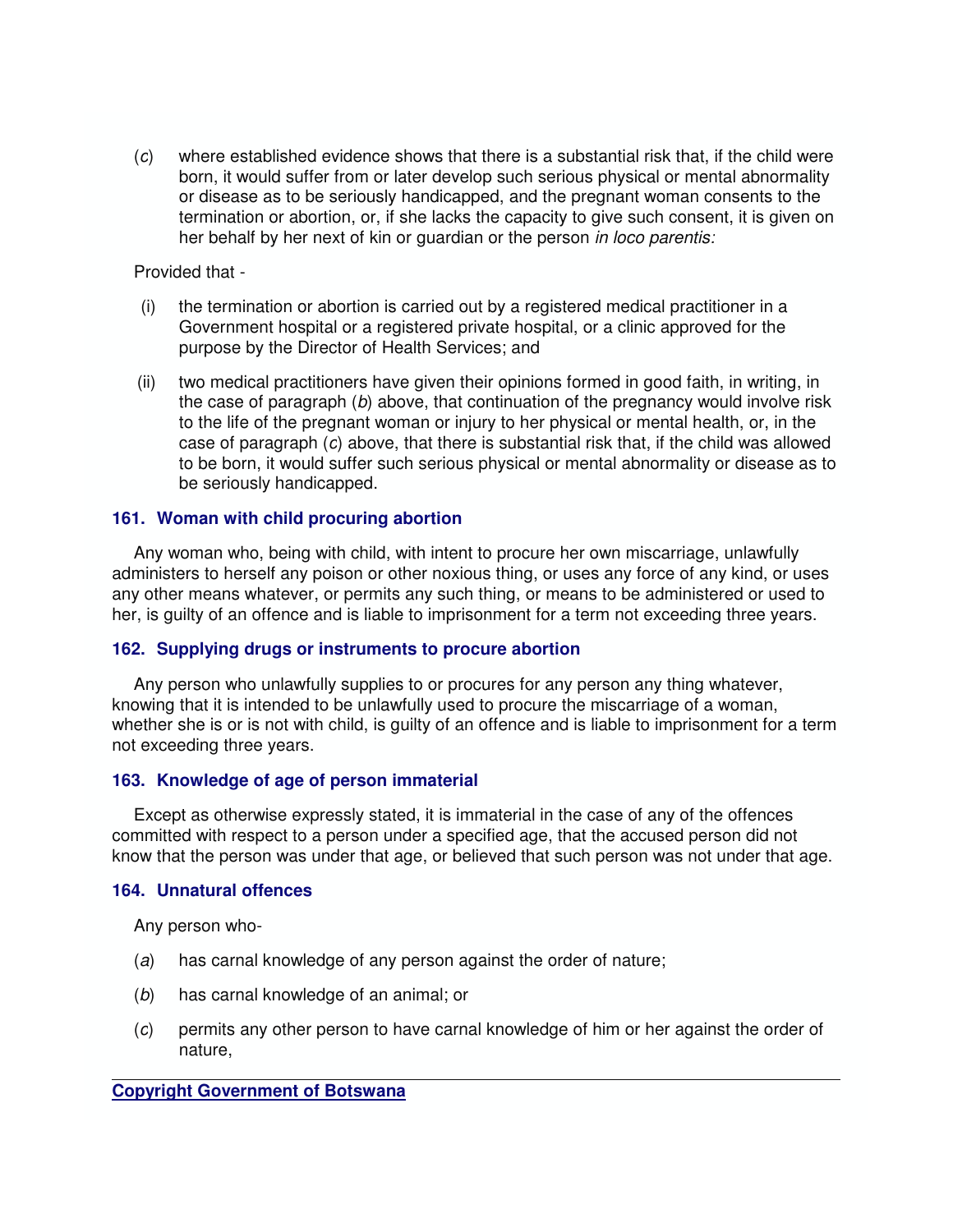is guilty of an offence and is liable to imprisonment for a term not exceeding seven years.

### **165. Attempt to commit unnatural offences**

 Any person who attempts to commit any of the offences specified in section 164 is guilty of an offence and is liable to imprisonment for a term not exceeding five years.

#### **166. Indecent assault of boys under 14**

 Any person who unlawfully and indecently assaults a boy under the age of 14 years is guilty of an offence and is liable to imprisonment for a term not exceeding seven years.

#### **167. Indecent practices between persons**

 Any person who, whether in public or private, commits any act of gross indecency with another person, or procures another person to commit any act of gross indecency with him or her, or attempts to procure the commission of any such act by any person with himself or herself or with another person, whether in public or private, is guilty of an offence.

#### **168. Incest**

 (1) Any person who knowingly has carnal knowledge of another person knowing that person to be his or her grandchild, child, brother, sister or parent, is guilty of an offence and is liable to imprisonment for a term not exceeding five years:

 Provided that if it is alleged in the indictment or summons and proved that the person of whom carnal knowledge was had is under the age of 16 years, the offender shall be liable to imprisonment for life.

 (2) It is immaterial that the carnal knowledge was had with the consent of the person of whom carnal knowledge was had.

 (3) If any person attempts to commit any such offence as aforesaid that person is guilty of an offence.

 (4) On the conviction before any court of any person of an offence under this section, or of an attempt to commit the same, against any person under the age of 21 years, it shall be in the power of the court to divest the offender of all authority over such person, and, if the offender is the guardian of such person, to remove the offender from such guardianship, and in any such case to appoint any person or persons to be the guardian or guardians of such person during that person's minority or any less period:

 Provided that the High Court may at any time vary or rescind the order by the appointment of any other person as such guardian, or in any other respect.

#### **169. Incest by females**

 Any female person of or above the age of 16 years who with her consent permits her grandfather, father, brother, or son to have carnal knowledge of her (knowing him to be her grandfather, father, brother, or son, as the case may be) is guilty of an offence and is liable to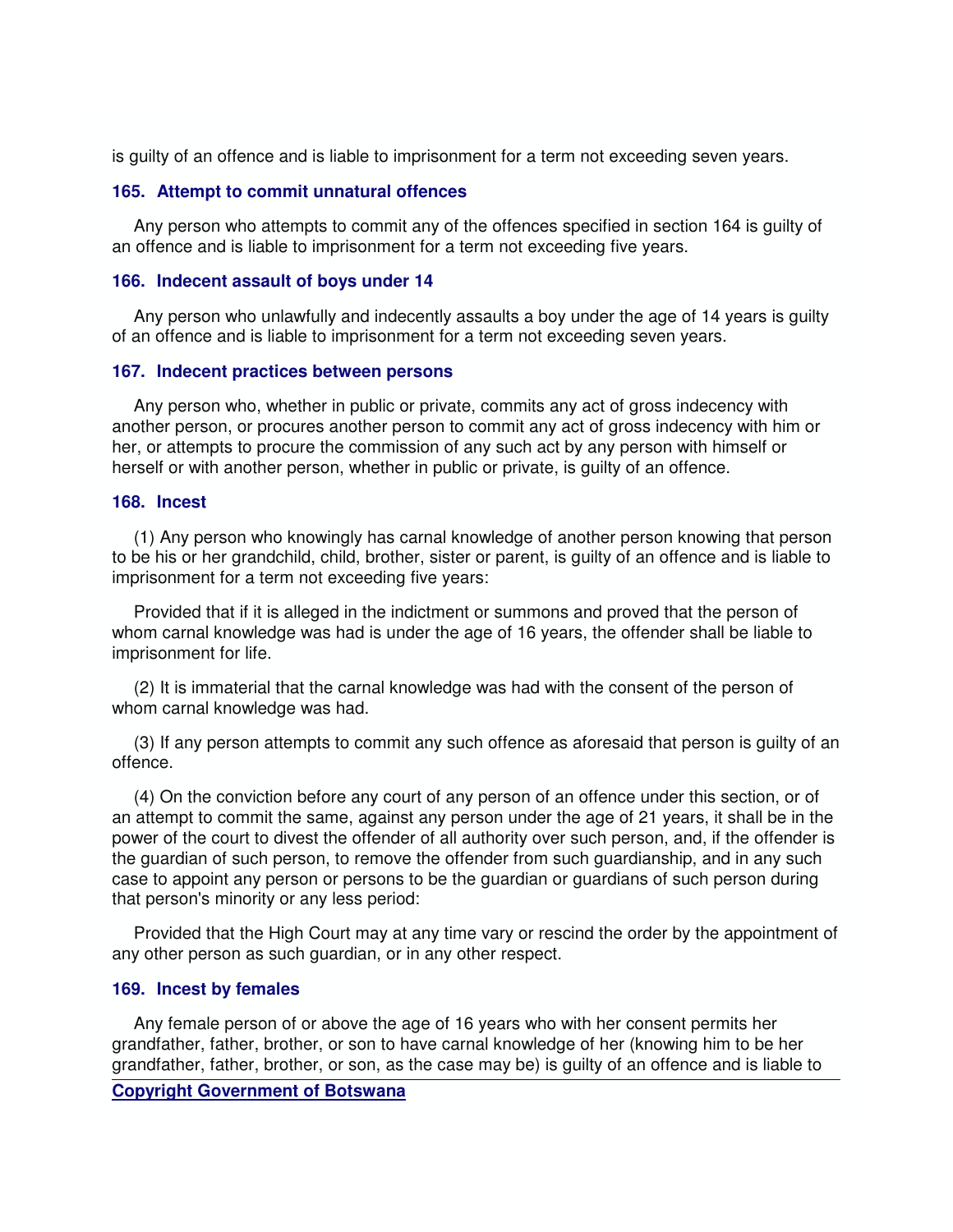imprisonment for a term not exceeding five years.

### **170. Test of relationship**

 In sections 168 and 169 the expressions "brother" and "sister" respectively include half-brother and half-sister, and the provisions of the said sections shall apply whether the relationship between the person charged with an offence and the person with whom the offence is alleged to have been committed is or is not traced through lawful wedlock.

## **171. Sanction of Director of Public Prosecutions**

 No prosecution for an offence under section 168 or 169 shall be commenced without the written consent of the Director of Public Prosecutions.

### **Offences relating to Marriage and the Possession of Children (ss 172-175)**

### **172. Fraudulent pretence of marriage**

 (1) Any person who wilfully and by fraud causes any other person who is not lawfully married to such person to believe that they are lawfully married to such person and to cohabit or have sexual intercourse with such person in that belief, is guilty of an offence and is liable to imprisonment for a term not exceeding 10 years.

### **173. Bigamy**

 Any person who, having a husband or wife living, goes through a ceremony of marriage which is void by reason of its taking place during the life of such husband or wife, is guilty of an offence and is liable to imprisonment for a term not exceeding five years:

 Provided that this section shall not extend to any person whose marriage with such husband or wife has been declared void by a court of competent jurisdiction, nor to any person who contracts a marriage during the life of a former husband or wife, if such person reasonably believes that he is not married.

### **174. Marriage with dishonest or fraudulent intent**

 Any person who dishonestly or with fraudulent intention goes through the ceremony of marriage, knowing that he is not thereby lawfully married, is guilty of an offence and is liable to imprisonment for a term not exceeding five years.

## **175. Child stealing**

 (1) Any person who, with intent to deprive any parent, guardian, or other person who has the lawful care or charge of a child under the age of 14 years, of the possession of such child-

- (a) forcibly or fraudulently takes or entices away, or detains the child; or
- (b) receives or harbours the child, knowing it to have been so taken or enticed away or detained,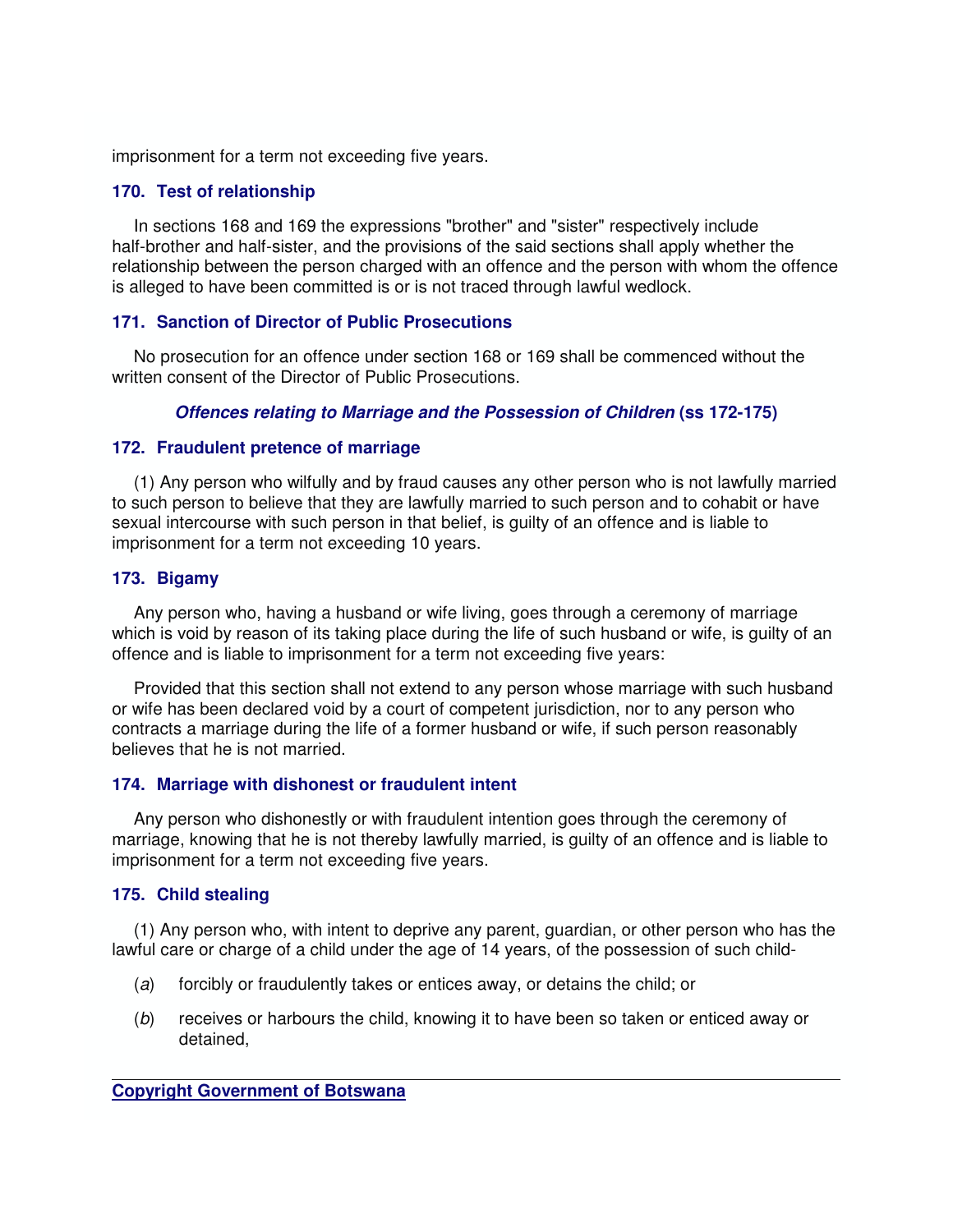is guilty of an offence and is liable to imprisonment for a term not exceeding seven years.

 (2) It is a defence to a charge of any of the offences defined in this section to prove that the accused person claimed in good faith a right to the possession of the child, or, in the case of an illegitimate child, is its mother or claimed to be its father.

# **Nuisances and Offences against Health and Convenience (ss 176-191)**

### **176. Common nuisance**

 (1) Any person who does an act not authorized by law or omits to discharge a legal duty and thereby causes any common injury, or danger or annoyance, or obstructs or causes inconvenience to the public in the exercise of common rights, commits the offence termed a common nuisance and is liable to imprisonment for a term not exceeding one year.

 (2) It is immaterial that the act or omission complained of is convenient to a larger number of the public than it inconveniences, but the fact that it facilitates the lawful exercise of their rights by a part of the public may show that it is not a nuisance to any of the public.

## **177. Chain letters**

 (1) Any person who sends or causes to be sent any chain letter or who sends or receives any money or money's worth in connection with any chain letter is guilty of an offence and is liable to a fine not exceeding P100 or to imprisonment for a term not exceeding six months, or to both.

 (2) For the purposes of this section "chain letter" means a document addressed by one person to another person suggesting to the person to whom it is addressed-

- (a) that he should send a document having the same purport to a number of other persons; and
- $(b)$  that he should remit to a person or to an address specified in the first mentioned document money or money's worth.

## **178. Traffic in obscene publications**

- (1) Any person who-
- (a) for the purpose of or by way of trade or for the purpose of distribution or public exhibition, makes, produces or has in his possession any one or more obscene writings, drawings, prints, paintings, printed matter, pictures, posters, emblems, photographs, cinematograph films, gramophone records or other contrivances for the reproduction of sound, or any other obscene objects or any other object tending to corrupt morals;
- (b) for any of the purposes above-mentioned imports, conveys, or exports, or causes to be imported, conveyed, or exported any such matters or things or in any manner whatsoever puts any of them in circulation;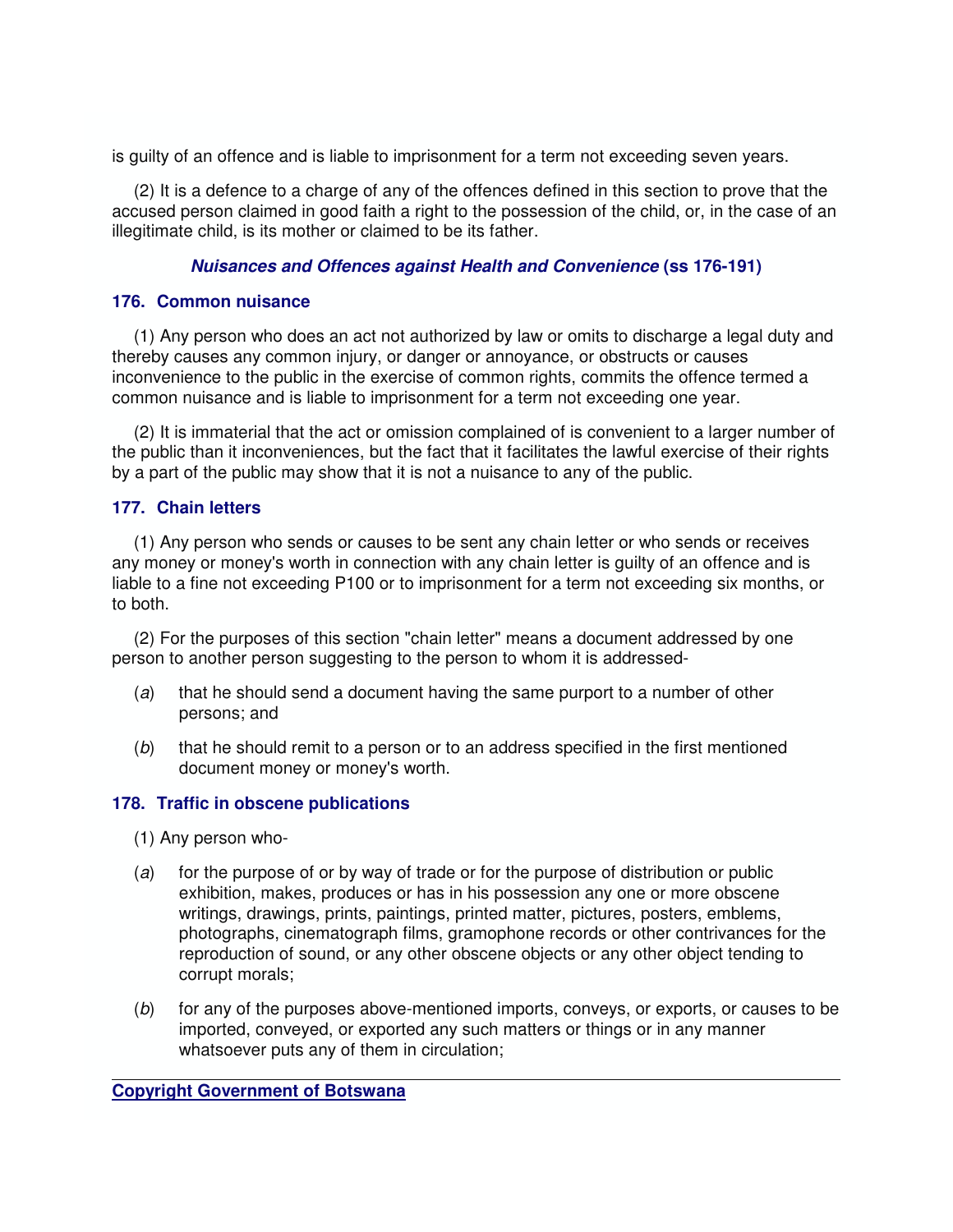- (c) carries on or takes part in any business whether public or private, concerned with any such matters or things, or deals in any such matters or things in any manner whatsoever, or distributes any of them publicly, or makes a business of lending any of them;
- (d) advertises or makes known by any means whatsoever with a view to assisting the circulation of, or traffic in, any such matters or things, that a person is engaged in any of the acts referred to in this section, or advertises or makes known how, or from whom, any such matters or things can be procured either directly or indirectly; or
- (e) publicly exhibits any indecent show or performance or any show or performance tending to corrupt morals,

is guilty of an offence and is liable to imprisonment for a term not exceeding two years or to a fine not exceeding P200.

(2) If, in respect of any of the offences specified in paragraph  $(a)$ ,  $(b)$ ,  $(c)$  or  $(d)$  of subsection (1), any constituent element thereof is committed in Botswana such commission shall be sufficient to render the person accused of such offence triable therefor in Botswana.

 (3) A court, on convicting any person of an offence against this section, may order to be destroyed any matter or thing made, possessed or used for the purpose of such offence.

 (4) A court may, on the application of the Director of Public Prosecutions, the Deputy Director of Public Prosecutions, a State Counsel or a Superintendent of Police, order the destruction of any obscene matter or thing to which this section relates, whether any person may or may not have been convicted under the provisions of this section in respect of such obscene matter or thing.

## **179. Idle and disorderly persons**

Any person who-

- (a) being a common prostitute, behaves in a disorderly or indecent manner in any public place;
- (b) wanders or places himself in any public place for the purpose of begging or gathering alms, or causes or procures or engages any child to do so;
- (c) plays at any game of chance for money or money's worth in any public place;
- (d) publicly conducts himself in a manner likely to cause a breach of the peace;
- (e) without lawful excuse does any indecent act;
- $(f)$  in any public place solicits for immoral purposes; and
- (g) wanders about and endeavours by the exposure of wounds or deformation to obtain or gather alms,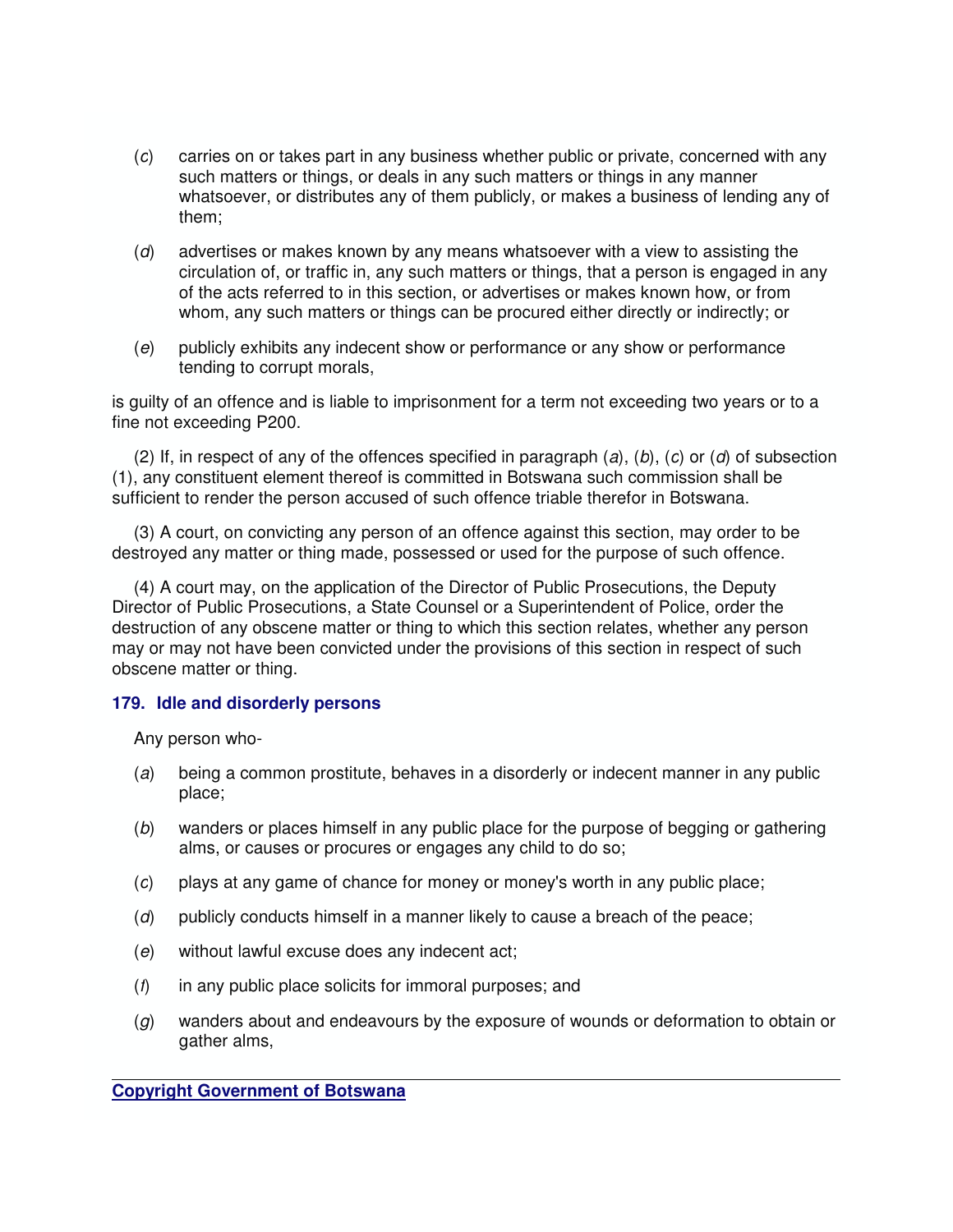is guilty of an offence and is liable to a fine not exceeding P10 or to imprisonment for a term not exceeding one month, or to both and on a second conviction to imprisonment for a term not exceeding three months and on any subsequent conviction thereof to a term of imprisonment not exceeding one year.

## **180. Use of insulting language**

 Every person who uses insulting language or otherwise conducts himself in a manner likely to give such provocation to any person as to cause such person to break the peace or to commit any offence against the person is guilty of an offence and is liable to a fine not exceeding P50 or to imprisonment for a term not exceeding three months, or to both.

# **181. Nuisances by drunken persons, etc.**

 (1) Every person found drunk and incapable in any public place, or on any premises licensed under the Trade and Liquor Act is guilty of an offence and is liable on a first conviction thereof to a fine not exceeding P10 and on a second or subsequent conviction thereof is liable to a fine not exceeding P20.

 (2) Every person who, in any public place or on any premises licensed under the Trade and Liquor Act while drunk behaves in a riotous or disorderly manner or who is drunk when in possession of any loaded fire-arm, is guilty of an offence and is liable to a fine not exceeding P50 or to imprisonment for a term not exceeding three months, or to both.

# **182. Rogues and vagabonds**

A person who-

- (a) goes about as a gatherer or collector of alms, or endeavours to procure charitable contributions of any nature or kind, under any false or fraudulent practice;
- (b) is a suspected person or reputed thief who has no visible means of subsistence and cannot give a good account of himself; and
- (c) is found in or about any premises or in any road or highway or any place adjacent thereto or in any public place, for any unlawful purpose,

shall be guilty of an offence and shall be liable on a first conviction thereof to imprisonment for a term not exceeding three months and on a second or subsequent conviction thereof to imprisonment for a term not exceeding one year.

## **183. Wearing uniforms declared to be for exclusive use**

 (1) The Minister may, by order published in the Gazette, upon the application of any persons who perform, or who are members of any organization which performs, any service which in his opinion is in the public interest, declare that any uniform, badge, button or other distinctive mark used by such persons and described in the order shall be for the exclusive use of such persons.

(2) Any person who, without the authority of the persons upon whose application an order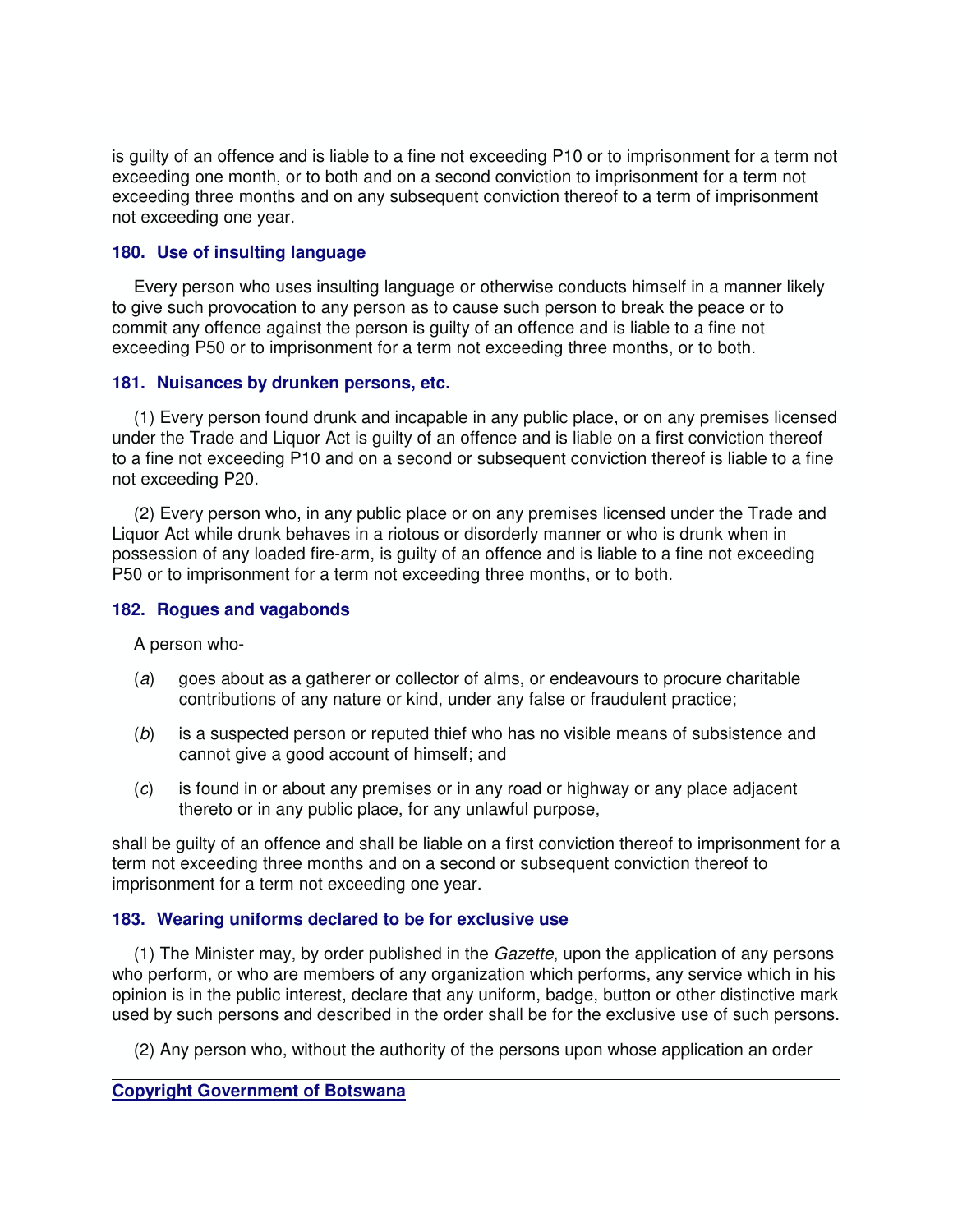under this section has been published in the *Gazette*, uses or wears any uniform, badge, button or other distinctive mark described in the order, or any uniform, badge, button or other distinctive mark so closely resembling the same as to lead to the belief that it is a uniform, badge, button or other distinctive mark so described, is guilty of an offence and is liable to imprisonment for a term not exceeding one month or to a fine not exceeding P60:

 Provided that nothing in this section shall prevent any person from using or wearing any such uniform, badge, button or other distinctive mark in the course of a *bona fide* theatrical performance, or in the course of the making or production of a cinematograph film, if the uniform, badge, button or other distinctive mark is not used or worn in such a manner or in such circumstances as to bring it into contempt.

 (3) Any person who, without the authority of the persons upon whose application an order under this section has been published in the *Gazette*, imports or sells or has in his possession for sale any uniform, badge, button or other distinctive mark described in the order is guilty of an offence and is liable to imprisonment for a term not exceeding six months or to a fine not exceeding P200.

 (4) Where any person has been convicted of any offence under this section, the uniform, badge, button or other distinctive mark in respect of which the offence has been committed shall be forfeited to the State unless the Minister otherwise orders.

#### **184. Spreading infection**

 Any person who unlawfully or negligently does any act which is, and which he knows or has reason to believe to be, likely to spread the infection of any disease dangerous to life, is guilty of an offence.

#### **185. Adulteration of food or drink for sale**

 Any person who adulterates any article of food or drink, so as to make such article noxious as food or drink, intending to sell such article as food or drink, or knowing it to be likely that the same will be sold as food or drink, is guilty of an offence.

#### **186. Sale of noxious food or drink**

 Any person who sells, or offers or exposes for sale, as food or drink, any article which has been rendered or has become noxious, or is in a state unfit for food and drink, knowing or having reason to believe that the same is noxious as food or drink, is guilty of an offence.

#### **187. Adulteration of drugs**

 Any person who adulterates any drug or medical preparation in such a manner as to lessen the efficacy or change the operation of such drug or medical preparation, or to make it noxious, intending that it shall be sold or used for, or knowing it to be likely that it will be sold or used for, any medicinal purpose, as if it had not undergone such adulteration, is guilty of an offence.

#### **188. Sale of adulterated drugs**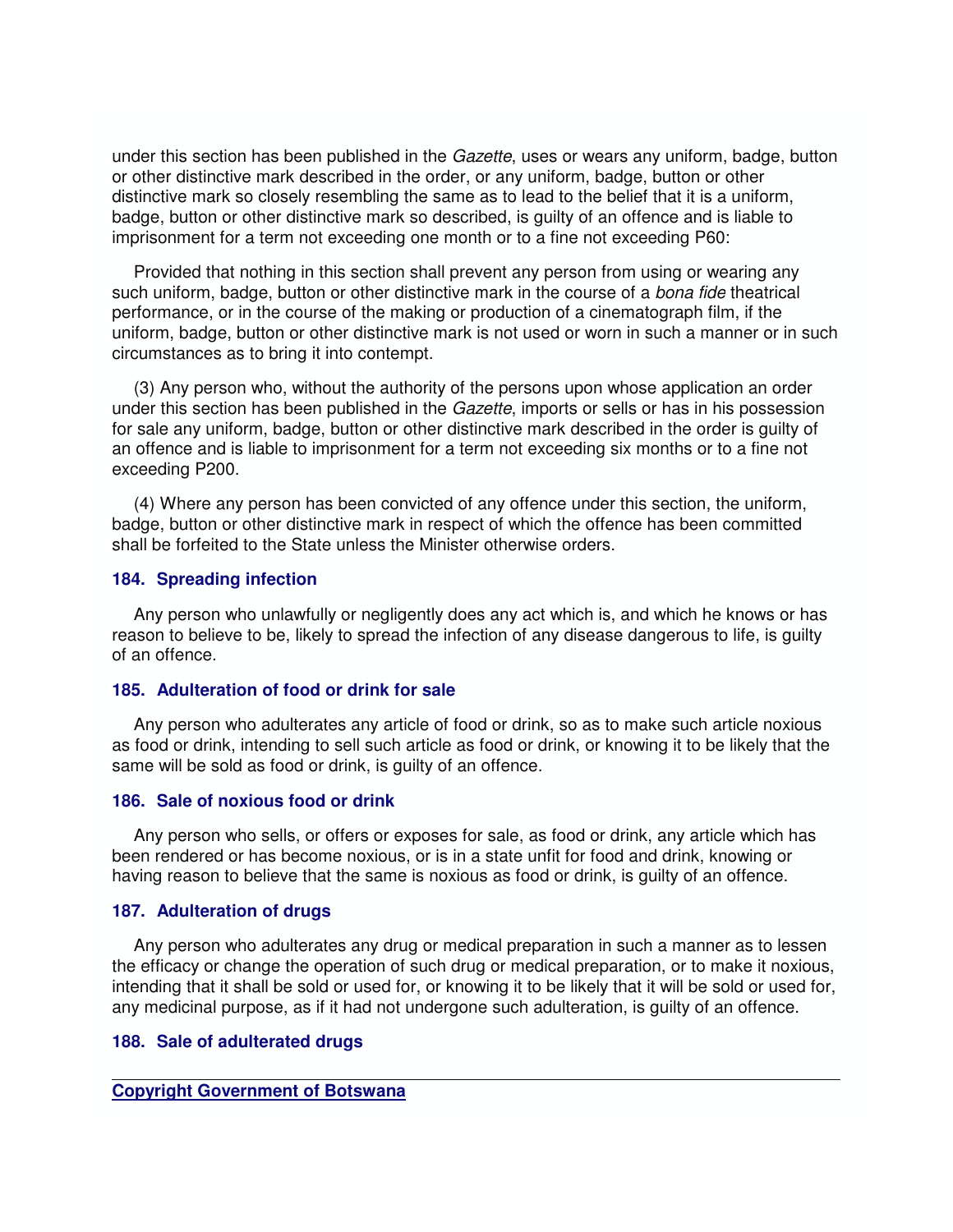Any person who, knowing any drug or medical preparation to have been adulterated in such a manner as to lessen its efficacy, to change its operation or to render it noxious, sells the same, or offers or exposes it for sale, or issues it from any dispensary for medicinal purposes, as if it had not undergone such adulteration, or causes it to be used for medicinal purposes by any person not knowing of the adulteration, is guilty of an offence.

#### **189. Fouling water**

 Any person who voluntarily corrupts or fouls the water of any public spring or reservoir, so as to render it less fit for the purpose for which it is ordinarily used, is guilty of an offence.

### **190. Fouling air**

 Any person who voluntarily vitiates the atmosphere in any place so as to make it noxious to the health of persons in general dwelling or carrying on business in the neighbourhood or passing along a public way, is guilty of an offence.

#### **191. Offensive trades**

 Any person who, for the purposes of trade or otherwise, makes loud noises or offensive or unwholesome smells in such places and circumstances as to annoy any considerable number of persons in the exercise of their common rights, commits an offence and is liable to be punished as for a common nuisance.

#### **Defamation (ss 192-199)**

### **192. Definition of criminal defamation**

 Any person who, by print, writing, painting, effigy, or by any means otherwise than solely by gestures, spoken words, or other sounds, unlawfully publishes any defamatory matter concerning another person, with intent to defame that other person, is guilty of the offence termed criminal defamation.

### **193. Definition of defamatory matter**

 Defamatory matter is matter likely to injure the reputation of any person by exposing him to hatred, contempt or ridicule, or likely to damage any person in his profession or trade by an injury to his reputation.

#### **194. Definition of publication**

 (1) A person publishes defamatory matter if he causes the print, writing, painting, effigy or other means by which the defamatory matter is conveyed to be so dealt with, either by exhibition, reading, recitation, description, delivery, or otherwise, that the defamatory meaning thereof becomes known or is likely to become known to either the person defamed or any other person.

 (2) It is not necessary for criminal defamation that a defamatory meaning should be directly or completely expressed; and it suffices if such meaning and its application to the person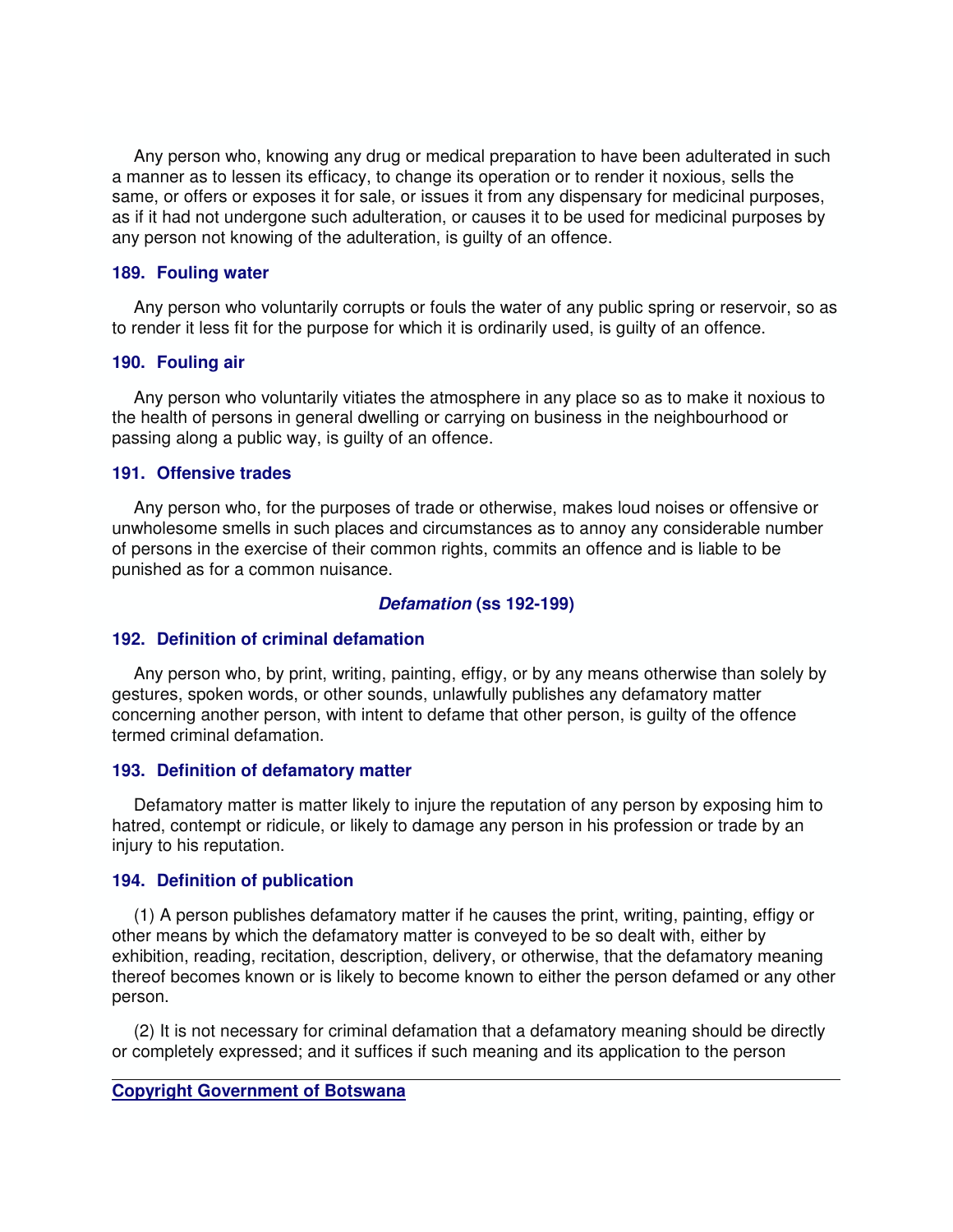alleged to be defamed can be collected either from the alleged defamation itself or from any extrinsic circumstances, or partly by the one and partly by the other means.

# **195. Definition of unlawful publication**

 Any publication of defamatory matter concerning a person is unlawful within the meaning of this Division, unless-

- (a) the matter is true and it was for the public benefit that it should be published; or
- (b) it is privileged on one of the grounds hereafter mentioned in this Division.

# **196. Cases in which publication of defamatory matter is absolutely privileged**

 (1) The publication of defamatory matter is absolutely privileged, and no person shall under any circumstances be liable to punishment under this Code in respect thereof, in any of the following cases, namely-

- (a) if the matter is published under the authority of the President in any official document or proceeding;
- (b) if the matter is published in the National Assembly or the *Ntlo ya Dikgosi* by any member thereof;
- (c) if the matter is published by order of the National Assembly;
- (d) if the matter is published concerning a person subject to naval, military or air force discipline for the time being, and relates to his conduct as a person subject to such discipline, and is published by some person having authority over him in respect of such conduct, and to some person having authority over him in respect of such conduct;
- (e) if the matter is published in the course of any judicial proceedings by a person taking part therein as a judge or magistrate or legal practitioner or assessor or witness or party thereto;
- $(f)$  if the matter published is in fact a fair report of anything said, done, or published in the National Assembly or the Ntlo ya Dikgosi; or
- $(g)$  if the person publishing the matter is legally bound to publish it.

 (2) Where a publication is absolutely privileged, it is immaterial for the purposes of this Division whether the matter be true or false, and whether it be or be not known or believed to be false, and whether it be or be not published in good faith:

 Provided that nothing in this section shall exempt a person from any liability to punishment under any other Division of this Code or under any other written law in force within Botswana.

# **197. Cases in which publication of defamatory matter is conditionally privileged**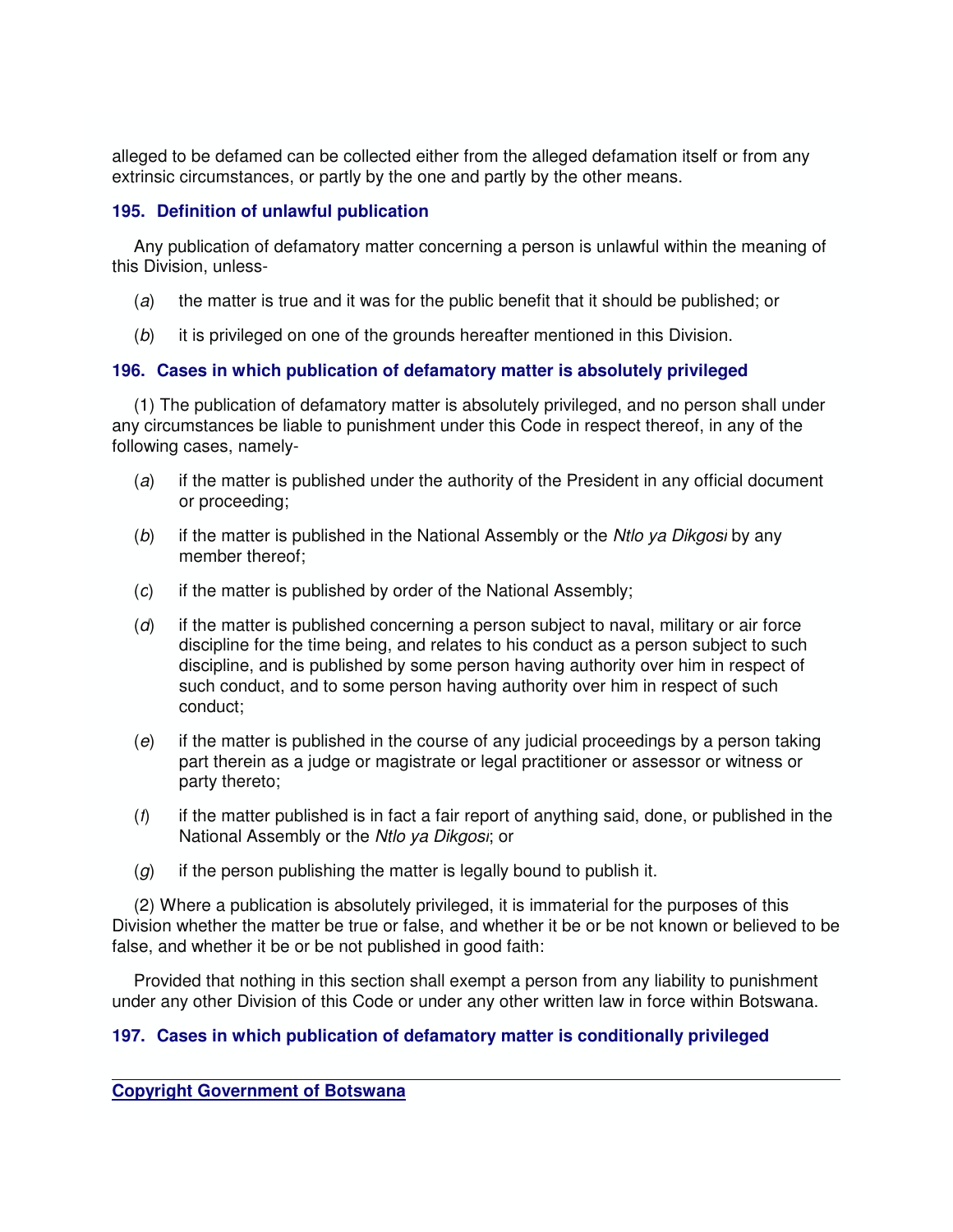A publication of defamatory matter is privileged, on condition that it was published in good faith, if the relation between the parties by and to whom the publication is made is such that the person publishing the matter is under some legal, moral or social duty to publish it to the person to whom the publication is made or has legitimate personal interest in so publishing it and the person to whom it is published has a similar duty or interest to receive it, provided that the publication does not exceed either in extent or matter what is reasonably sufficient for the occasion, and in any of the following cases, namely-

 $(a)$  if the matter published is in fact a fair and substantially accurate report of anything said, done, or shown in a civil or criminal inquiry or proceeding before any court:

 Provided that if, acting under the provisions of any written law, the court prohibits the publication of anything said, done or shown before it, the publication thereof shall not be privileged;

- $(b)$  if the matter published is a copy or reproduction, or in fact a fair abstract, of any matter which has been previously published, and the previous publication of which was or would have been privileged under section 196;
- (c) if the matter is an expression of opinion in good faith as to the conduct of a person in a judicial, official, or other public capacity or as to his personal character so far as it appears in such content;
- (d) if the matter is an expression of opinion in good faith as to the conduct of a person in relation to any public question or matter, or as to his personal character so far as it appears in such conduct;
- (e) if the matter is an expression of opinion in good faith as to the conduct of any person as disclosed by evidence given in a public legal proceeding, whether civil or criminal, or as to the conduct of any person as a party, witness, or otherwise in any such proceeding, or as to the character of any person so far as it appears in any such conduct as mentioned in this paragraph;
- $(f)$  if the matter is an expression of opinion in good faith as to the merits of any book, writing, painting, speech, or other work, performance, or act published, or publicly done or made, or submitted by a person to the judgment of the public, or as to the character of the person so far as it appears therein;
- $(g)$  if the matter is a censure passed by a person in good faith on the conduct of another person in any matter in respect of which he has authority, by contract or otherwise, over the other person, or on the character of the other person, so far as it appears in such conduct;
- $(h)$  if the matter is a complaint or accusation made by a person in good faith against another person in respect of his conduct in any matter, or in respect of his character so far as it appears in such conduct, to any person having authority, by contract or otherwise, over that other person in respect of such conduct or matter, or having authority by law to inquire into or receive complaints respecting such conduct or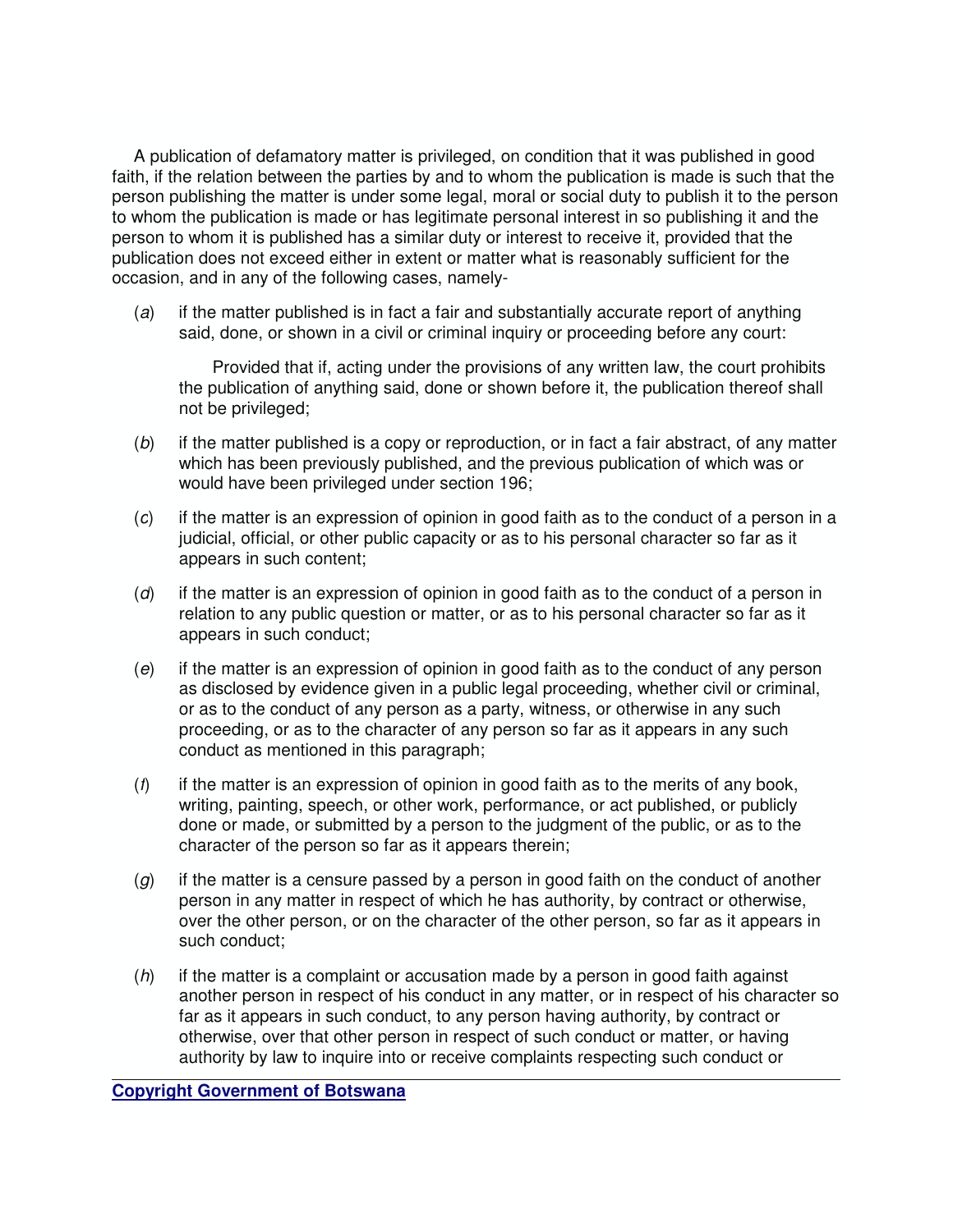matter; or

 $(i)$  if the matter if published in good faith for the protection of the rights or interests of the person who publishes it, or of the person to whom it is published, or of some person in whom the person to whom it is published is interested.

# **198. Explanation as to good faith**

 A publication of defamatory matter shall not be deemed to have been made in good faith by a person, within the meaning of section 197 if it is made to appear either-

- $(a)$  that in publishing the matter, he acted with intent to injure the person defamed in a substantially greater degree or substantially otherwise than was reasonably necessary for the interest of the public or for the protection of the private right or interest in respect of which he claims to be privileged; or
- (b) unless the duty under which he claims to have acted required him to publish the matter to the person to whom it was published whether it was true or false, that the matter was untrue and he did not believe it to be true.

### **199. Presumption as to good faith**

 If it is proved, on behalf of the accused person, that the defamatory matter was published under such circumstances that the publication would have been justified if made in good faith, the publication shall be presumed to have been made in good faith until the contrary is made to appear, either from the defamation itself, or from the evidence given on the part of the prosecution.

# **DIVISION IV OFFENCES AGAINST THE PERSON (ss 200-262)**

### **Murder and Manslaughter (ss 200-211)**

### **200. Manslaughter**

 (1) Any person who by an unlawful act or omission causes the death of another person is guilty of the offence termed manslaughter.

 (2) An unlawful omission is an omission amounting to culpable negligence to discharge a duty tending to the preservation of life or health whether such omission is or is not accompanied by an intention to cause death or bodily harm.

### **201. Punishment of manslaughter**

Any person who commits the offence of manslaughter is liable to imprisonment for life.

### **202. Murder**

Any person who of malice aforethought causes the death of another person by an unlawful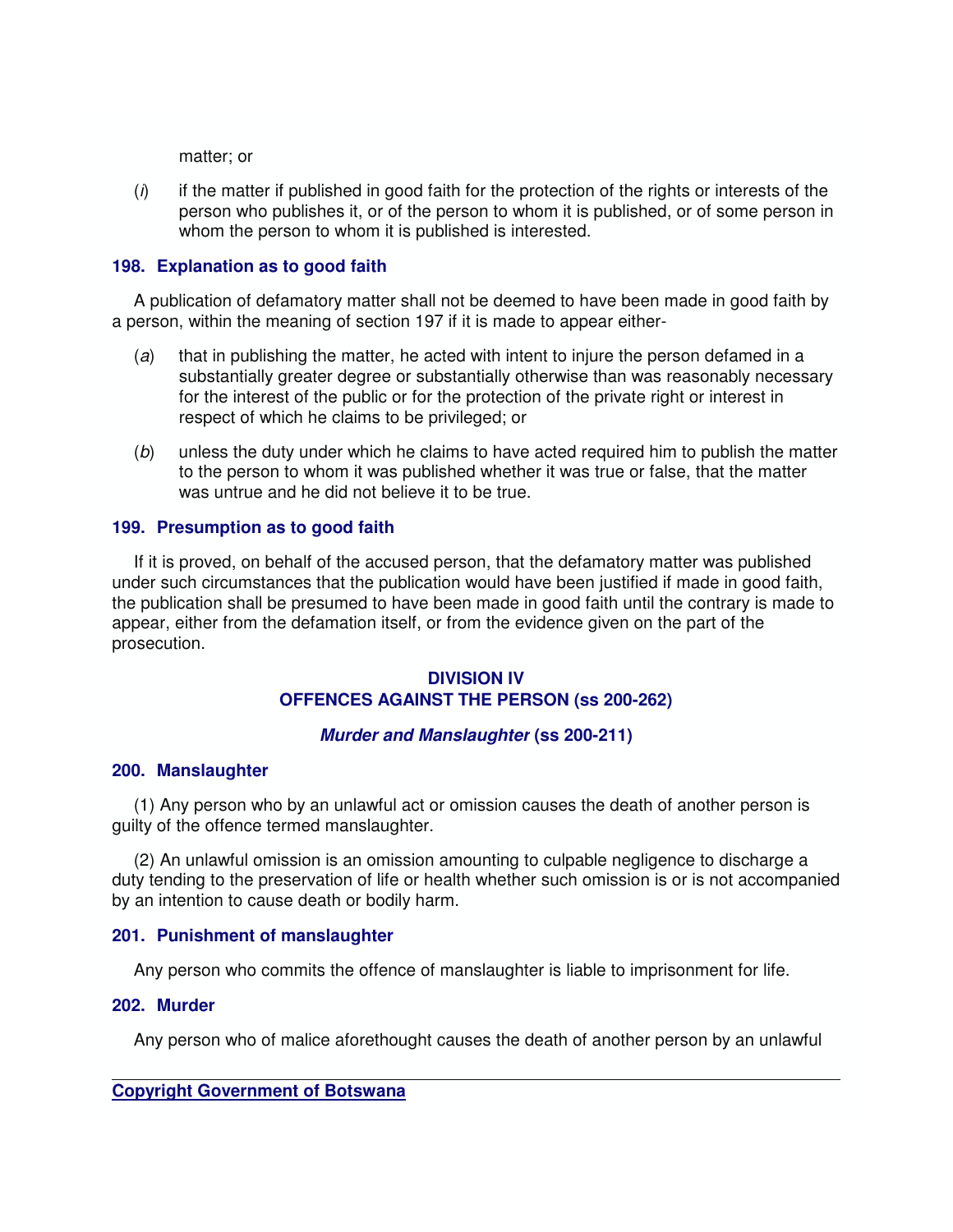act or omission is guilty of murder.

# **203. Punishment of murder**

 (1) Subject to the provisions of subsection (2), any person convicted of murder shall be sentenced to death.

 (2) Where a court in convicting a person of murder is of the opinion that there are extenuating circumstances, the court may impose any sentence other than death.

 (3) In deciding whether or not there are any extenuating circumstances the court shall take into consideration the standards of behaviour of an ordinary person of the class of the community to which the convicted person belongs.

### **204. Malice aforethought**

 Malice aforethought shall be deemed to be established by evidence proving any one or more of the following circumstances-

- (a) an intention to cause the death of or to do grievous harm to any person, whether such person is the person actually killed or not;
- (b) knowing that the act or omission causing death is likely to cause the death of some person, whether such person is the person actually killed or not, although such knowledge is accompanied by indifference whether death is caused or not, or by a wish that it may not be caused;
- (c) an intention by the act or omission to facilitate the flight or escape from custody of any person who has committed or attempted to commit such an offence.

### **205. Killing on provocation**

 (1) When a person who unlawfully kills another under circumstances which, but for the provisions of this section, would constitute murder, does the act which causes death in the heat of passion caused by sudden provocation as hereinafter defined, and before there is time for his passion to cool, he is guilty of manslaughter only.

 (2) The provisions of this section shall not apply unless the court is satisfied that the act which causes death bears a reasonable relationship to the provocation.

#### **206. Provocation defined**

 (1) The term "provocation" means, except as hereinafter stated, any wrongful act or insult of such a nature as to be likely, when done or offered to an ordinary person, or in the presence of an ordinary person to another person who is under his immediate care, or to whom he stands in conjugal, parental, filial or fraternal relation, or in the relation of master and servant, to deprive him of the power of self-control and to induce him to assault the person by whom the act or insult is done or offered.

**Copyright Government of Botswana** (2) When such an act or insult is done or offered by one person to another, or in the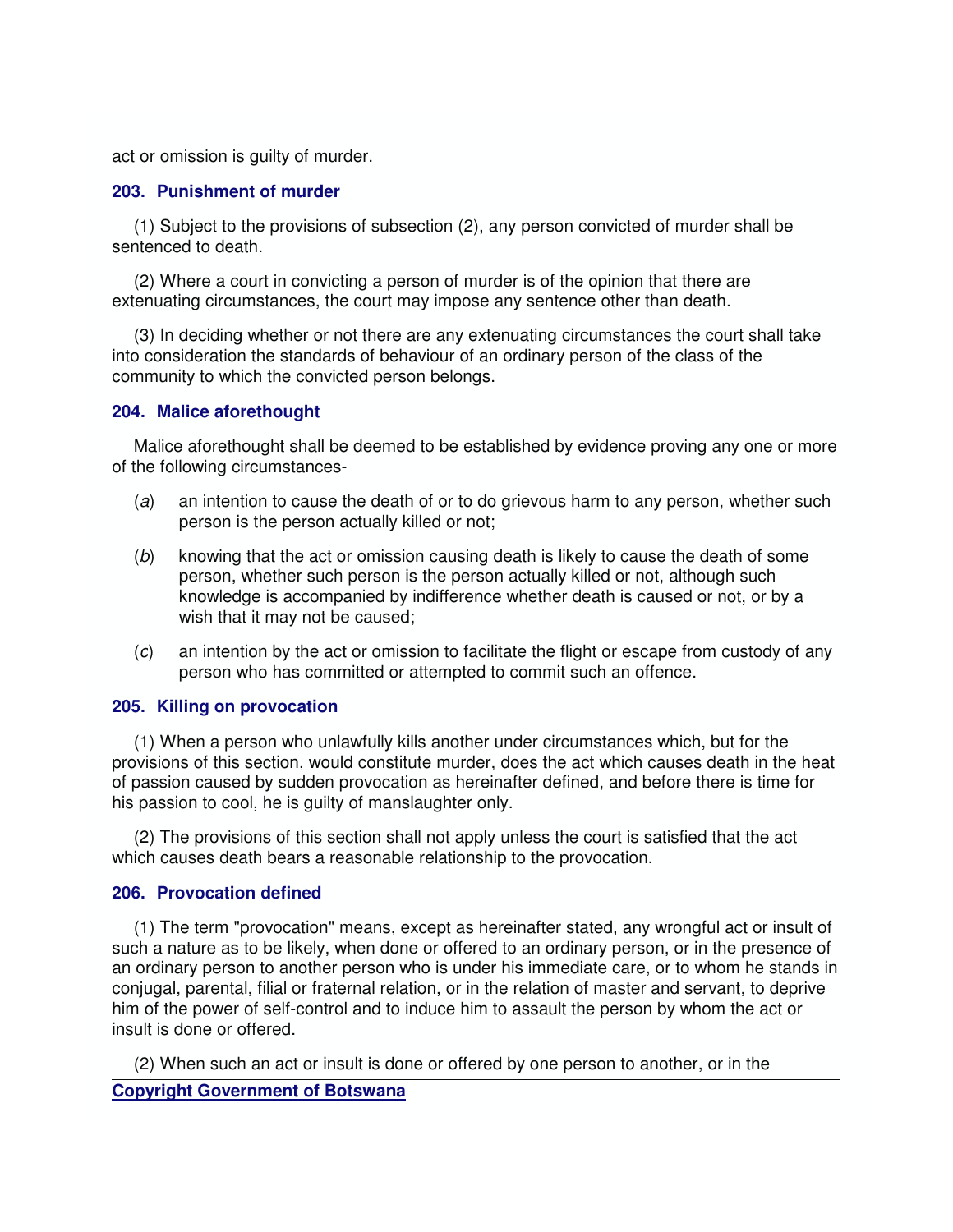presence of another to a person who is under the immediate care of that other, or to whom the latter stands in any such relation as aforesaid, the former is said to give to the latter provocation for an assault.

(3) A lawful act is not provocation to any person for an assault.

 (4) An act which a person does in consequence of incitement given by another person in order to induce him to do the act and thereby to furnish an excuse for committing an assault is not provocation to that other person for an assault.

 (5) An arrest which is unlawful is not necessarily provocation for an assault, but it may be evidence of provocation to a person who knows of the illegality.

 (6) For the purposes of this section the expression "an ordinary person" means an ordinary person of the class of the community to which the accused belongs.

### **207. Suicide pacts**

 (1) It shall be manslaughter, and shall not be murder, for a person acting in pursuance of a suicide pact between him and another to kill the other or be a party to the other killing himself or being killed by a third person.

 (2) Where it is shown that a person charged with the murder of another killed the other or was a party to his killing himself or being killed, it shall be for the defence to prove that the person charged was acting in pursuance of a suicide pact between him and the other.

 (3) For the purposes of this section, "suicide pact" means a common agreement between two or more persons having for its object the death of all of them, whether or not each is to take his own life, but nothing done by a person who enters into a suicide pact shall be treated as done by him in pursuance of the pact unless it is done while he has the settled intention of dying in pursuance of the pact.

### **208. Infanticide**

 Where a woman by any wilful act or omission causes the death of her child being a child under the age of 12 months, but at the time of the act or omission the balance of her mind was disturbed by reason of her not having fully recovered from the effect of giving birth to the child or by reason of the effect of lactation consequent upon the birth of the child, then, not-withstanding that the circumstances were such that but for this section the offence would have amounted to murder, she shall be guilty of an offence, to wit, of infanticide, and may for such offence be dealt with and punished as if she had been guilty of the offence of manslaughter of the child.

### **209. Causing death defined**

 A person is deemed to have caused the death of another person although his act is not the immediate or not the sole cause of death in any of the following cases-

(a) if he inflicts bodily injury on another person in consequence of which that other person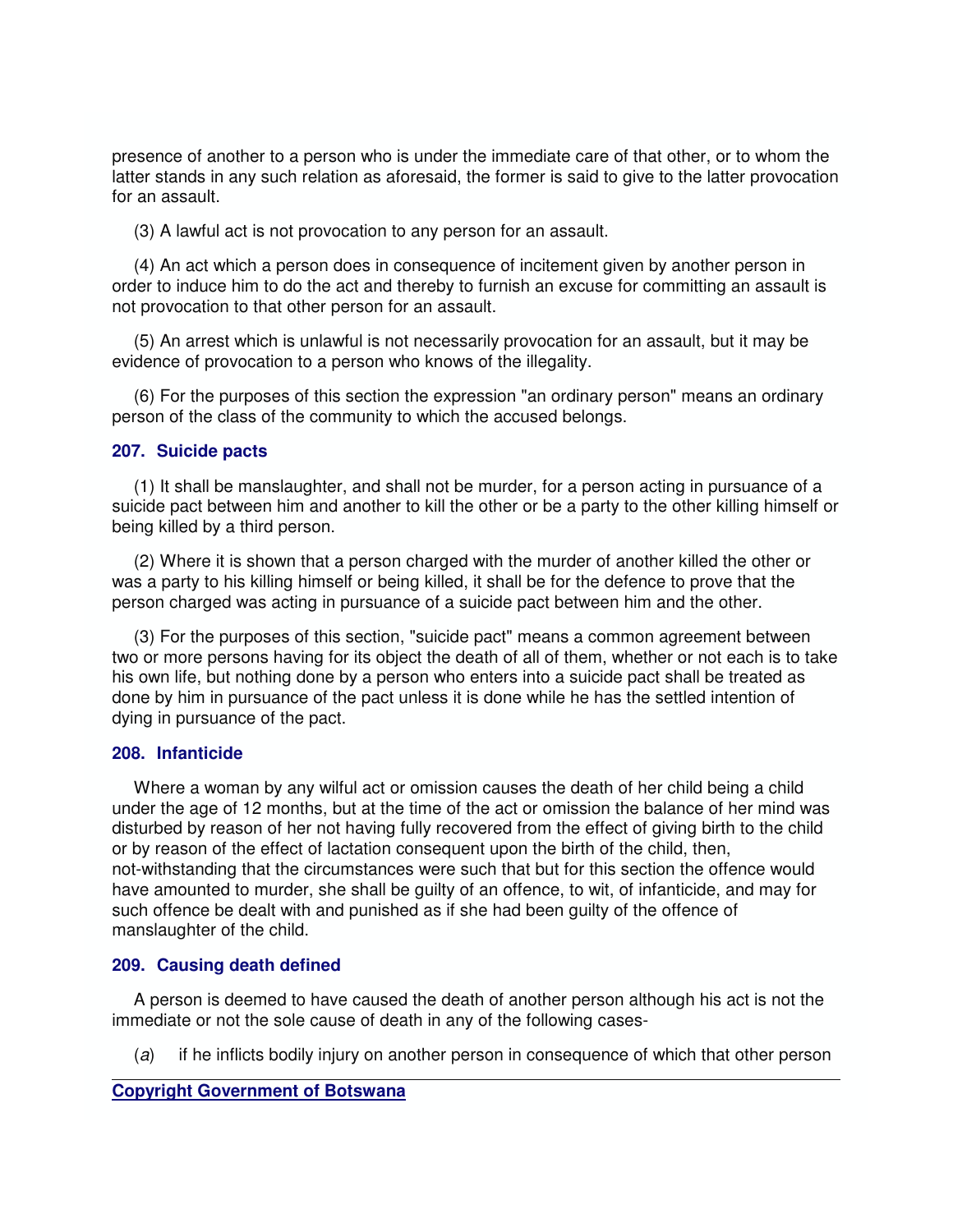undergoes surgical or medical treatment which causes death. In this case it is immaterial whether the treatment was proper or mistaken, if it was employed in good faith and with common knowledge and skill; but the person inflicting the injury is not deemed to have caused the death if the treatment which was its immediate cause was not employed in good faith or was so employed without common knowledge or skill;

- (b) if he inflicts bodily injury on another which would not have caused death if the injured person had submitted to proper surgical or medical treatment or had observed proper precautions as to his mode of living;
- (c) if by actual or threatened violence he causes such other person to perform an act which causes the the death of such person, such act being a means of avoiding such violence which in the circumstances would appear natural to the person whose death is so caused;
- $(d)$  if by any act or omission he hastened the death of a person suffering under any disease or injury which apart from such act or omission would have caused death;
- (e) if his act or omission would not have caused death unless it had been accompanied by an act or omission of the person killed or of other persons.

### **210. When child deemed to be a person capable of being killed**

 A child becomes a person capable of being killed when it has completely proceeded in a living state from the body of its mother, whether it has breathed or not, and whether it has an independent circulation or not, and whether the navel-string is severed or not.

### **211. Limitation as to time of death**

 (1) A person is not deemed to have killed another if the death of that person does not take place within a year and a day of the cause of death.

 (2) Such period is reckoned inclusive of the day on which the last unlawful act contributing to the cause of death was done.

 (3) When the cause of death is an omission to observe or perform a duty, the period is reckoned inclusive of the day on which the omission ceased.

 (4) When the cause of death is in part an unlawful act, and in part an omission to observe or perform a duty, the period is reckoned inclusive of the day on which the last unlawful act was done or the day on which the omission ceased, whichever is the later.

### **Duties relating to the Preservation of Life and Health (ss 212-216)**

### **212. Responsibility of person who has charge of another**

 It is the duty of every person having charge of another who is unable by reason of age, sickness, unsoundness of mind, detention or any other cause to withdraw himself from such charge, and who is unable to provide himself with the necessaries of life, whether the charge is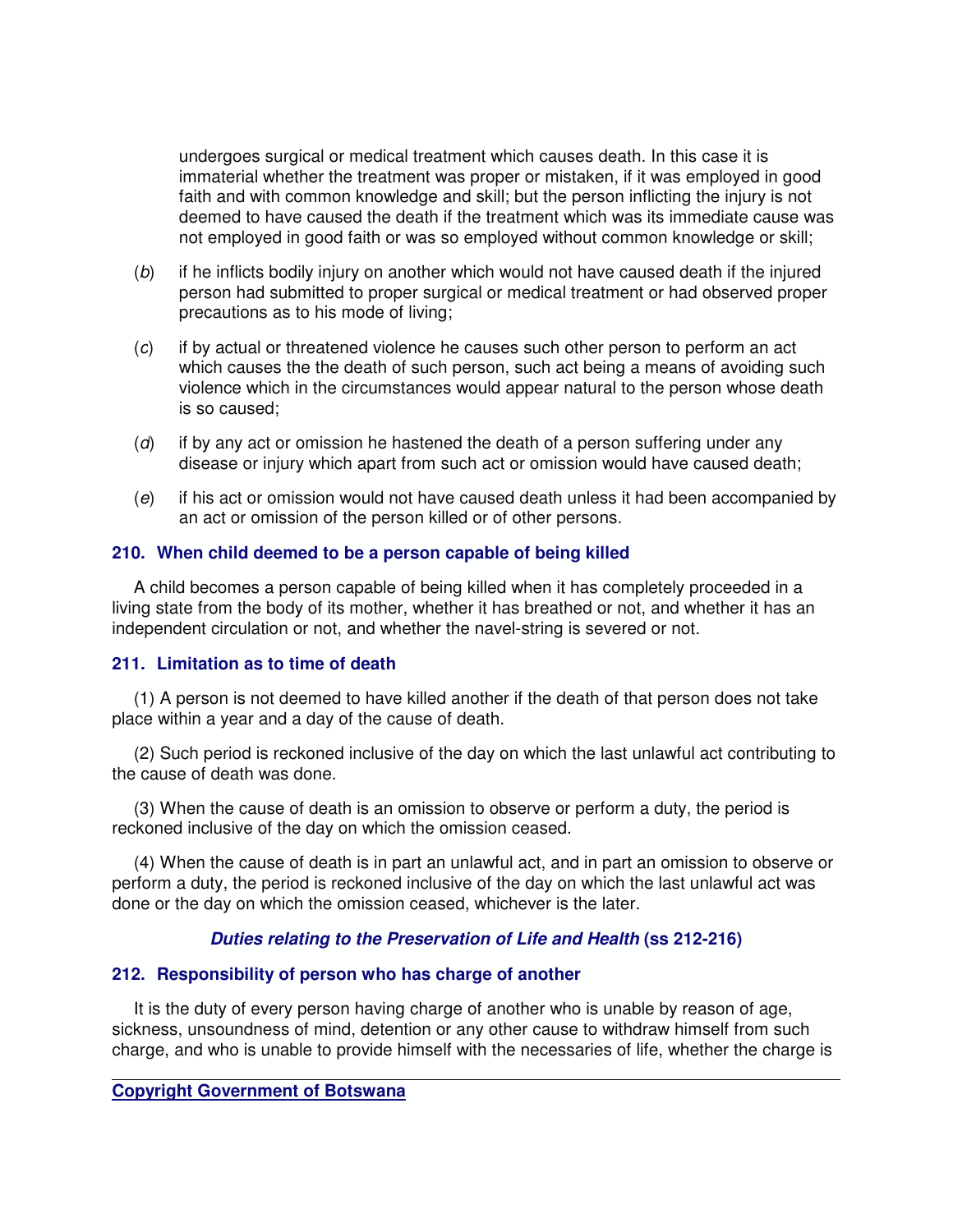undertaken under a contract, or is imposed by law, or arises by reason of any act, whether lawful or unlawful, of the person who has such charge, to provide for that other person the necessaries of life, and he is held to have caused any consequences which result to the life or health of the other person by reason of any omission to perform that duty.

# **213. Duty of person having custody of child**

 It is the duty of every person who has the custody, charge or care of a child under the age of 16 years to provide the necessaries of life for such child; and such a person is held to have caused any consequences which result to the life or health of the child by reason of any omission to perform that duty, whether the child is helpless or not.

# **214. Duty of employer of child**

 It is the duty of every person employing a child under the age of 16 years, who has contracted or is required under any written law to provide any of the necessaries of life for such child, to provide the same; and such a person is held to have caused any consequences which result to the life or health of the child by reason of any omission to perform that duty, whether the child is helpless or not.

# **215. Duty of persons doing dangerous acts**

 It is the duty of every person who, except in a case of necessity, undertakes to administer surgical or medical treatment to any other person, or to do any other lawful act which is or may be dangerous to human life or health, to have reasonable skill and to use reasonable care in doing such act; and he is held to have caused any consequences which result to the life or health of any person by reason of any omission to observe or perform that duty.

# **216. Duty of persons in charge of dangerous things**

 It is the duty of every person who has in his charge or under his control anything, whether living or inanimate, and whether moving or stationary, of such a nature that, in the absence of care or precaution in its use or management, the life, safety, or health of any person may be endangered, to use reasonable care and take reasonable precautions to avoid such danger; and he is held to have caused any consequences which result to the life or health of any person by reason of any omission to perform that duty.

### **Offences connected with Murder and Suicide (ss 217-224)**

### **217. Attempt to murder**

Any person who-

- (a) attempts unlawfully to cause the death of another; or
- (b) with intent unlawfully to cause the death of another does any act, or omits to do any act, which it is his duty to do, such act or omission being of such a nature as to be likely to endanger human life;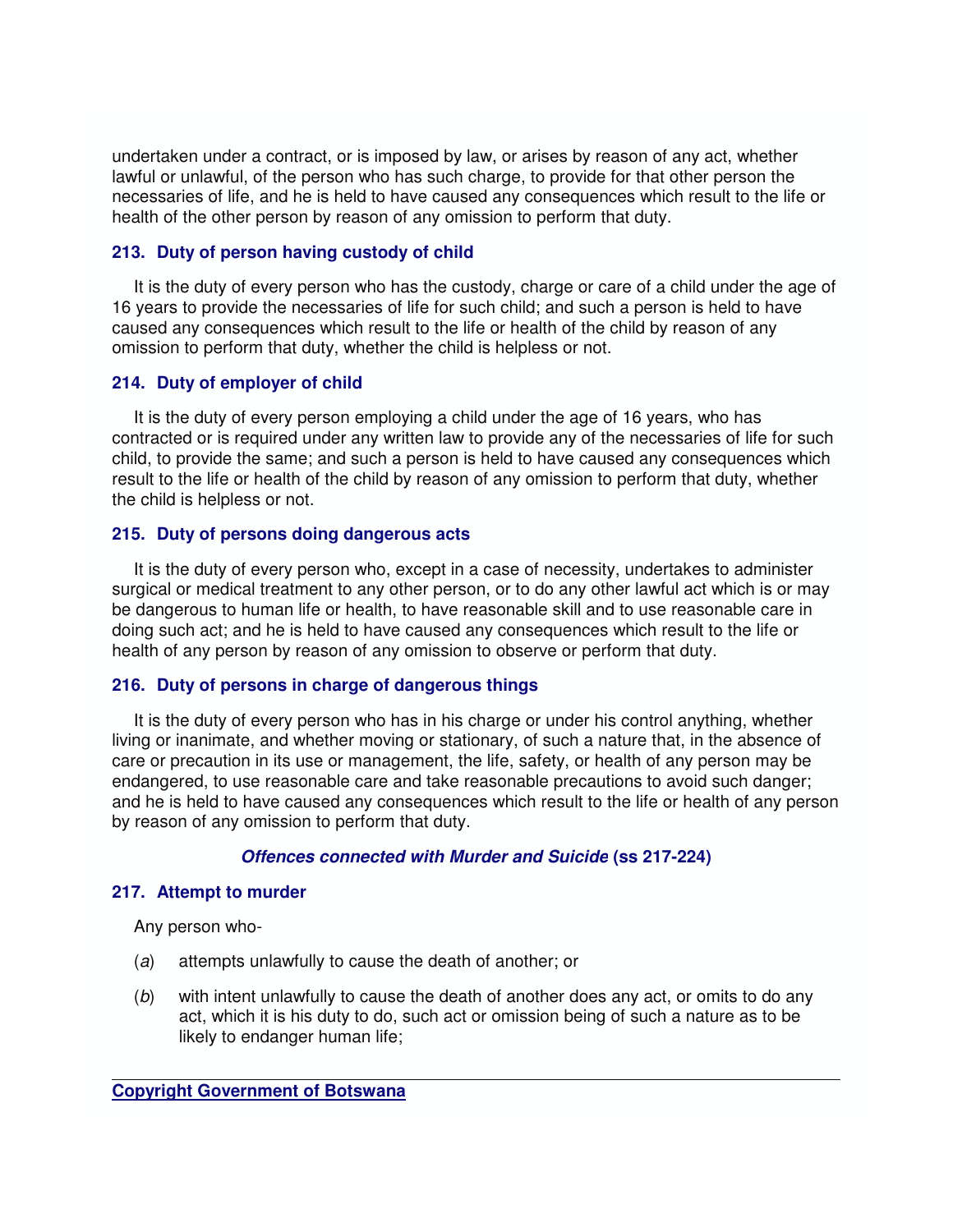is guilty of an offence and is liable to imprisonment for life.

### **218. Attempt to murder by convict**

 Any person who, being under sentence of imprisonment for three years or more, attempts to commit murder, is liable to imprisonment for life, with or without corporal punishment.

### **219. Accessory after the fact to murder**

 Any person who becomes an accessory after the fact to murder is guilty of an offence and is liable to imprisonment for life.

### **220. Threat to kill**

 (1) Any person who without lawful excuse utters or directly or indirectly causes any person to receive a threat, whether in writing or not, to kill any person is guilty of an offence and is liable to imprisonment for a term not exceeding 10 years.

 (2) A prosecution for an offence under this section, where the threat alleged is otherwise than in writing, shall not be instituted except with the written consent of the Director of Public Prosecutions:

 Provided that a person charged with such an offence may be arrested, or a warrant for his arrest may be issued and executed, and any such person may be remanded in custody or on bail, notwithstanding that the consent of the Director of Public Prosecutions to the institution of a prosecution for the offence has not been obtained, but no further or other proceedings shall be taken until that consent has been obtained.

#### **221. Conspiracy to murder**

 Any person who conspires with any other person to kill any person whether such person is in Botswana or elsewhere, is guilty of an offence and is liable to imprisonment for a term not exceeding 14 years.

### **222. Aiding suicide**

Any person who-

- (a) procures another to kill himself;
- (b) counsels another to kill himself and thereby induces him to do so; or
- (c) aids another in killing himself,

is guilty of an offence and is liable to imprisonment for life.

### **223. Concealing birth**

 Any person who, when a woman is delivered of a child, endeavours, by any secret disposition of the dead body of the child, to conceal the birth, whether the child died before, at,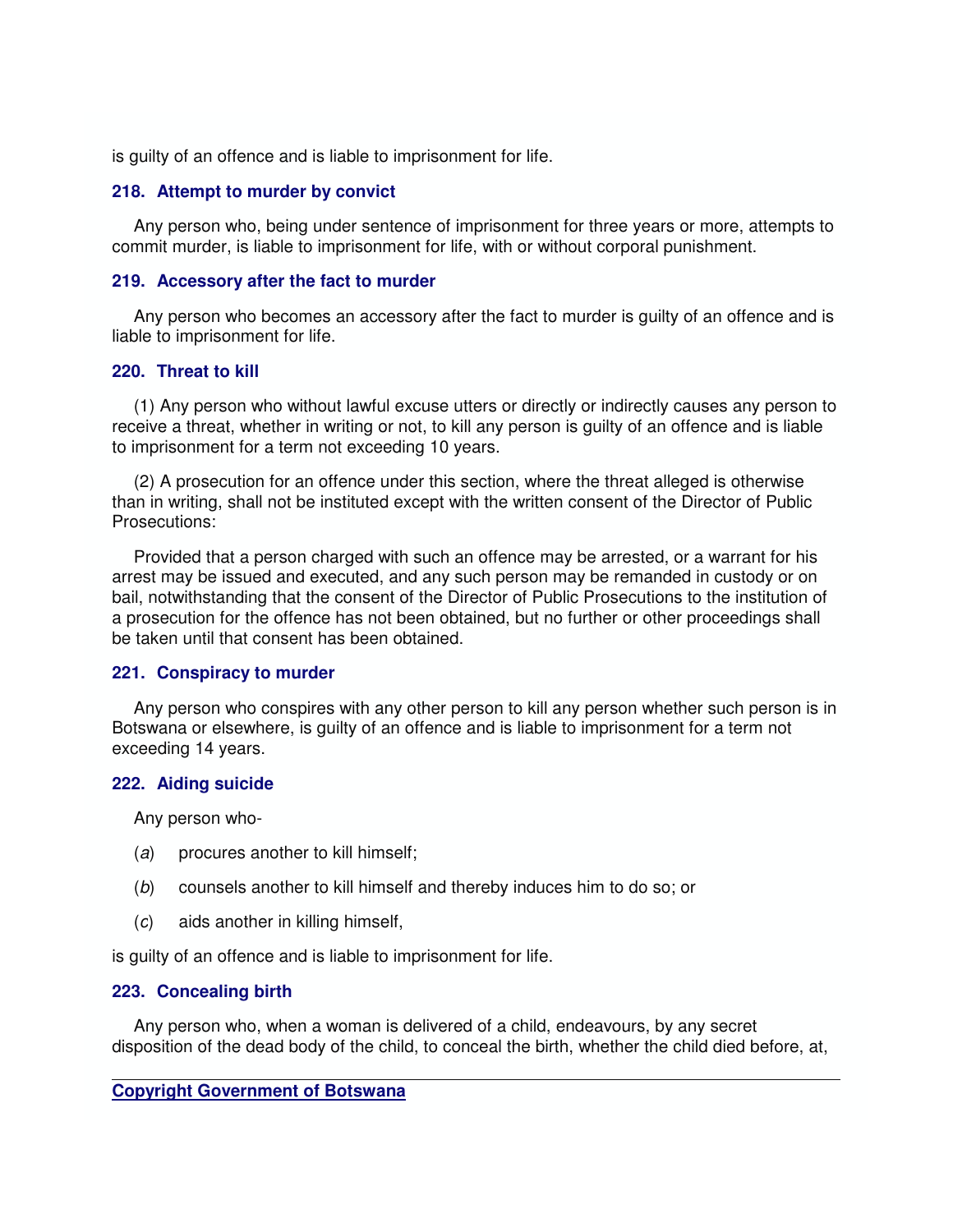or after its birth is guilty of an offence.

### **224. Killing unborn child**

 Any person who, when a woman is about to be delivered of a child, prevents the child from being born alive by any act or omission of such a nature that, if the child had been born alive and had then died, he would be deemed to have unlawfully killed the child, is guilty of an offence and is liable to imprisonment for life.

### **Offences Endangering Life and Health (ss 225-238)**

#### **225. Disabling in order to commit offence**

 Any person who, by any means calculated to choke, suffocate or strangle, and with intent to commit or to facilitate the commission of an offence, or to facilitate the flight of an offender after the commission or attempted commission of an offence, renders or attempts to render any person incapable of resistance, is guilty of an offence and is liable to imprisonment for life, with or without corporal punishment.

### **226. Stupefying in order to commit offence**

 Any person who, with intent to commit or to facilitate the commission of an offence, or to facilitate the flight of an offender after the commission or attempted commission of an offence, administers or attempts to administer any stupefying or overpowering drug or thing to any person, is guilty of an offence and is liable to imprisonment for life.

#### **227. Acts intended to cause grievous harm or prevent arrest**

 Any person who, with intent to maim, disfigure or disable any person, or to do some grievous harm to any person, or to resist or prevent the lawful arrest or detention of any person-

- (a) unlawfully wounds or does any grievous harm to any person by any means whatever;
- (b) unlawfully attempts in any manner to strike any person with any kind of projectile or with a spear, sword, knife, or other dangerous or offensive weapon;
- (c) unlawfully causes any explosive to explode;
- (d) sends or delivers any explosive or other dangerous or noxious thing to any person;
- (e) causes any such explosive or thing to be taken or received by any person;
- (f) puts any corrosive fluid or any destructive or explosive substance in any place; or
- (g) unlawfully casts or throws any such fluid or substance at or upon any person, or otherwise applies any such fluid or substance to the person of any person,

is guilty of an offence and is liable to imprisonment for life.

#### **228. Preventing escape from wreck**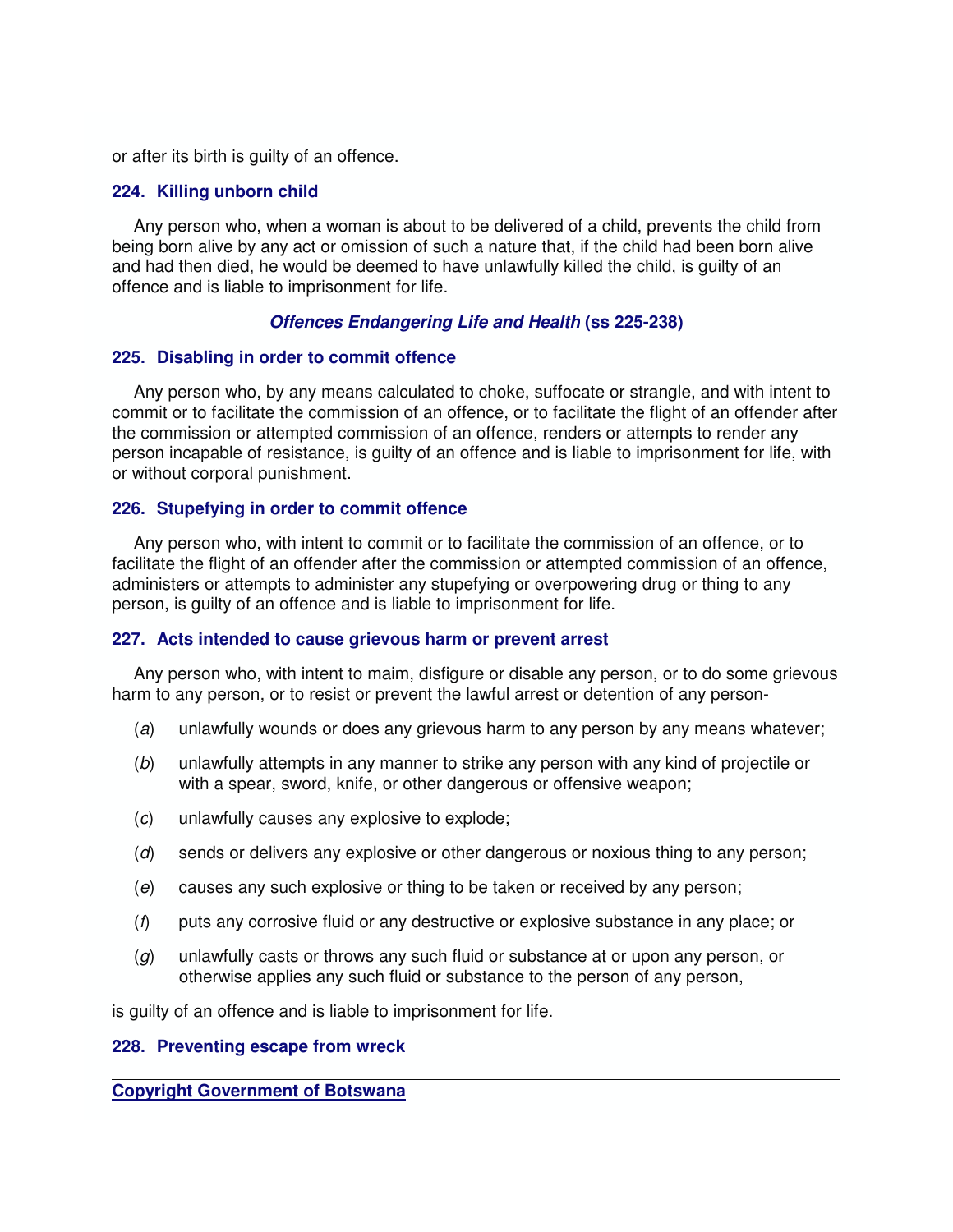Any person who unlawfully-

- (a) prevents or obstructs any person who is on board of, or is escaping from a vessel which is in distress or wrecked, in his endeavours to save his life;
- (b) obstructs any person in his endeavours to save the life of any person so situated,

is guilty of an offence and is liable to imprisonment for life.

# **229. Intentionally endangering safety of persons travelling by railway**

 Any person who, with intent to injure or to endanger the safety of any person travelling by any railway, whether a particular person or not-

- (a) places anything on the railway;
- (b) deals with the railway, or with anything whatever upon or near the railway, in such a manner as to affect or endanger the free and safe use of the railway or the safety of any such person;
- (c) shoots or throws anything at, into, or upon or causes anything to come into contact with any person or thing on the railway;
- (d) shows any light or signal, or in any way deals with any existing light or signal, upon or near the railway; or
- (e) by any omission to do any act which it is his duty to do causes the safety of any such person to be endangered,

is guilty of an offence and is liable to imprisonment for life, with or without corporal punishment.

### **230. Grievous harm**

 (1) Subject to the provisions of this section, any person who unlawfully causes grievous harm to another by the use of any offensive weapon or any other means whatever is guilty of an offence and shall, where there are no extenuating circumstances, on conviction, be sentenced to a term of imprisonment of not less than 7 years or more than 14 years.

 (2) Where a court convicting a person under subsection (1) finds that there were extenuating circumstances, it may impose a lesser sentence than that prescribed in subsection (1).

### **231. Attempting to injure by explosives**

 Any person who unlawfully, and with intent to do any harm to another, puts any explosive in any place whatever, is guilty of an offence and is liable to imprisonment for a term not exceeding 14 years.

# **232. Maliciously administering poison with intent to harm**

 Any person who unlawfully, and with intent to injure or annoy another, causes any poison or noxious thing to be administered to, or taken by, any person, and thereby endangers his life, or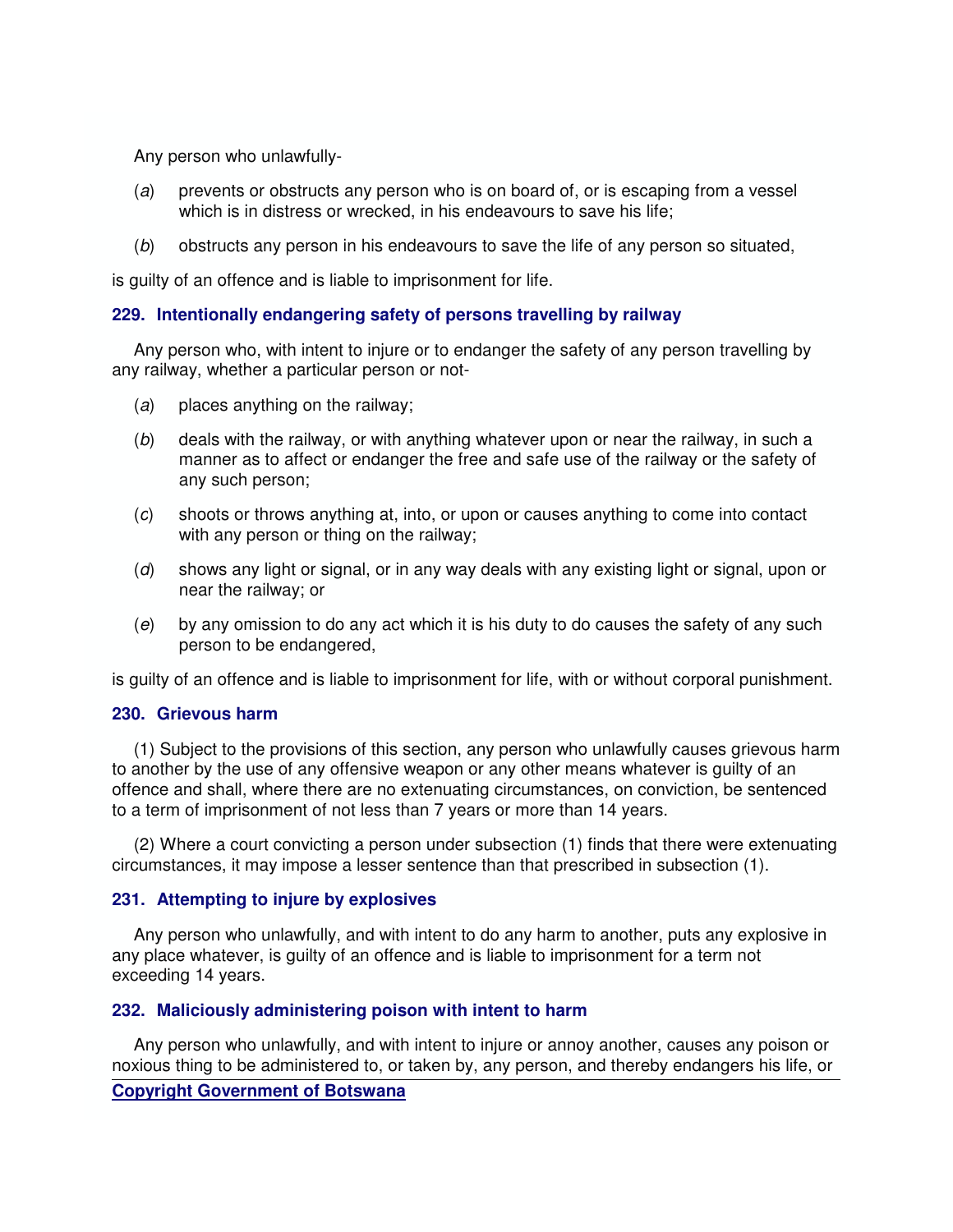does him some grievous harm, is guilty of an offence and is liable to imprisonment for a term not exceeding 14 years.

# **233. Unlawful wounding and poisoning**

Any person who-

- (a) unlawfully wounds another; or
- (b) unlawfully, and with intent to injure or annoy any person, causes any poison or other noxious thing to be administered to, or taken by, any person,

is guilty of an offence and is liable to imprisonment for a term not exceeding seven years.

# **234. Intimidation and molestation**

 (1) Any person who intimidates or molests any other person is guilty of an offence and is liable to imprisonment for a term not exceeding three years.

 (2) A person intimidates another person who, with intent to cause alarm to that person or to cause him to do any act which he is not legally bound to do or to omit to do any act which he is legally entitled to do, causes or threatens to cause unlawful injury to the person, reputation or property of that person or anyone in whom that person is interested.

 (3) A person molests another person who, with intent as aforesaid, dissuades or attempts to dissuade, by whatever means, anyone from entering or approaching or dealing at any premises at which that person carries on trade or business or works or otherwise from dealing with that person, or with any person by whom that person is employed, in the course of his trade or business, or watches and besets any premises where that person resides or works or carries on trade or business or happens to be, or the approaches to such premises, or persistently follows that person or anyone in whom that person is interested from place to place, or interferes with any property owned or used by, or deprives of or hinders in the use of such property, that person or anyone in whom that person is interested.

 (4) Nothing in subsection (3) shall apply to any action lawfully taken by a party to a trade dispute as defined in the Trade Disputes Act in contemplation or in furtherance of that dispute.

### **235. Failure to supply necessaries**

 Any person who, being charged with the duty of providing for another any of the necessaries of life, without lawful excuse fails to do so, whereby the life of that other person is or is likely to be endangered, or his health is or is likely to be permanently injured, is guilty of an offence and is liable to imprisonment for a term not exceeding three years.

### **236. Surgical operation**

 A person is not criminally responsible for performing in good faith and with reasonable care and skill a surgical operation upon any person for his benefit, or upon an unborn child for the preservation of the mother's life, if the performance of the operation is reasonable, having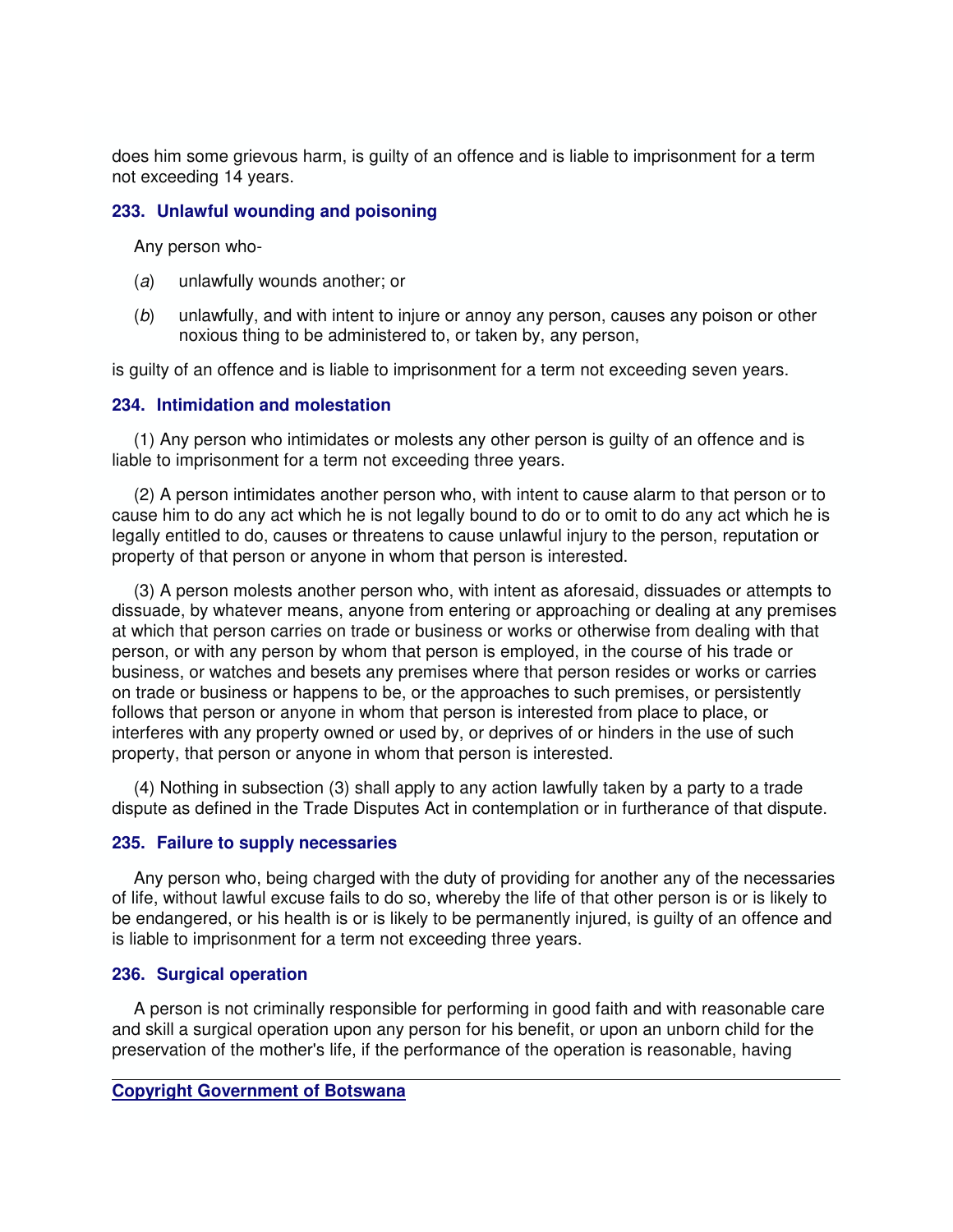regard to the patient's state at the time, and to all the circumstances of the case.

### **237. Excess of force**

 Any person authorized by law or by the consent of the person injured by him to use force is criminally responsible for any excess, according to the nature and quality of the act which constitutes the excess.

# **238. Consent**

 Notwithstanding anything contained in section 237, consent by a person to the causing of his own death or his own maim does not affect the criminal responsibility of any person by whom such death or maim is caused.

### **Criminal Recklessness and Negligence (ss 239-245)**

### **239. Reckless and negligent acts**

 Any person who in a manner so rash or negligent as to endanger human life or to be likely to cause harm to any person-

- (a) drives any vehicle or rides on any public way;
- (b) navigates, or takes part in the navigation or working of, any vessel;
- (c) does any act with fire or any combustible matter, or omits to take precautions against any probable danger from any fire or any combustible matter in his possession;
- (d) omits to take precautions against any probable danger from any animal in his possession;
- (e) gives medical or surgical treatment to any person whom he has undertaken to treat;
- (f) dispenses, supplies, sells, administers, or gives away any medicine or poisonous or dangerous matter;
- (g) does any act with respect to, or omits to take proper precautions against any probable danger from, any machinery of which he is solely or partly in charge;
- $(h)$  does any act with respect to, or omits to take proper precautions against any probable danger from, any explosive in his possession; or
- (i) does any act with respect to, or omits to take proper precautions against any probable danger from, any loaded firearm in his possession,

is guilty of an offence.

### **240. Other negligent acts causing harm**

 Any person who unlawfully does any act, or omits to do any act which it is his duty to do, not being an act or omission specified in section 239, by which act or omission harm is caused to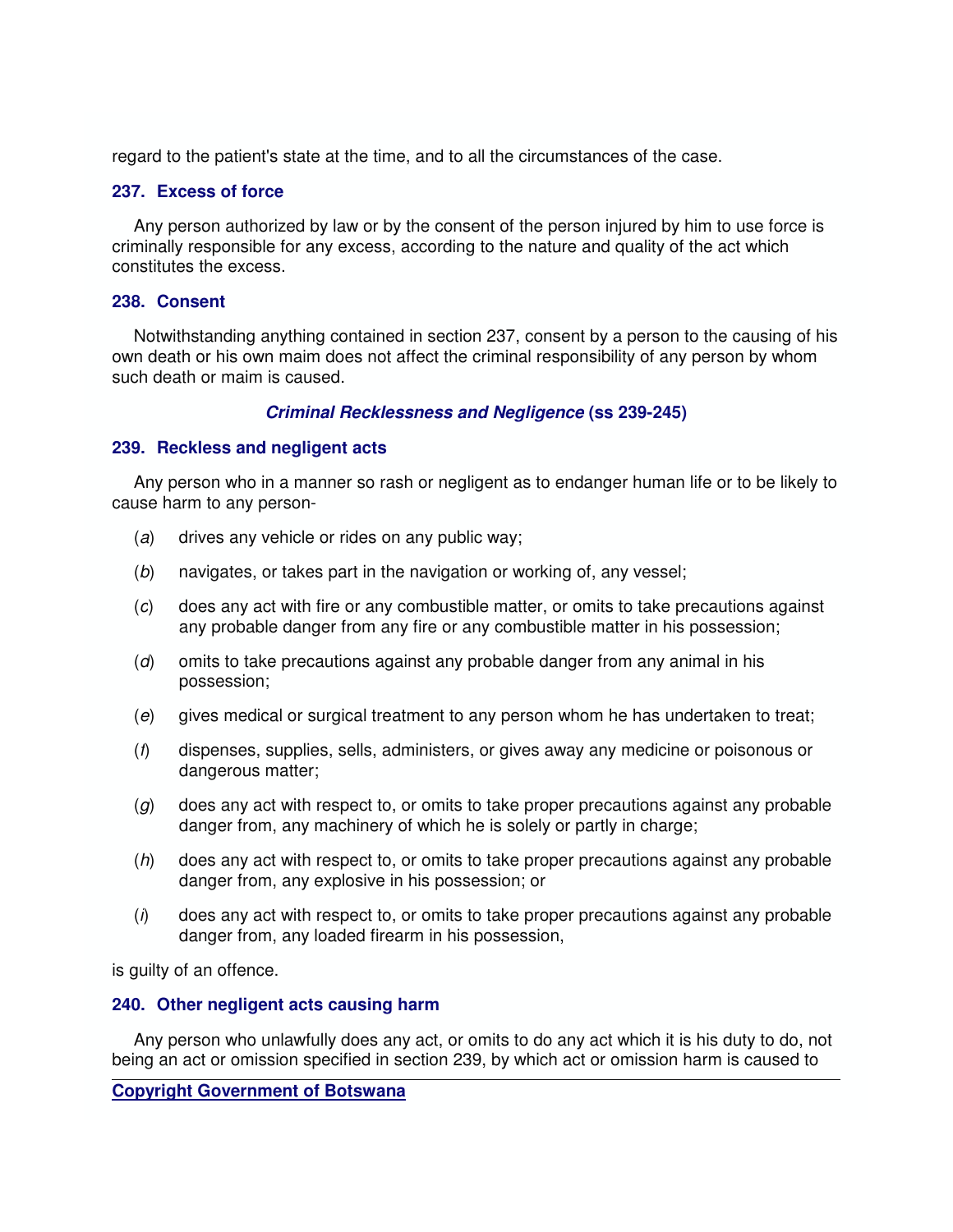any person, is guilty of an offence and is liable to imprisonment for a term not exceeding six months.

#### **241. Dealing in poisonous substances in negligent manner**

 Whoever does, with any poisonous substance, any act in a manner so rash or negligent as to endanger human life, or to be likely to cause hurt or injury to any other person, or knowingly or negligently omits to take such care with any poisonous substance in his possession as is sufficient to guard against probable danger to human life from such poisonous substance, is guilty of an offence and is liable to imprisonment for a term not exceeding six months or to a fine not exceeding P200.

#### **242. Endangering safety of persons travelling by railway**

 Any person who, by any unlawful act or omission not specified in section 229, causes the safety of any person travelling by any railway to be endangered, is guilty of an offence.

#### **243. Exhibition of false light, mark or buoy**

 Any person who exhibits any false light, mark or buoy, intending or knowing it to be likely that such exhibition will mislead any navigator, is guilty of an offence and is liable to imprisonment for a term not exceeding seven years.

#### **244. Conveying person by water for hire in unsafe or overloaded vessel**

 Any person who knowingly or negligently conveys, or causes to be conveyed for hire, any person by water in any vessel, when that vessel is in such a state or so loaded as to be unsafe, is guilty of an offence.

#### **245. Danger or obstruction in public way or river**

 Any person who by doing any act, or by omitting to take reasonable care with any property in his possession or under his charge, causes danger, obstruction or injury to any person in any public way or any public river or other navigable waterway, is guilty of an offence and is liable to a fine.

### **Assaults (ss 246-249)**

#### **246. Common assault**

 Any person who unlawfully assaults another, otherwise than in circumstances in which he is guilty of some other offence under this Code, is guilty of the offence termed common assault and is liable to imprisonment for a term not exceeding one year.

#### **247. Assaults occasioning actual bodily harm**

 Any person who commits an assault occasioning actual bodily harm is guilty of an offence and is liable to imprisonment for a term not exceeding five years, with or without corporal punishment.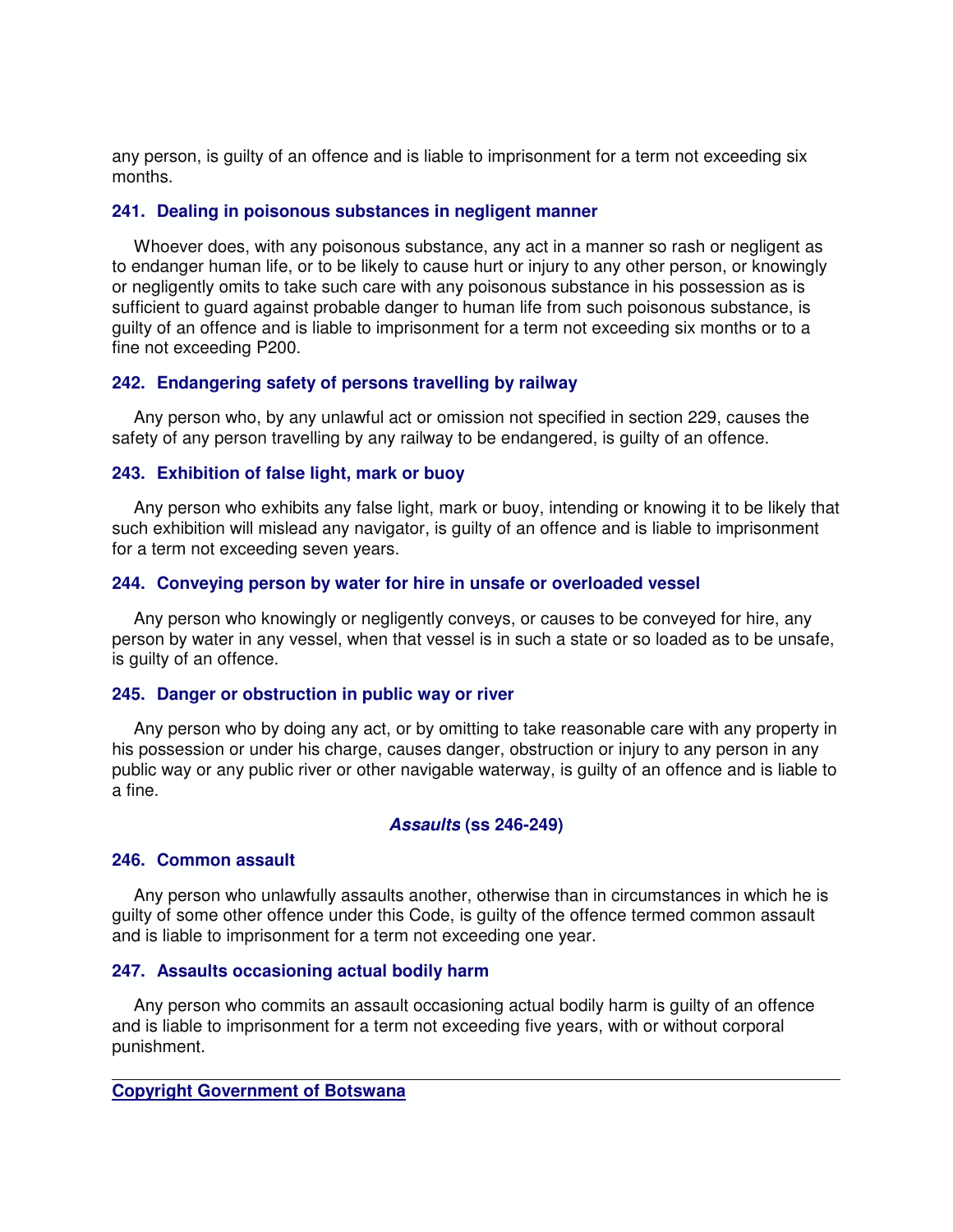### **248. Assaults on persons protecting wreck**

 Any person who assaults and strikes or wounds any person lawfully authorized in or on account of the execution of his duty in or concerning the preservation of any wrecked or stranded vessel, or the goods or effects thereof, is guilty of an offence and is liable to imprisonment for a term not exceeding seven years.

### **249. Other assaults**

Any person who-

- (a) assaults any person with intent to commit an offence punishable under this Code with death, or with imprisonment for three years or more, or to resist or prevent the lawful apprehension or detainer of himself or of any other person for any offence;
- (b) assaults, resists, or wilfully obstructs any police officer in the due execution of his duty, or any person acting in aid of such officer;
- (c) assaults any person in pursuance of any unlawful combination or conspiracy to raise the rate of wages, or respecting any trade, business, or manufacture or respecting any person concerned or employed therein;
- (d) assaults, resists or obstructs any person engaged in lawful execution of process, or in making a lawful distress with intent to rescue any property lawfully taken under such process or distress; or
- (e) assaults any person on account of any act done by him in the execution of any duty imposed on him by law,

is guilty of an offence and is liable to imprisonment for a term not exceeding five years.

### **Offences against Liberty (ss 250-262)**

### **250. Definition of kidnapping from Botswana**

 Any person who conveys any person beyond the limits of Botswana without the consent of that person, or of some person legally authorized to consent on behalf of that person, is said to kidnap that person from Botswana.

### **251. Definition of kidnapping from lawful guardianship**

 Any person who takes or entices any minor under 14 years of age if a male, or under 16 years of age if a female, or any person of unsound mind, out of the keeping of the lawful guardian of such minor or person of unsound mind, without the consent of such guardian, is said to kidnap such minor or person from lawful guardianship.

### **252. Definition of abduction**

Any person who by force compels, or by any deceitful means induces, any person to go from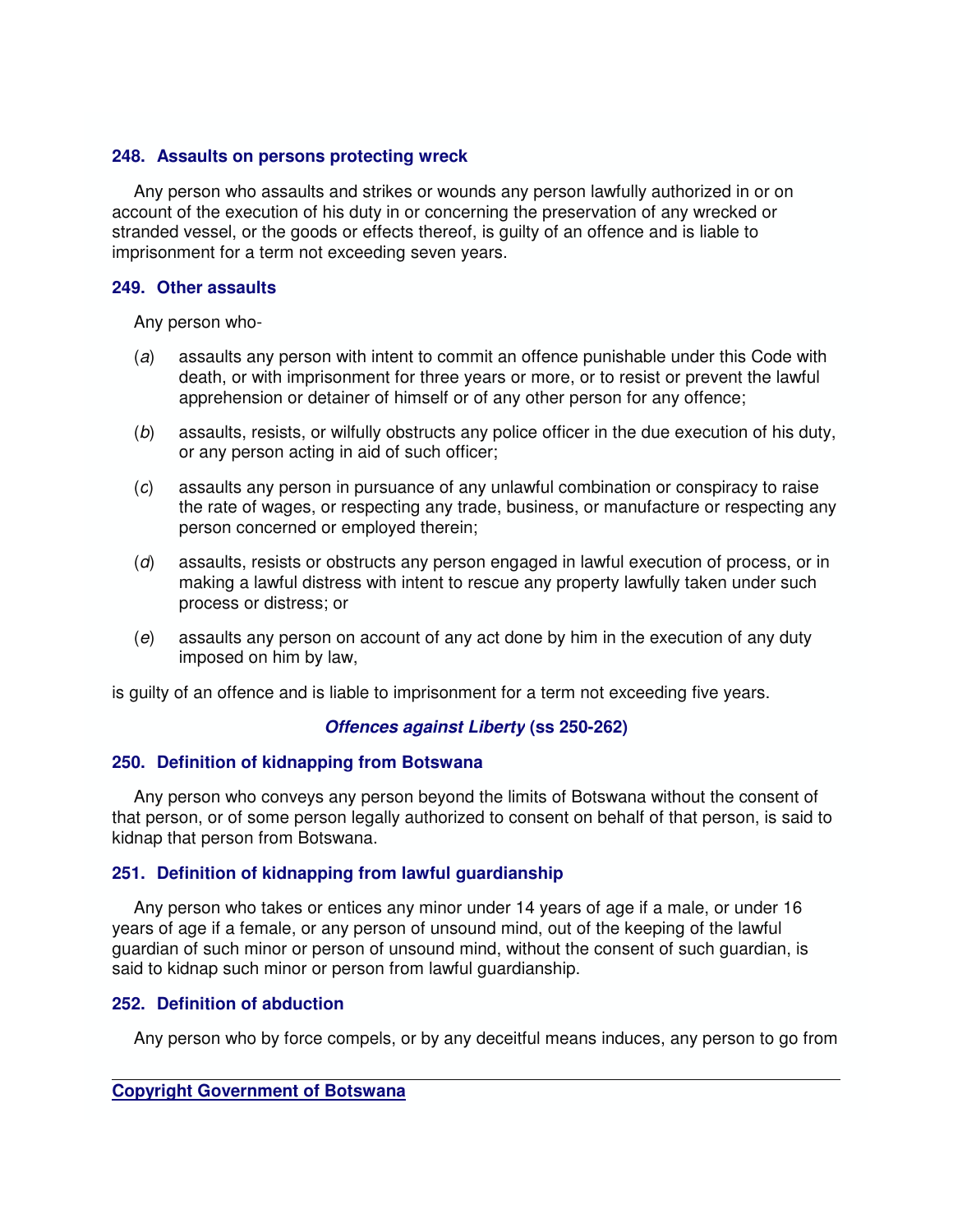any place, is said to abduct that person.

### **253. Punishment for kidnapping**

 Any person who kidnaps any person from Botswana or from lawful guardianship, is guilty of an offence and is liable to imprisonment for a term not exceeding seven years.

#### **254. Kidnapping or abducting in order to murder**

 Any person who kidnaps or abducts any person in order that such person may be murdered, or may be so disposed of as to be put in danger of being murdered, is guilty of an offence and is liable to imprisonment for life.

#### **255. Kidnapping or abducting with intent to confine**

 Any person who kidnaps or abducts any person with intent to cause that person to be secretly and wrongfully confined, is guilty of an offence and is liable to imprisonment for a term not exceeding seven years.

#### **256. Kidnapping or abducting in order to subject person to grievous harm, slavery, etc.**

 Any person who kidnaps or abducts any person in order that such person may be subjected, or may be so disposed of as to be put in danger of being subjected, to grievous harm, or slavery, or to the unnatural lust of any person, or knowing it to be likely that such person will be so subjected or disposed of, is guilty of an offence and is liable to imprisonment for a term not exceeding 10 years.

#### **257. Wrongfully concealing or keeping in confinement kidnapped or abducted person**

 Any person who, knowing that any person has been kidnapped or has been abducted, wrongfully conceals or confines such person, is guilty of an offence and is liable to be punished in the same manner as if he had kidnapped or abducted such person with the same intention or knowledge, or for the same purpose, as that with or for which he conceals or detains such person in confinement.

### **258. Kidnapping or abducting child under 14 years with intent to steal from its person**

 Any person who kidnaps or abducts any child under the age of 14 years with the intention of dishonestly taking any movable property from the person of such child, is guilty of an offence and is liable to imprisonment for a term not exceeding seven years.

#### **259. Punishment for wrongful confinement**

 Whoever wrongfully confines any person is guilty of an offence and is liable to imprisonment for a term not exceeding one year or to a fine not exceeding P1400.

#### **260. Detaining person as a slave**

Any person who detains any person as a slave against his will is guilty of an offence and is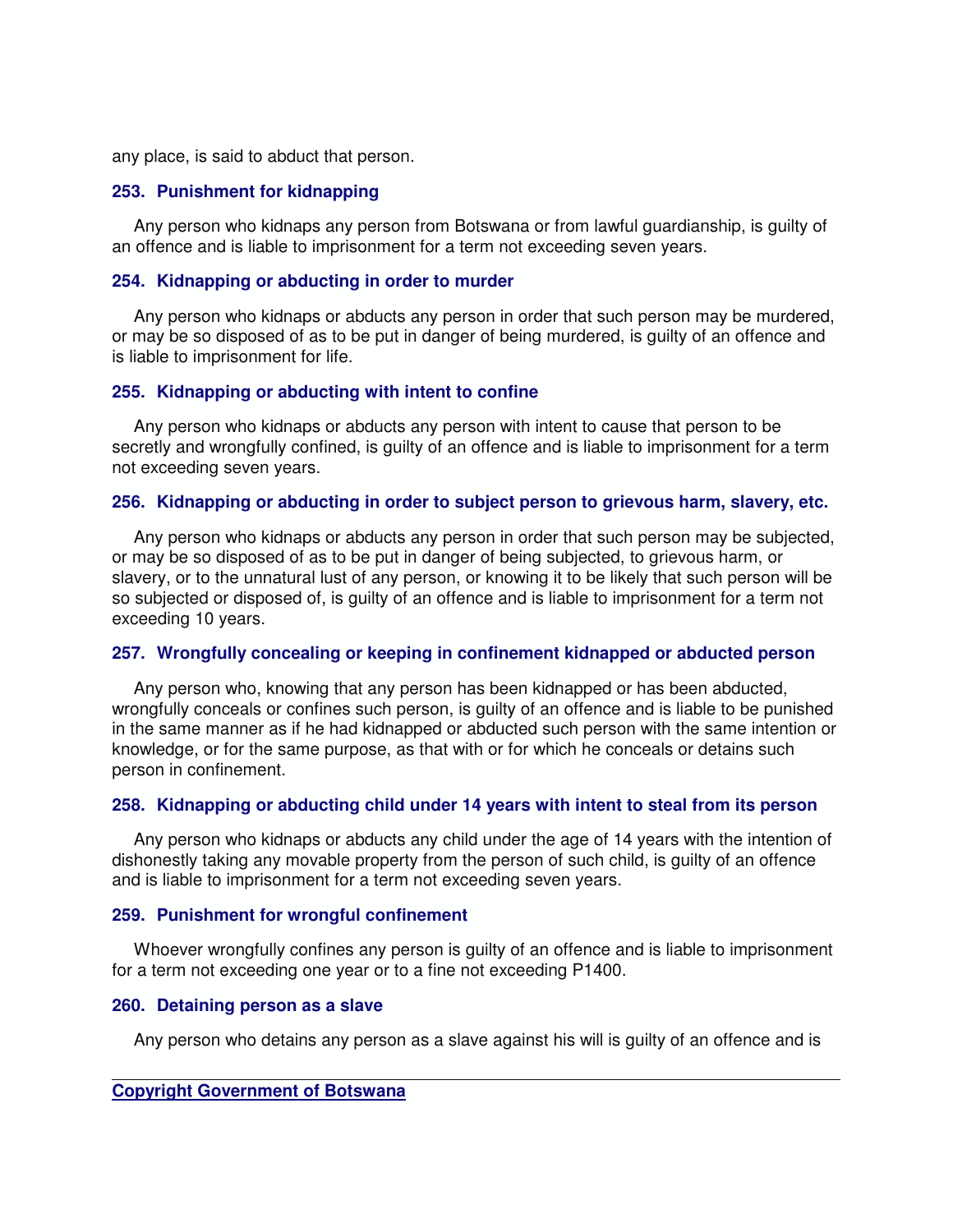liable to imprisonment for a term not exceeding five years.

### **261. Dealing in slaves**

 Any person who buys, sells, or disposes of any person as a slave, or who traffics or deals in slaves, is guilty of an offence and is liable to imprisonment for a term not exceeding seven years.

### **262. Unlawful compulsory labour**

 Any person who unlawfully compels any person to labour against the will of that person is guilty of an offence.

### **DIVISION V OFFENCES RELATING TO PROPERTY (ss 263-325)**

# **Theft (ss 263-281)**

### **263. Things capable of being stolen**

 (1) Every corporeal inanimate thing whatever which is the property of any person, and which is movable, is capable of being stolen.

 (2) Every corporeal inanimate thing which is the property of any person, and which is capable of being made movable, is capable of being stolen as soon as it becomes movable, although it is made movable in order to steal it.

 (3) Every tame animal, whether tame by nature or wild by nature and tamed, which is the property of any person, is capable of being stolen.

 (4) Wild animals in the enjoyment of their natural liberty are not capable of being stolen; but a wild animal which is usually kept in confinement and which is the property of any person is capable of being stolen so long as it is in confinement, or, if it escapes, so long as it has not regained its natural liberty.

 (5) A wild animal is deemed to be in confinement in a den, cage, sty, tank or other small enclosure, or is otherwise so placed that its owner can exercise effective control over it.

 (6) A wild animal which has escaped from confinement is deemed to have regained its natural liberty if it has escaped from sight or if, although it is still in sight, its pursuit is difficult.

### **264. Definition of stealing**

 (1) A person who fraudulently and without claim of right takes anything capable of being stolen, or fraudulently converts to the use of any person other than the general or special owner thereof, anything capable of being stolen, is said to steal that thing.

 (2) A person who takes or converts anything capable of being stolen is deemed to do so fraudulently if he does so with any of the following intents, that is to say-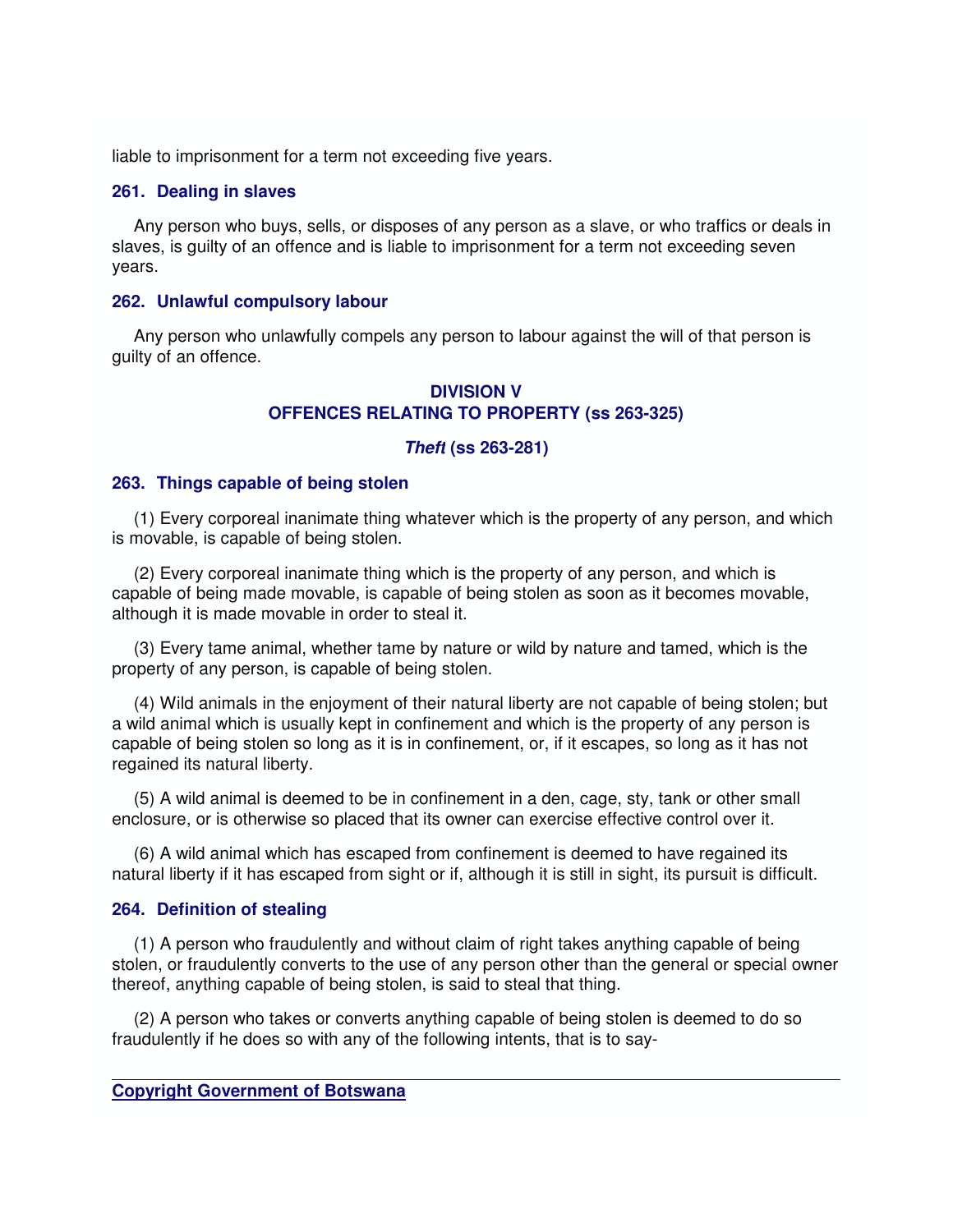- (a) an intent permanently to deprive the general or special owner of the thing of it;
- (b) an intent to use the thing as a pledge or security;
- (c) an intent to part with it on a condition as to its return which the person taking or converting it may be unable to perform;
- (d) an intent to deal with it in such a manner that it cannot be returned in the condition in which it was at the time of the taking or conversion;
- (e) in the case of money, an intent to use it at the will of the person who takes or converts it, although he may intend afterwards to repay the amount to the owner,

and "special owner" includes any person who has any charge or lien upon the thing in question, or any right arising from or dependent upon holding possession of the thing in question.

 (3) When a thing stolen is converted, it is immaterial whether it is taken for the purpose of conversion, or whether it is at the time of the conversion in the possession of the person who converts it, and it is also immaterial that the person who converts the thing in question is the holder of a power of attorney for the disposition of it, or is otherwise authorized to dispose of it.

 (4) A person shall not be deemed to take a thing unless he moves the thing or causes it to move.

 (5) When a thing converted has been lost by the owner and found by the person who converts it, the conversion is not deemed to be fraudulent if at the time of the conversion the person taking or converting the thing does not know who is the owner, and believes on reasonable grounds that the owner cannot be discovered.

# **265. Special case of factor**

 When a factor pledges or gives a lien on any goods or document of title to goods entrusted to him for the purpose of sale or otherwise for any sum of money not greater than the amount due to him as factor from his principal at the time of pledging or giving the lien, together with the amount of any bill of exchange or promissory note accepted or made by him for or on account of his principal, such dealing with the goods or document of title is not deemed to be theft.

# **266. Funds, etc., held under direction**

 When a person receives, either alone or jointly with another person, any money or valuable security or a power of attorney for the sale, mortgage, pledge, or other disposition of any property, whether capable of being stolen or not, with a direction in either case that such money or any part thereof, or any other money received in exchange for it, or any part thereof, or the proceeds or any part of the proceeds of such security or of such mortgage, pledge, or other disposition, shall be applied to any purpose or paid to any person specified in the direction, such money and proceeds are deemed to be the property of the person from whom the money, security, or power of attorney was received until the direction has been complied with.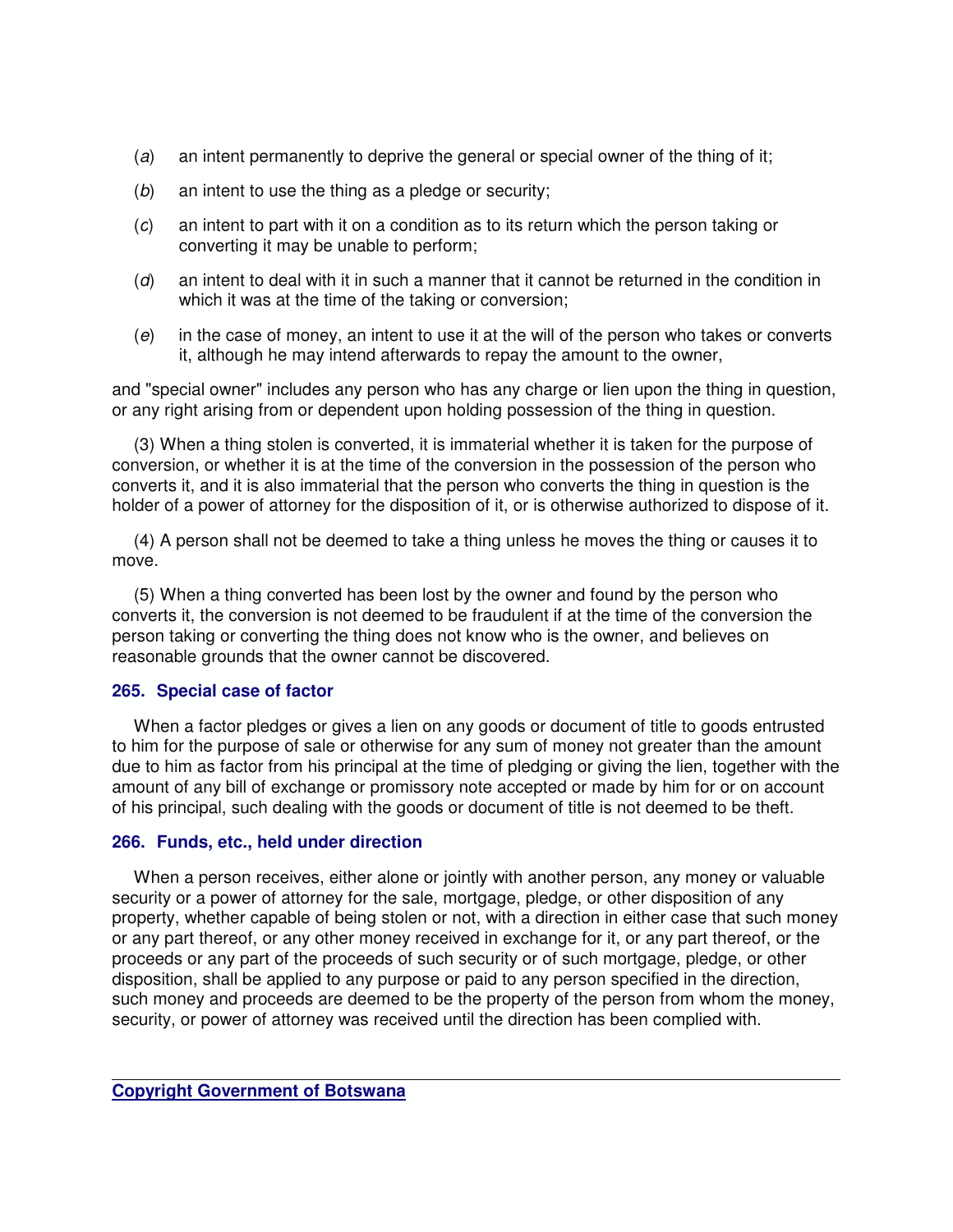#### **267. Funds, etc., received by agents for sale**

 When a person receives, either alone or jointly with another person, any property from another on terms authorizing or requiring him to sell it or otherwise dispose of it, and requiring him to pay or account for the proceeds of the property, or any part of such proceeds, or to deliver anything received in exchange for the property, to the person from whom it is received, or some other person, then the proceeds of the property, and anything so received in exchange for it, are deemed to be the property of the person from whom the property was so received, until they have been disposed of in accordance with the terms on which the property was received, unless it is a part of those terms that the proceeds, if any, shall form an item in a debtor and creditor account between him and the person to whom he is to pay them or account for them, and that the relation of debtor and creditor only shall exist between them in respect thereof.

#### **268. Money received for another**

 When a person receives, either alone or jointly with another person, any money on behalf of another, the money is deemed to be the property of the person on whose behalf it is received, unless the money is received on the terms that it shall form an item in a debtor and creditor account, and that the relation of debtor and creditor only shall exist between the parties in respect of it.

### **269. Theft by persons having an interest in the thing stolen**

 When any person takes or converts anything capable of being stolen under such circumstances as would otherwise amount to theft, it is immaterial that he himself has a special property or interest therein, or that he himself is the owner of the thing taken or converted subject to some special property or interest of some other person therein, or that he is lessee of the thing, or that he himself is one of two or more joint owners of the thing, or that he is a director or officer of a corporation or company or society who are owners of it.

#### **270. Husband and wife**

 (1) While a man and his wife are living together, neither shall, subject to the provisions of subsection (3), be deemed to steal the separate property of the other; but any person who procures either of them to deal with anything which is, to his knowledge, the separate property of the other, in a manner which would be theft if they were not living together, is deemed to have stolen the thing, and may be charged with theft.

 (2) If a man and his wife are married in community of property, the husband shall not, during the subsistence of the community, be deemed to steal from the joint estate; and while the husband and wife are living together, the provisions of subsection (1) shall have effect as if the property of the joint estate was the separate property of the husband.

 (3) Nothing in subsection (1) shall apply to any property of a husband or wife stolen by the other spouse when leaving or deserting or about to leave or desert such husband or wife.

### **271. General punishment for theft**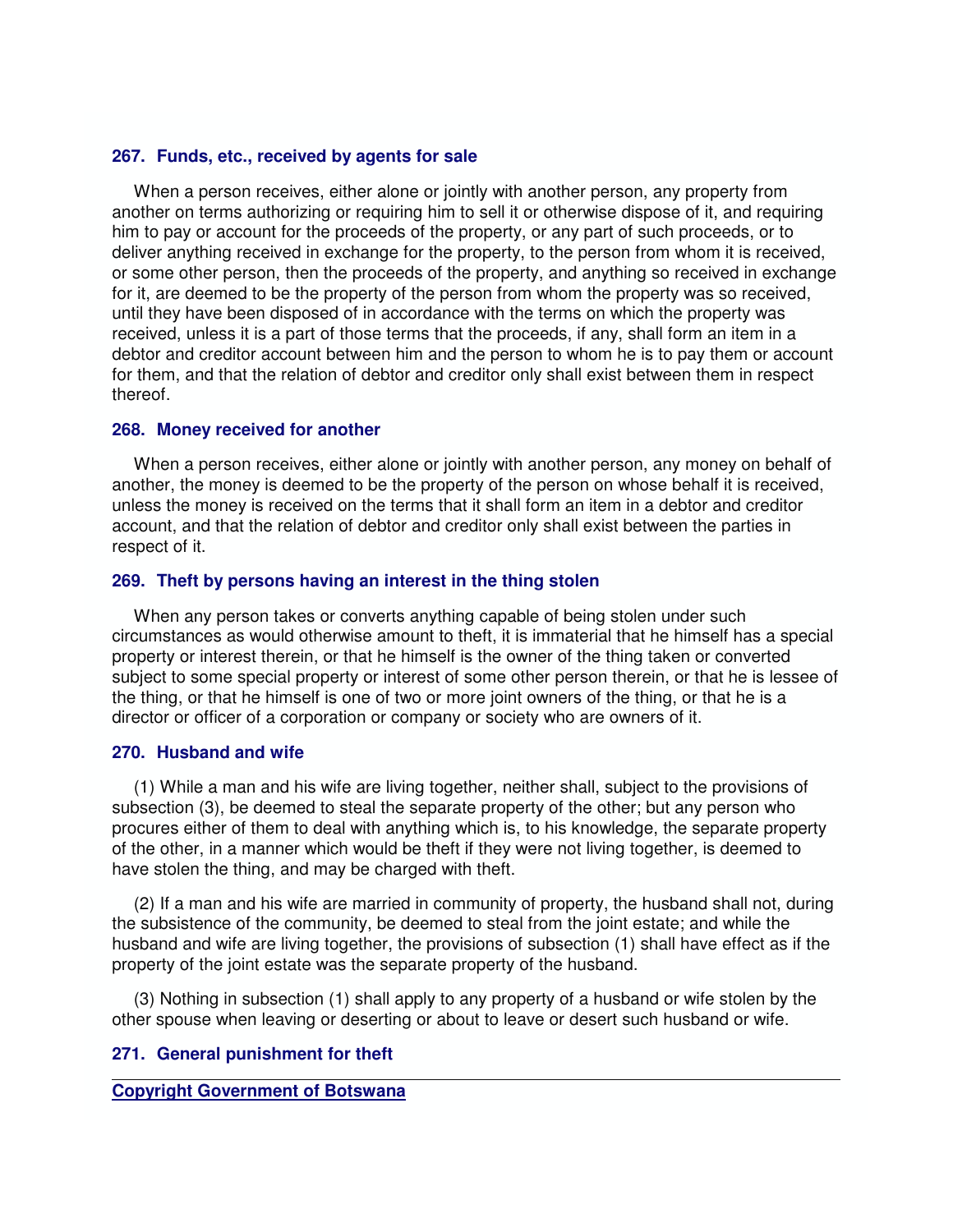Any person who steals anything capable of being stolen is guilty of the offence termed theft, and is liable, unless owing to the circumstances of the theft or the nature of the thing stolen some other punishment is provided, to imprisonment for a term not exceeding three years.

# **272. Stealing wills**

 If the thing stolen is a testamentary instrument, whether the testator is living or dead, the offender is liable to imprisonment for a term not exceeding 10 years.

# **273. Stealing postal matter, etc.**

 If the thing stolen is postal matter or any goods, money or valuable security contained in any postal matter, the offender is liable to imprisonment for a term not exceeding 10 years.

# **274. Stealing stock**

 If the thing stolen is any of the following things, that is to say, a horse, mare, gelding, ass, mule, bull, cow, ox, ram, ewe, wether, goat, pig, or ostrich, or the young thereof, the offender is liable to imprisonment for a term not exceeding 14 years.

# **275. Stealing from the person: stealing goods in transit, etc.**

If a theft is committed under any of the following circumstances, that is to say-

- $(a)$  if the thing is stolen from the person of another;
- (b) if the thing is stolen in a dwelling-house, and its value exceeds P10, or the offender at or immediately before or after the time of stealing uses or threatens to use violence to any person in the dwelling-house;
- (c) if the thing is stolen from any kind of vessel or vehicle or place of deposit used for the conveyance or custody of goods in transit from one place to another;
- (d) if the thing stolen is attached to or forms part of a railway;
- (e) if the thing is stolen from a vessel which is in distress or wrecked or stranded;
- $(f)$  if the thing is stolen from a public office in which it is deposited or kept;
- $(q)$  if the offender, in order to commit the offence, opens any locked room, box, or other receptacle, by means of a key or other instrument,

the offender is liable to imprisonment for a term not exceeding 10 years.

### **276. Stealing by persons in public service**

 If the offender is a person employed in the public service and the thing stolen is the property of the State or came into the possession of the offender by virtue of his employment, he is liable to imprisonment for a term not exceeding seven years.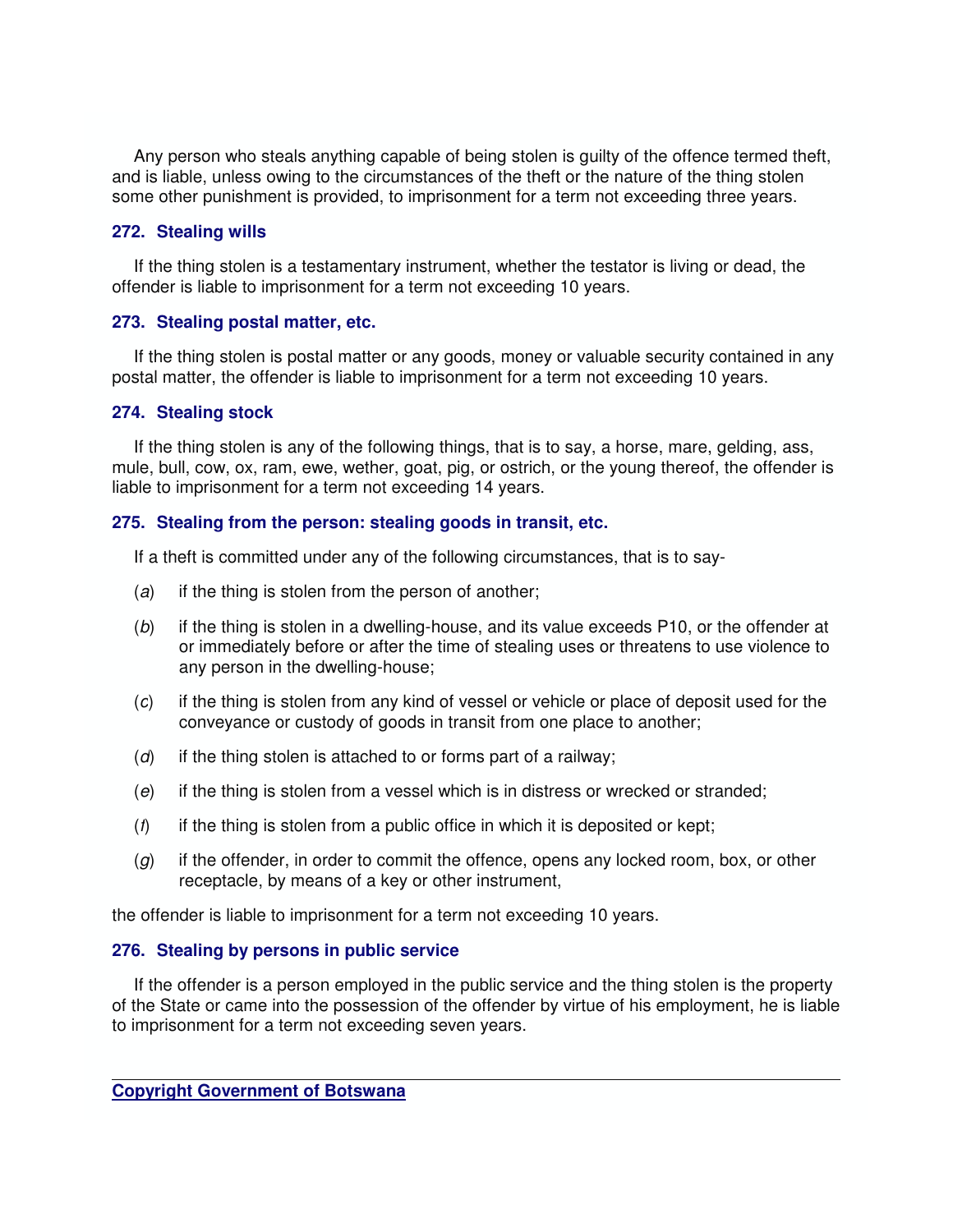# **277. Stealing by clerks and servants**

 If the offender is a clerk or servant, and the thing stolen is the property of his employer, or came into the possession of the offender on account of his employer, he is liable to imprisonment for a term not exceeding seven years.

# **278. Stealing by directors or officers of companies**

 If the offender is a director or officer of a corporation or company, and the thing stolen is the property of the corporation or company, he is liable to imprisonment for a term not exceeding seven years.

# **279. Stealing by agents, etc.**

If the thing stolen is any of the following things, that is to say-

- (a) property which has been received by the offender with a power of attorney for the disposition thereof;
- (b) property which has been entrusted to the offender either alone or jointly with any other person for him to retain in safe custody or to apply, pay, or deliver for any purpose or to any person the same or any part thereof or any proceeds thereof;
- (c) property which has been received by the offender either alone or jointly with any other person for or on account of any other person;
- (d) the whole or part of the proceeds of any valuable security which has been received by the offender with a direction that the proceeds thereof should be applied to any purpose or paid to any person specified in the direction;
- (e) the whole or part of the proceeds arising from any disposition of any property, which have been received by the offender by virtue of a power of attorney for such disposition, such power of attorney having been received by the offender with a direction that such proceeds should be applied to any purpose or paid to any person specified in the direction,

the offender is liable to imprisonment for a term not exceeding seven years.

### **280. Stealing by tenants or lodgers**

 If the thing stolen is a fixture or goods let to the offender to be used by him with a house or lodging, and its value exceeds P10, he is liable to imprisonment for a term not exceeding seven years.

### **281. Stealing after previous conviction**

 If the offender, before committing the theft, had been convicted of a theft punishable under any of sections 271 to 280, he is liable to imprisonment for a term not exceeding seven years.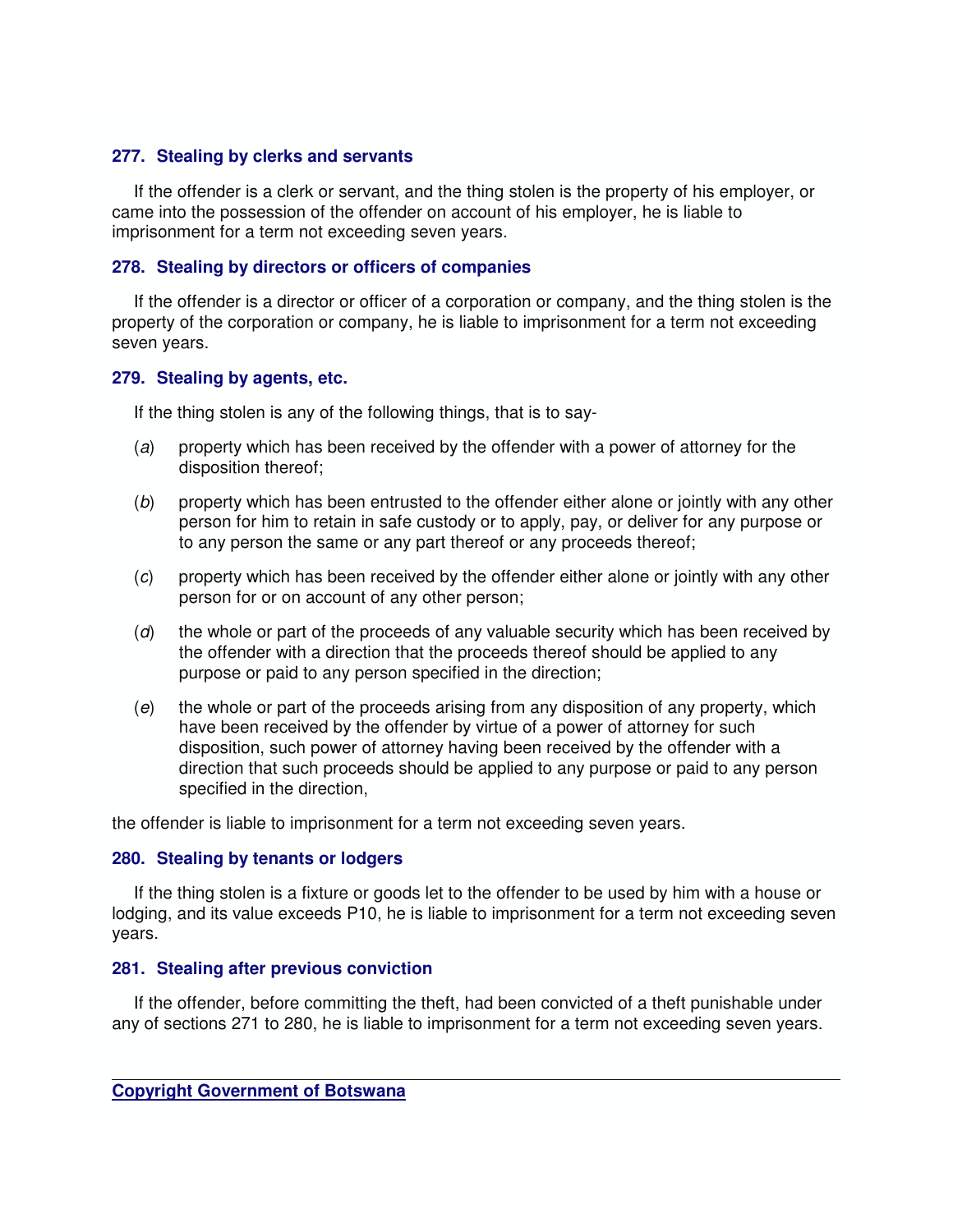#### **Offences allied to Stealing (ss 282-290)**

#### **282. Concealing registers**

 Any person who, with intent to defraud, conceals or takes from its place of deposit any register which is authorized or required by law to be kept for authenticating or recording the execution of any deed or the title to any property, or for recording births, baptisms, marriages, deaths or burials, or a copy of any part of any such register which is required by law to be sent to any public office, is guilty of an offence and is liable to imprisonment for a term not exceeding 10 years.

#### **283. Concealing wills**

 Any person who, with intent to defraud, conceals any testamentary instrument, whether the testator is living or dead, is guilty of an offence and is liable to imprisonment for a term not exceeding 10 years.

#### **284. Concealing deeds**

 Any person who, with intent to defraud, conceals the whole or part of any document which is evidence of title to any land or of any right or interest in any land, is guilty of an offence and is liable to imprisonment for a term not exceeding three years.

#### **285. Killing animals with intent to steal**

 Any person who kills any animal capable of being stolen with intent to steal the skin or carcass, or any part of the skin or carcass is guilty of an offence, and is liable to the same punishment as if he had stolen the animal.

#### **286. Severing with intent to steal**

 Any person who makes anything movable with intent to steal it is guilty of an offence, and is liable to the same punishment as if he had stolen the thing after it has become movable.

#### **287. Fraudulent disposal of mortgaged goods**

 (1) Any person who, being the mortgagor of mortgaged goods, removes or disposes of the goods without the consent of the mortgagee, and with intent to defraud, is guilty of an offence.

 (2) In this section the term "mortgaged goods" means any corporeal movables which, while remaining in the possession of the mortgagor, are subject, by virtue of the provisions of a written instrument, to any general or special mortgage.

#### **288. Fraudulently dealing with minerals in mines**

 Any person who takes, conceals, or otherwise disposes of any ore or any metal or mineral in or about a mine, with intent to defraud any person, is guilty of an offence and is liable to imprisonment for a term not exceeding five years.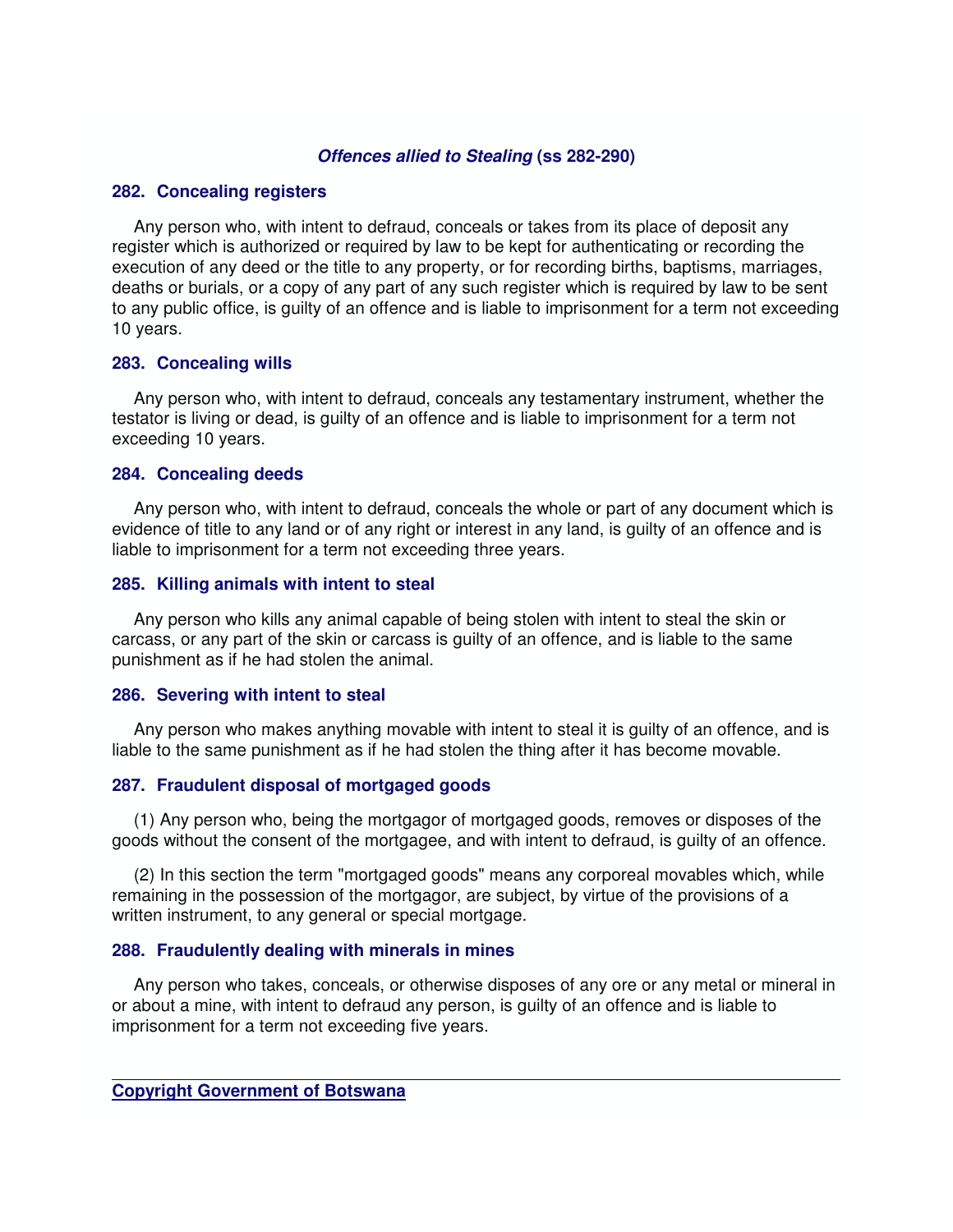### **289. Fraudulent appropriation of power**

 Any person who fraudulently abstracts or diverts to his own use or to the use of any other person any mechanical, illuminating, or electrical power derived from any machine, apparatus or substance, the property of another person, is guilty of an offence and is liable to imprisonment for a term not exceeding five years.

#### **290. Unlawful use of vehicles, animals, etc.**

 Any person who unlawfully and without colour of right, but not so as to be guilty of stealing, takes or converts to his own use or to the use of any other person, any draught or riding animal or any vehicle or cycle, however propelled, or any vessel, shall be guilty of an offence and shall be liable to imprisonment for a term not exceeding six months or to a fine not exceeding P100, or to both.

### **Robbery and Extortion (ss 291-298)**

### **291. Definition of robbery**

 Any person who steals anything, and, at or immediately before or immediately after the time of stealing it, uses or threatens to use actual violence to any person or property in order to obtain or retain the thing stolen or to prevent or overcome resistance to its being stolen or retained, is guilty of the offence termed robbery.

#### **292. Punishment of robbery**

 (1) Any person who commits the offence of robbery is liable to imprisonment for a term not exceeding 20 years with corporal punishment.

 (2) If the offender is armed with any dangerous or offensive weapon or instrument, or is in company with one or more other person or persons, or if, at or immediately before or immediately after the time of the robbery, he wounds, beats, strikes, or uses any other personal violence to any person, he shall be sentenced to a term of imprisonment of not less than 10 years.

#### **293. Attempted robbery**

 (1) Any person who assaults any person with intent to steal anything, and, at or immediately before or immediately after the time of the assault, uses or threatens to use actual violence to any person or property in order to obtain the thing intended to be stolen, or to prevent or overcome resistance to its being stolen, is guilty of an offence and is liable to imprisonment for a term not exceeding 14 years with corporal punishment.

 (2) If the offender is armed with any dangerous or offensive weapon or instrument, or is in company with one or more other person or persons, or if, at or immediately before or immediately after the time of the assault, he wounds, beats, strikes, or uses any other personal violence to any person, he shall be sentenced to a term of imprisonment of not less than 10 years.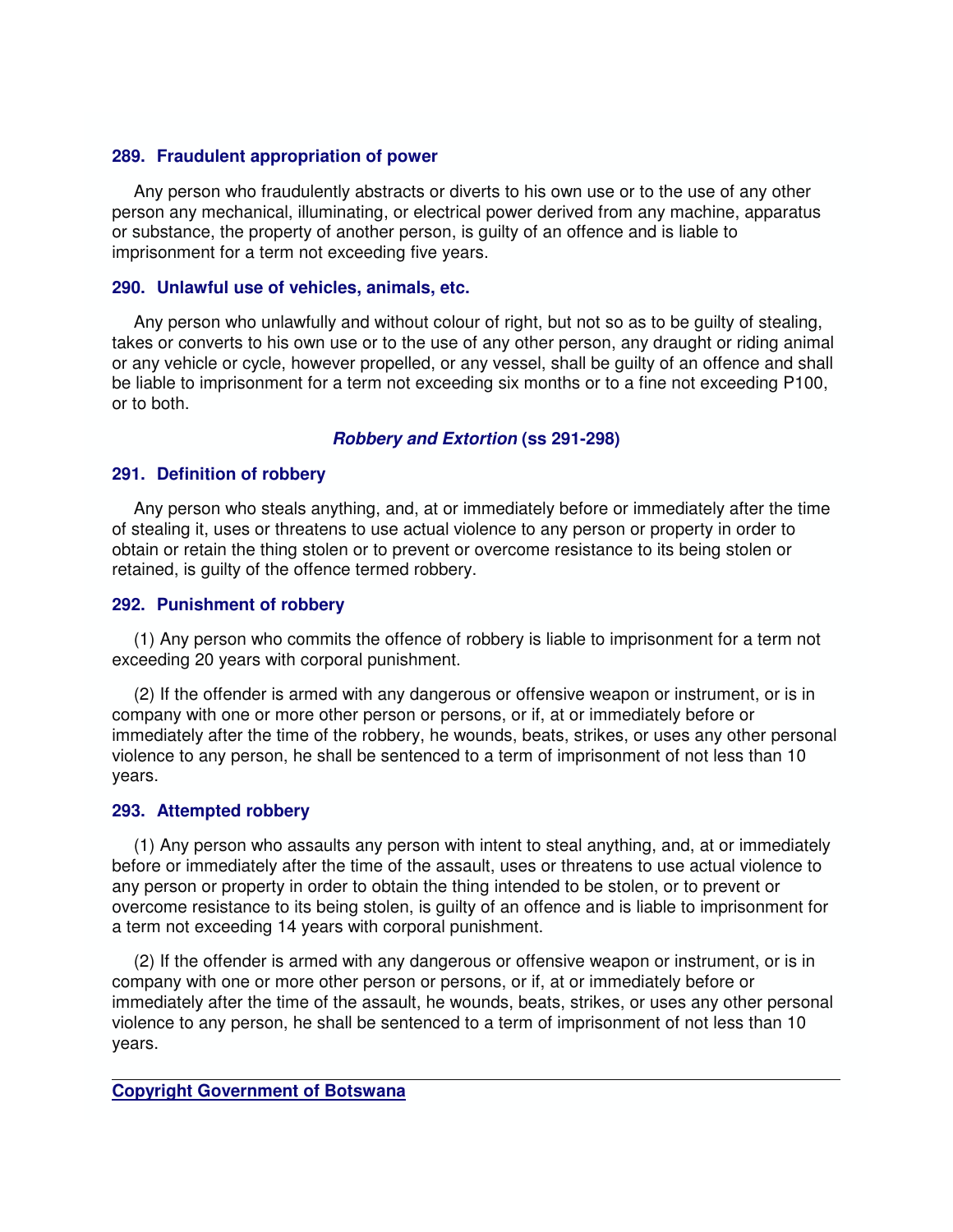# **294. Assault with intent to steal**

 Any person who assaults any person with intent to steal anything is guilty of an offence and is liable to imprisonment for a term not exceeding three years.

# **295. Demanding property by written threats**

 Any person who, with intent to extort or gain anything from any person, and knowing the contents of the writing, causes any person to receive any writing demanding anything from any person without reasonable or probable cause, and containing threats of any injury or detriment of any kind to be caused to any person, either by the offender or any other person, if the demand is not complied with, is guilty of an offence and is liable to imprisonment for a term not exceeding 14 years.

# **296. Attempts at extortion by threats**

- (1) Any person who, with intent to extort or gain anything from any person-
- (a) accuses or threatens to accuse any person of committing any offence, or of offering or making any solicitation or threat to any person as an inducement to commit or permit the commission of any offence;
- (b) threatens that any person shall be accused by any other person of any offence, or of any such act; or
- (c) knowing the contents of the writing, causes any person to receive any writing containing any such accusation or threat aforesaid,

is guilty of an offence, and if the accusation or threat of accusation is of-

- (i) an offence for which the punishment of death or imprisonment for life may be inflicted;
- (ii) any of the offences defined in sections 141 to 169, or an attempt to commit any of such offences;
- (iii) an assault with intent to have carnal knowledge of any person against the order of nature, or an unlawful and indecent assault upon a male person; or
- (iv) a solicitation or threat offered or made to any person as an inducement to commit or permit the commission of any of the offences aforesaid,

the offender is liable to imprisonment for a term not exceeding 14 years; and in any other case the offender is liable to imprisonment for a term not exceeding 10 years.

 (2) It is immaterial whether the person accused or threatened to be accused has or has not committed the offence or act of which he is accused or threatened to be accused.

# **297. Procuring execution of deeds, etc. by threats**

Any person who, with intent to defraud, and by means of any unlawful violence to, or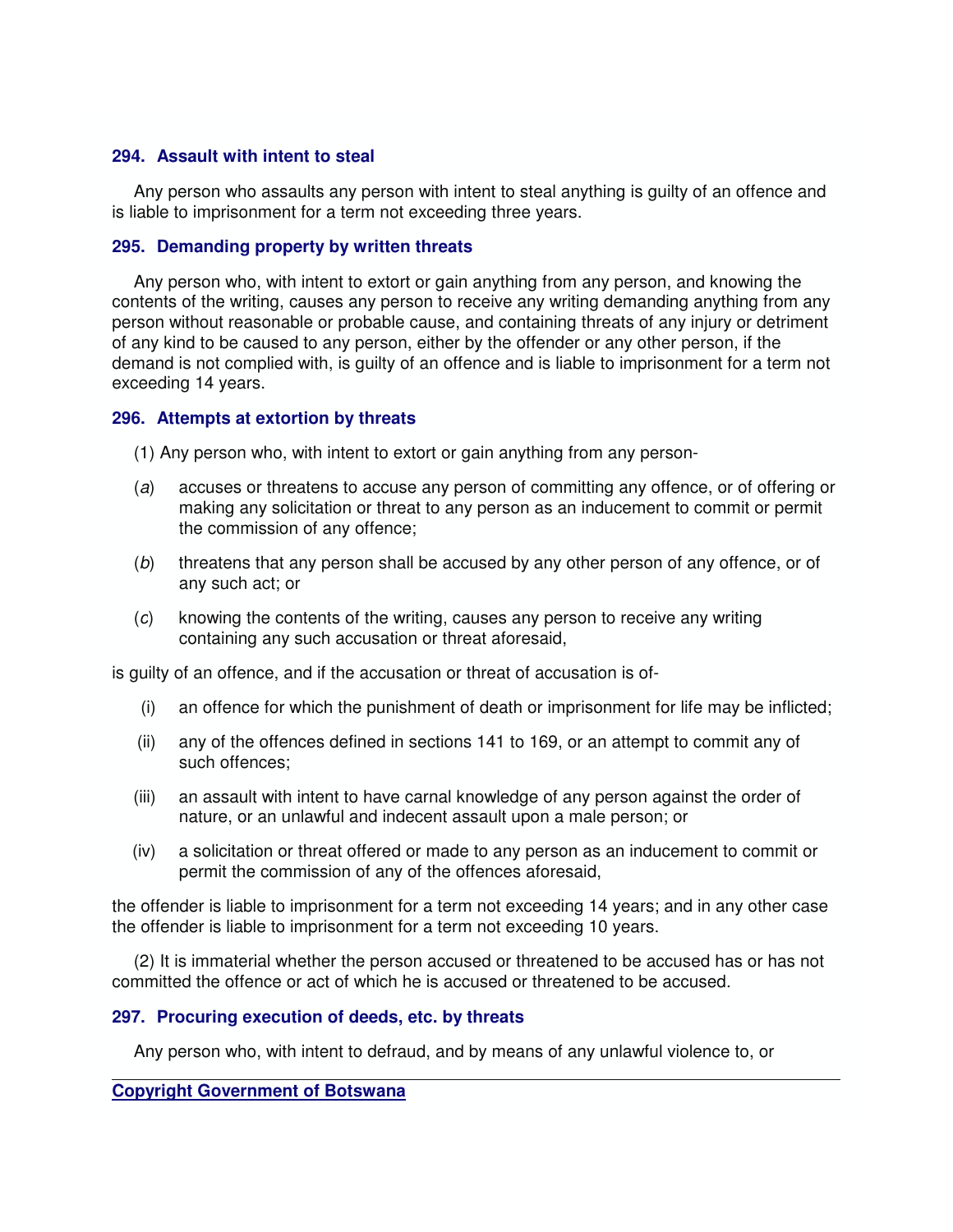restraint of, the person of another, or by means of any threat of violence or restraint to be used to the person of another, or by means of accusing or theatening to accuse any person of committing any offence or by offering or making any solicitation or threat to any person as an inducement to commit or permit the commission of any offence, compels or induces any person-

- (a) to execute, make, accept, endorse, alter, or destroy the whole or any part of any valuable security; or
- (b) to write any name or impress or affix any seal upon or to any paper or parchment, in order that it may be afterwards made or converted into or used or dealt with as a valuable security,

is guilty of an offence and is liable to imprisonment for a term not exceeding 14 years.

# **298. Demanding property with menaces**

 Any person who, with intent to steal anything demands it from any person with menaces or force, is guilty of an offence and is liable to imprisonment for a term not exceeding five years.

# **Burglary, Housebreaking and Similar Offences (ss 299-306)**

### **299. Definition of breaking and entering**

 (1) A person who breaks any part, whether external, or internal, of a building, or opens by unlocking, pulling, pushing, lifting, or any other means whatever, any door, window, shutter, cellar, flap, or other thing, intended to close or cover an opening in a building, or an opening giving passage from one part of a building to another, is deemed to break the building.

 (2) A person is deemed to enter a building as soon as any part of his body or any part of any instrument used by him is within the building.

 (3) A person who obtains entrance into a building by means of any threat or artifice used for that purpose, or by collusion with any person in the building, or who enters an aperture of the building left open for any purpose, but not intended to be ordinarily used as a means of entrance, is deemed to have broken and entered the building.

### **300. House-breaking and burglary**

- (1) Any person who-
- (a) breaks and enters any building, tent or vessel used as a human dwelling with intent to commit therein any offence punishable under this Code with death or with imprisonment for three years or more; or
- (b) having entered any building, tent or vessel used as a human dwelling with intent to commit such an offence therein, or having committed such an offence in any such building, tent or vessel, breaks out thereof,

is guilty of an offence termed housebreaking and is liable to imprisonment for a term not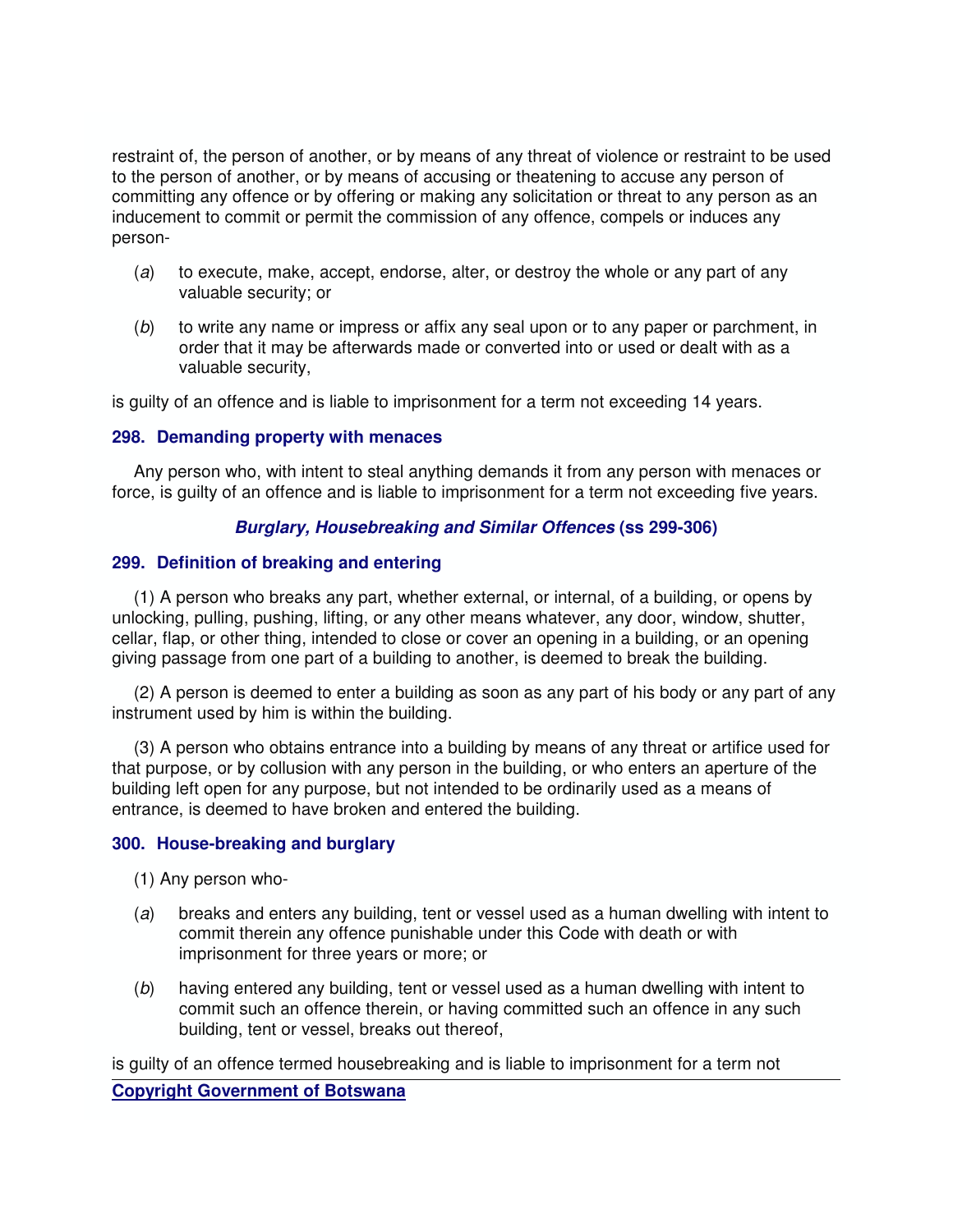exceeding 10 years with corporal punishment.

 (2) If the offence is committed in the night, it is termed burglary, and the offender is liable to imprisonment for a term not exceeding 14 years, with corporal punishment.

# **301. Entering dwelling-house with intent to commit certain serious offences**

 (1) Any person who enters or is in any building, tent or vessel used as a human dwelling with intent to commit any offence punishable under this Code with death or with imprisonment for three years or more, is guilty of an offence and is liable to imprisonment for a term not exceeding seven years, with corporal punishment.

 (2) If the offence is committed in the night, the offender is liable to imprisonment for a term not exceeding 10 years with corporal punishment.

# **302. Breaking into building and committing certain serious offences**

Any person who-

- (a) breaks and enters a schoolhouse, shop, warehouse, store, office, counting-house, garage, pavilion, club, factory or workshop, or any building belonging to the State, or to any local authority, or a building which is adjacent to a dwelling-house and occupied with it, but is not part of it, or any building used as a place of worship, and commits therein any offence punishable under this Code with death or with imprisonment for a term of three years or more; or
- (b) breaks out of the same having committed any such offence therein,

is guilty of an offence and is liable to imprisonment for a term not exceeding seven years, with corporal punishment.

# **303. Breaking into building with intent to commit certain serious offences**

 Any person who breaks and enters a schoolhouse, shop, office, counting-house, garage, pavilion, club, factory or workshop or any building belonging to the State, or to any local authority, or a building which is adjacent to a dwelling-house and occupied with it, but is not part of it, or any building used as a place of worship, with intent to commit therein any offence punishable under this Code with death or with imprisonment for three years or more, is guilty of an offence and is liable to imprisonment for a term not exceeding seven years, with corporal punishment.

# **304. Being armed, etc. with intent to commit certain serious offences**

- (1) Any person who is found under any of the following circumstances, that is to say-
- (a) being armed with any dangerous or offensive weapon or instrument, and being so armed with intent to break or enter a dwelling-house, and to commit therein any offence punishable under this Code with death or with imprisonment for three years or more;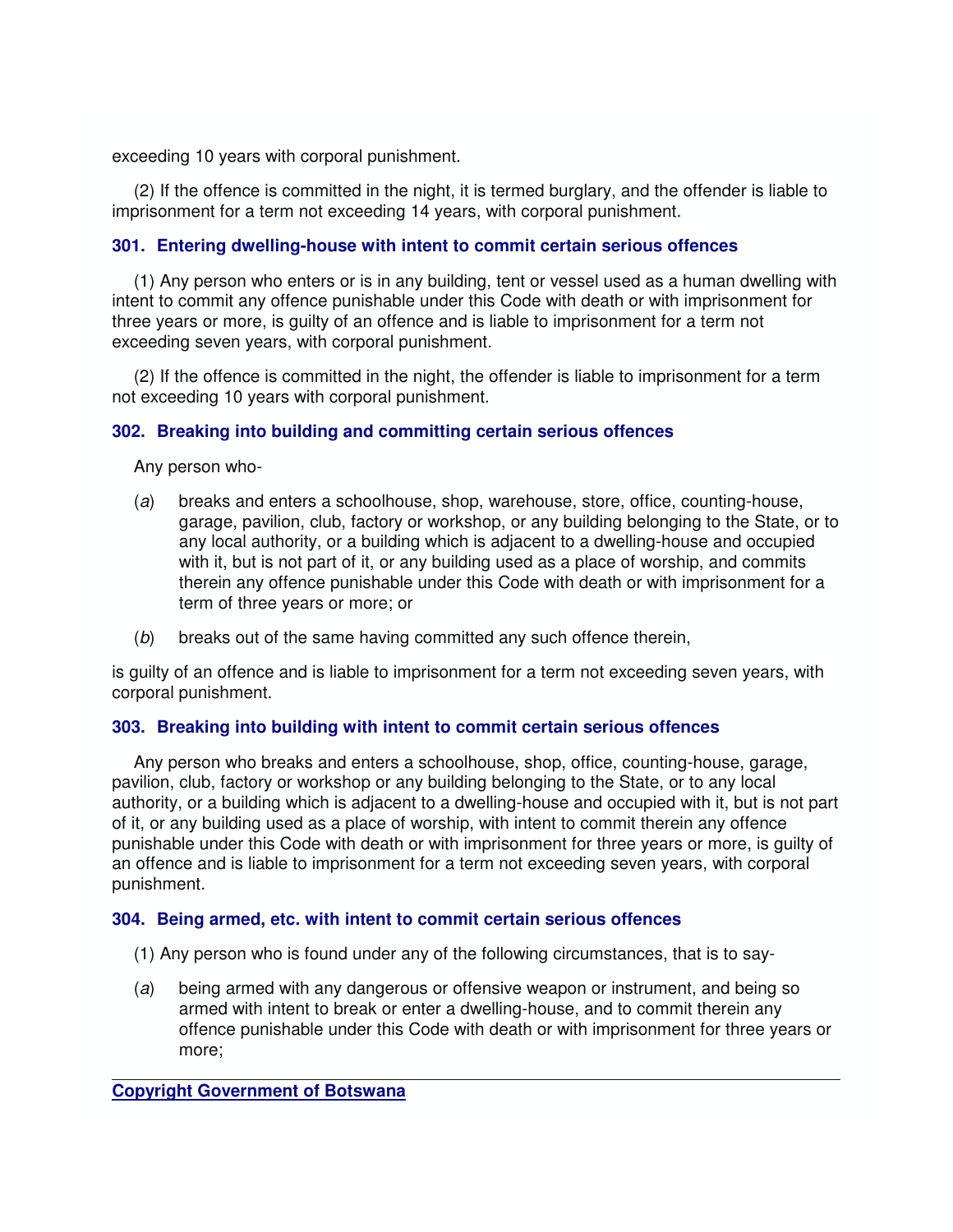- (b) being armed as aforesaid by night, and being so armed with intent to break or enter any building whatever, and to commit such an offence therein;
- (c) having in his possession by night without lawful excuse, the proof of which lies on him, any instrument of house-breaking;
- (d) having in his possession by day any such instrument with intent to commit such an offence;
- (e) having his face masked or blackened or being otherwise disguised, with intent to commit such an offence;
- (f) being in any building whatever by night with intent to commit such an offence therein;
- $(g)$  being in any building whatever by day with intent to commit such an offence therein, and having taken precautions to conceal his presence,

is guilty of an offence and is liable to imprisonment for a term not exceeding three years.

 (2) If the offender has been previously convicted of an offence relating to property which is punishable under this Code with death or with imprisonment for three years or more, he is liable to imprisonment for a term not exceeding 10 years.

### **305. Criminal trespass**

- (1) Any person who-
- (a) enters into or upon property in the possession of another with intent to commit an offence or to intrude upon the privacy of any woman or girl or to intimidate, insult or annoy any person lawfully in possession of such property;
- (b) having lawfully entered into or upon such property unlawfully remains there with intent thereby to intimidate, insult or annoy any such person or with intent to commit any offence or to intrude upon the privacy of any woman or girl,

is guilty of the offence termed criminal trespass and is liable to imprisonment for a term not exceeding three months.

 (2) If the property upon which the offence is committed is any building, tent or vessel used as a human dwelling or any building used as a place of worship or as a place for the custody of property the offender is liable to imprisonment for a term not exceeding one year.

### **306. Forfeiture**

 When any person is convicted of an offence, or of an attempt to commit an offence or of counselling or procuring the commission of an offence, under this Division, the court may order that any dangerous or offensive weapon or instrument of house-breaking carried or used in connection with the offence shall be forfeited to the State.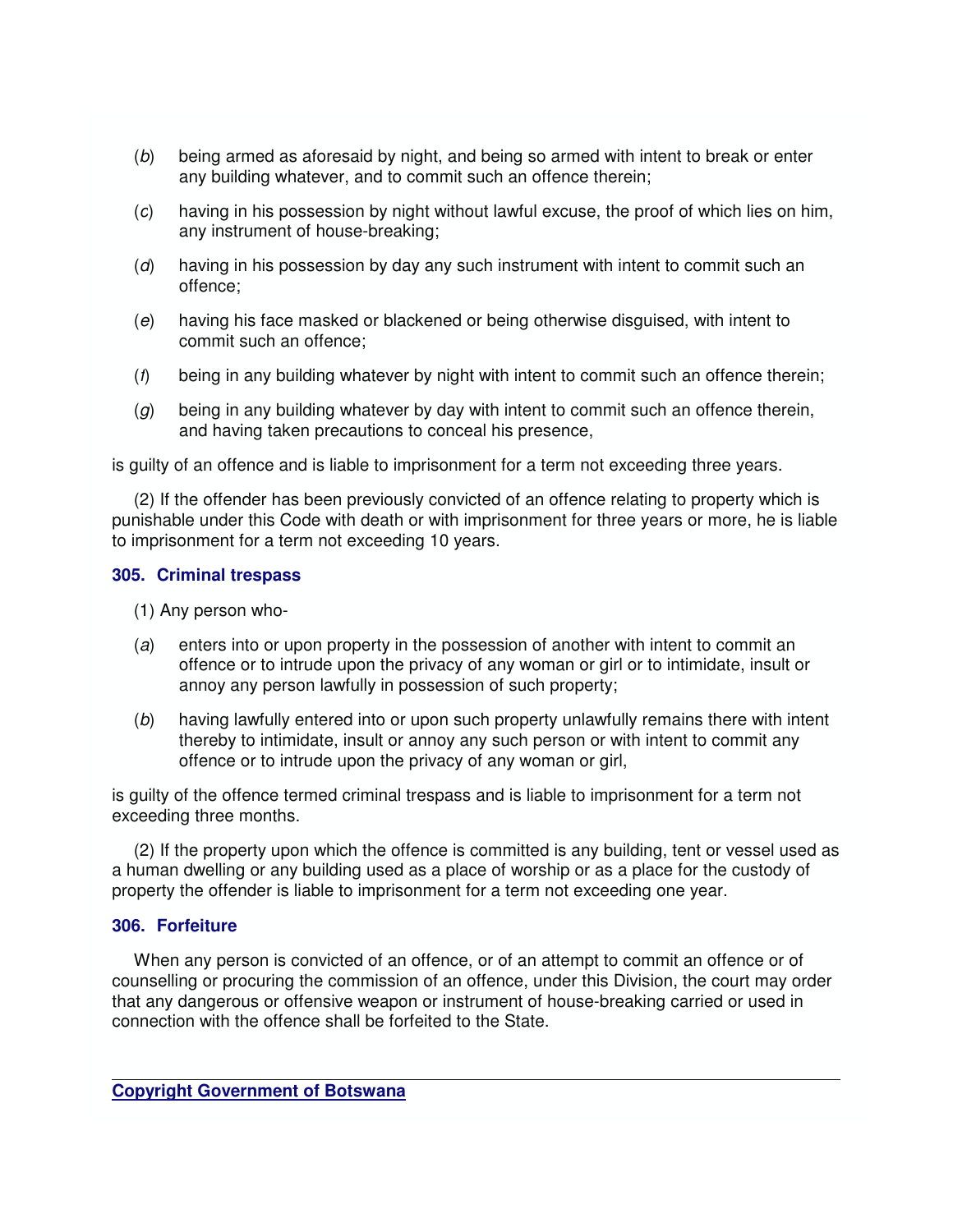### **False Pretences (ss 307-316)**

#### **307. Definition of false pretence**

 Any representation, made by words, writing or conduct, of a matter of fact, either past or present, which representation is false in fact, and which the person making it knows to be false or does not believe to be true, is a false pretence.

### **308. Obtaining by false pretence**

 Any person who by any false pretence, and with intent to defraud, obtains from any other person anything capable of being stolen, or induces any other person to deliver to any person anything capable of being stolen, is capable of an offence and is liable to imprisonment for a term not exceeding seven years.

#### **309. Obtaining execution of a deed or security by false pretences**

 Any person who by any false pretence, and with intent to defraud, induces any person to execute, make, accept, endorse, alter, or destroy the whole or any part of any valuable security, or to write any name or impress, or affix any seal upon or to any paper or parchment in order that it may be afterwards made or converted into or used or dealt with as a valuable security, is guilty of an offence and is liable to imprisonment for a term not exceeding seven years.

#### **310. Cheating**

 Any person who by means of any fraudulent trick or device obtains from any other person anything capable of being stolen, or induces any other person to deliver to any person anything capable of being stolen or to pay or deliver to any person any money or goods or any greater sum of money or greater quantity of goods than he would have paid or delivered but for such trick or device, is guilty of an offence and is liable to imprisonment for a term not exceeding seven years.

### **311. Obtaining credit, etc. by false pretences**

Any person who-

- (a) in incurring any debt or liability obtains credit by any false pretence or by means of any other fraud;
- (b) with intent to defraud his creditors or any of them, makes or causes to be made any gift, delivery, or transfer of or any charge on his property; or
- (c) with intent to defraud his creditors or any of them conceals, sells or removes any part of his property since or within two months before the date of any unsatisfied judgment or order for payment of money obtained against him,

is guilty of an offence and is liable to imprisonment for a term not exceeding three years.

### **312. Conspiracy to defraud**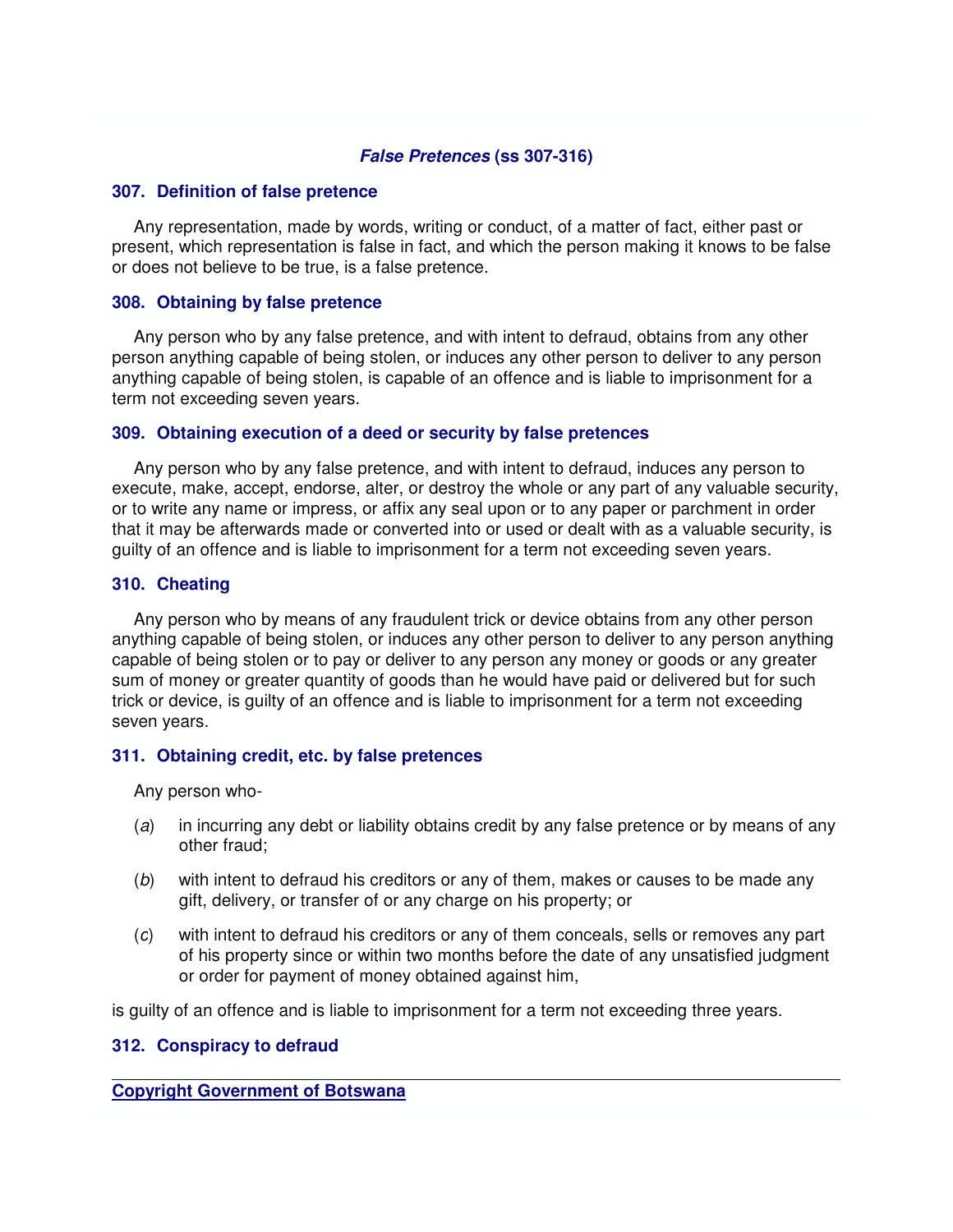Any person who conspires with another by deceit or any fraudulent means to affect the market price of anything publicly sold, or to defraud the public, or any person, whether a particular person or not, or to extort any property from any person, is guilty of an offence and is liable to imprisonment for a term not exceeding three years.

### **313. Pretending to tell fortunes**

 Any person who for gain or reward undertakes to tell fortunes, or pretends from his skill or knowledge in any occult science to discover where or in what manner anything supposed to have been stolen or lost may be found, is guilty of an offence.

### **314. Obtaining registration, etc., by false pretence**

 Any person who wilfully procures or attempts to procure for himself or any other person any registration, licence or certificate under any law by any false pretence, is guilty of an offence.

### **315. False declaration for passport**

 Any person who makes a statement which is to his knowledge untrue for the purpose of procuring a passport, whether for himself or any other person, is guilty of an offence.

# **316. Travelling on train without free pass or a ticket prohibited**

 (1) Subject to the provisions of this section, no person shall enter a coach or other vehicle of the railways in the country for the purpose of travelling therein as a passenger unless he has with him a valid pass or ticket.

 (2) If a passenger travels in a train without having a free pass or valid ticket with him, or being in or having alighted from a train, fails or refuses to present for examination or to deliver up his free pass or ticket immediately on being required to do so, he shall be liable to pay on the demand of any authorized servant, the excess charge determined by the General Manager.

 (3) A passenger on whom a demand is made to pay the excess charge in accordance with the provisions of subsection (2) shall be liable to pay in addition to the ordinary fare for the distance which he has travelled or is travelling or, if there is any doubt as to the station from which he originally started, the fare from the station from which the train originally started or, if the tickets of passengers travelling in the train have been examined since the original starting of the train, the ordinary fare from the place where the tickets were examined or, if they have been examined more than once, the place where they were last examined.

 (4) If a passenger travels or attempts to travel in a portion of a train of a higher class than that for which he has obtained a free pass or ticket, or travels beyond the place authorized by his free pass or ticket, he shall be liable to pay on the demand of any authorized servant, the excess charge determined by the General Manager in addition to any difference between any fare paid by him and the fare in respect of such journey as he has made:

Provided that the excess charge shall in no case exceed-

(i) if the liability to pay it arises under subsections (2) and (3), the amount of the ordinary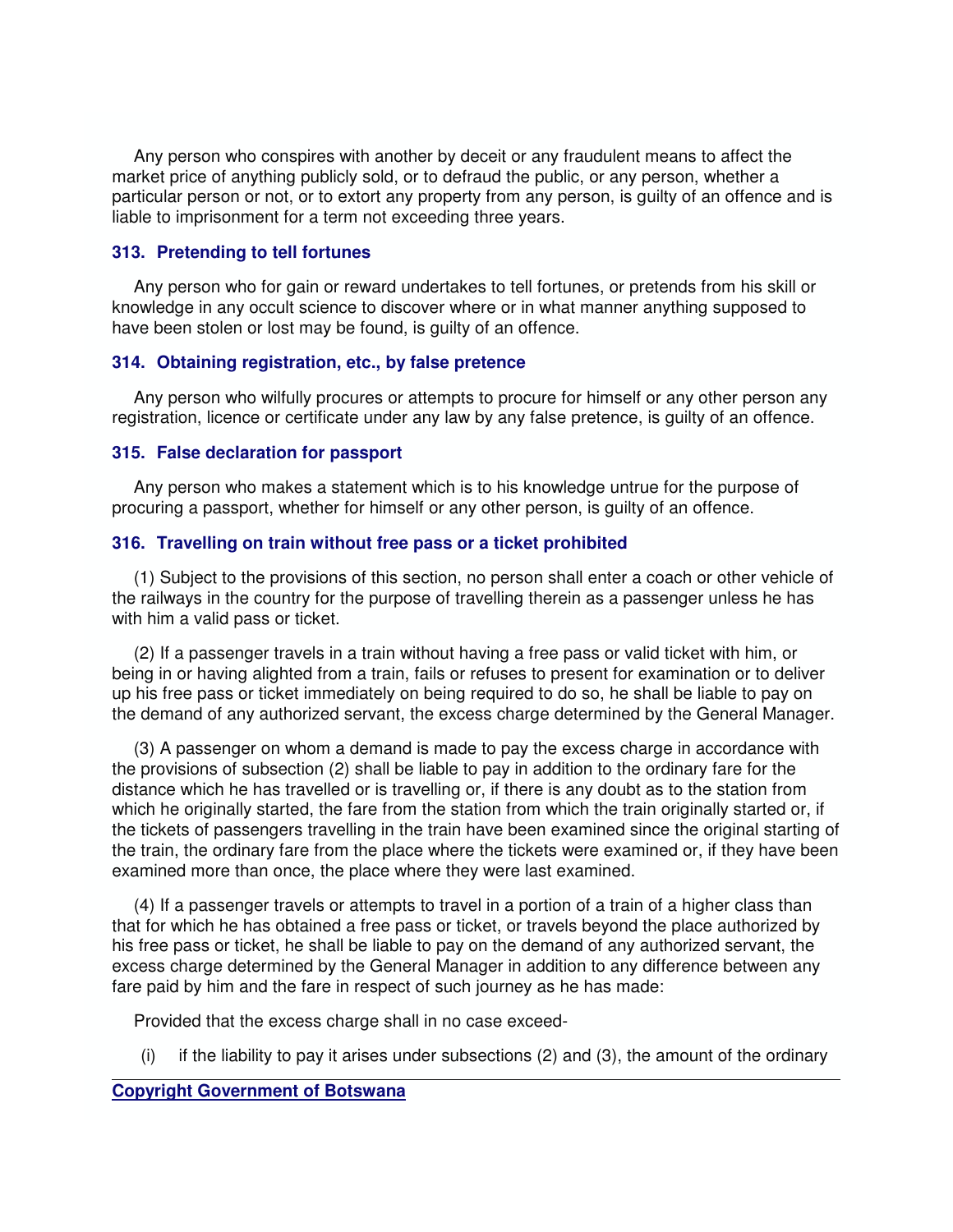single fare which the passenger incurring the charge is liable to pay under those subsections, or

 (ii) if the liability to pay arises under this subsection, the amount of the difference between the fare paid by the passenger incurring the charge and the fare payable in respect of such journey as he has made:

 Provided further that the General Manager may prescribe particular circumstances under which no excess charge shall be demanded.

 (5) If any person wilfully refuses to pay the amounts due by him under this section to any servant demanding such amount, it shall be lawful for any station master or other authorized employee to arrest that person without warrant and detain him in custody and bring him as speedily as possible before a court having jurisdiction to be dealt with according to law on a charge of such wilful refusal; and he shall be liable on conviction to undergo corporal punishment not exceeding six strokes or to a fine not exceeding P100, or to both:

 Provided that no person shall be arrested or detained without a warrant unless there is reasonable ground for believing that except by the arrest of the person offending he could not be found or made answerable to justice without delay, trouble or expense.

 (6) It shall be the duty of the court passing any sentence under this section to impose, in addition to the sentence, a further fine equal to the amount payable to the railways for the fare and excess charge payable or due by the accused in respect of the journey performed by him in the class in which he was travelling, and such court may, in addition order that if on the payment of the fine or at the expiration of the sentence the further fine has not been paid, the person convicted shall be imprisoned for a further period not exceeding one month.

 (7) The railways shall refund any fare or difference in fare paid under the provisions of this section:

Provided that-

- (i) application for the refund is made within 14 days from the date of payment, and
- (ii) the applicant had at the time he made the payment a valid subsisting ticket or free pass available for the journey on which he was found without a ticket, or some bona fide reason for being without such ticket or free pass.

 (8) For the purposes of this section the "General Manager" means the person designated as General Manager under section 10 of the Botswana Railways Act or performing the functions of the General Manager.

# **Receiving Property Stolen or Unlawfully Obtained and Like Offences (ss 317-320)**

# **317. Receiving stolen property, etc.**

 (1) Any person who receives or retains any property knowing or having reason to believe the same to have been stolen, or unlawfully taken, extorted, obtained or disposed of, in a manner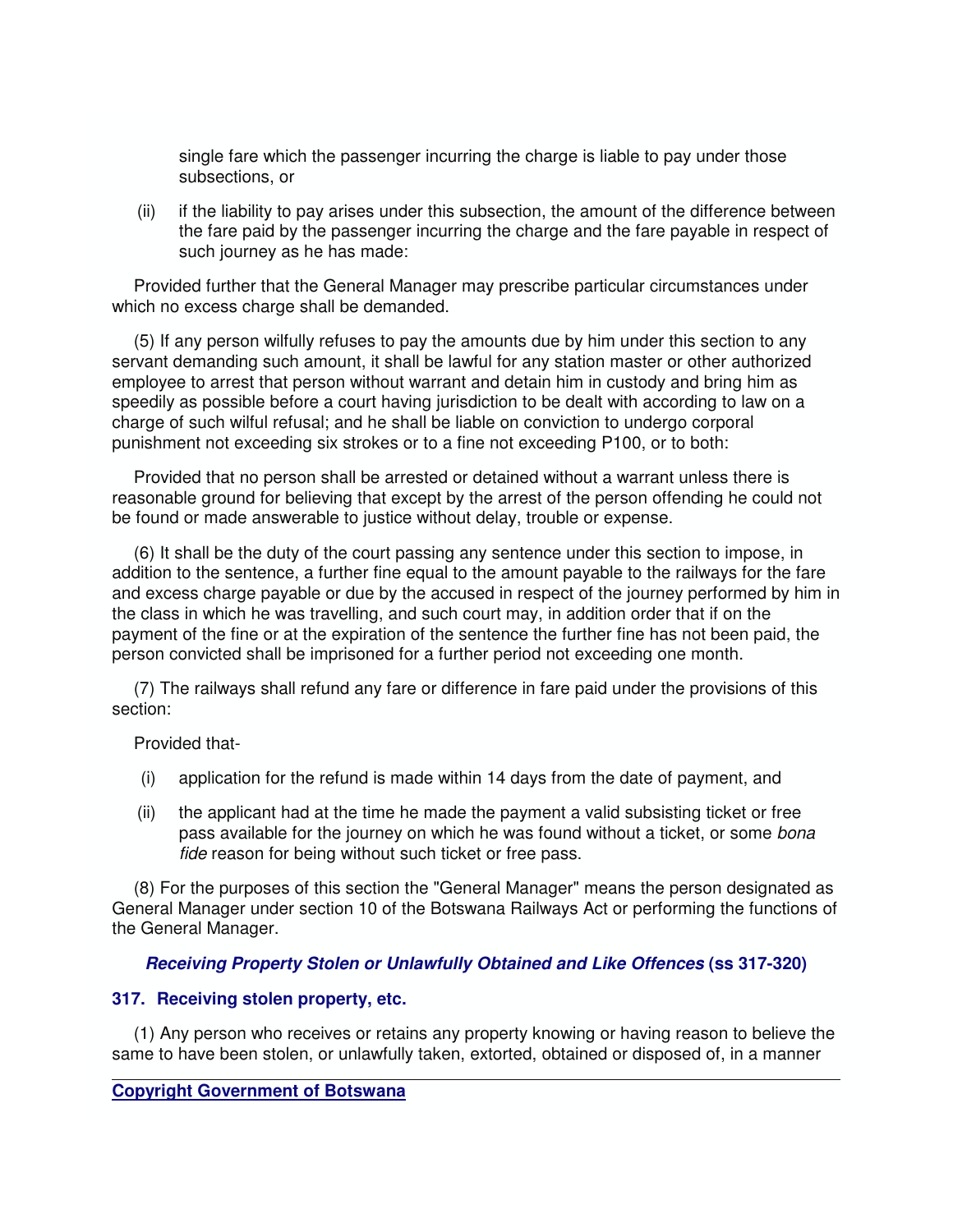which constitutes an offence punishable under this Code with death, or with imprisonment for three years or more, is guilty of an offence and is liable to imprisonment for a term not exceeding 14 years.

 (2) Any person who receives or retains any property knowing or having reason to believe the same to have been unlawfully taken, obtained, converted or disposed of in a manner which constitutes any other offence, is guilty of an offence and is liable to the same punishment as the offender by whom the property was unlawfully obtained, converted or disposed of.

 (3) Any person who assists in concealing or disposing of or making away with any property which he knows or has reason to believe to have been stolen or obtained, in any way whatsoever under circumstances which amount to an offence, is guilty of an offence and is liable to imprisonment for a term not exceeding three years.

 (4) No person shall be convicted of an offence under this section unless it is proved that the property which is the subject matter of the charge has in fact been stolen, or unlawfully taken, extorted, obtained, converted or disposed of.

### **318. Person suspected of possessing, carrying or conveying stolen property**

 Any person who is found by a peace officer to be in possession of, or carrying or conveying in any manner, anything which is reasonably suspected of having been stolen or unlawfully obtained and he is unable to give a satisfactory account as to how he came by it is guilty of an offence.

### **319. Marking and possession of public stores**

 (1) The Minister may, by order published in the Gazette, give directions as to the marks which may be applied in or on any stores under the control of any branch or department of, and being the property of, the Government of Botswana.

 (2) Any person who is charged with conveying or having in his possession, or keeping in any building or place, whether open or enclosed, any stores so marked, which may be reasonably suspected of having been stolen or unlawfully obtained, and who does not give an account to the satisfaction of the court how he came by the same, is guilty of an offence.

 (3) Any person conveying or having in his possession, or keeping in any building or place, whether open or enclosed, any stores being the property of the armed forces of Botswana, which may reasonably be suspected of having been stolen or unlawfully obtained, and who does not give an account to the satisfaction of the court of how he came by the same, shall be guilty of an offence.

 (4) For the purposes of this section, "stores" means goods and includes any single store or article or part thereof; and "marks" includes any part of a mark.

### **320. Receiving goods stolen outside Botswana**

 Any person who, without lawful excuse, knowing or having reason to believe the same to have been stolen or obtained in any way whatsoever under such circumstances that if the act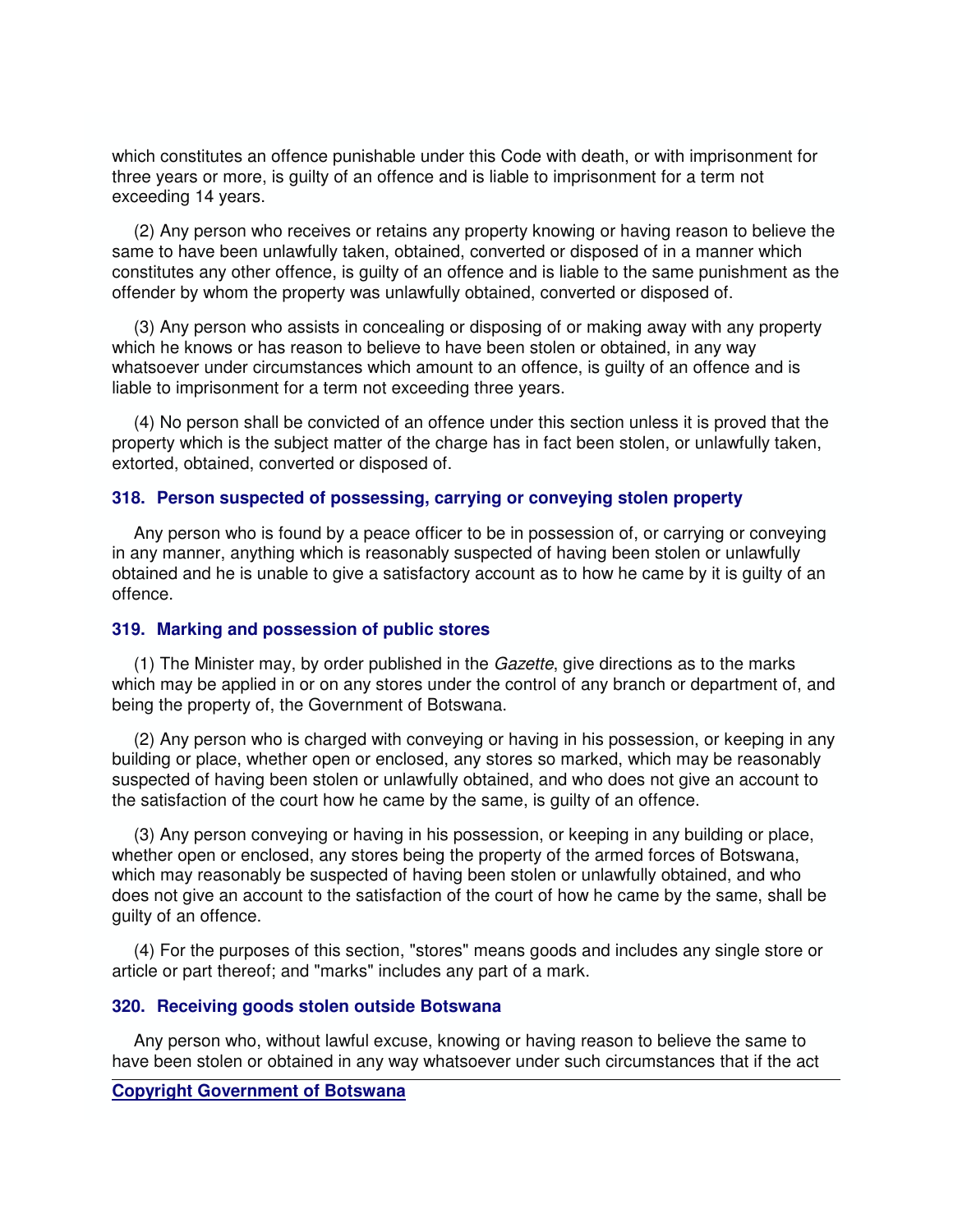had been committed in Botswana the person committing it would have been guilty of an offence, receives or has in his possession any property so stolen or obtained outside Botswana or having himself so stolen or obtained such property, brings the same into, or has it in his possession within Botswana is guilty of an offence and is liable to imprisonment for a term not exceeding seven years.

# **Frauds by Trustees and Persons in a Position of Trust, and False Accounting (ss 321-325)**

# **321. Trustees fraudulently disposing of trust property**

 (1) Any person who, being a trustee of any property, destroys the property with intent to defraud, or, with intent to defraud, converts the property to any use not authorized by the trust, is guilty of an offence and is liable to imprisonment for a term not exceeding seven years.

 (2) For the purposes of this section the term "trustee" includes the following persons and no others, that is to say-

- (a) trustees upon express trusts created by a deed, will or instrument in writing, whether for a public or private or charitable purpose;
- (b) trustees appointed by or under the authority of any written law for any such purpose;
- (c) persons upon whom the duties of any such trust as aforesaid devolve;
- (d) executors and administrators.

# **322. Fraudulent appropriation or accounting by directors or officers**

Any person who-

- (a) being a director or officer of a corporation or company, receives or possesses himself as such of any of the property of the corporation or company otherwise than in payment of a just debt or demand, and, with intent to defraud, omits either to make a full and true entry thereof in the books and accounts of the corporation or company, or to cause or direct such an entry to be made therein; or
- (b) being a director, officer, or member of a corporation or company, does any of the following acts with intent to defraud, that is to say-
	- (i) destroys, alters, mutilates or falsifies any book, document, valuable security or account, which belongs to the corporation or company, or any entry in any such book, document or account, or is privy to any such act,
	- (ii) makes, or is privy to making, any false entry in any such book, document, or account, or
	- (iii) omits or is privy to omitting any material particular from any such book, document or account,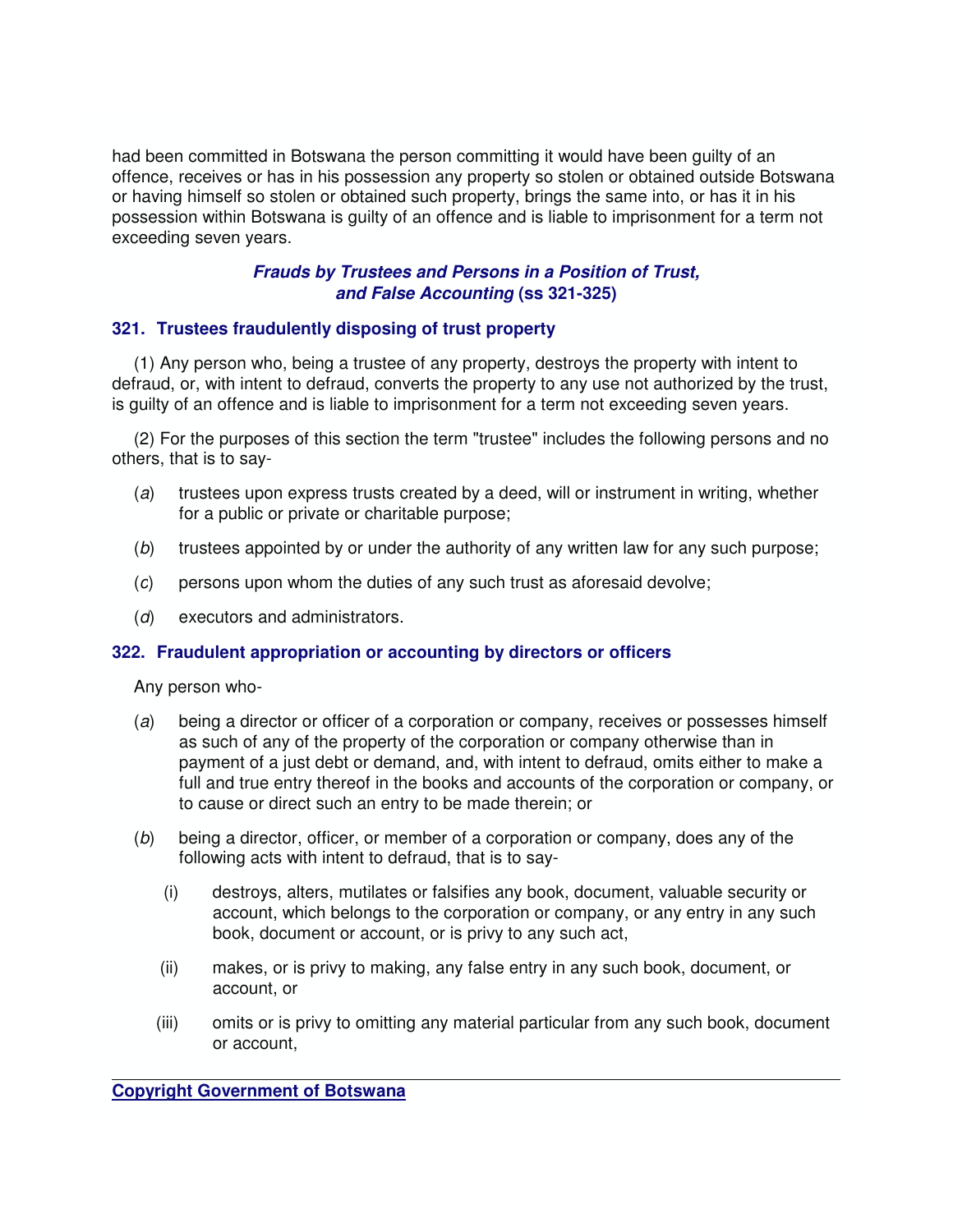is guilty of an offence and is liable to imprisonment for a term not exceeding seven years.

# **323. False statements by officials of companies**

 Any person who, being a promoter, director, officer or auditor of a corporation or company, either existing or intended to be formed, makes, circulates or publishes, or concurs in making, circulating or publishing any written statement or account which, in any material particular, is to his knowledge false, with intent thereby to effect any of the following purposes, that is to say-

- (a) to deceive or to defraud any member, shareholder, or creditor of the corporation or company, whether a particular person or not;
- (b) to induce any person, whether a particular person or not, to become a member of, or to entrust or advance any property to, the corporation or company, or to enter into any security for the benefit thereof,

is guilty of an offence and is liable to imprisonment for a term not exceeding seven years.

# **324. Fraudulent false accounting by clerk or servant**

 Any person who, being a clerk or servant, or being employed or acting in the capacity of a clerk or servant, does any of the following acts with intent to defraud, that is to say-

- (a) destroys, alters, mutilates or falsifies any book, document, valuable security or account which belongs to or is in the possession of his employer, or has been received by him on account of his employer, or an entry in any such book, document or account, or is privy to any such act;
- (b) makes, or is privy to making, any false entry in any such book, document or account; or
- (c) omits, or is privy to omitting, any material particular from any such book, document or account,

is guilty of an offence and is liable to imprisonment for a term not exceeding seven years.

# **325. False accounting by public officer**

 Any person who, being an officer charged with the receipt, custody or management of any part of the public revenue or property, knowingly furnishes any false statements or return of any money or property received by him or entrusted to his care, or of any balance of money or property in his possession or under his control, is guilty of an offence.

# **DIVISION VI MALICIOUS INJURIES TO PROPERTY (ss 326-338)**

# **Offences Causing Injury to Property (ss 326-338)**

**326. Arson**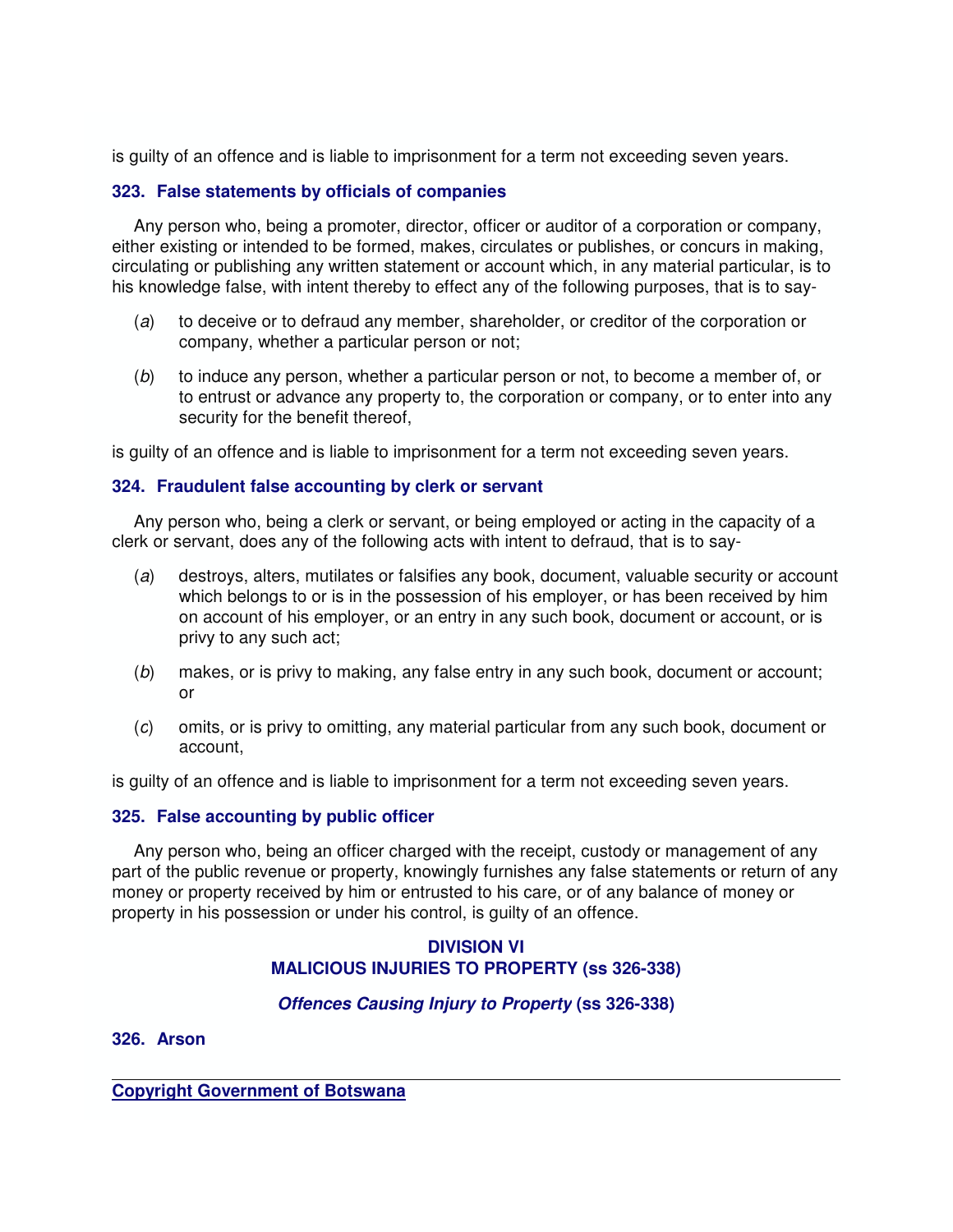Any person who wilfully and unlawfully sets fire to-

- (a) any building or structure whatever, whether completed or not;
- (b) any vessel, whether completed or not;
- (c) any stack of cultivated vegetable produce, or of mineral or vegetable fuel; or
- (d) a mine, or the workings, fittings, or appliances of a mine,

is guilty of an offence and is liable to imprisonment for life.

# **327. Attempts to commit arson**

Any person who-

- (a) attempts unlawfully to set fire to any such thing as is mentioned in section 326; or
- (b) wilfully and unlawfully sets fire to anything which is so situated that any such thing as is mentioned in section 326 is likely to catch fire from it,

is guilty of an offence and is liable to imprisonment for a term not exceeding 14 years.

# **328. Setting fire to crops and growing plants**

Any person who wilfully and unlawfully sets fire to-

- (a) a crop of cultivated produce, whether standing, picked or cut;
- (b) a crop of hay or grass under cultivation, whether the natural or indigenous product of the soil or not, and whether standing, picked or cut; or
- (c) any standing trees, saplings, or shrubs, whether indigenous or not, under cultivation,

is guilty of an offence and is liable to imprisonment for a term not exceeding 14 years.

# **329. Attempting to set fire to crops, etc.**

Any person who-

- (a) attempts to set fire to any such thing as is mentioned in section 328; or
- (b) wilfully and unlawfully sets fire to anything which is so situated that any such thing as is mentioned in that section is likely to catch fire from it,

is guilty of an offence and is liable to imprisonment for a term not exceeding seven years.

### **330. Casting away vessels**

Any person who-

(a) wilfully and unlawfully casts away or destroys any vessel, whether completed or not;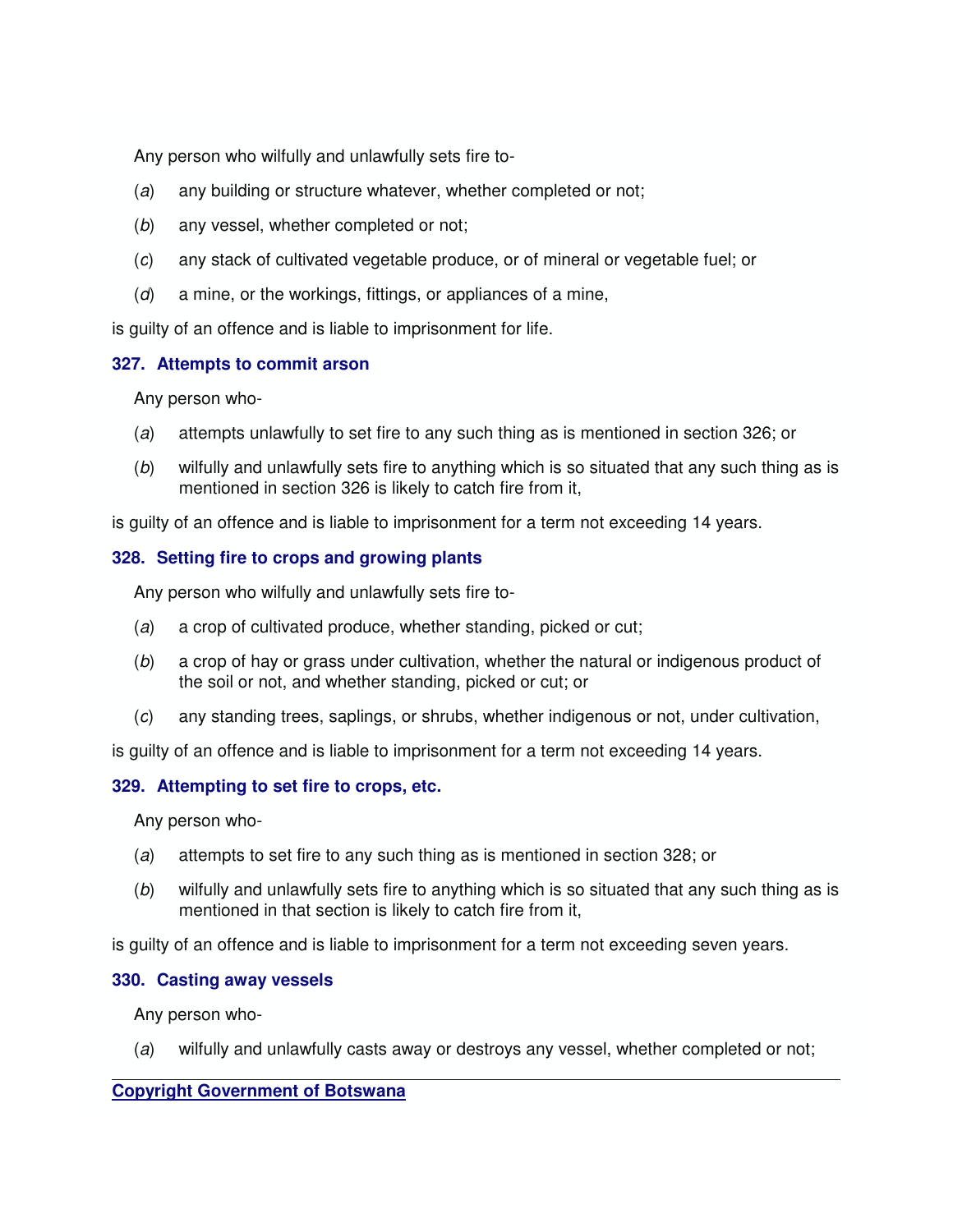- (b) wilfully and unlawfully does any act which tends to the immediate loss or destruction of a vessel in distress; or
- (c) with intent to bring a vessel into danger, interferes with any light, beacon, buoy, mark, or signal used for purposes of navigation, or exhibits any false light or signal,

is guilty of an offence and is liable to imprisonment for a term not exceeding 14 years.

# **331. Attempts to cast away vessels**

 Any person who attempts unlawfully to cast away or destroy a vessel, whether completed or not, or attempts unlawfully to do any act tending to the immediate loss or destruction of a vessel in distress, is guilty of an offence and is liable to imprisonment for a term not exceeding seven years.

# **332. Injuring animals**

 (1) Any person who wilfully and unlawfully kills, maims, or wounds any animal capable of being stolen, is guilty of an offence.

 (2) If the animal in question is a horse, mare, gelding, ass, mule, bull, cow, ox, ram, ewe, wether, goat, pig, or ostrich or the young of any such animal, the offender is liable to imprisonment for a term not exceeding 14 years, and, in any other case, to imprisonment for a term not exceeding three years.

### **333. Malicious injuries to property**

 (1) Any person who wilfully and unlawfully destroys or damages any property is guilty of an offence and he is liable, if no other punishment is provided, to imprisonment for a term not exceeding five years.

 (2) If the property in question is a dwelling-house or a vessel, and the injury is caused by the explosion of any explosive, and if-

- (a) any person is in the dwelling-house or vessel; or
- (b) the destruction or damage actually endangers the life of any person,

the offender is liable to imprisonment for life.

- (3) If the property in question-
- (a) is a bank or wall of a river, canal, aqueduct, reservoir, or inland water, or work which appertains to a dock, reservoir, or inland water, and the injury causes actual danger of inundation or damage to any land or building;
- (b) is a railway or is a bridge, viaduct, or aqueduct which is constructed over a highway, railway, or canal, or over which a railway, highway, or canal passes, and the property is destroyed; or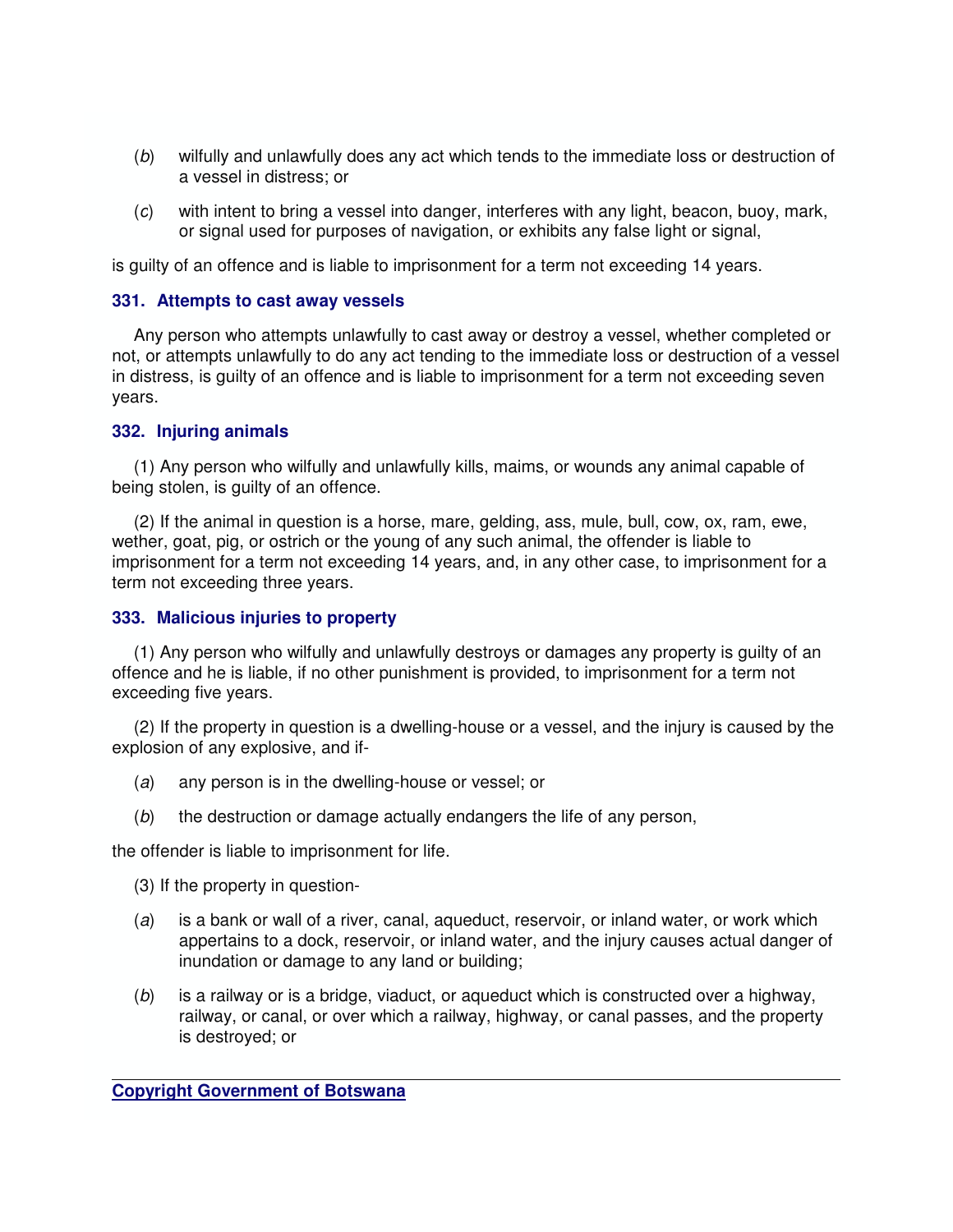(c) being a railway, or being any such bridge, viaduct, or aqueduct, is damaged, and the damage is done, with intent to render the railway, bridge, viaduct, or aqueduct, or the highway, railway, or canal passing over or under the same or any part thereof, dangerous or impassable, and the same or any part thereof is thereby rendered dangerous or impassable,

the offender is liable to imprisonment for life.

 (4) If the property in question is a testamentary instrument, whether the testator is living or dead, or a register which is authorized or required by law to be kept for authenticating or recording the execution of any deed or the title to any property, or for recording births, baptisms, marriages, deaths, or burials, or a copy of any part of any such register which is required by law to be sent to any public office, the offender is liable to imprisonment for a term not exceeding 14 years.

 (5) If the property in question is a vessel in distress or wrecked, or stranded, or anything which belongs to such vessel, the offender is liable to imprisonment for a term not exceeding seven years.

 (6) If the property in question is any part of a railway, or any work connected with a railway, the offender is liable to imprisonment for a term not exceeding 14 years.

(7) If the property in question-

- (a) being a vessel, whether completed or not, is destroyed;
- (b) being a vessel, whether completed or not, is damaged, and the damage is done with intent to destroy it or render it useless;
- (c) is a light, beacon, buoy, mark or signal, used for the purposes of navigation, or for the guidance of persons engaged in navigation;
- (d) is a bank or wall of a river, canal, aqueduct, reservoir, or inland water, or which is used for the purposes of lading or unlading goods;
- (e) being a railway, or being a bridge, viaduct, or aqueduct which is constructed over a highway, railway, or canal, or over which a highway, railway, or canal passes, is damaged, and the damage is done with intent to render the railway, bridge, viaduct, or aqueduct, or the highway, railway, or canal passing over or under the same, or any part thereof, dangerous or impassable;
- (f) being anything in process of manufacture, or an agricultural or manufacturing machine, or a manufacturing implement, or a machine or appliance used or intended to be used for performing any process connected with the preparation of any agricultural or pastoral produce, is destroyed;
- $(g)$  being any such thing, machine, implement, or appliance, as last aforesaid, is damaged, and the damage is done with intent to destroy the thing in question or to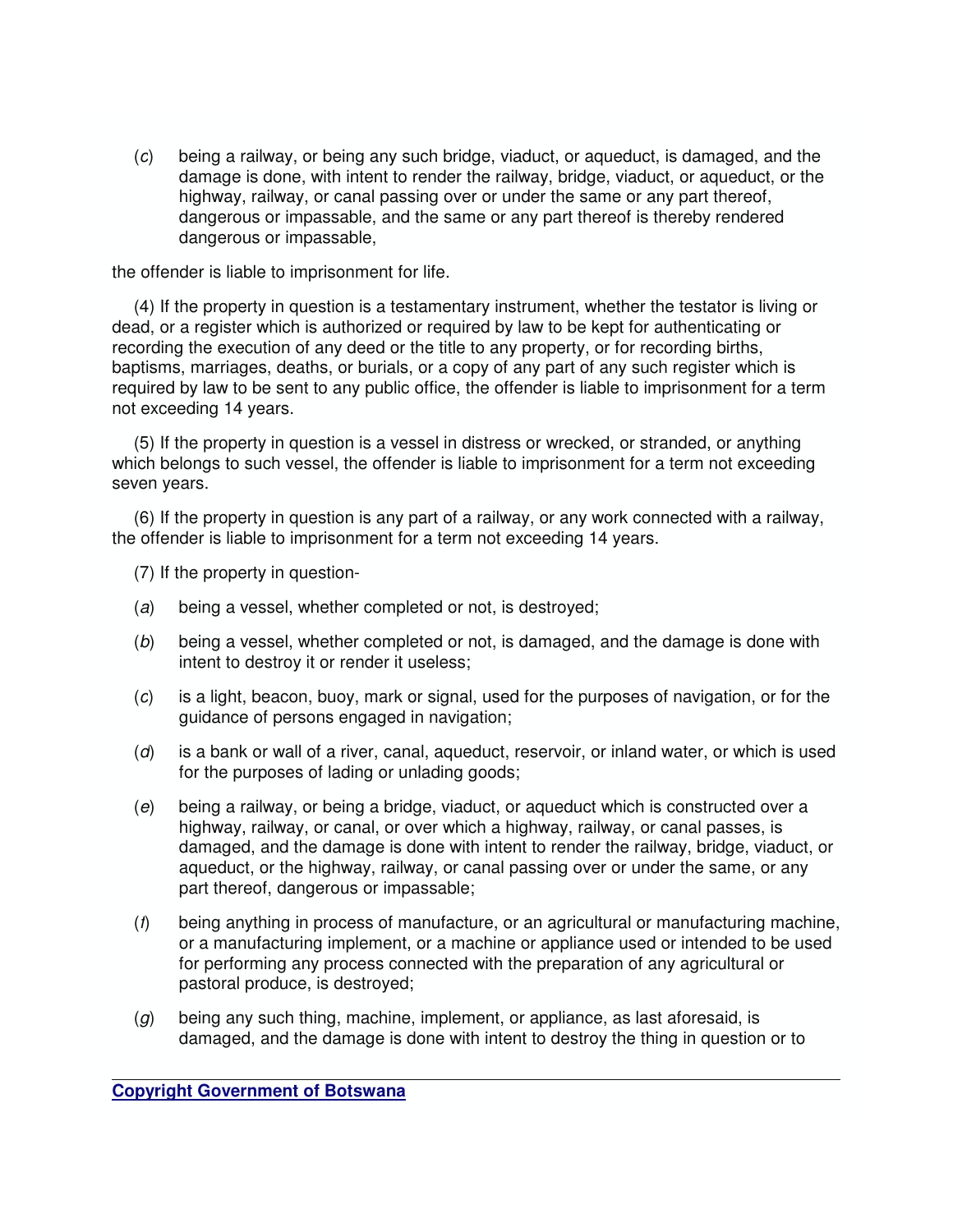render it useless;

- $(h)$  is a shaft or a passage of a mine, and the injury is done with intent to damage the mine or to obstruct its working;
- $(i)$  is a machine, appliance, apparatus, building, erection, bridge or road, appertaining to or used with a mine, whether the thing in question is completed or not;
- $(j)$  being a rope, chain, or tackle, or whatever material, which is used in a mine, or upon any way or work appertaining to or used with a mine, is destroyed;
- $(k)$  being any such rope, chain, or tackle, as last aforesaid, is damaged, and the damage is done with intent to destroy the thing in question or to render it useless; or
- $(l)$  is a well, or bore for water, or the dam, bank, wall, or floodgate of a millpond or pool,

the offender is liable to imprisonment for a term not exceeding 10 years.

 (8) If the property in question is a document which is deposited or kept in a public office, or which is evidence of title to any land or interest in land, the offender is liable to imprisonment for a term not exceeding 10 years.

# **334. Attempts to destroy property by explosives**

 Any person who, unlawfully and with intent to destroy or damage any property, puts any explosive in any place whatever, is guilty of an offence and is liable to imprisonment for a term not exceeding 14 years.

### **335. Communicating infectious diseases to animals**

 Any person who wilfully and unlawfully causes, or is concerned in causing, or attempts to cause, any infectious disease to be communicated to or among any animal or animals capable of being stolen, is guilty of an offence and is liable to imprisonment for a term not exceeding seven years.

### **336. Penalties for damage, etc. to railway works**

Any person who-

- (a) wilfully damages, injures, or obstructs any work, way, road, building, turnstile, gate, toll bar, fence, weighing machine, engine, tender, carriage, wagon, truck, material, or plant, acquired for or belonging to any railway works;
- (b) pulls up, removes, defaces or destroys, or in any way interferes with, any poles, stakes, flags, pegs, lines, marks, or anything driven or placed in or upon the ground, trees, stones, or buildings, or any other material, belonging to any railway works;
- (c) commits any nuisance or trespass in or upon any land, buildings, or premises, acquired for or belonging to any railway works; or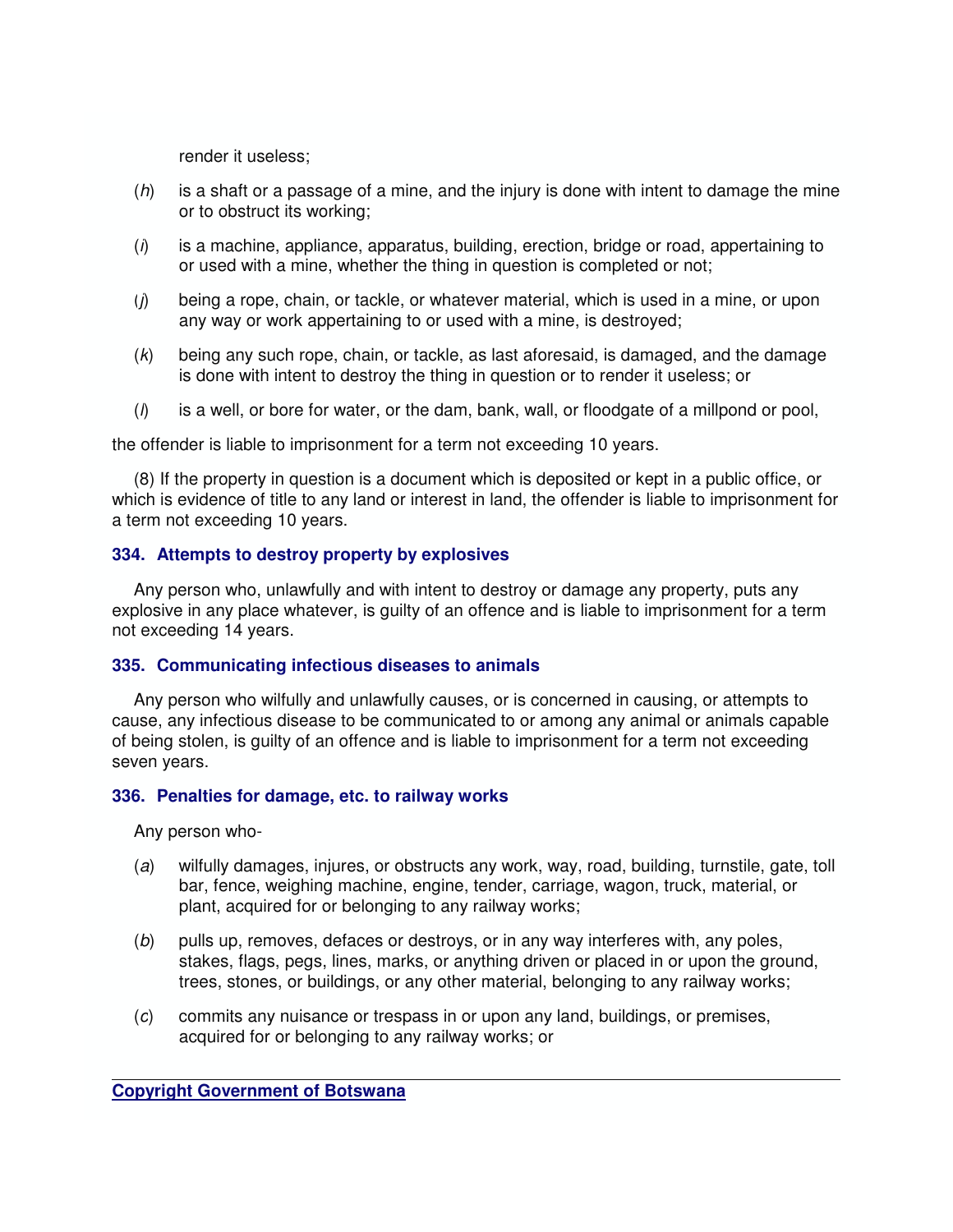(d) wilfully molests, hinders or obstructs the officer in charge of any railway or his assistants or workmen in the execution of any work done or to be done in reference to the construction or maintenance of any such railway,

is guilty of an offence and is liable to imprisonment for a term not exceeding three months or to a fine not exceeding P120.

### **337. Sabotage**

 Any person who, wilfully and unlawfully, destroys or damages, or does any act with intent to, or knowing it to be likely that such act will, impair the usefulness or efficiency or prevent or impede the working of, any property used or intended to be used in the service of the State or any local authority, or for the purposes of any airport or air service or any supply of water or electricity to any person or community of persons, or in the performance of any other service essential to the life of the community, is guilty of an offence and-

- (a) if the offence is committed with intent to endanger life or with the knowledge that it is likely to endanger life, is liable to imprisonment for life;
- (b) in any other case, is liable to imprisonment for a term not exceeding 10 years.

### **338. Threats to burn, etc.**

 Any person who, knowing the contents thereof, sends, delivers, utters or directly or indirectly causes to be received, any letter or writing threatening to burn or destroy any house, barn or other building, or any rick or stack of grain, hay, or straw, or other agricultural produce, whether in or under any building or not, or any vessel, or to kill, maim, or wound any cattle, is guilty of an offence and is liable to imprisonment for a term not exceeding seven years.

# **DIVISION VII FORGERY, COINING AND COUNTERFEITING (ss 339-382)**

# **Definitions (ss 339-342)**

### **339. Definition of forgery**

Forgery is the making of a false document with intent to defraud or to deceive.

### **340. Document**

 In this Division, "document" does not include a trade mark or any other sign used in connection with articles of commerce though they may be written or printed.

### **341. Making a false document**

Any person makes a false document who-

- (a) makes a document purporting to be what in fact it is not;
- (b) alters a document without authority in such a manner that if the alteration had been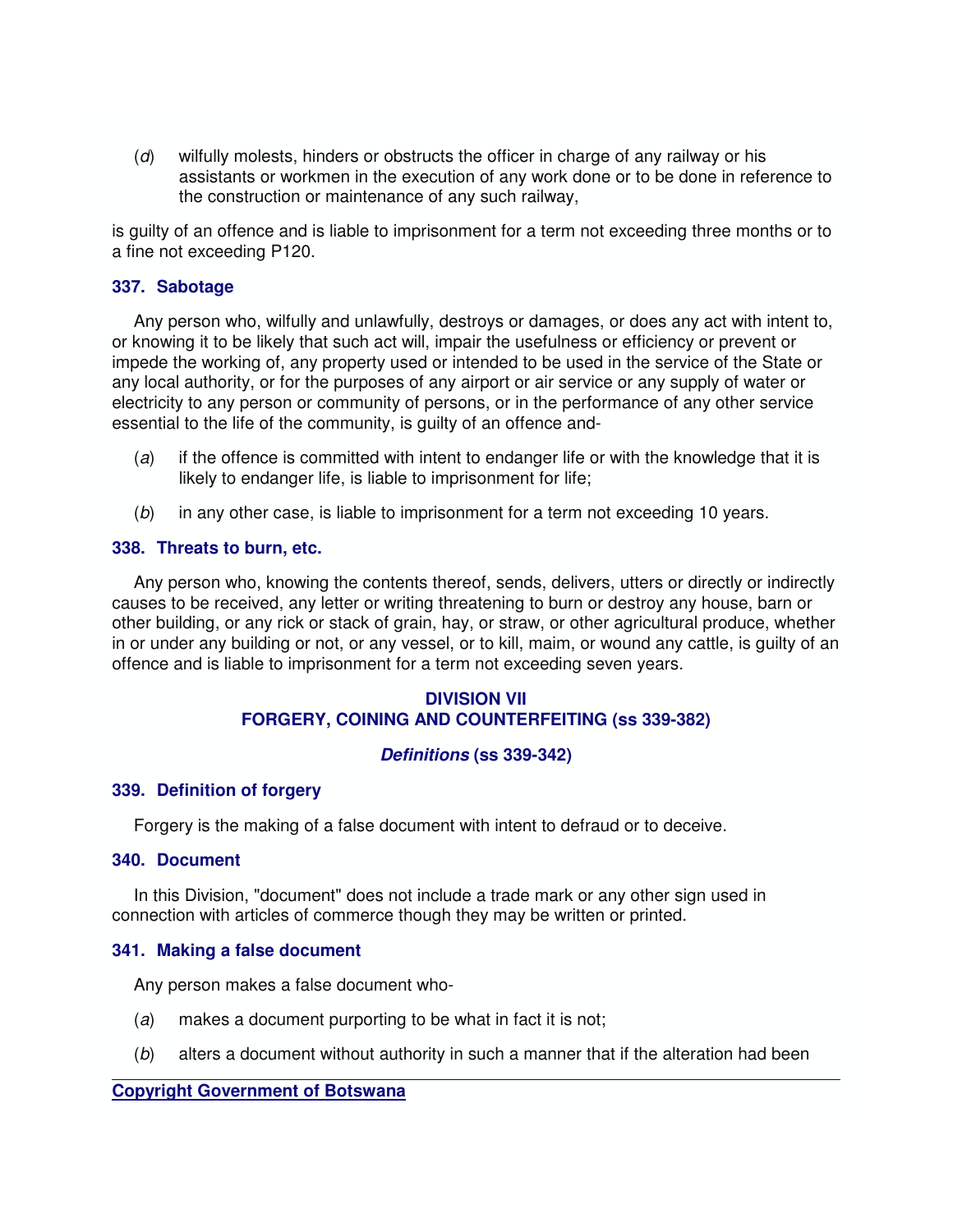authorized it would have altered the effect of the document;

- (c) introduces into a document without authority whilst it is being drawn up matter which if it had been authorized would have altered the effect of the document;
- (d) signs a document-
	- (i) in the name of any person without his authority whether such name is or is not the same as that of the person signing,
	- (ii) in the name of any fictitious person alleged to exist, whether the fictitious person is or is not alleged to be of the same name as the person signing,
	- (iii) in the name represented as being the name of a different person from that of the person signing it and intended to be mistaken for the name of that person, or
	- (iv) in the name of a person personated by the person signing the document, provided that the effect of the instrument depends upon the identity between the person signing the document and the person whom he professes to be.

### **342. Intent to defraud**

 An intent to defraud is presumed to exist for the purposes of section 339 if it appears that at the time when the false document was made there was in existence a specific person ascertained or unascertained capable of being defrauded thereby, and this presumption is not rebutted by proof that the offender took or intended to take measures to prevent such person from being defrauded in fact, nor by the fact that he had or thought he had a right to the thing to be obtained by the false document.

# **Punishments for Forgery (ss 343-358)**

### **343. Definition of currency note**

 In this Division, the expression "currency note" includes any note (by whatever name called) which is legal tender in the country in which it is issued.

# **344. General punishment for forgery**

 Any person who forges any document is guilty of an offence and is liable, unless owing to the circumstances of the forgery or the nature of the thing forged some other punishment is provided, to imprisonment for a term not exceeding three years.

### **345. Forgery of wills, etc.**

 (1) Any person who forges any will, document of title to land, judicial record, power of attorney, bank note, currency note, bill of exchange, promissory note or other negotiable instrument, policy of insurance, cheque or other authority for the payment of money by a person carrying on business as a banker, is liable to imprisonment for a term not exceeding 10 years and the court may in addition order that any such document as aforesaid shall be forfeited to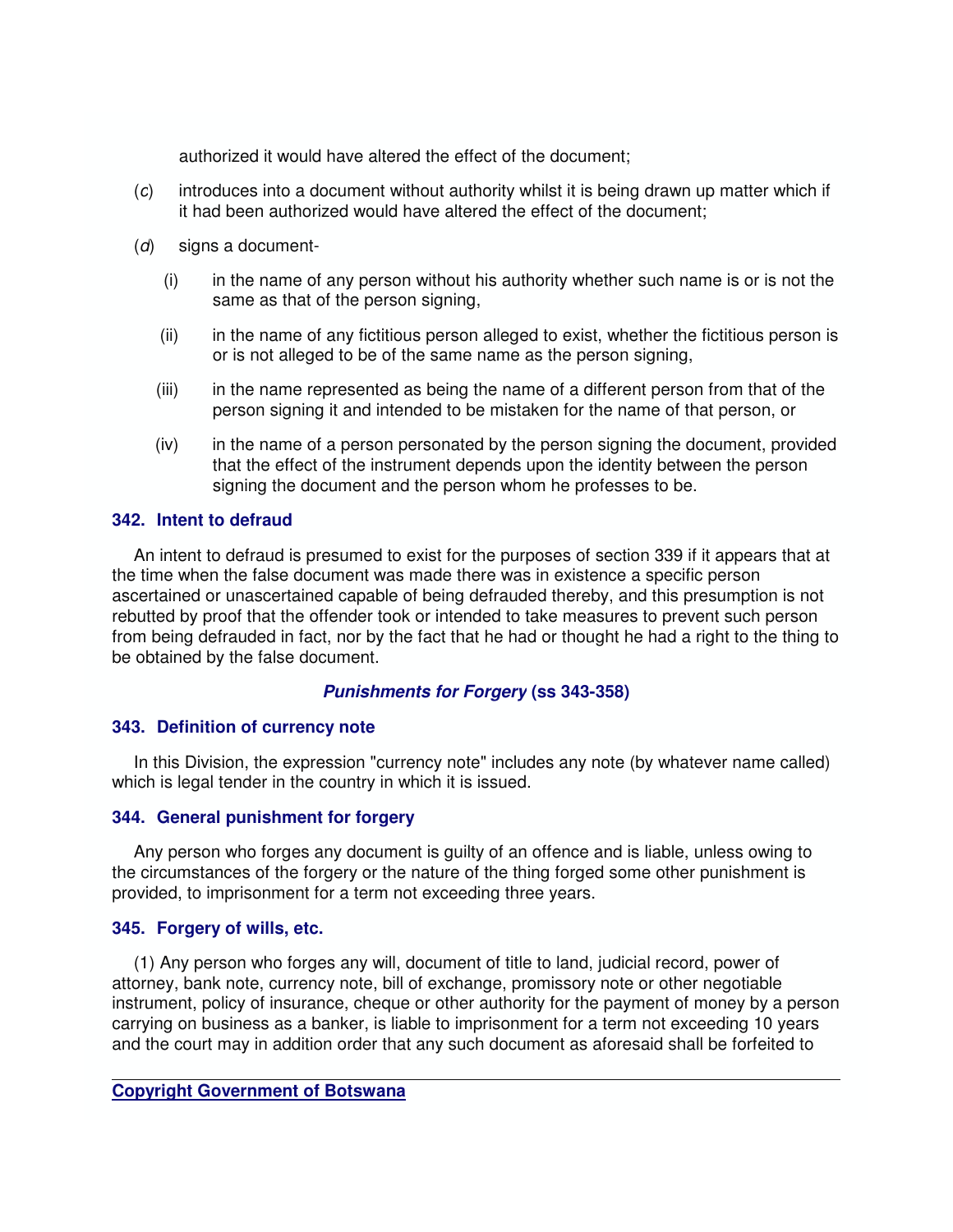the State.

 (2) In this section, "document of title to land" includes any deed, diagram, plan, register or instrument in writing being or containing evidence of title, or of any part of the title or to any interest in or arising out of any land, or any authenticated copy thereof.

# **346. Forgery of judicial or official documents**

 Any person who forges any judicial or official document is liable to imprisonment for a term not exceeding 10 years.

# **347. Forgery, etc. of stamps**

Any person who-

- (a) forges any stamp, whether impressed or adhesive, used for the purposes of revenue or accounting by any Government department;
- (b) without lawful excuse, the proof whereof shall lie upon him, makes or has knowingly in his possession any die or instrument capable of making the impression of any such stamp;
- (c) fraudulently cuts, tears in any way, or removes from any material any stamp used for purposes of revenue or accounting by any Government department, with intent that another use shall be made of such stamp or any part thereof;
- (d) fraudulently mutilates any such stamp as last aforesaid, with intent that another use shall be made of such stamp;
- (e) fraudulently fixes or places upon any material or upon any such stamp or part of a stamp as last aforesaid any stamp or part which whether fraudulently or not has been cut, torn, or in any way removed from any other material or out of or from any other stamp;
- (f) fraudulently erases or otherwise either really or apparently removes from any stamped material any name, sum, date, or other matter or thing whatsoever written thereon with the intent that another use shall be made of the stamp upon such material; or
- $(g)$  knowingly and without lawful excuse, the proof whereof shall lie upon him, has in his possession any stamp or part of a stamp which has been fraudulently cut, torn, or otherwise removed from any material, or any stamp which has been fraudulently mutilated, or any stamped material out of which any name, sum, date, or other matter or thing has been fraudulently erased or otherwise really or apparently removed,

is liable to imprisonment for a term not exceeding seven years.

### **348. Uttering false document**

Any person who knowingly and fraudulently utters a false document is guilty of an offence of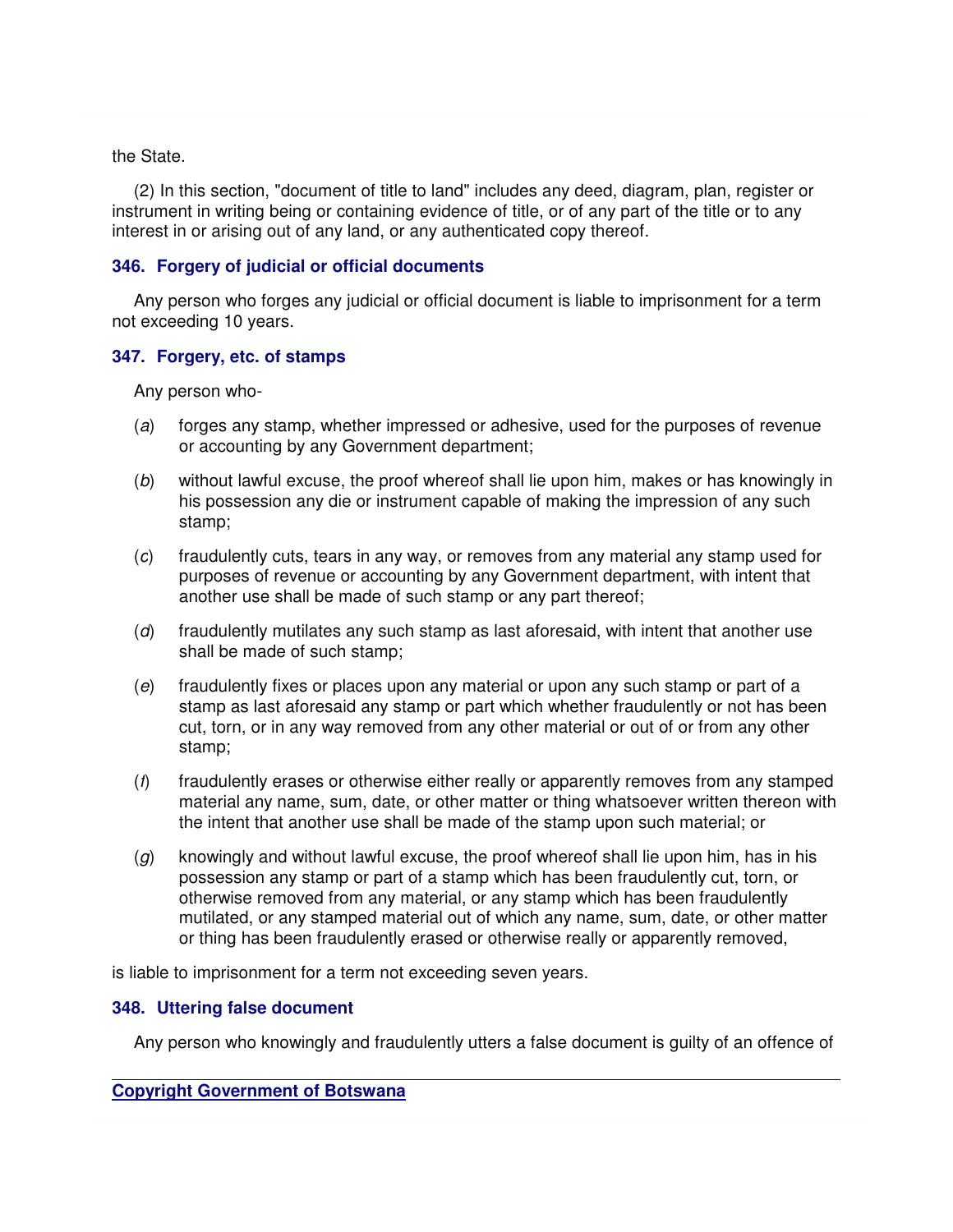the same kind, and is liable to the same punishment, as if he had forged the thing in question.

# **349. Uttering cancelled or exhausted documents**

 Any person who knowingly utters as and for a subsisting and effectual document, any document which has by any lawful authority been ordered to be revoked, cancelled, or suspended, or the operation of which has ceased by effluxion of time, or by death, or by the happening of any other event, is guilty of an offence of the same kind, and is liable to the same punishment, as if he had forged the document.

# **350. Procuring execution of documents by false pretences**

 Any person who, by means of any false and fraudulent representations as to the nature, contents, or operation of a document, procures another to sign or execute the document, is guilty of an offence of the same kind, and is liable to the same punishment, as if he had forged the document.

# **351. Altering crossings on cheques**

Any person who, with intent to defraud-

- (a) obliterates, adds to, or alters the crossing on a cheque; or
- (b) knowingly utters a crossed cheque, the crossing on which has been obliterated, added to, or altered,

is guilty of an offence and is liable to imprisonment for a term not exceeding seven years.

# **352. Making documents without authority**

Any person who, with intent to defraud-

- (a) without lawful authority or excuse, makes, signs, or executes, for or in the name or on account of another person, whether by procuration or otherwise, any document or writing; or
- (b) knowingly utters any document or writing so made, signed, or executed by another person,

is guilty of an offence and is liable to imprisonment for a term not exceeding seven years.

# **353. Demanding property upon forged testamentary instruments**

 Any person who procures the delivery or payment to himself or any other person of any property or money by virtue of any letters of administration granted upon a forged testamentary instrument, knowing the testamentary instrument to have been forged, or upon or by virtue of any letters of administration obtained by false evidence, knowing the grant to have been so obtained, is guilty of an offence of the same kind, and is liable to the same punishment, as if he had forged the document or thing by virtue whereof he procures the delivery or payment.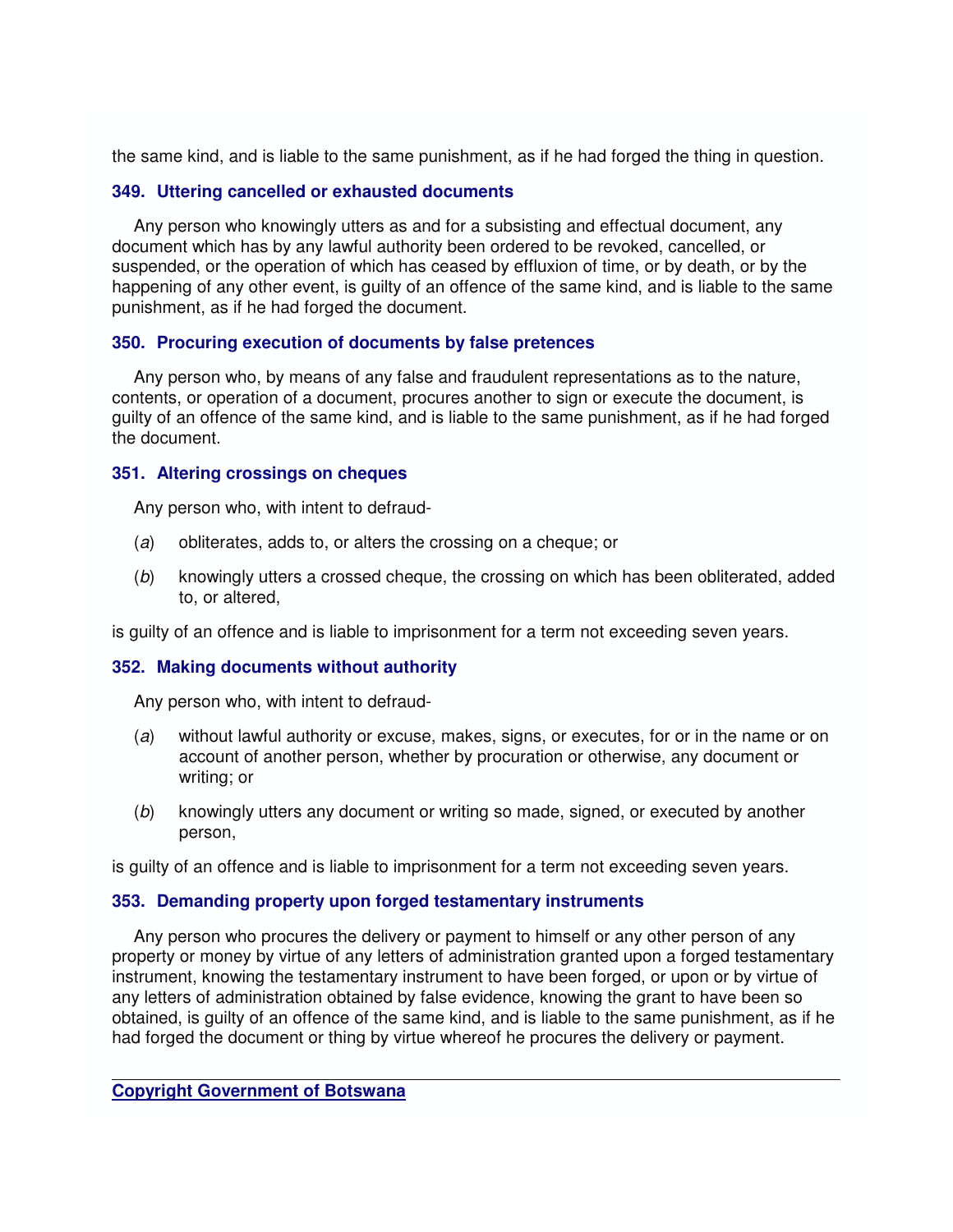#### **354. Purchasing forged notes**

 Any person who, without lawful authority or excuse, the proof of which shall lie on him, imports into Botswana, or purchases or receives from any person, or has in his possession, a forged bank note, or currency note, whether filled up or in blank, knowing it to be forged, is guilty of an offence and is liable to imprisonment for a term not exceeding seven years.

#### **355. Falsifying warrants for money payable under public authority**

 Any person who, being employed in the public service, knowingly and with intent to defraud makes out or delivers to any person a warrant for the payment of any money payable by any public authority, for a greater or less amount than that to which the person on whose behalf the warrant is made out is entitled, is guilty of an offence and is liable to imprisonment for a term not exceeding seven years.

#### **356. Falsification of register**

 Any person who, having the actual custody of any register or record kept by lawful authority, knowingly permits any entry which in any material particular is to his knowledge false, to be made in the register or record, is guilty of an offence and is liable to imprisonment for a term not exceeding seven years.

### **357. Sending false certificate of marriage to registrar**

 Any person who signs or transmits to a person authorized by law to register marriages, a certificate of marriage, or any document purporting to be a certificate of marriage, which in any material particular is to his knowledge false, is guilty of an offence and is liable to imprisonment for a term not exceeding seven years.

### **358. False statements for registers of births, deaths and marriages**

 Any person who knowingly and with intent to procure the same to be inserted in a register of births, deaths, or marriages, makes any false statement touching any matter required by law to be registered in any such register, is guilty of an offence and is liable to imprisonment for a term not exceeding three years.

### **Offences relating to Coins and to Bank and Currency Notes (ss 359-372)**

#### **359. Definitions**

In this Division-

"coin" includes any coin minted or lawfully current by virtue of any Act in Botswana, and coin of a Commonwealth country, or of a foreign Sovereign or State;

 "counterfeit coin" means a coin not genuine but resembling or apparently intended to resemble or pass for a genuine coin; and includes a genuine coin prepared or altered so as to pass for a coin of a higher denomination;

**Copyright Government of Botswana** "currency note" includes any note (by whatever name called) which is legal tender in the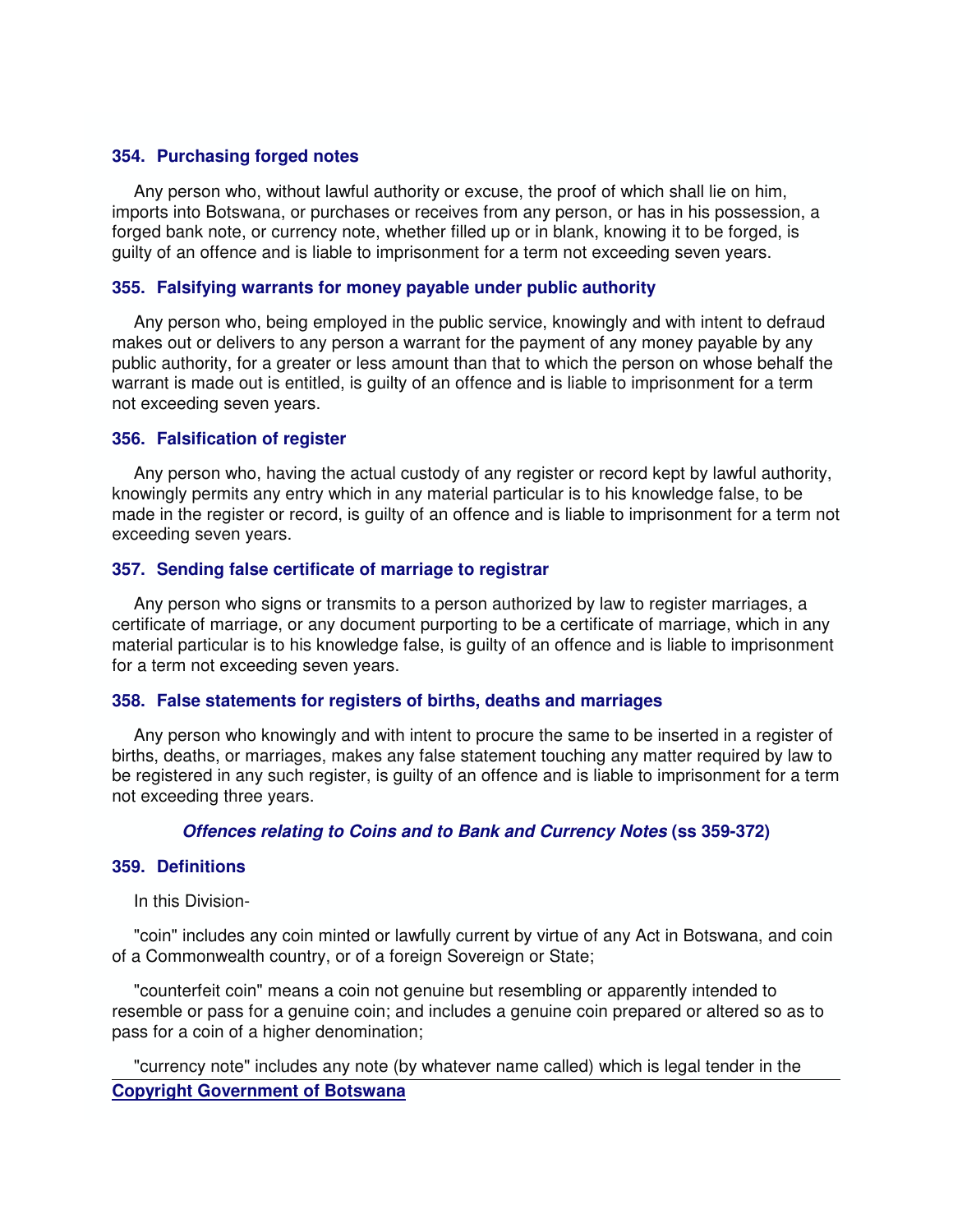country in which it is issued.

### **360. Counterfeiting coin**

 Any person who makes or begins to make any counterfeit coin is guilty of an offence and is liable to imprisonment for life.

### **361. Preparations for coining**

Any person who-

- (a) gilds or silvers any piece of metal of a fit size or figure to be coined, with intent that it shall be coined into counterfeit coin;
- (b) makes any piece of metal into a fit size or figure to facilitate the coining from it of any counterfeit coin, with intent that such counterfeit coin shall be made from it; or
- (c) without lawful authority or excuse, the proof of which shall lie on him-
	- (i) buys, sells, receives, pays, or disposes of any counterfeit coin at a lower rate than it imports or is apparently intended to import, or offers to do any such thing;
	- (ii) brings or receives into Botswana any counterfeit coin, knowing it to be counterfeit;
	- (iii) makes or mends, or begins or prepares to make or mend, or has in his possession, or disposes of any stamp or mould which is adapted to make the resemblance of both or either of the sides of any coin, or any part of either side thereof, knowing the same to be a stamp or mould or to be so adapted;
	- (iv) makes or mends, or begins or prepares to make or mend, or has in his possession, or disposes of any tool, instrument or machine which is adapted and intended to be used for marking coin round the edges with marks or figures apparently resembling those on the edges of any coin, knowing the same to be so adapted and intended; or
	- (v) makes or mends, or begins or prepares to make or mend, or has in his possession, or disposes of any press for coinage, or any tool, instrument, or machine which is adapted for cutting round blanks out of gold, silver, or other metal, knowing such press, tool, instrument, or machine to have been used or to be intended to be used for making any counterfeit coin,

is guilty of an offence and is liable to imprisonment for life.

### **362. Making or having in possession paper or implements for forgery**

Any person who, without lawful authority or excuse, the proof of which shall lie on him-

 (a) makes, uses, or knowingly has in his custody or possession any paper intended to resemble and pass as a special paper such as is provided and used for making any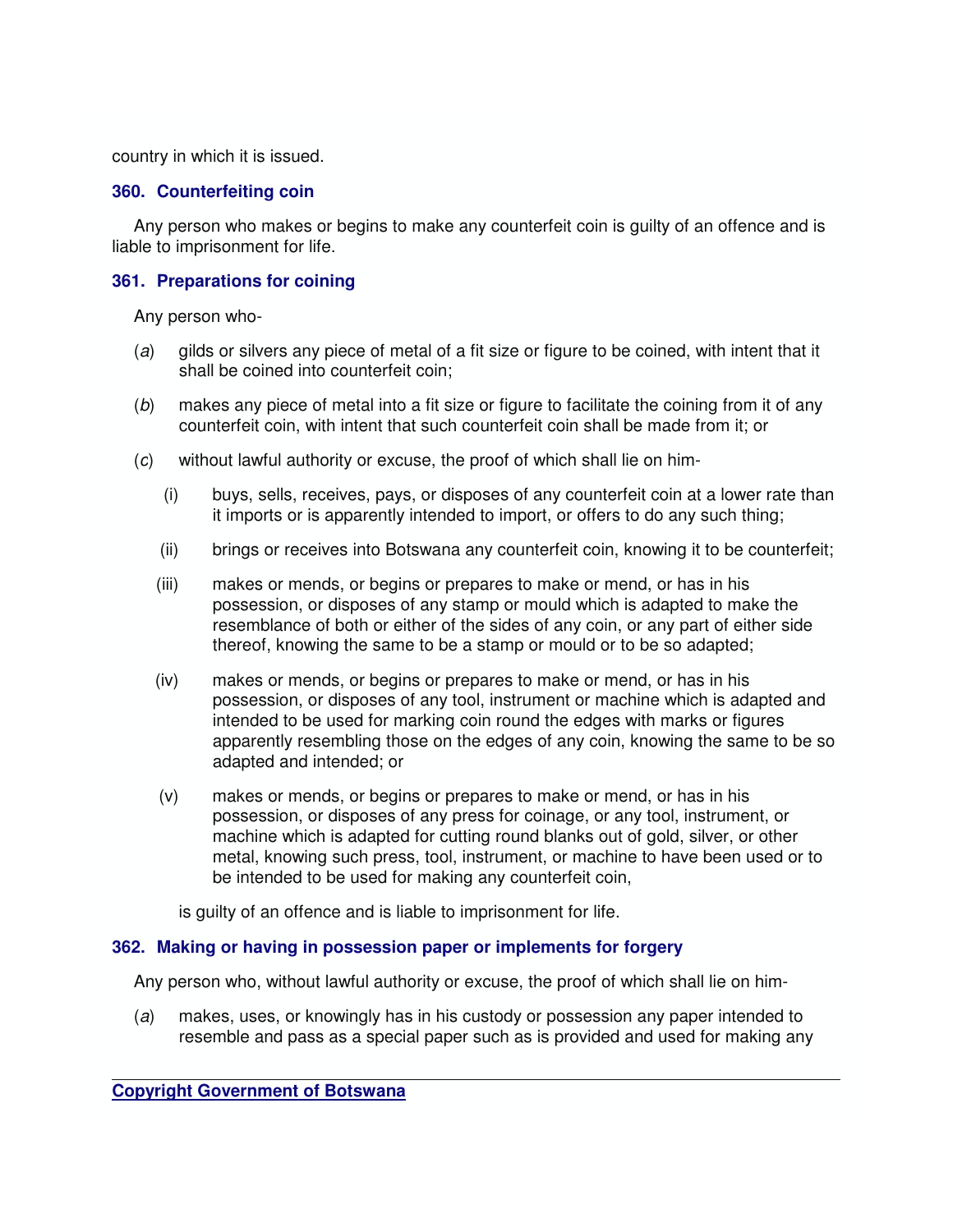bank note or currency note;

- (b) makes, uses, or knowingly has in his custody or possession any frame, mould, or instrument for making such paper, or for producing in or on such paper any words, figures, letters, marks, lines, or devices peculiar to and used in or on any such paper;
- (c) engraves or in anywise makes upon any plate, wood, stone, or other material, any words, figures, letters, marks, lines or devices, the print whereof resembles in whole or in part any words, figures, letters, marks, lines or devices peculiar to and used in or on any bank note or currency note;
- (d) uses or knowingly has in his custody or possession any plate, wood, stone, or other material, upon which any such words, figures, letters, marks, lines or devices have been engraved or in anywise made as aforesaid; or
- (e) uses or knowingly has in his custody or possession any paper upon which such words, figures, letters, marks, lines or devices have been printed or in anywise made as aforesaid,

is guilty of an offence, and is liable to imprisonment for a term not exceeding seven years.

### **363. Clipping**

 Any person who deals with any coin in such a manner as to diminish its weight with intent that when so dealt with it may pass as a coin, is guilty of an offence and is liable to imprisonment for a term not exceeding seven years.

### **364. Melting down of currency**

 Any person who melts down, breaks up, defaces by stamping thereon any name, word or mark, or uses otherwise than as currency any coin current for the time being in Botswana is guilty of an offence and is liable to imprisonment for a term not exceeding six months or to a fine not exceeding P800, or to both.

### **365. Impounding and destruction of counterfeit coin**

 (1) Any officer of the Government or the manager of any bank who receives, during the performance of his duties, any coin which he has reasonable ground for believing to be a counterfeit coin shall impound such coin and transmit it to the Accountant-General who may cut, deface or destroy it with or without compensation, as he thinks fit, if in his opinion it is counterfeit.

 (2) For the purposes of this section the decision of the Accountant-General that a coin is counterfeit and that compensation shall be granted or withheld shall be final, and no person shall be entitled to claim and no proceedings or action shall be brought against the Accountant-General, the Government, the officer of the Government concerned, the manager of the bank concerned or his bank in respect of any loss or damage suffered by reason of such impounding and cutting, defacing or destruction.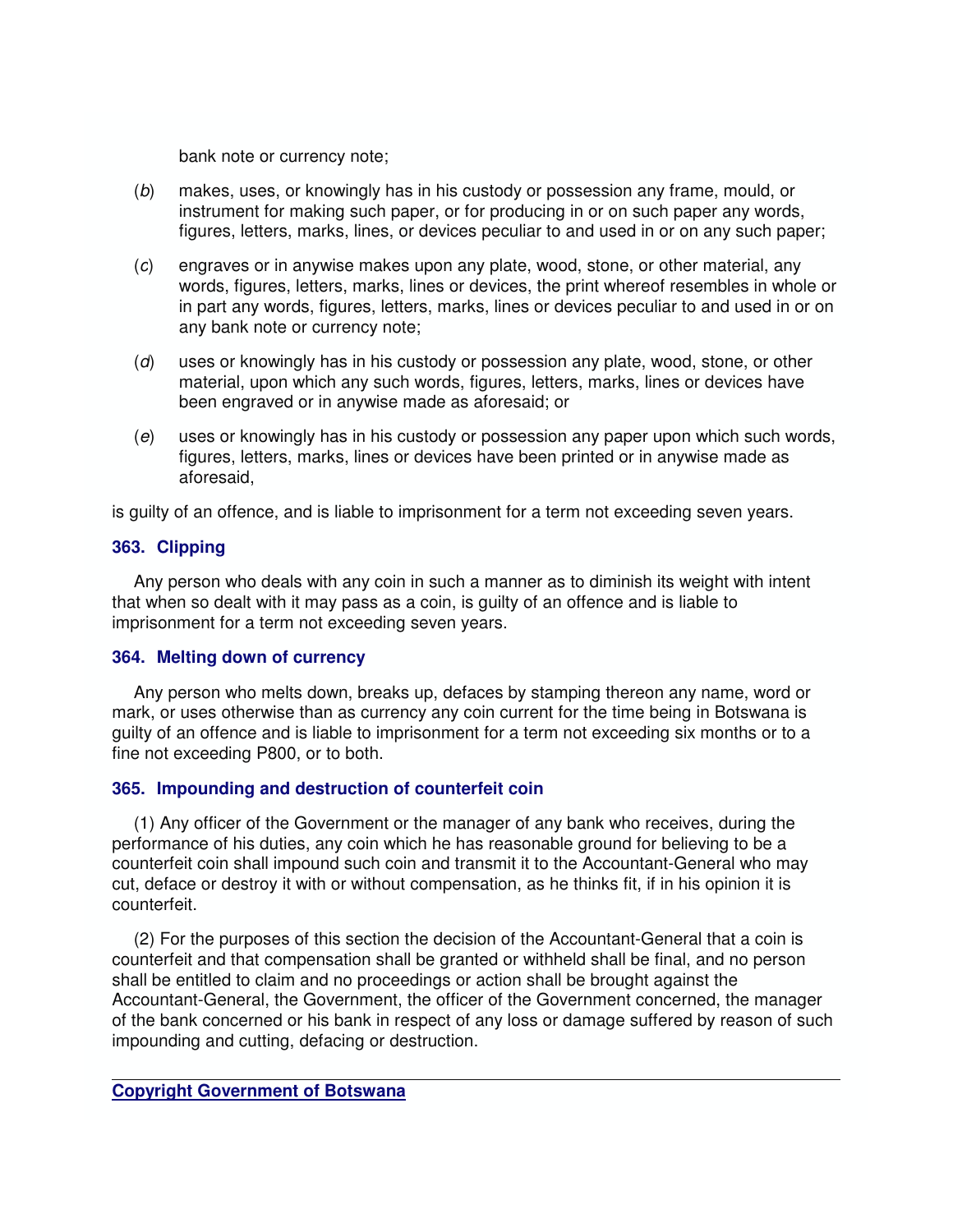### **366. Possession of clippings**

 Any person who unlawfully has in his possession or disposes of any filings, or clippings of gold or silver, or any gold or silver in bullion, dust, solution, or any other state, obtained by dealing with a current gold or silver coin in such a manner as to diminish its weight, knowing the same to have been so obtained, is guilty of an offence and is liable to imprisonment for a term not exceeding seven years.

### **367. Uttering counterfeit coin**

 Any person who utters any counterfeit coin, knowing it to be counterfeit, is guilty of an offence.

### **368. Repeated uttering**

Any person who-

- (a) utters any counterfeit coin, knowing it to be counterfeit, and at the time of uttering has in his possession any other counterfeit coin;
- (b) utters any counterfeit coin, knowing it to be counterfeit, and either on the same day or on any of the 10 days next ensuing, utters any other counterfeit coin, knowing it to be counterfeit; or
- (c) receives, obtains, or has in his possession any counterfeit coin, knowing it to be counterfeit, with intent to utter it,

is guilty of an offence and is liable to imprisonment for a term not exceeding three years:

 Provided that it shall not constitute the offence of using a currency coin otherwise than as currency under this section, where such use is approved, either specifically or in general terms, by the Minister of Finance and Development Planning.

# **369. Uttering metal or coin not current as coin**

 (1) Any person who, with intent to defraud, utters as and for a coin any metal or piece of metal is guilty of an offence and is liable to imprisonment for a term not exceeding one year.

 (2) Any person who, with intent to defraud, utters as and for coin lawfully current in Botswana by virtue of any law or otherwise, any coin not so lawfully current is guilty of an offence and is liable to imprisonment for a term not exceeding one year.

# **370. Exporting counterfeit coin**

 Any person who, without lawful authority or excuse, the proof of which shall lie on him, exports or puts on board of a vehicle or vessel of any kind for the purpose of being exported from Botswana, any counterfeit coin whatever, knowing it to be counterfeit, is guilty of an offence.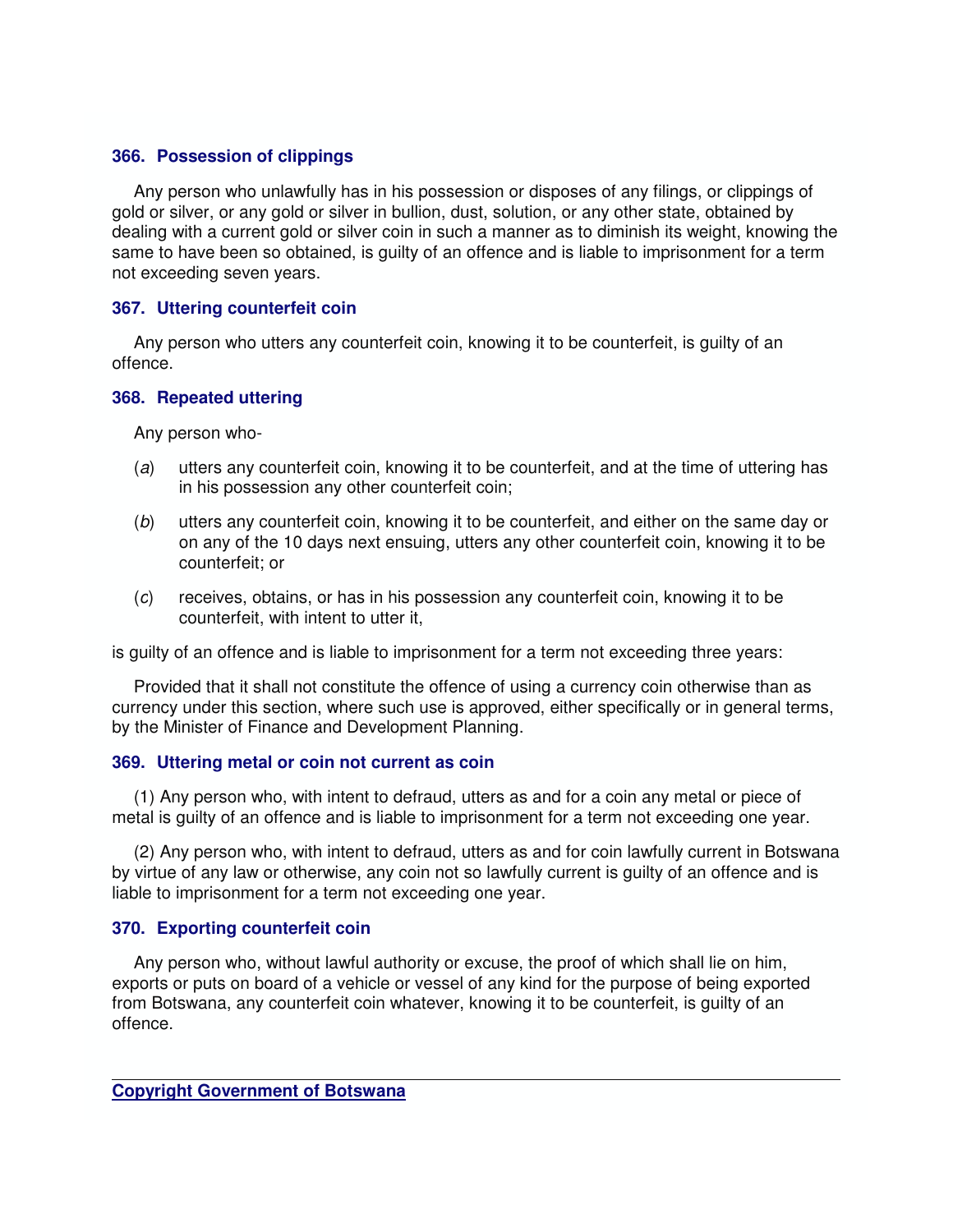# **371. Selling articles bearing designs in imitation of currency**

 Any person who without lawful authority or excuse, the proof of which shall lie upon him, sells or offers or exposes for sale any article which bears a design in imitation of any currency or bank note or coin in current use in Botswana or elsewhere is guilty of an offence and is liable to imprisonment for a term not exceeding six months.

### **372. Forfeiture**

 When any person is convicted of an offence under sections 343 to 371, the court shall order the forfeiture to the State of any bank note or currency note or of any counterfeit coin or any stamp, mould, tool, instrument, machine, press, or any coin, bullion or metal, or any article bearing a design in imitation of any currency, bank note or coin used or employed in the commission of any such offence.

### **Counterfeit Stamps (ss 373-374)**

### **373. Possession of die used for purpose of making stamps**

Any person who, without lawful authority or excuse, the proof of which shall lie on him-

- (a) makes or mends, or begins or prepares to make or mend, or uses, or knowingly has in his possession or disposes of any die, plate or instrument capable of making an impression resembling that made by any die, plate or instrument used for the purpose of making any stamp, whether impressed or adhesive, which is used for the purposes of the public revenue or of the Department of Postal Services in Botswana or in any other country, or capable of producing in or on paper any words, figures, letters, marks, or lines used in or on any paper specially provided by the proper authority for any such purpose;
- (b) knowingly has in his possession or disposes of any paper or other material which has on it the impression of any such die, plate, or instrument, or any paper which has on it or in it any such words, figures, letters, marks or lines as aforesaid;
- (c) fraudulently, and with intent that use may be made of any such stamp as aforesaid, or of any part of it, removes the stamp from any material in any way whatever;
- (d) fraudulently, and with intent that use may be made of any part of such stamp, mutilates the stamp;
- (e) fraudulently fixes or places upon any material or upon any such stamp, any stamp or part of a stamp which has been in any way removed from any other material, or out of or from any other stamp;
- $(f)$  fraudulently, and with intent that use may be made of any such stamp which has been already impressed upon or attached to any material, erases or otherwise removes, either really or apparently, from such material, anything whatever written on it;
- $(q)$  knowingly has in his possession or disposes of anything obtained or prepared by any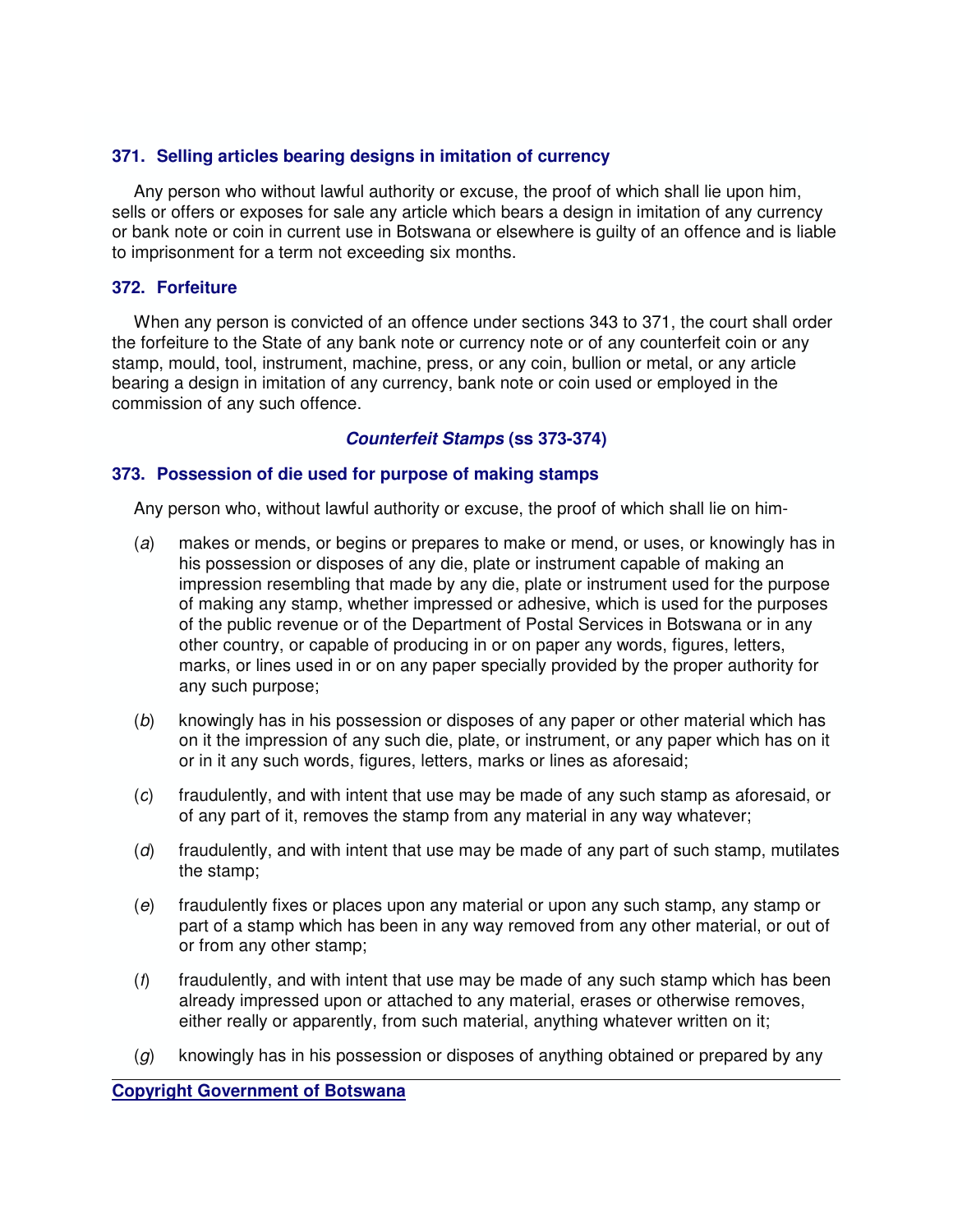such unlawful act as aforesaid; or

 (h) fraudulently, or with intent to cause loss to the Government, uses for any purpose a stamp issued by Government for the purpose of revenue which he knows to have been used before,

is guilty of an offence and is liable to imprisonment for a term not exceeding seven years, and any die, plate, instrument, paper or other thing as aforesaid which are found in his possession shall be forfeited to the State.

# **374. Paper and dies for postage stamps**

- (1) Any person who, without lawful authority or excuse, the proof of which shall lie on him-
- (a) makes, or begins or prepares to make, or uses for any postal purpose, or has in his possession, or disposes of, any imitation or representation on paper or any other material of any stamp used for denoting any rate of postage in Botswana or in any other country; or
- (b) makes or mends, or begins or prepares to make or mend, or uses, or has in his possession, or disposes of, any die, plate, instrument, or material for making any such imitation or representation,

is guilty of an offence and is liable to imprisonment for a term not exceeding one year, or to a fine not exceeding P300 and any stamps and any other such things as aforesaid, which are found in his possession, shall be forfeited to the State.

 (2) For the purposes of this section a stamp purporting to denote a rate of postage of any country is to be taken to be a stamp used for postal purposes in that country until the contrary is shown.

# **Counterfeiting Trade Marks (ss 375-376)**

# **375. Trade mark defined**

A trade mark is-

- (a) a mark lawfully used by any person to denote any goods to be an article or thing of the manufacture, workmanship, production, or merchandise of such person or to be an article or thing of any peculiar or particular description made or sold by such person;
- (b) any mark or sign which in pursuance of any law in force for the time being relating to registered designs is to be put or placed upon or attached to any goods during the existence or continuance of any copyright or other sole right acquired under the provisions of such law.

# **376. Counterfeiting trade marks offence**

(1) Any person who does any of the following things with intent to defraud or to enable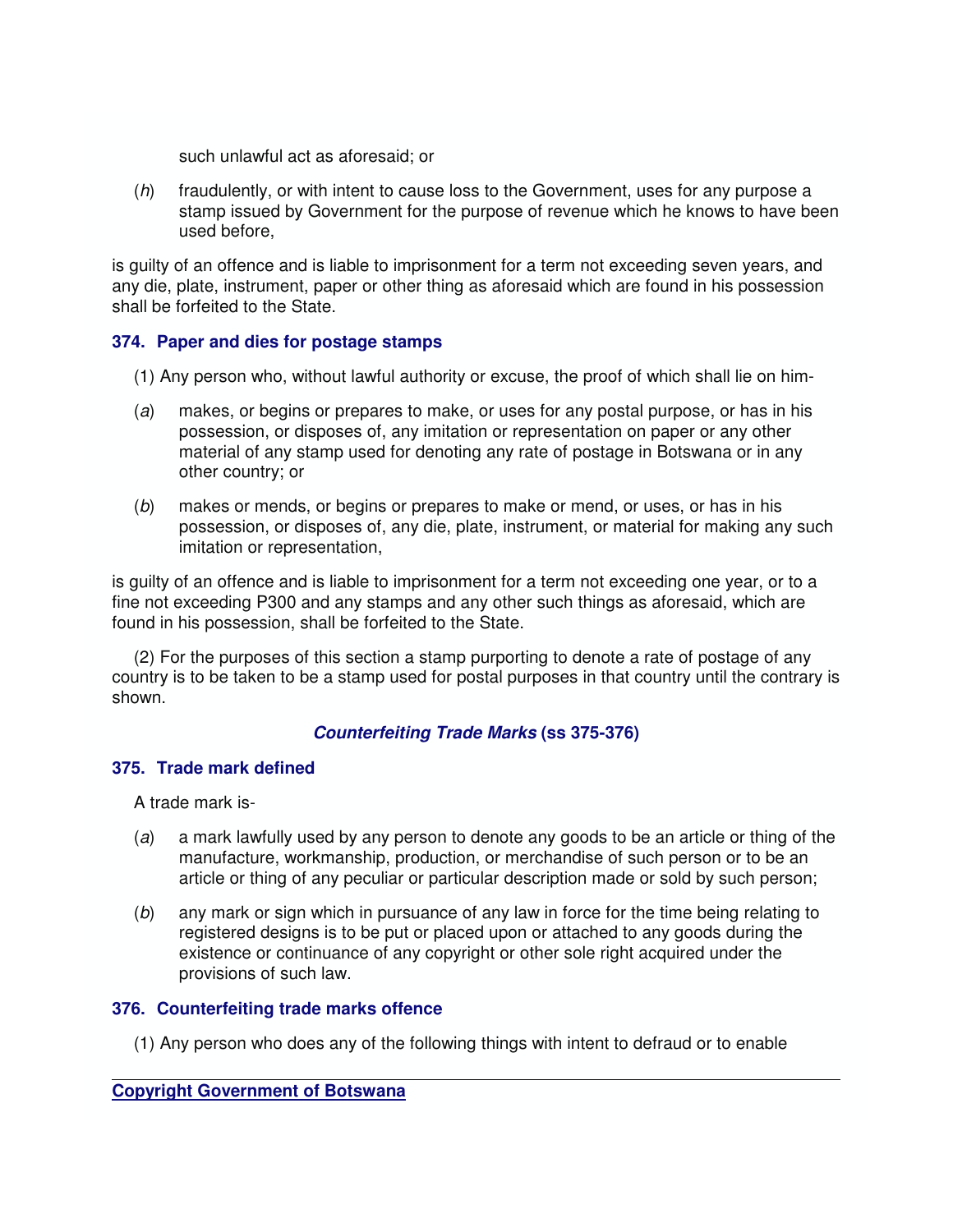another to defraud any person, that is to say-

- (a) forges or counterfeits any trade mark;
- (b) applies any trade mark, or any forged or counterfeit trade mark, to any goods not being the merchandise of any person whose trade mark is so forged or counterfeited;
- (c) applies any trade mark or any forged or counterfeited trade mark to any goods not being the particular or peculiar description of merchandise denoted or intended to be denoted by such trade mark or by such forged or counterfeited trade mark;
- (d) applies any trade mark or any forged or counterfeited trade mark to any thing intended for any purpose of trade or manufacture, or in, on or with which any goods are intended to be sold, or are sold, or offered or exposed for sale;
- (e) encloses or places any goods in, upon, under, or with any thing to which any trade mark has been falsely applied, or to which any forged or counterfeit trade mark has been applied;
- (f) applies or attaches any goods to any case, cover, reel, ticket, label, or other thing to which any trade mark has been falsely applied, or to which any false or counterfeit trade mark has been applied; or
- $(g)$  encloses, places, or attaches any goods in, upon, under, with, or to any thing having thereon any trade mark of any other person,

is guilty of an offence.

- (2) Every person committing any such offence as aforesaid shall forfeit to the State-
- (a) all goods to which any such trade mark or counterfeit trade mark is applied or caused or procured to be applied;
- (b) every instrument for applying any such trade mark or counterfeit trade mark in his possession or power; and
- (c) the goods and the things mentioned in paragraphs  $(a)$ ,  $(e)$  and  $(q)$  of subsection (1), and all similar things made to be used in like manner in his possession or power.

# **Personation (ss 377-382)**

# **377. Personation in general**

 (1) Any person who, with intent to defraud any person, falsely represents himself to be some other person, living or dead, is guilty of an offence.

 (2) If the representation is that the offender is a person entitled by will or operation of law to any specific property and he commits the offence to obtain such property or possession thereof, he is liable to imprisonment for a term not exceeding seven years.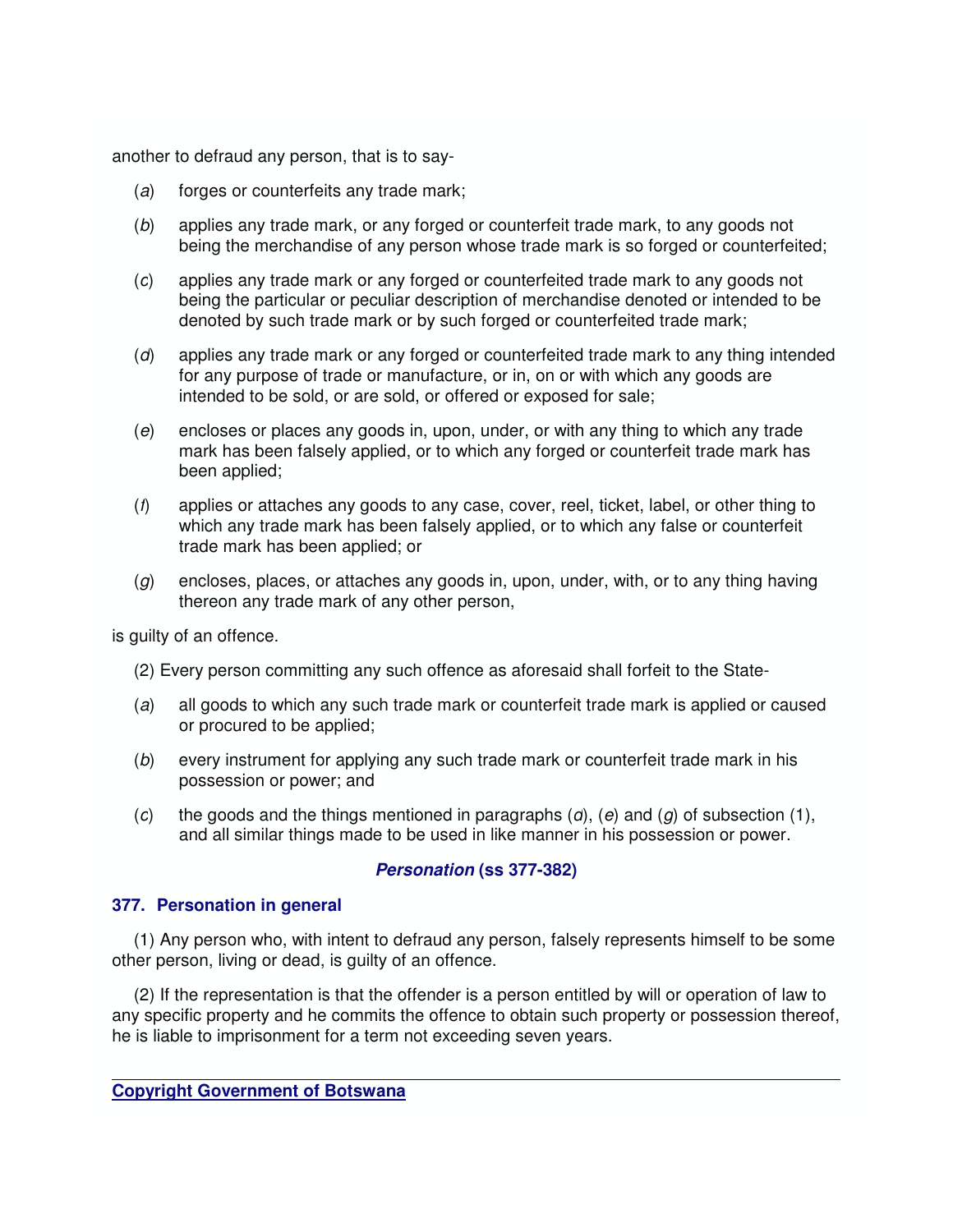#### **378. Falsely acknowledging deeds, recognizances, etc.**

 Any person who, without lawful authority or excuse, the proof of which shall lie on him, makes, in the name of any other person, before any court or person lawfully authorized to take such acknowledgement, an acknowledgement of liability of any kind, or an acknowledgement of a deed or other instrument, is guilty of an offence.

#### **379. Personation of a person named in a certificate**

 Any person who utters any document which has been issued by lawful authority to another person, and whereby that other person is certified to be a person possessed of any qualification recognized by law for any purpose, or to be the holder of any office, or to be entitled to exercise any profession, trade, or business, or to be entitled to any right or privilege, or to enjoy any rank or status, and falsely represents himself to be the person named in the document, is guilty of an offence of the same kind and is liable to the same punishment as if he had forged the document.

# **380. Lending, etc. certificate for personation**

 Any person who, being a person to whom any document has been issued by lawful authority whereby he is certified to be a person possessed of any qualification recognized by law for any purpose, or to be the holder of any office, or to be entitled to exercise any profession, trade, or business, or to be entitled to any right or privilege, or to enjoy any rank or status, sells, gives, or lends the document to another person with intent that that other may represent himself to be the person named therein, is guilty of an offence.

#### **381. Personation of person named in a testimonial**

 Any person who, for the purpose of obtaining any employment, utters any document of the nature of a testimonial or character given to another person, is guilty of an offence and is liable to imprisonment for a term not exceeding one year.

#### **382. Lending, etc. testimonial for personation**

 Any person who, being a person to whom any such document as is mentioned in section 381 has been given, gives, sells, or lends such document to another person with the intent that that other person may utter such document for the purpose of obtaining any employment, is guilty of an offence.

# **DIVISION VIII OFFENCES RELATING TO CORRUPT PRACTICES (ss 383-387)**

### **Secret Commissions and Corrupt Practices (ss 383-387)**

#### **383. Interpretation**

 (1) For the purposes of this Division, the expression "consideration" includes valuable consideration of any kind; the expression "agent" includes any person employed by or acting for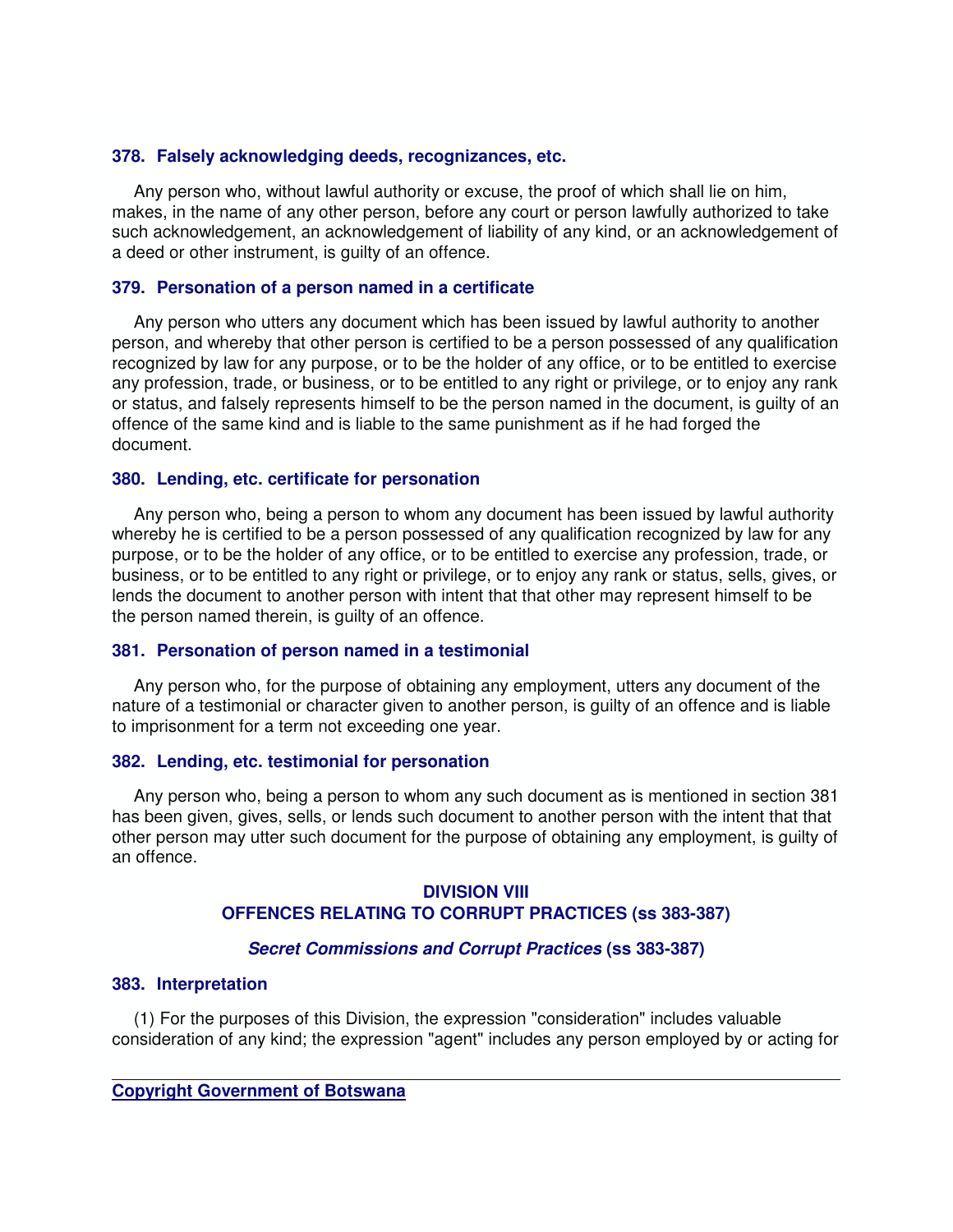another; and the expression "principal" includes an employer.

 (2) A public officer and any person serving under any local authority or any other public body having power to impose rates or entrusted with the expenditure of any Government funds or grants and a member of any such authority or board or other public body is an agent within the meaning of this Division.

### **384. Corrupt practices**

If-

- (a) any agent corruptly accepts or obtains, or agrees to accept or attempts to obtain, from any person, for himself or for any other person, any gift or consideration as an inducement or reward for doing or forbearing to do or for having done or forborne to do, any act in relation to his principal's affairs or business or for showing or forbearing to show favour or disfavour to any person in relation to his principal's affairs or business;
- (b) any person corruptly gives or agrees to give or offers any gift or consideration to any agent as an inducement or reward for doing or forbearing to do, or for having done or forborne to do, any act in relation to his principal's affairs or business, or for showing or forbearing to show favour or disfavour to any person in relation to his principal's affairs or business; or
- (c) any person knowingly gives to any agent, or if any agent knowingly uses with intent to deceive his principal, any receipt, account or other document in respect of which the principal is interested, and which contains any statement which is false or erroneous or defective in any material particulars, and which to his knowledge is intended to mislead the principal,

he is guilty of an offence.

# **385. Secret commission on Government contracts**

 Any person convicted of an offence under this Division shall, where the matter or transaction in relation to which the offence was committed was a contract or a proposal for a contract with the Government or any Government department or a local authority or other public body having power to impose rates or entrusted with the expenditure of any Government funds or grants, or a subcontract to execute any work comprised in such contract, be liable to imprisonment for a term not exceeding five years.

### **386. Presumption as to corrupt practices**

 Where in any proceeding against a person for an offence under this Division it is proved that any money, gift or other consideration has been paid or given to or received by a person in the employment of the Government or any Government department or a local authority or other public body having power to impose rates or entrusted with the expenditure of any Government funds or grants, by or from a person or agent of a person holding or seeking to obtain a contract from the Government or any Government department, local authority or other public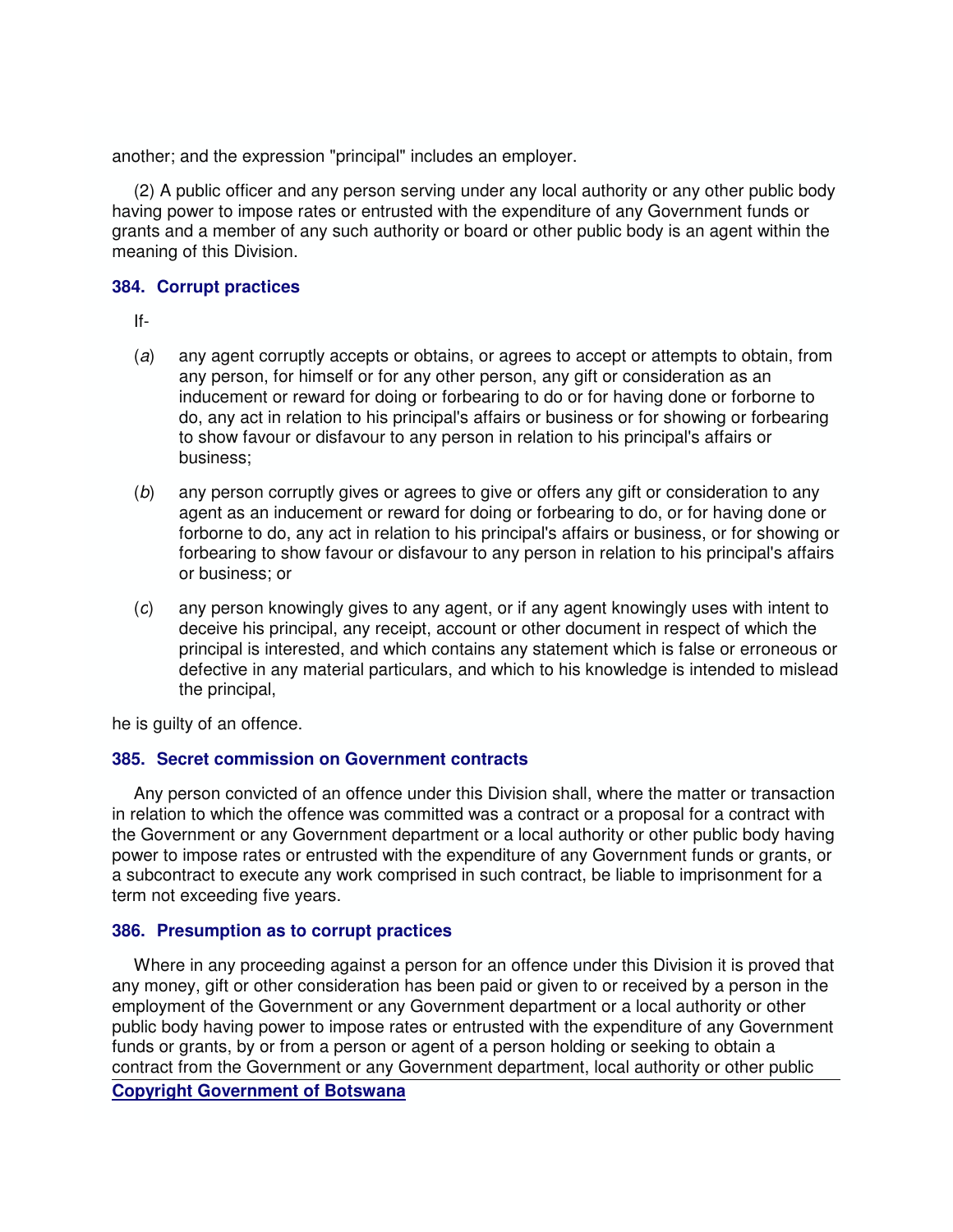body having power to impose rates or entrusted with the expenditure of any Government funds or grants, the money, gift or consideration shall be deemed to have been paid or given and received corruptly as such inducement or reward as is mentioned in this Division, unless the contrary is proved.

### **387. Consent of Director of Public Prosecutions to prosecution**

 A prosecution for an offence under this Division shall not be instituted without the written consent of the Director of Public Prosecutions.

# **DIVISION IX ATTEMPTS AND CONSPIRACIES TO COMMIT CRIMES, AND ACCESSORIES AFTER THE FACT (ss 388-395)**

### **Attempts (ss 388-391)**

#### **388. Attempt defined**

 (1) When a person, intending to commit an offence, begins to put his intention into execution by means adapted to its fulfilment, and manifests his intention by some overt act, but does not fulfil his intention to such an extent as to commit the offence, he is deemed to attempt to commit the offence.

 (2) It is immaterial, except so far as regards punishment, whether the offender does all that is necessary on his part for completing the commission of the offence, or whether the complete fulfilment of his intention is prevented by circumstances independent of his will, or whether he desists of his own motion from the further prosecution of his intention.

 (3) It is immaterial that by reason of circumstances not known to the offender it is impossible in fact to commit the offence.

#### **389. Attempts to commit offences**

Any person who attempts to commit an offence is guilty of an offence.

#### **390. Punishment of attempts to commit certain offences**

 Any person who attempts to commit an offence of such a kind that a person convicted of it is liable to the punishment of imprisonment for a term of 14 years or more, with or without other punishment, is liable, if no other punishment is provided, to imprisonment for a term not exceeding seven years.

#### **391. Soliciting or inciting others to commit offence**

 Any person who solicits or incites or attempts to procure another to do any act or make any omission of such a nature that, if the act were done or the omission were made, whether by himself or that other person, an offence would thereby be committed, is guilty of an offence and liable to the same punishment as if he had himself attempted to commit that offence.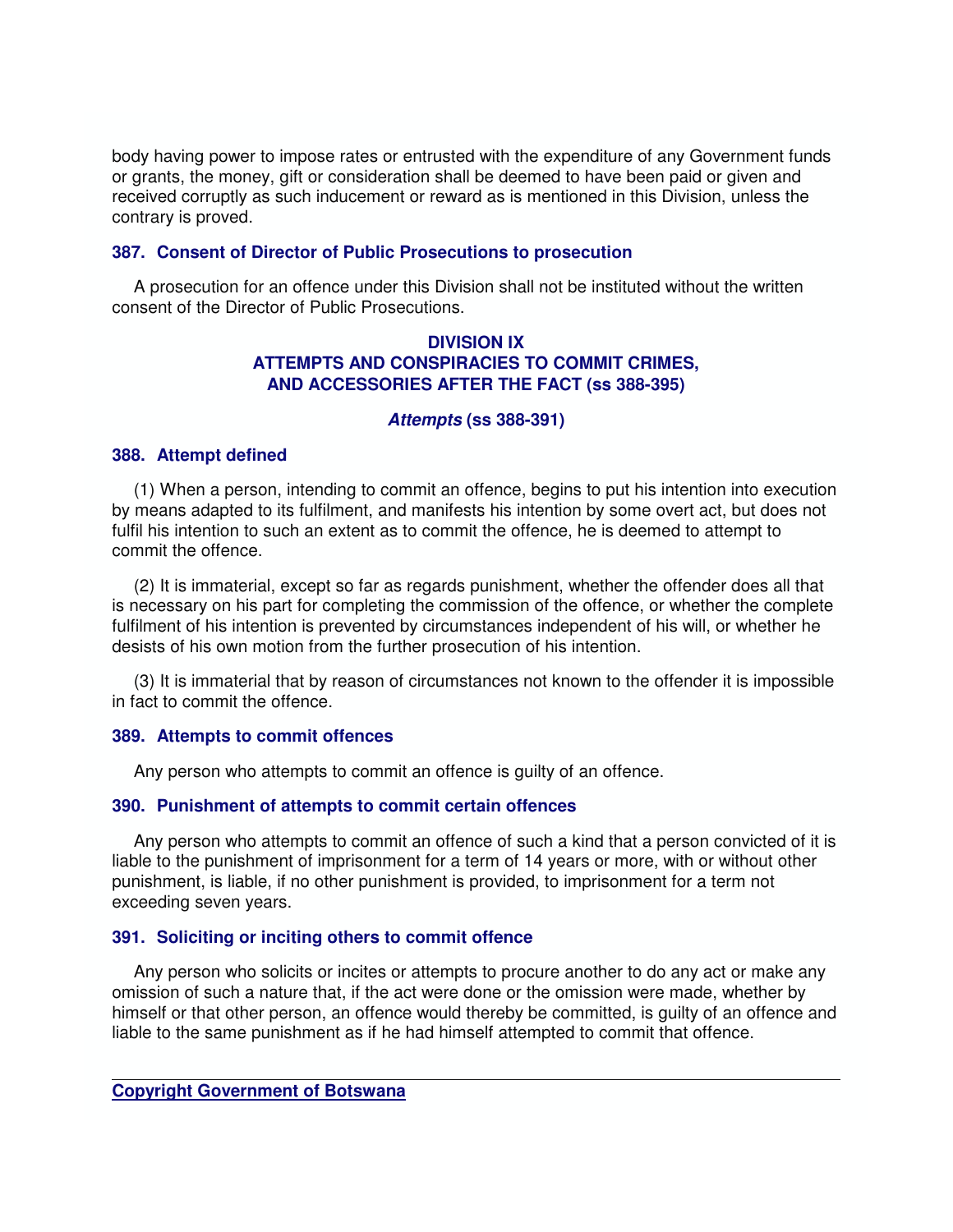# **Conspiracies (ss 392-393)**

### **392. Conspiracy to commit offence**

 Any person who conspires with another person to commit an offence is guilty of an offence and is liable to imprisonment for a term not exceeding seven years, or, if the greatest punishment to which a person convicted of the offence in question is liable is less than imprisonment for seven years, then to such lesser punishment.

### **393. Other conspiracies**

Any person who conspires with another to effect any of the following purposes, that is to say-

- (a) to prevent or defeat the execution or enforcement of any written law;
- (b) to cause any injury to the person or reputation of any person, or unlawfully to depreciate the value of any property of any person;
- (c) unlawfully to prevent or obstruct the free and lawful disposition of any property by the owner thereof for its fair value;
- (d) unlawfully to injure any person in his trade or profession;
- (e) to prevent or obstruct, by means of any act or acts which if done by any individual person would constitute an offence on his part, the free and lawful exercise by any person of his trade, profession, or occupation;
- (f) to effect any unlawful purpose; or
- $(a)$  to effect any lawful purpose by any unlawful means,

is guilty of an offence.

# **Accessories after the Fact (ss 394-395)**

### **394. Definition of accessories after the fact**

 (1) A person who receives or assists another who is, to his knowledge, guilty of an offence, in order to enable him to escape punishment, is said to become an accessory after the fact to the offence.

 (2) A wife does not become an accessory after the fact to an offence of which her husband is guilty by receiving or assisting him in order to enable him to escape punishment; or by receiving or assisting, in her husband's presence and by his authority, another person who is guilty of an offence in the commission of which her husband has taken part, in order to enable that other person to escape punishment; nor does a husband become an accessory after the fact to an offence of which his wife is guilty by receiving or assisting her in order to enable her to escape punishment.

# **395. Punishment of accessories after the fact**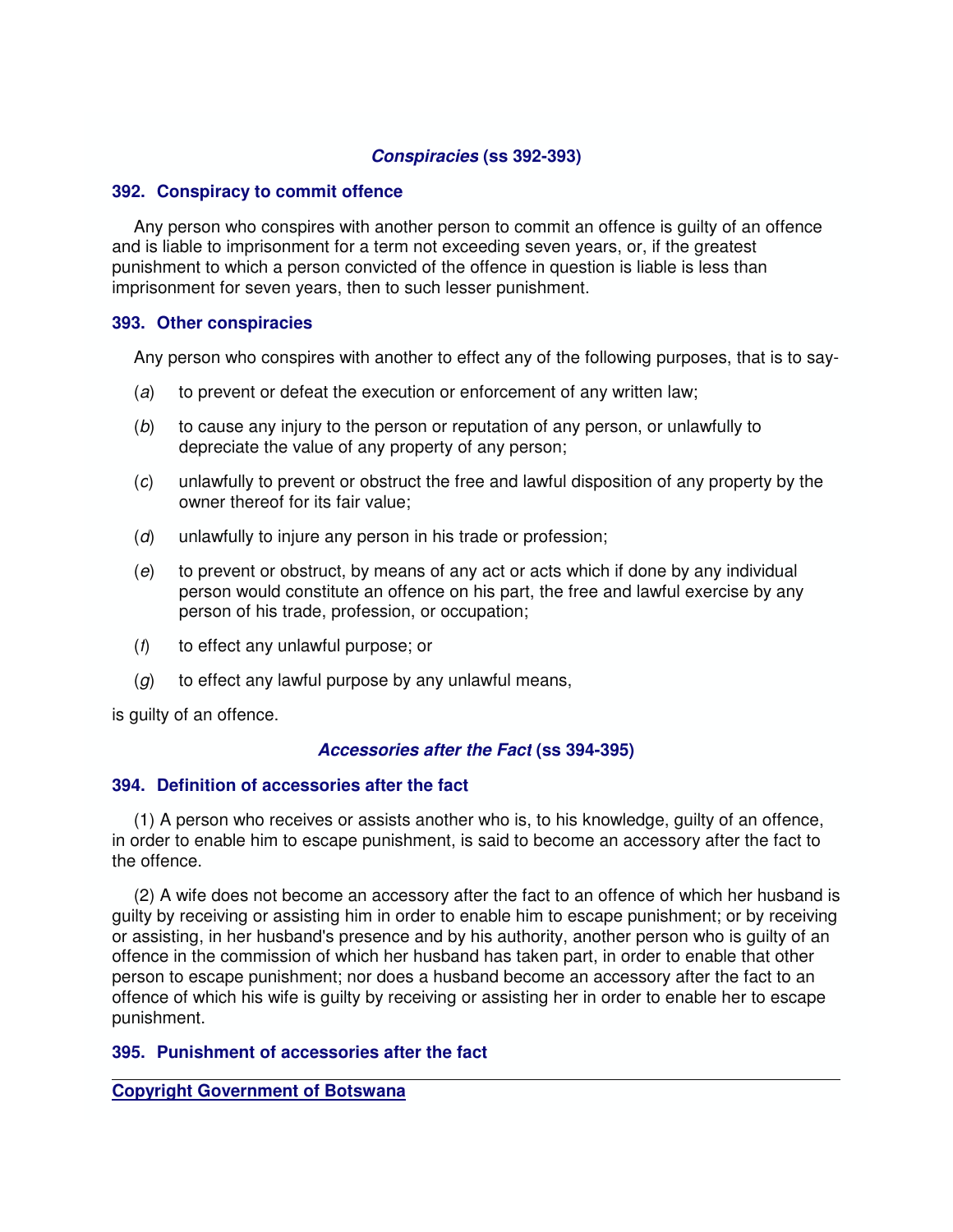Any person who becomes an accessory after the fact to an offence is guilty of an offence and is liable, if no other punishment is provided, to imprisonment for a term not exceeding three years, or, if the greatest punishment to which a person convicted of the offence in question is liable is less than imprisonment for three years, then to such lesser punishment.

### **DIVISION X INDECENT ADVERTISEMENT (ss 396-399)**

### **Prohibited Advertisements (ss 396-399)**

### **396. Interpretation**

In this Division, unless the context otherwise requires-

 "advertisement" means any publication, whether written, printed or oral, or by any other method whatsoever, referring to the offering for sale of, the supply of or offering to supply any medicine, surgical appliance or treatment and includes any notice, circular, label or wrapper or any other document;

 "medicine" means any kind of medicament or other curative or preventive substance and includes a proprietary medicine or preparation, packed goods, or patent medicine or preparation;

 "prohibited advertisement" means any advertisement of any medicine or surgical appliance referring to the administration of, or offering to administer any treatment whether directly or indirectly or by implication, as being effective for any of the following purposes-

- (a) the cure of venereal diseases, i.e. syphilis, gonorrhoea, soft chancre, or other genito-urinary diseases in any of their forms;
- (b) the prevention, relief or cure of Bright's disease, cancer, consumption or tuberculosis, leprosy, lupus, diabetes, epilepsy or fits, locomotor ataxy, paralysis or infantile paralysis;
- (c) the cure of arteriosclerosis, septicaemia, diphtheria, drops, erysipelas, gallstones, kidney stones and bladder stones, goitre, heart disease, tetanus or lockjaw, pleurisy, pneumonia, scarlet-fever, smallpox, trachoma, amenorrhoea, hernia or rupture, blindness or any structural or organic ailment of the auditory system; or
- (d) the cure of any habit associated with sexual indulgence, or of any ailment associated with those habits or for the promotion of sexual virility, desire or fertility or for the restoration or stimulation of the mental faculties;

 "surgical appliance" includes any device which purports to be or is represented, directly or by implication, as being such an appliance.

# **397. Offence to publish prohibited advertisement**

(1) Any person shall be guilty of an offence who as principal, agent or servant, publishes or